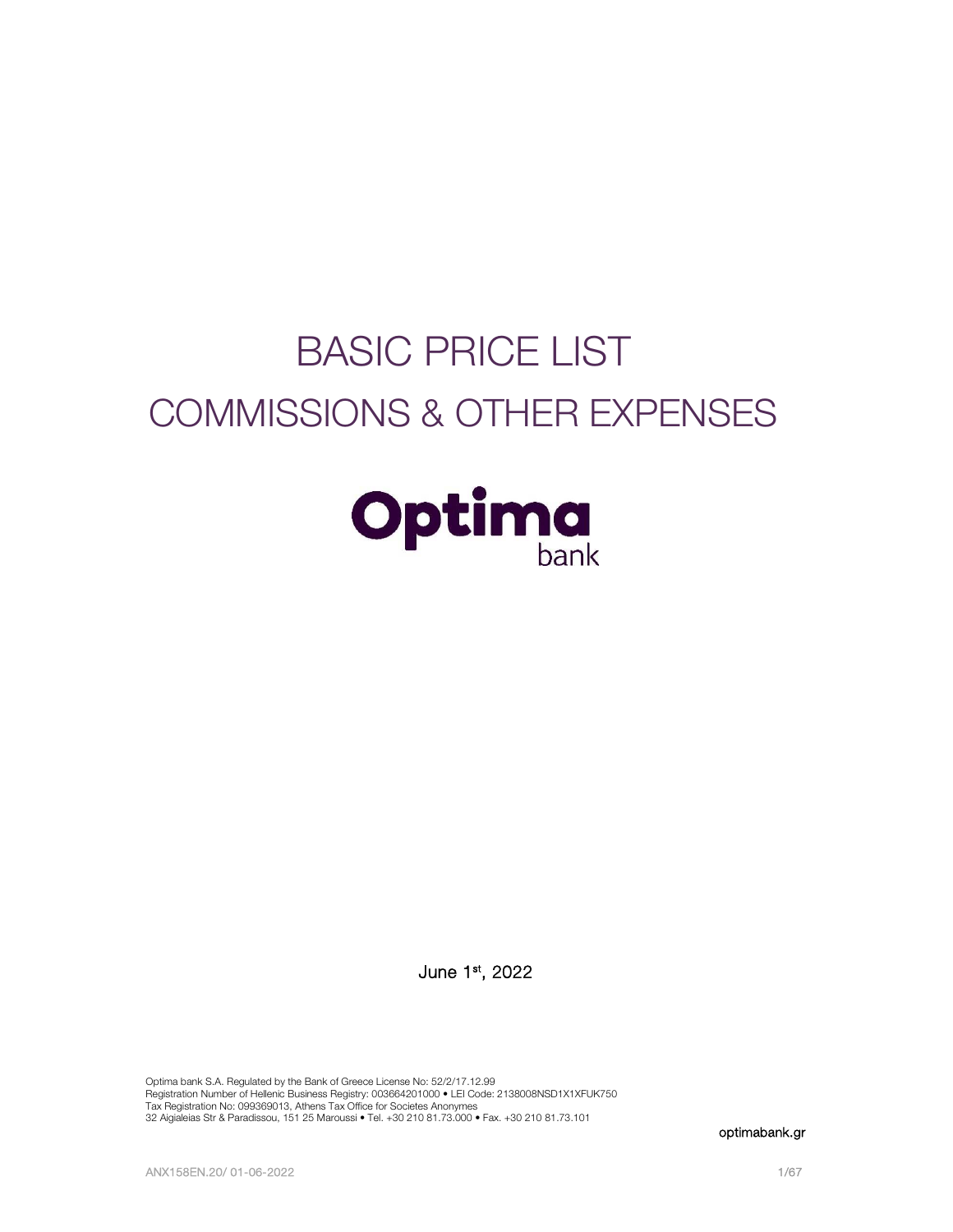

## BASIC PRICE LIST COMMISSIONS & OTHER EXPENSES

## **Versions**

| Version                | Effective date   |
|------------------------|------------------|
| ANX158EN.4/21-07-2020  | $21 - 07 - 2020$ |
| ANX158EN.5/27-07-2020  | 27-07-2020       |
| ANX158FN.6/11-09-2020  | 11-09-2020       |
| ANX158FN.7/09-11-2020  | 09-11-2020       |
| ANX158EN.8/30-12-2020  | 30-12-2020       |
| ANX158EN.9/26-02-2021  | 26-02-2021       |
| ANX158EN.10/01-04-2021 | $01 - 04 - 2021$ |
| ANX158EN.11/14-04-2021 | 14-04-2021       |
| ANX158FN.12/13-10-2021 | 13-10-2021       |
| ANX158EN.13/29-10-2021 | 29-10-2021       |
| ANX158EN.14/08-11-2021 | 08-11-2021       |
| ANX158EN.15/01-12-2021 | $01 - 12 - 2021$ |
| ANX158FN.16/10-12-2021 | 10-12-2021       |
| ANX158EN.17/10-02-2022 | 10-02-2022       |
| ANX158EN.18/14-03-2022 | 14-03-2022       |
| ANX158FN.19/31-03-2022 | $31 - 03 - 2022$ |
| ANX158EN.20/01-06-2022 | 01-06-2022       |

Optima bank S.A. Regulated by the Bank of Greece License No: 52/2/17.12.99<br>Registration Number of Hellenic Business Registry: 003664201000 • LEI Code: 2138008NSD1X1XFUK750<br>Tax Registration No: 099369013, Athens Tax Office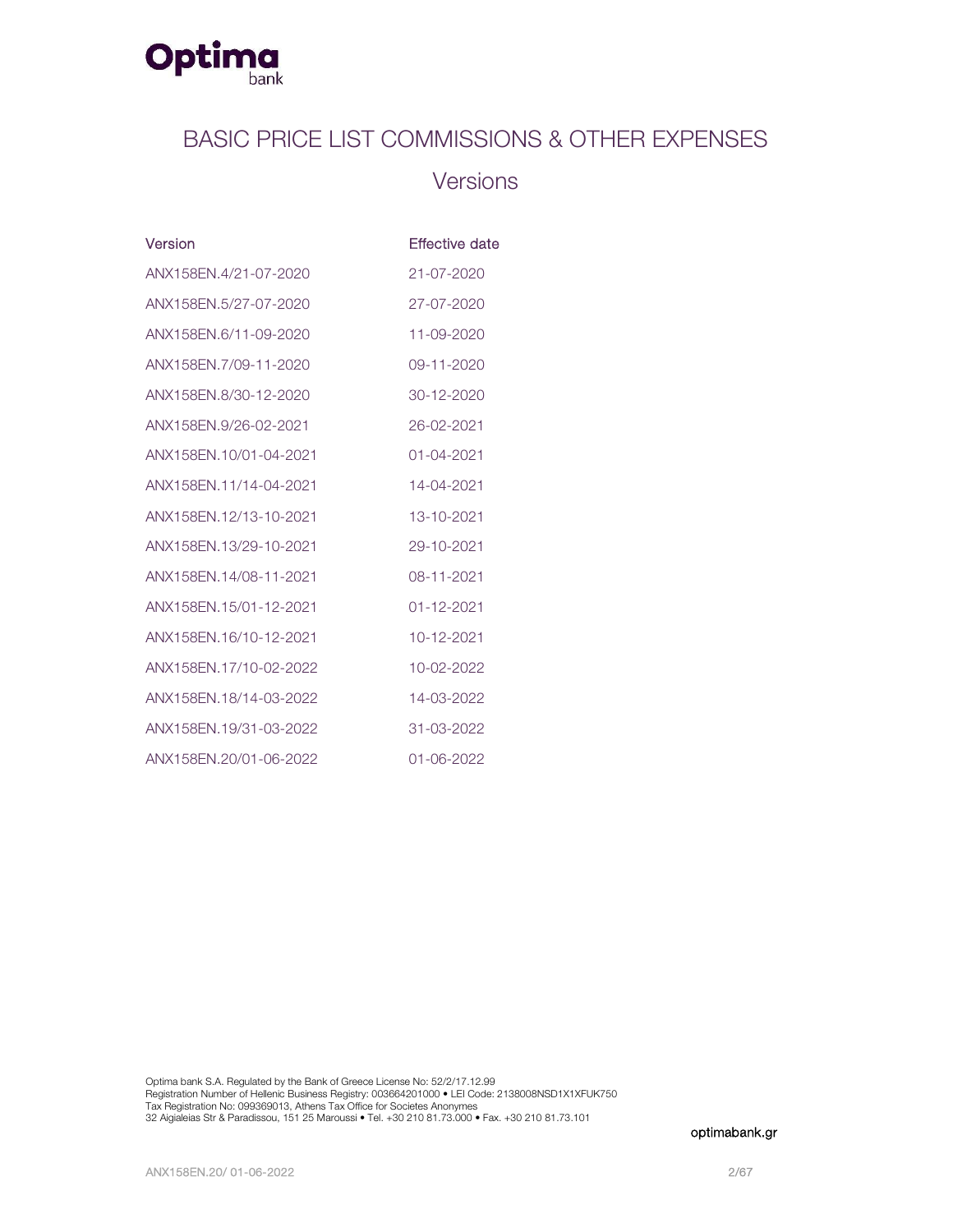

## TABLE OF CONTENTS

| <b>Cash Transactions</b>               | 5     |
|----------------------------------------|-------|
| <b>Cheques</b>                         | 6     |
| <b>Credit Transfers/Remittances</b>    | 8     |
| <b>Cards/Loans to Individuals</b>      | 10/11 |
| <b>Investment Products</b>             | 12    |
| Imports/Exports                        | 15    |
| <b>Letters of Guarantee</b>            | 18    |
| <b>Business Loans</b>                  | 19    |
| Due diligence / Technical Audits Loans | 22    |
| <b>Other Charges</b>                   | 24    |
| <b>Payments / Direct Debits</b>        | 26    |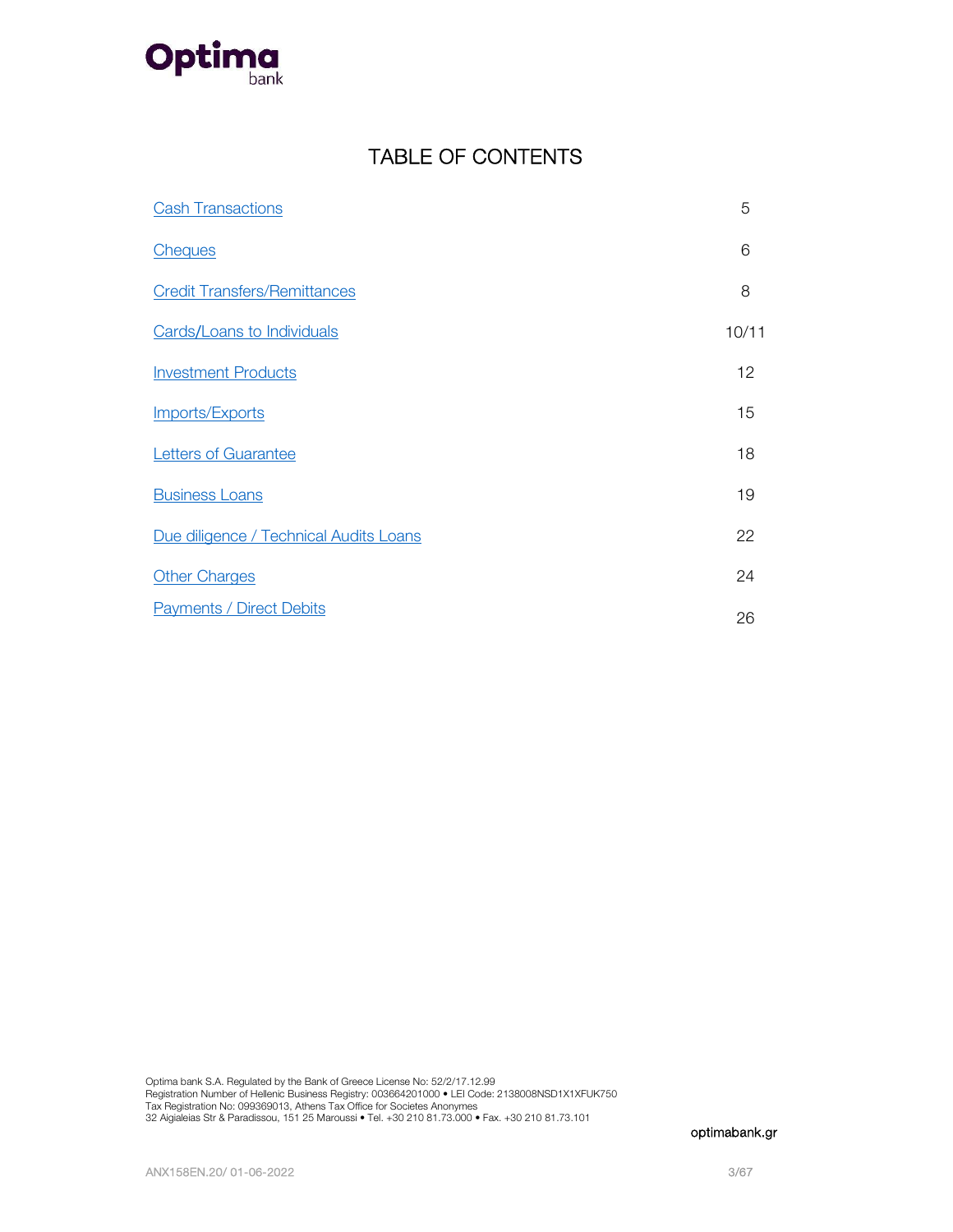

## General Notes

- This price list covers the most common transactions, while preferential pricing applies to specific transactions and client categories with specific characteristics, which are defined at the Preferential Price List. In case of transactions not covered by this document, please contact our representatives at your local branch.
- Any clients with deposits in our Bank amounting at least to ten thousand Euros (€10,000) as sole or main beneficiaries are entitled to discounts on specific basic price list charges, indicated by the symbol (\*).
- This price list is subject to periodic revision/modification.
- The terms of the transactions and services covered by this Price List are governed by the applicable legislative and regulatory framework as well as the Bank's applicable General Banking Terms.
- Key trading currencies with the Bank: EUR, USD, GBP, CHF, CAD, RON, NOK, DKK, AUD, SEK, JPY.

### **Notes**

- The European Economic Area (EEA) currently consists of the following countries: (a) EU Member States: Austria, Belgium, Bulgaria, France, Germany, Cyprus, Denmark, Greece, Estonia, Ireland, Spain, Italy, Croatia, Latvia, Lithuania, Luxembourg, Malta, Finland, The Netherlands, Hungary, Poland, Portugal, Romania, Slovenia, Slovakia, Sweden and Czech Republic and (b) SEPA member-countries: Great Britain, Norway, Iceland, Lichtenstein, Switzerland, Andorra, Vatican, Monaco and San Marino.
- Any transaction that includes foreign currency conversion is also charged with the commission set out in section A3 "Currency Conversion Transactions".
- Transactions involving currency conversion, up to the equivalent of ten thousand Euros (€10,000) are carried out at the current "Foreign Currency Exchange Rates", while for larger amounts a special price might be received from the Treasury and Capital Markets Department according to current market prices. You can be informed about Foreign Currency Exchange Rates at the e-banking's home page and at the Bank's branches. Products and services of the present price list are offered only to the Bank's clients.

Optima bank S.A. Regulated by the Bank of Greece License No: 52/2/17.12.99 Registration Number of Hellenic Business Registry: 003664201000 • LEI Code: 2138008NSD1X1XFUK750 Tax Registration No: 099369013, Athens Tax Office for Societes Anonymes 32 Aigialeias Str & Paradissou, 151 25 Maroussi • Tel. +30 210 81.73.000 • Fax. +30 210 81.73.101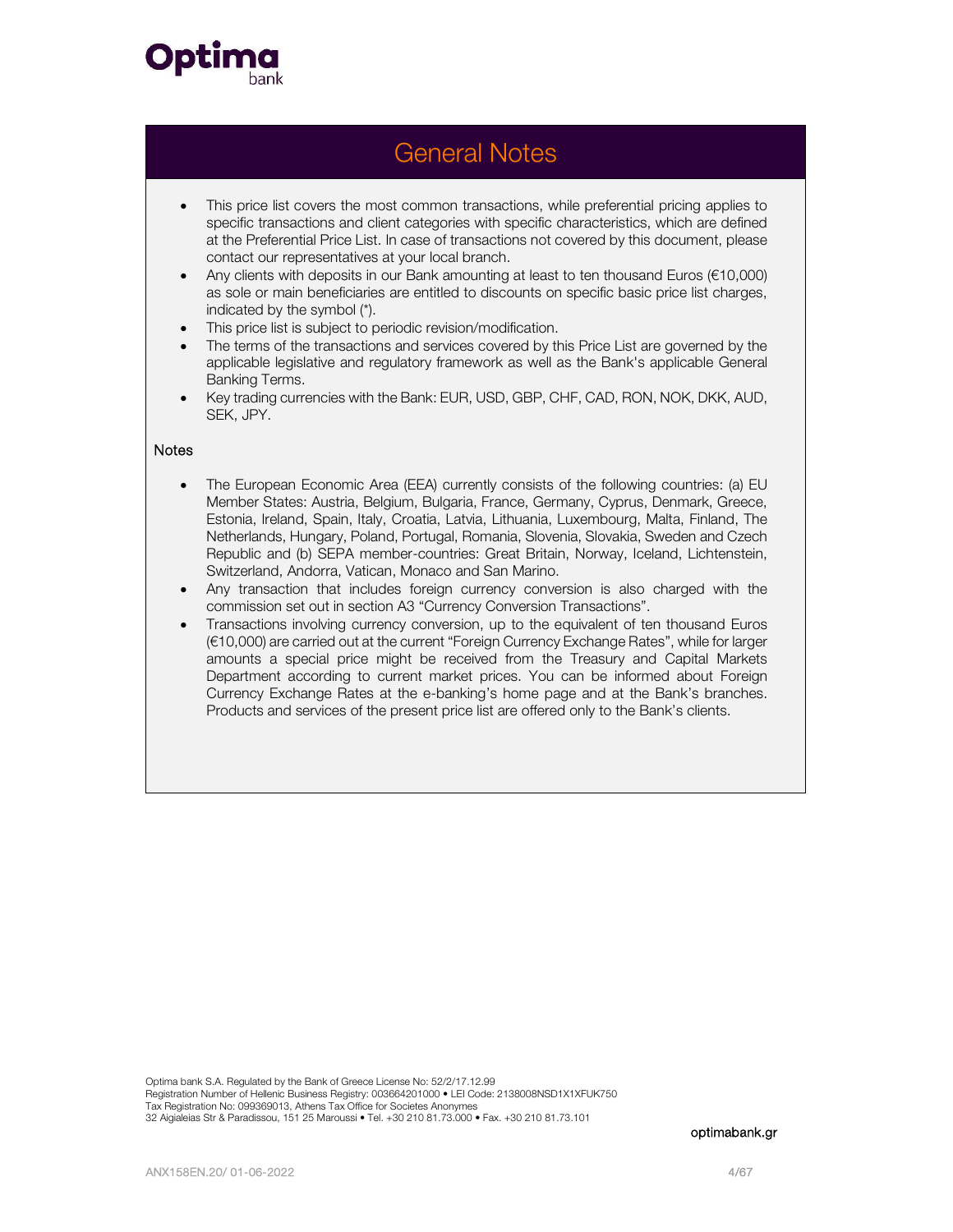

## Cash Transactions

- Cash deposits and withdrawals made at the Bank's branches are executed on the same business day as this is defined by the Banks' Branches' business hours (currently between 08:00 and 14:00 (Greek time).
- Clients will bear the relevant cost, in case of money dispatches involving amounts over €5,000 or the equivalent of €5,000 in foreign currency.

|               | <b>Cash Deposits</b>                                                                |                |                |         |                      |
|---------------|-------------------------------------------------------------------------------------|----------------|----------------|---------|----------------------|
|               |                                                                                     | Charge         | <b>Minimum</b> | Maximum | Interest-<br>bearing |
| 1.1           | Euro deposit in same or different<br>currency account                               | Free of charge |                |         | Same<br>day          |
| $1.2^{\circ}$ | EEA banknotes deposit in same or<br>different currency account, if<br>supported     | 0,20%          | €2             |         | Same<br>day          |
| 1.3           | Non-EEA banknotes deposit in same<br>or different currency account, if<br>supported | 0.20%          | €2             |         | $\overline{4}$       |

| <b>Cash Withdrawals</b> |                                                                                                                                                   |                     |  |  |
|-------------------------|---------------------------------------------------------------------------------------------------------------------------------------------------|---------------------|--|--|
|                         |                                                                                                                                                   | <b>Fixed amount</b> |  |  |
| 2.1                     | Cash withdrawal in Euro from account in Euro or in Foreign Currency                                                                               | Free of charge      |  |  |
| 2.2                     | Banknotes withdrawal from a foreign currency account in the same<br>currency as the account held                                                  | Free of charge      |  |  |
| 2.3                     | Banknotes withdrawal regardless of currency from a different foreign<br>currency account<br>Up to the equivalent of $€1,000.00$<br>Over €1,000.01 | €0<br>0.40%         |  |  |

### 3. Currency Conversion Transactions

|                  |                                  | Charge | l Minimum <sup>i</sup> | Maximum |
|------------------|----------------------------------|--------|------------------------|---------|
| 3.1 <sub>1</sub> | Purchase/Sale of FC against cash | 0.50%  | €5                     | -       |

Optima bank S.A. Regulated by the Bank of Greece License No: 52/2/17.12.99 Registration Number of Hellenic Business Registry: 003664201000 • LEI Code: 2138008NSD1X1XFUK750<br>Tax Registration No: 099369013, Athens Tax Office for Societes Anonymes 32 Aigialeias Str & Paradissou, 151 25 Maroussi • Tel. +30 210 81.73.000 • Fax. +30 210 81.73.101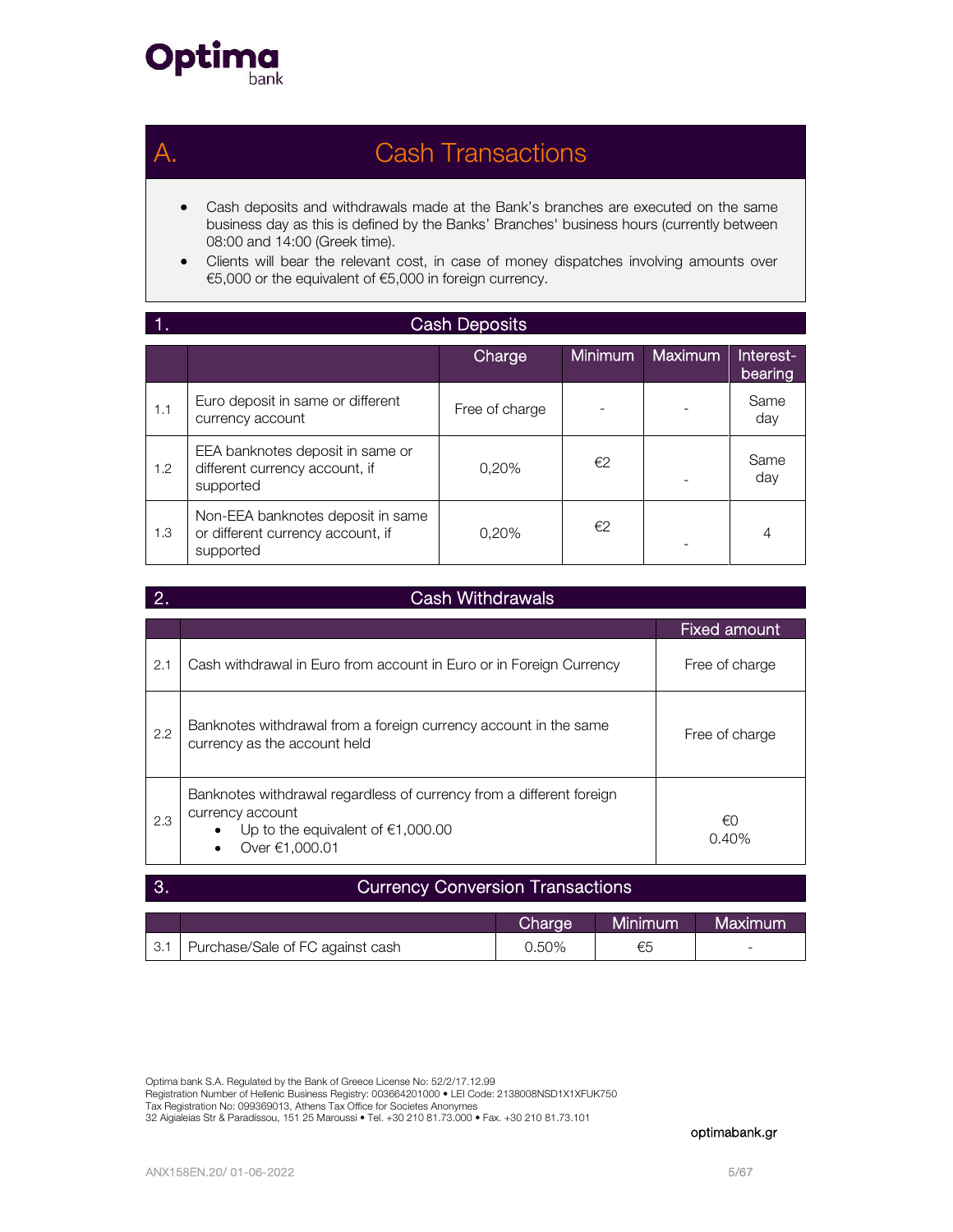

## B. Cheques

- A bank cheque deposited has a same day value both availability and interest bearing provided it is placed in a time deposit with a minimum tenor of 1 week.
- Issuance /recall payment /cancelling-returning a cheque is charged with Swift charges for sending a message. There are additional correspondence charges if the cheque is drawn on a Correspondent bank.
- Depositing a cheque issued by a foreign bank and a private cheque drawn at foreign banks is not accepted.

### 1. Chequebook (\*)

|                                                           | Charge |
|-----------------------------------------------------------|--------|
| 1.1 Ssue of a chequebook on a current account (per sheet) | €      |

### 2. Issue of bank cheques in Euro and foreign currency

|     |                                                                                                                                                                                                                                                                                                        | Fee      | <b>Minimum</b> | Maximu<br>m |
|-----|--------------------------------------------------------------------------------------------------------------------------------------------------------------------------------------------------------------------------------------------------------------------------------------------------------|----------|----------------|-------------|
| 2.1 | Issue of a Euro bank draft through charging an<br>account:<br>to the order of the drawer<br>to the order of Bank of Greece,<br>٠<br>Government Entities, Customs Offices,<br>the State Lottery Operator, Pension<br>Funds, Local Authorities (e.g.<br>Municipalities)<br>to the order of a third party | $0.10\%$ | €15            | €100        |
| 2.2 | Issue of foreign currency bank draft (CHF, CAD,<br>GBP)                                                                                                                                                                                                                                                | $0.30\%$ | €30            | €150        |

### 3. Cheque deposit

|     |                                                                                                                      | Fee               | <b>Interest</b><br>bearing<br>(days) |
|-----|----------------------------------------------------------------------------------------------------------------------|-------------------|--------------------------------------|
| 3.1 | Deposit:<br>of a bank draft or private cheque issued by our bank                                                     | Free of<br>charge |                                      |
| 3.2 | of a bank draft issued by another Bank<br>$\bullet$                                                                  | Free of<br>charge |                                      |
| 3.3 | • of a bank draft in Euro issued by another Bank                                                                     | Free of<br>charge | 3                                    |
| 3.4 | of a bank draft in foreign currency, issued by another Bank<br>drawn within Greece through the BoG (Clearing Office) | Free of<br>charge | 5                                    |

Optima bank S.A. Regulated by the Bank of Greece License No: 52/2/17.12.99

Registration Number of Hellenic Business Registry: 003664201000 • LEI Code: 2138008NSD1X1XFUK750<br>Tax Registration No: 099369013, Athens Tax Office for Societes Anonymes

32 Aigialeias Str & Paradissou, 151 25 Maroussi • Tel. +30 210 81.73.000 • Fax. +30 210 81.73.101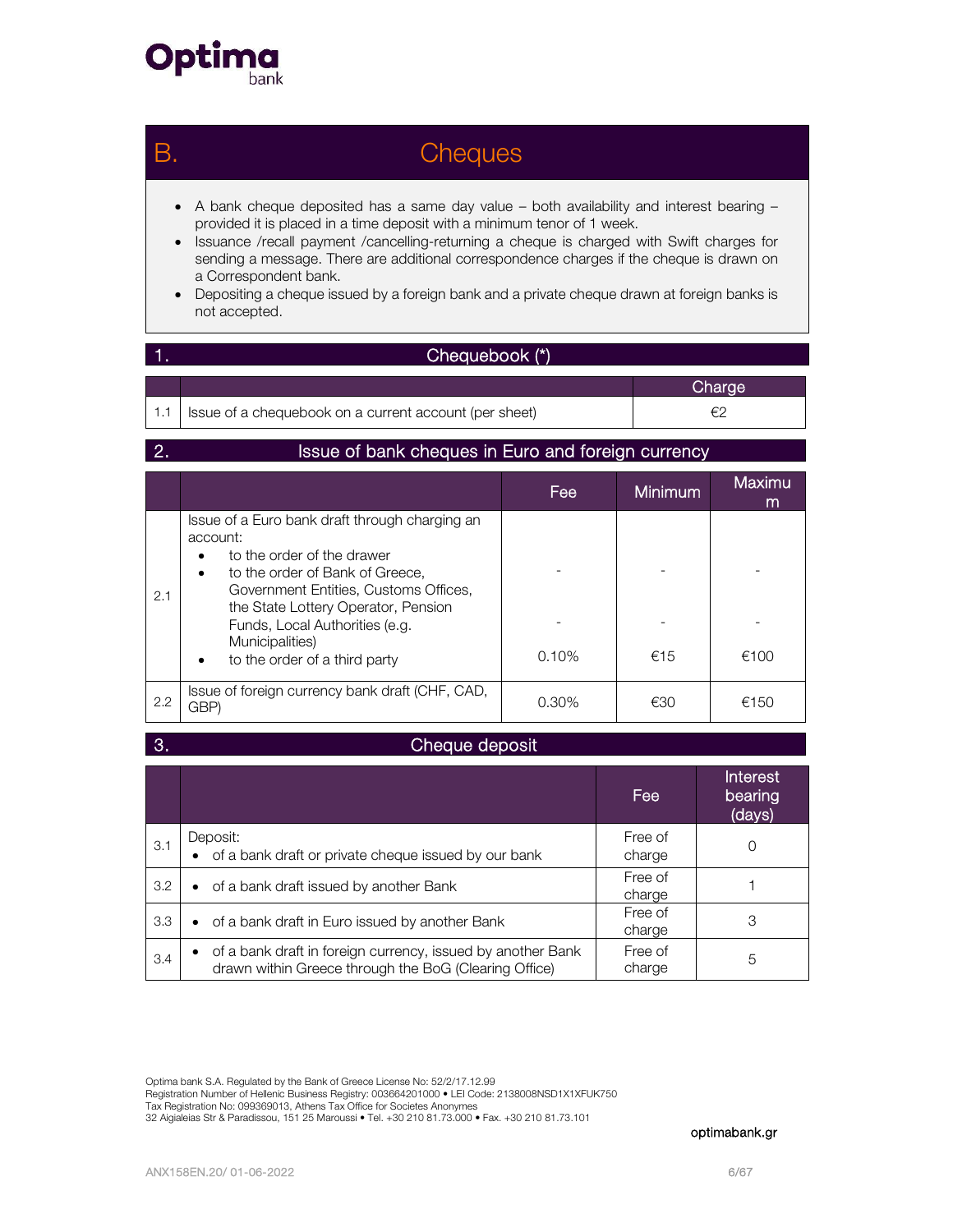

|     | <b>Incoming Collection</b>                                                      |        |         |         |  |
|-----|---------------------------------------------------------------------------------|--------|---------|---------|--|
|     |                                                                                 | Charge | Minimum | Maximum |  |
| 4.1 | Payment of cheque issued<br>by our clients through a<br>Correspondent Bank/item | 0.20%  | €20     | €200    |  |

| 5.  | Other cheque-related operations                                                                                                                                                                                                 |                                                                    |  |  |  |
|-----|---------------------------------------------------------------------------------------------------------------------------------------------------------------------------------------------------------------------------------|--------------------------------------------------------------------|--|--|--|
|     |                                                                                                                                                                                                                                 | Charge                                                             |  |  |  |
| 5.1 | Cheque stop payment due to theft or loss                                                                                                                                                                                        | Bank draft $€15$<br>Private cheque €30                             |  |  |  |
| 5.2 | Cheque cancellation                                                                                                                                                                                                             | €1.50/sheet for bank<br>drafts<br>€10/sheet for private<br>cheques |  |  |  |
| 5.3 | Return and / or redeposit of an unpaid private deposited check of<br>another bank as a pledge                                                                                                                                   | €20                                                                |  |  |  |
| 5.4 | Return and / or redeposit of a private check of another bank                                                                                                                                                                    | €30                                                                |  |  |  |
| 5.5 | Return of a private cheque with insufficient funds to drawer                                                                                                                                                                    | €30                                                                |  |  |  |
| 5.6 | Sending Swift messages for cheque issuance [MT110 - Advice of<br>cheque], or cheque recall payment [MT111 - Request for Stop<br>Payment] or for cancelling-returning a cheque [MT112 - Status of a<br>Request for Stop Payment] | €5                                                                 |  |  |  |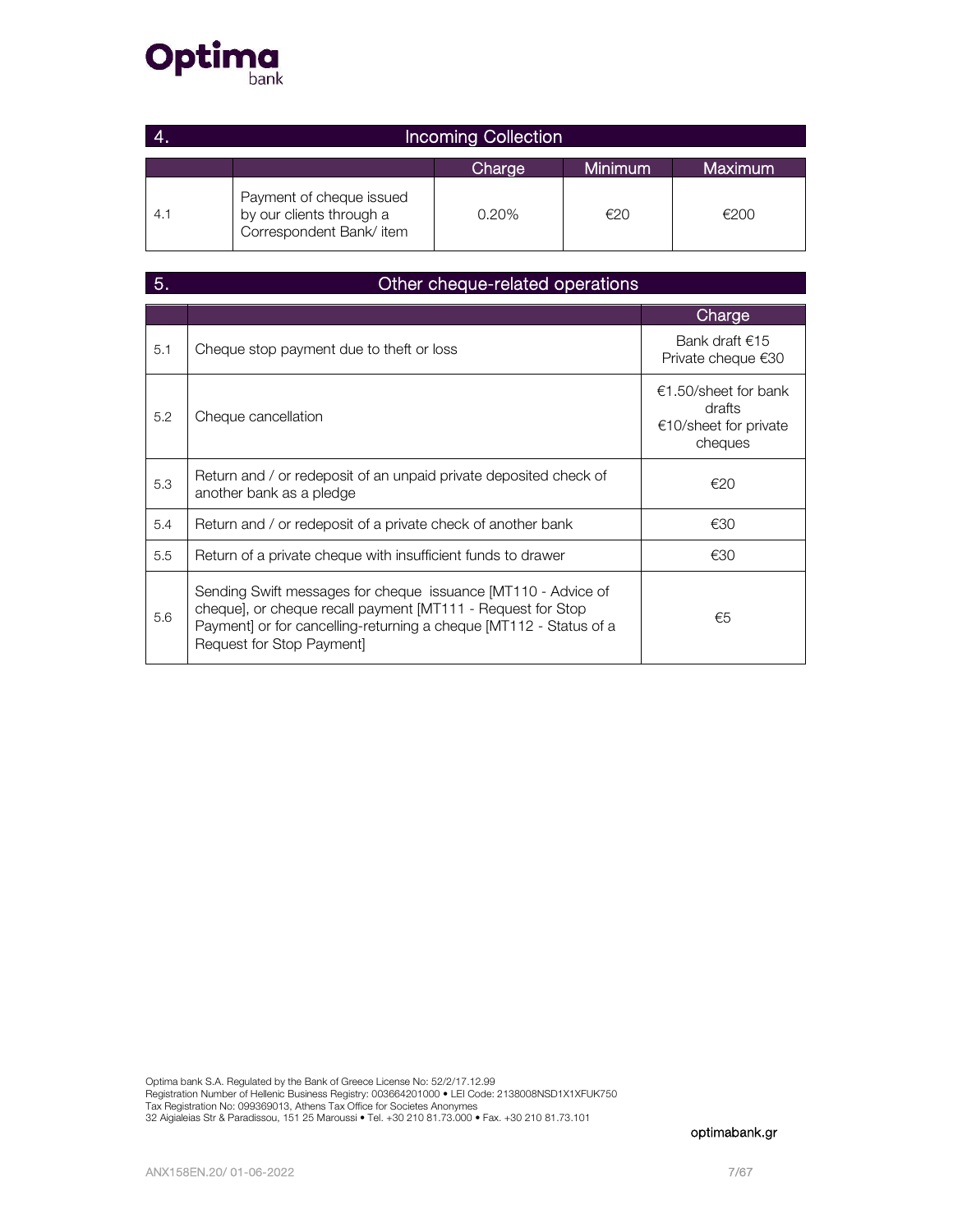

## C. Credit Transfers

### Trading Terms

- Incoming credit transfers / remittances when received by the Bank until 15:00 (Greek time) within working days, are credited with a value date:
	- − same day for orders in Euro,
	- − the next working day for orders in foreign currencies.
- Outgoing credit transfers / remittances in Euro within EEA or other EEA currency, are executed with a value date on the next business day, when the applications are submitted within the following time limits (cut-off time) on business days:
	- − between 08:00 and 16:00 (Greek time), for credit transfers within Greece and outside EEA,
	- − between 08:00 and 13:00 (Greek time), for credit transfers outside Greece, but within EEA.
- Incoming credit transfers / remittances received or outgoing credit transfers / remittances applications submitted at different than the above time limits, are executed with a value date of two business days.
- Outgoing credit transfers / remittances in foreign currency (non-EEA currency), regardless of destination, are executed with a value date of two business days when the submission of the application is completed between 08:00 and 16:00 (Greek time) on a business day.
- Urgent orders are only supported in euros and US dollars. Outgoing credit transfers / remittances, regardless of currency, completed on the same business day as the date of submission of the request, are considered URGENT, with the relative charge when the applications are submitted within the following time limits (cut-off time) on business days:
	- − between 08:00 and 16:00 (Greek time), for credit transfers in Euro within Greece and outside EEA and in US dollars regardless of destination,
	- − between 08:00 and 13:00 (Greek time), for credit transfers outside Greece, but within EEA.
- For outgoing credit transfers / remittances in Euro or other EEA currency to a foreign bank outside the EEA, as well as foreign currency in domestic and foreign banks with indication of BEN / SHA expenses, fees may be withheld from the Correspondent bank. Correspondent bank fee is withheld from the transferable amount.
- Required fields for credit transfers are:
	- the IBAN account beneficiary within EEA or the account number for countries outside EEA and
	- the full name of the beneficiary.
- The Bank reserves the right to demand the provision of any other information concerning the nature of the payment or the beneficiary's details for statistical information purposes to the BoG or for the purpose of compliance with Law 4557/2018 on the PREVENTION OF AND COMBATING MONEY LAUNDERING AND TERRORIST FINANCING, respectively.
- Credit transfer standing orders are valid until recalled.
- Credit transfers / remittances originating from a "PAYMENT ACCOUNT WITH BASIC CHARACTERISTICS", pursuant to Law 4465/2017 and in application of article 18, incur a one-off charge of €5. Credit transfers / remittances to accounts such as the above do not vary from this price list.

### Key terms

- Charge types:
	- 1. SHA: the originator bears the originator's Bank charges and the beneficiary bears the paying bank charges.
	- 2. **BEN:** All expenses are borne by the beneficiary (the option is available for countries and currencies outside of the EEA).

Optima bank S.A. Regulated by the Bank of Greece License No: 52/2/17.12.99

Registration Number of Hellenic Business Registry: 003664201000 • LEI Code: 2138008NSD1X1XFUK750

Tax Registration No: 099369013, Athens Tax Office for Societes Anonymes 32 Aigialeias Str & Paradissou, 151 25 Maroussi • Tel. +30 210 81.73.000 • Fax. +30 210 81.73.101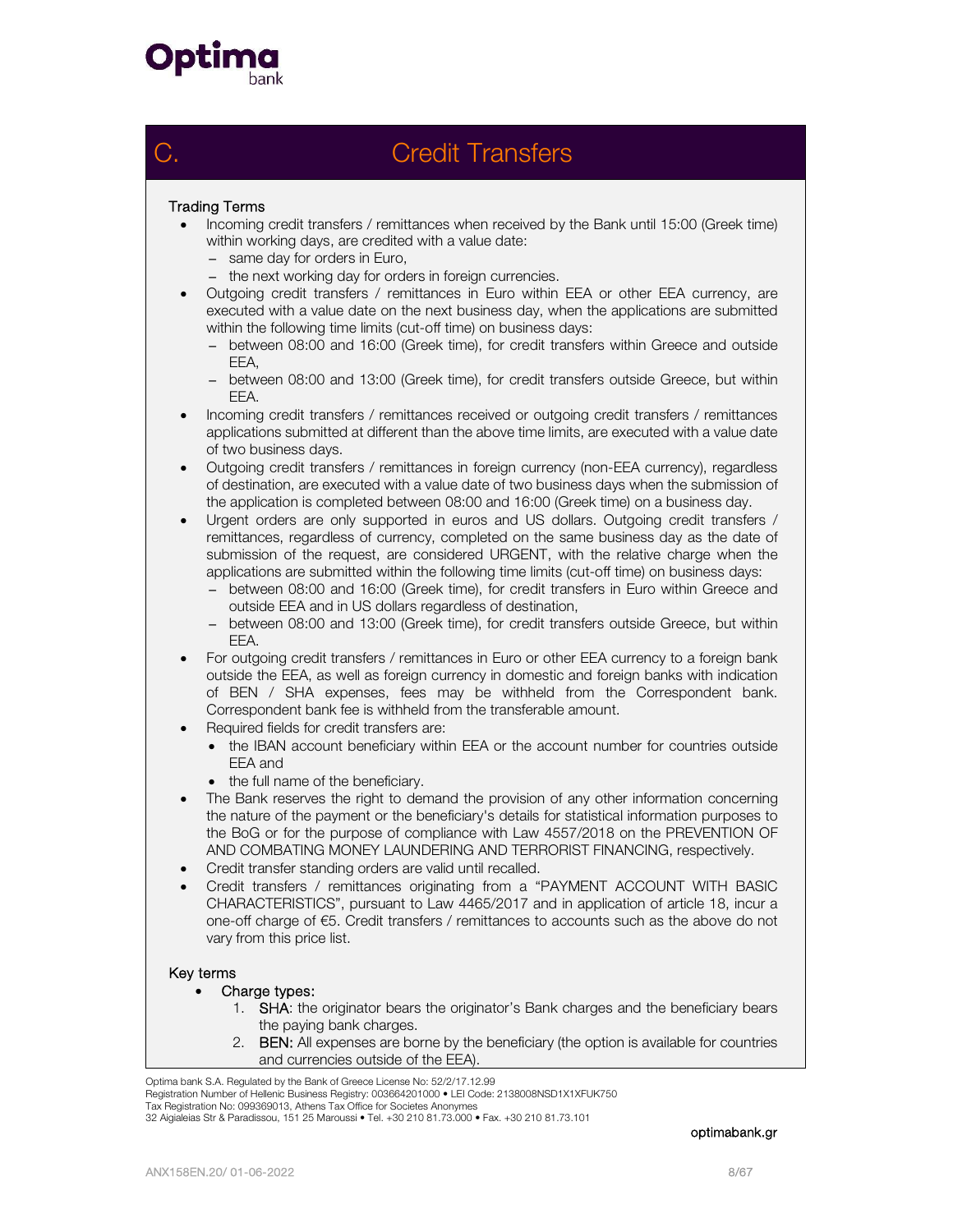



### 1. Incoming remittances

|     |                                 | Charge         |
|-----|---------------------------------|----------------|
|     | Regardless of bank and currency |                |
|     | $-$ Up to 15                    | Free of charge |
| 1.1 | $-15.01 - 12.500$               | €3             |
|     | $-12.500,01 - 50.000$           | €5             |
|     | $-$ >50.000,01                  | €8             |

| 2.  | Outgoing remittances charged to an account (*)                                                                                                       |                    |                |                |
|-----|------------------------------------------------------------------------------------------------------------------------------------------------------|--------------------|----------------|----------------|
|     |                                                                                                                                                      | Charge             | <b>Minimum</b> | <b>Maximum</b> |
| 2.1 | Credit Transfer/Remittance in Euro or other EEA<br>currency to a domestic or EEA Bank<br>Up to 12,500.00<br>12,500.01-50,000.00<br>$50.000.01+$<br>٠ | €20<br>€75<br>€150 |                |                |
| 2.2 | Credit Transfer/Remittance in Euro to non-EEA<br>Bank or other currency regardless of destination<br>[plus Corresponding Banks' charges]             | $0.30\%$           | €30            | €300           |

Optima bank S.A. Regulated by the Bank of Greece License No: 52/2/17.12.99

Registration Number of Hellenic Business Registry: 003664201000 • LEI Code: 2138008NSD1X1XFUK750

Tax Registration No: 099369013, Athens Tax Office for Societes Anonymes 32 Aigialeias Str & Paradissou, 151 25 Maroussi • Tel. +30 210 81.73.000 • Fax. +30 210 81.73.101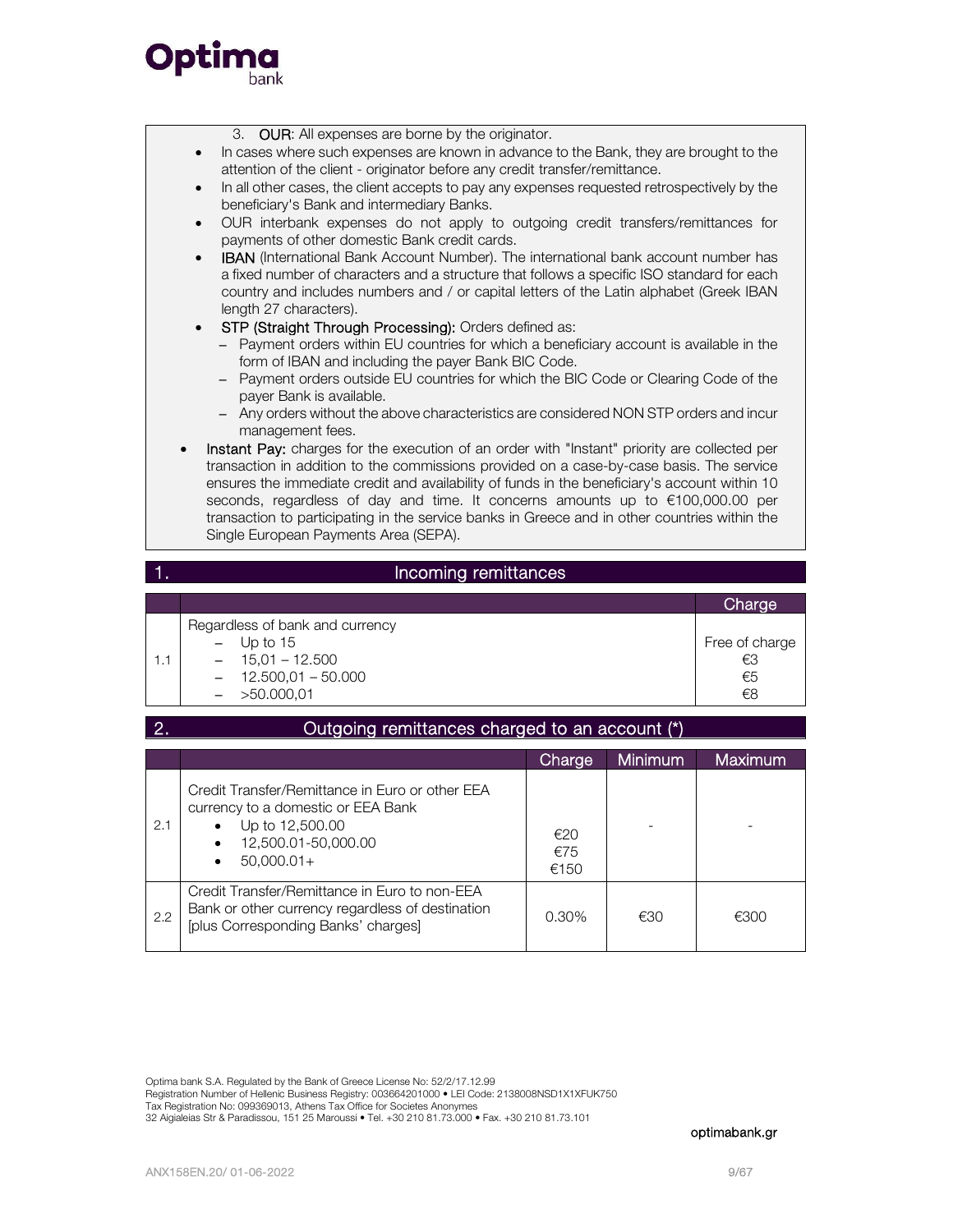

| 2.3 | Cost for zero beneficiary charge (OUR) for Credit<br>Transfer/Remittance in Euro or other EEA currency<br>to a domestic or EEA Bank [plus Corresponding<br>Banks' charges]<br>Up to 12,500.00<br>12,500.01-50,000.00<br>$50.000.01+$ | €1<br>€5<br>€15 |  |
|-----|--------------------------------------------------------------------------------------------------------------------------------------------------------------------------------------------------------------------------------------|-----------------|--|
| 2.4 | Cost for zero beneficiary charge (OUR) for Credit<br>Transfer/Remittance in non-EEA currency or to non-<br>EEA Bank [plus possible Corresponding Banks'<br>charges                                                                   | €20             |  |
| 2.5 | Confirmation of outgoing order                                                                                                                                                                                                       | €15             |  |

### **3.** Other operations

|     |                                                     | Charge |
|-----|-----------------------------------------------------|--------|
| 3.1 | Additional NON -STP charges                         | €10    |
| 3.2 | Charges for order cancellation/modification/inquiry | €25    |
| 3.3 | Urgent order                                        | €10    |
| 3.4 | Instant Pay                                         | €10    |

## D. Debit Cards

|     |                                                                                                                                                                                                                            | Charge                 |
|-----|----------------------------------------------------------------------------------------------------------------------------------------------------------------------------------------------------------------------------|------------------------|
| 1.1 | Card issue                                                                                                                                                                                                                 | Free of charge         |
| 1.2 | Card Renewal/Re-issue                                                                                                                                                                                                      | €5                     |
| 1.3 | <b>PIN Re-issue</b>                                                                                                                                                                                                        | €3                     |
| 1.4 | Transactions at other bank ATMs through DIAS network [per transaction<br>The transaction may be charged with Acquiring Direct Access Fee (DAF) of<br>the Bank in which the transaction takes place.                        | €0                     |
| 1.5 | Transactions at non-DIAS ATM networks, in Greece and abroad [per<br>transaction   The transaction may be charged with Acquiring Direct Access<br>Fee (DAF) of the Bank/Organization in which the transaction takes place]. | 1.00%<br>Min €3 Max €5 |
| 1.6 | Account balance inquiry at other bank ATMs through the DIAS network (per<br>transaction].                                                                                                                                  | $\epsilon$ 0.18        |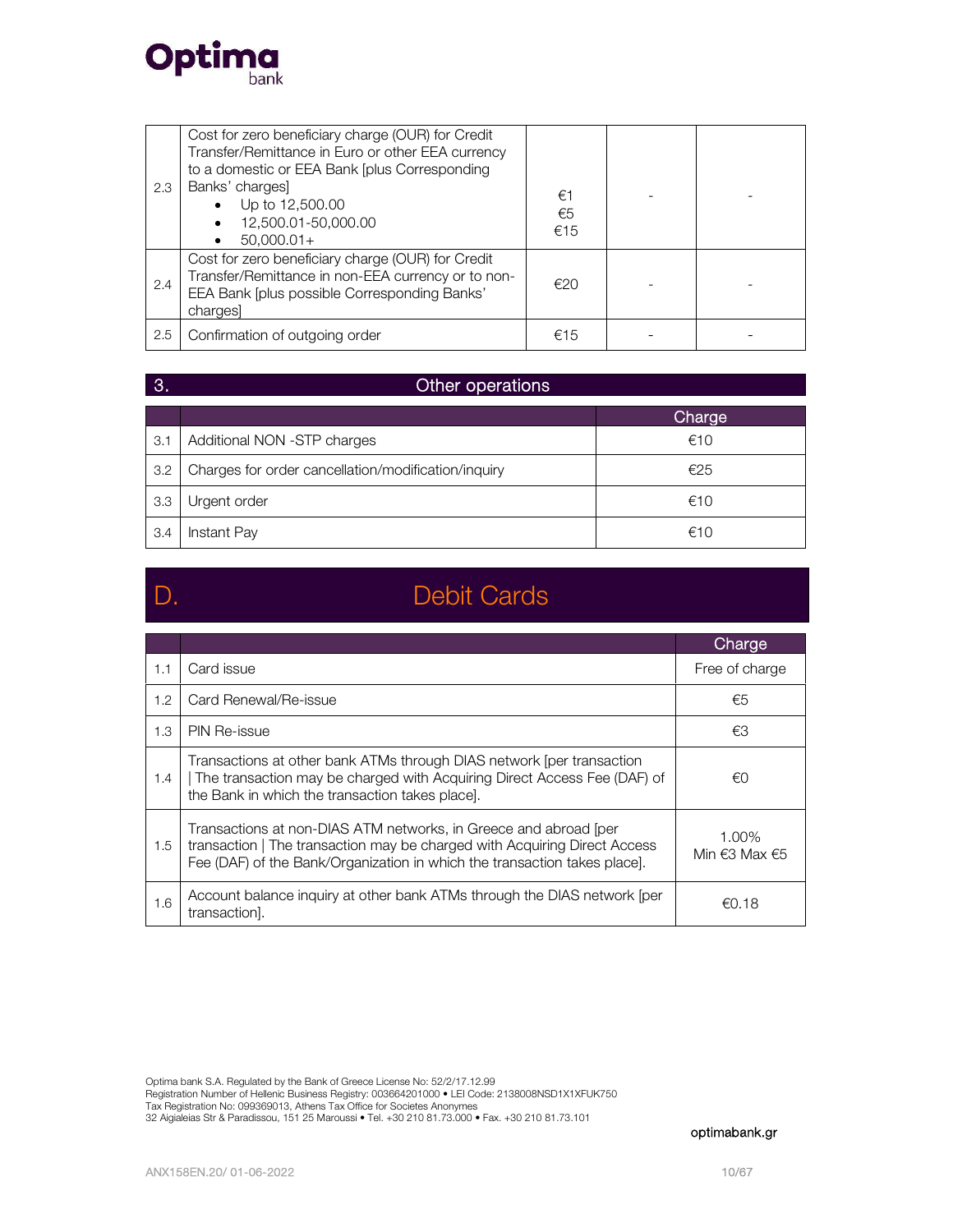

## Ε. Retail Financing

Further information and characteristics are available in the Banking Terms and Conditions and in any special terms, the pre-contractual information and the Lending Products Interest Rates table for the respective product.

|               | <b>Credit Cards</b>                                                                                                                                                               |        |
|---------------|-----------------------------------------------------------------------------------------------------------------------------------------------------------------------------------|--------|
|               | <b>OPTIMA Credit MasterCard</b>                                                                                                                                                   | Charge |
| 1.1           | Primary card's Annual subscription                                                                                                                                                | €40    |
| $1.2^{\circ}$ | Additional card's Annual subscription                                                                                                                                             | €15    |
| 1.3           | Re-issue Primary/Additional card                                                                                                                                                  | €0     |
| 1.4           | Re-issue Primary/Additional card's PIN                                                                                                                                            | €3     |
| 1.5           | Cash Advance transactions from Optima bank ATM [per transaction]                                                                                                                  | €1.75  |
| 1.6           | Cash Advance transactions from other Bank/Organization ATM in EEA<br>countries [per transaction   The transaction may be charged with extra fees<br>applied from the other Bank]. | €1.75  |
| 1.7           | Cash Advance transactions in non EEA countries (per transaction The<br>transaction may be charged with extra fees applied from the other Bank].                                   | €З     |

|     | <b>Housing Loans</b>               |                                                            |
|-----|------------------------------------|------------------------------------------------------------|
|     |                                    | Expense of application<br>examination and loan<br>approval |
| 1.1 | House Purchase/Construction/Repair | €500                                                       |

Optima bank S.A. Regulated by the Bank of Greece License No: 52/2/17.12.99 Registration Number of Hellenic Business Registry: 003664201000 • LEI Code: 2138008NSD1X1XFUK750<br>Tax Registration No: 099369013, Athens Tax Office for Societes Anonymes<br>32 Aigialeias Str & Paradissou, 151 25 Maroussi • Tel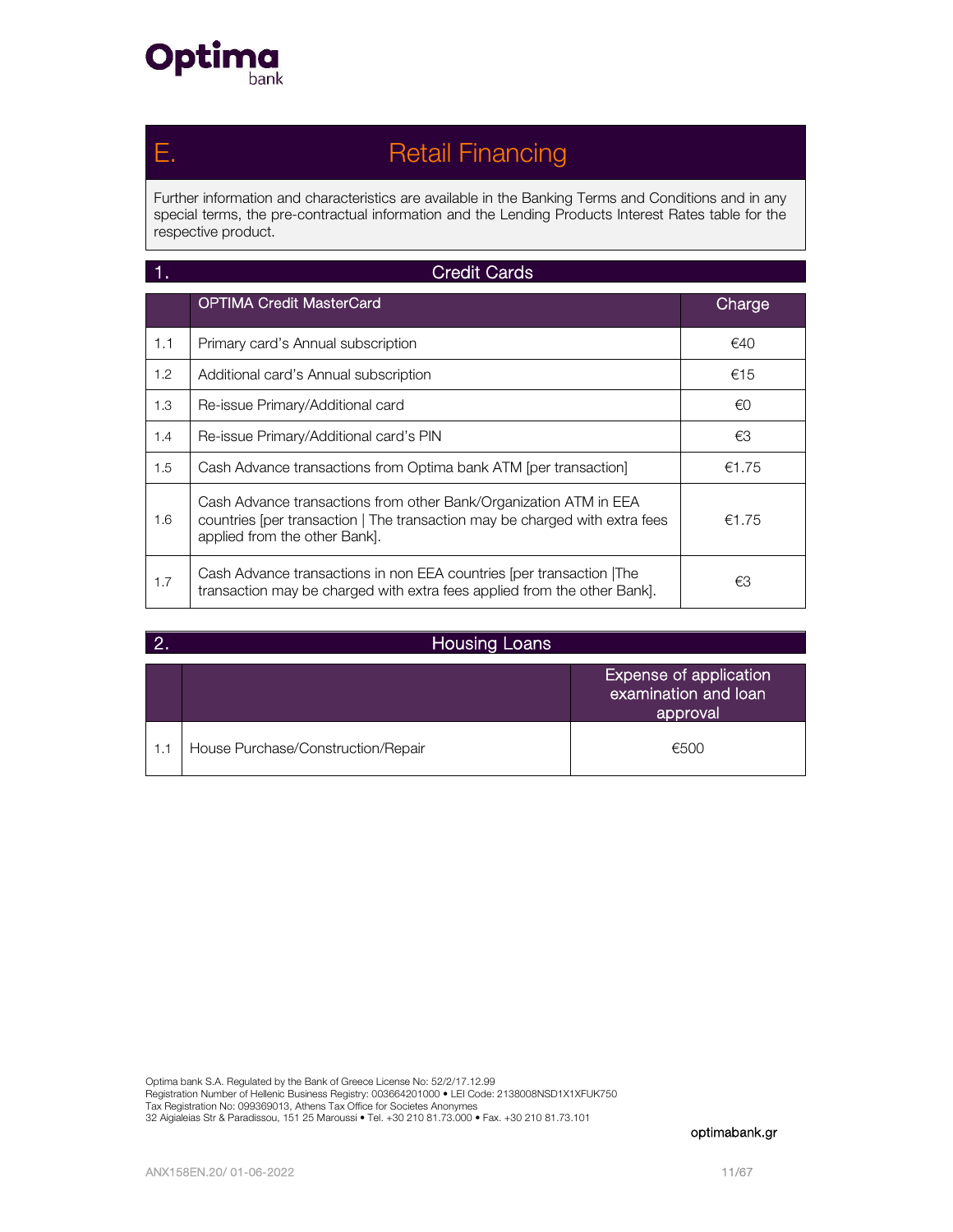

 $\bullet$ 

## **Investment Products**

- The sales and redemption fees paid for investments in Mutual Funds described below are collected by Optima bank.
- Optima asset management A.E.D.A.K. Mutual Funds are subject to an additional performance fee of 20.00% applied on the positive difference between the fund's cumulative performance and its respective Benchmark, on a yearly basis.
- Optima bank receives 50% of the management fees that apply to the Mutual Funds of Optima asset management Α.Ε.Δ.Α.Κ. as specified in the respective Key Investor Information Documents (KIID), under a sharing agreement with Optima asset management A.E.D.A.K..
- As for any other charges, the respective pricing policy of Optima asset management Α.Ε.Δ.Α.Κ. applies (www.optimaadedak.gr).Minimum 3rd party funds sales fee of €20 apply to all 3rd party funds, except: "Schroders Euro Liquidity Fund" (LU0136043394) and "Schroders US Dollar Liquidity Fund" (LU0136043808) Money Market Funds.
- Switches between ISINs of the same 3rd party fund house are subject to their initial subscription fee according to their ISINs. In case of switches between Optima asset management A.E.D.A.K. funds, a 50% discount will be applied to the sales fee of the subscription fund. Switches between same asset class funds, will not be charged with a sales fee.
- Transactions on Fixed Income Securities of the securities and alternative market of the Athens stock exchange are subject to Execution cost of 0.005% and Clearing & Settlement cost of 0.015%.
- No sales tax is levied on the sales of pre-emption rights, Exchange-Traded Funds (ETFs) or Fixed Income Securities.
- All costs and expenses, including all kinds of fees, taxes (such as VAT, tax on the sale of shares, etc.), rights of third parties, court costs, interest on arrears, fees or commissions of third parties for the execution of transactions, settlement expenses of transactions, insurance premiums, telephone, telegraphic or postal fees, etc., which relate to transactional relationship between the Customer and the Bank, are levied on the Customer. Adjustments to third party costs are announced to the Customer and paid on first demand.

| Optima asset management A.E.D.A.K. Mutual Funds |           |                       |  |  |  |
|-------------------------------------------------|-----------|-----------------------|--|--|--|
|                                                 | Sales fee | <b>Redemption Fee</b> |  |  |  |
| Optima smart cash bond fund                     | 0.70%     | $0.00\%$              |  |  |  |
| Optima global selection fund of funds balanced  | 1.10%     | $0.00\%$              |  |  |  |
| Optima greek balanced fund                      | 1.10%     | $0.00\%$              |  |  |  |
| Optima greek equity fund                        | 1.20%     | $0.00\%$              |  |  |  |
| Optima premium selection fund of funds equity   | 1,20%     | 0,00%                 |  |  |  |

Optima bank S.A. Regulated by the Bank of Greece License No: 52/2/17.12.99

Registration Number of Hellenic Business Registry: 003664201000 • LEI Code: 2138008NSD1X1XFUK750

Tax Registration No: 099369013, Athens Tax Office for Societes Anonymes 32 Aigialeias Str & Paradissou, 151 25 Maroussi • Tel. +30 210 81.73.000 • Fax. +30 210 81.73.101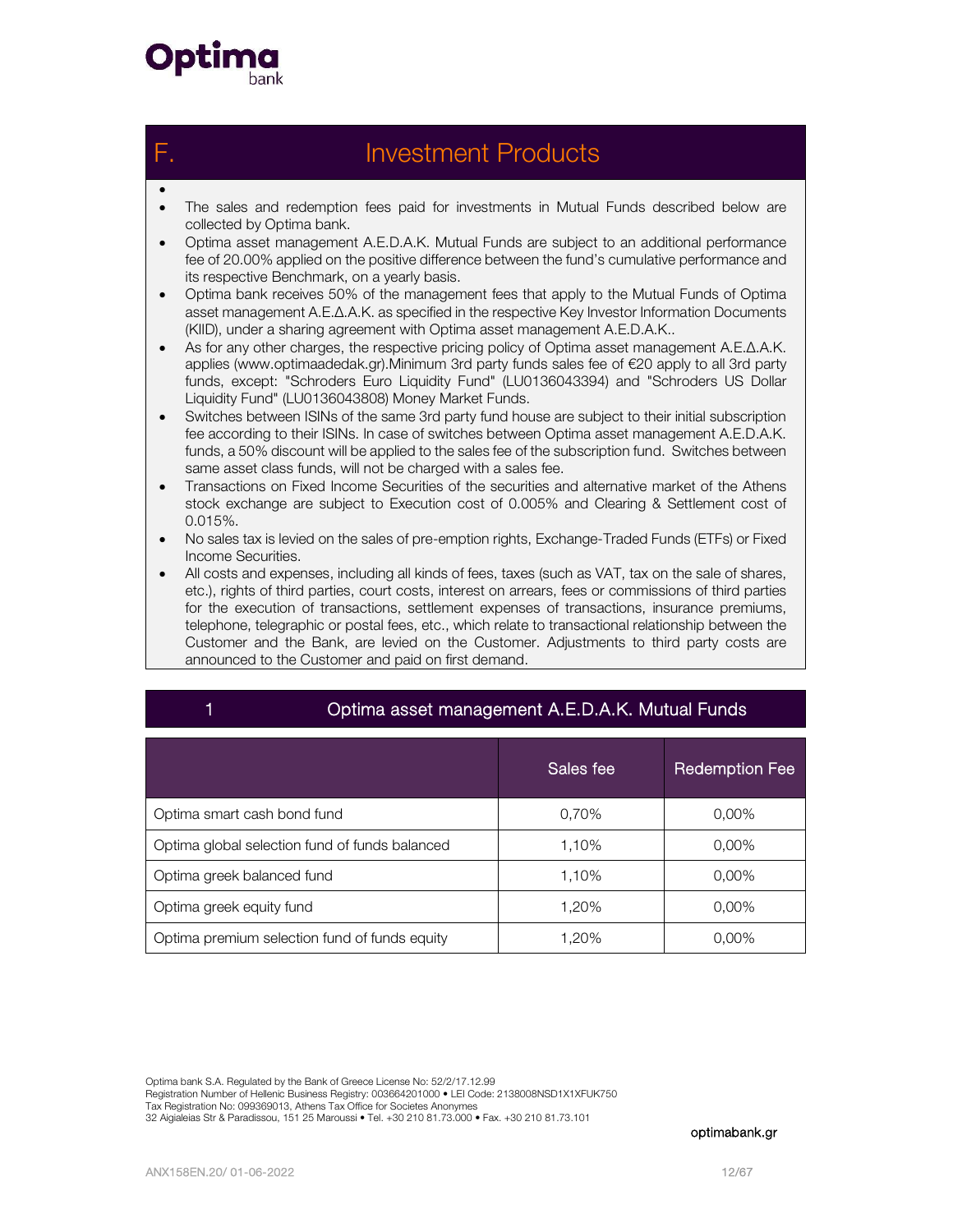# **Optima**

| 3d party funds*<br>2  |                                                 |                          |  |
|-----------------------|-------------------------------------------------|--------------------------|--|
|                       | Sales fee applied to the<br>subscription amount | <b>Redemption</b><br>Fee |  |
| Money Market Funds    | 0.30%                                           | $0.00\%$                 |  |
| <b>Bond Funds</b>     | 1,25%                                           | $0.00\%$                 |  |
| Absolute Return Funds | 1.75%                                           | $0.00\%$                 |  |
| <b>Balanced Funds</b> | 1.75%                                           | $0.00\%$                 |  |
| <b>Equity Funds</b>   | 2.00%                                           | $0.00\%$                 |  |
| Minimum sales fee     | €20                                             |                          |  |

\* Cases of multiple participations of different fund houses but of the same investment category will be charged with the scale of the total amount.

### 3. Transactions on the Securities Market and the Alternative Market of the Athens Stock Exchange

|                                               | Charge                                                       | Minimum.       |
|-----------------------------------------------|--------------------------------------------------------------|----------------|
| Transaction fee                               | Maximum 1.00% of the transaction                             | €10/trade slip |
| Transaction execution costs                   | 0.0125% of transaction value plus €0.06<br>per order         |                |
| Settlement, Clearing Costs & Other<br>Charges | 0.06% of transaction value plus $\epsilon$ 0.75 per<br>order |                |
| Sales Tax                                     | 0.20% of transaction value                                   |                |

Optima bank S.A. Regulated by the Bank of Greece License No: 52/2/17.12.99 Registration Number of Hellenic Business Registry: 003664201000 • LEI Code: 2138008NSD1X1XFUK750<br>Tax Registration No: 099369013, Athens Tax Office for Societes Anonymes<br>32 Aigialeias Str & Paradissou, 151 25 Maroussi • Tel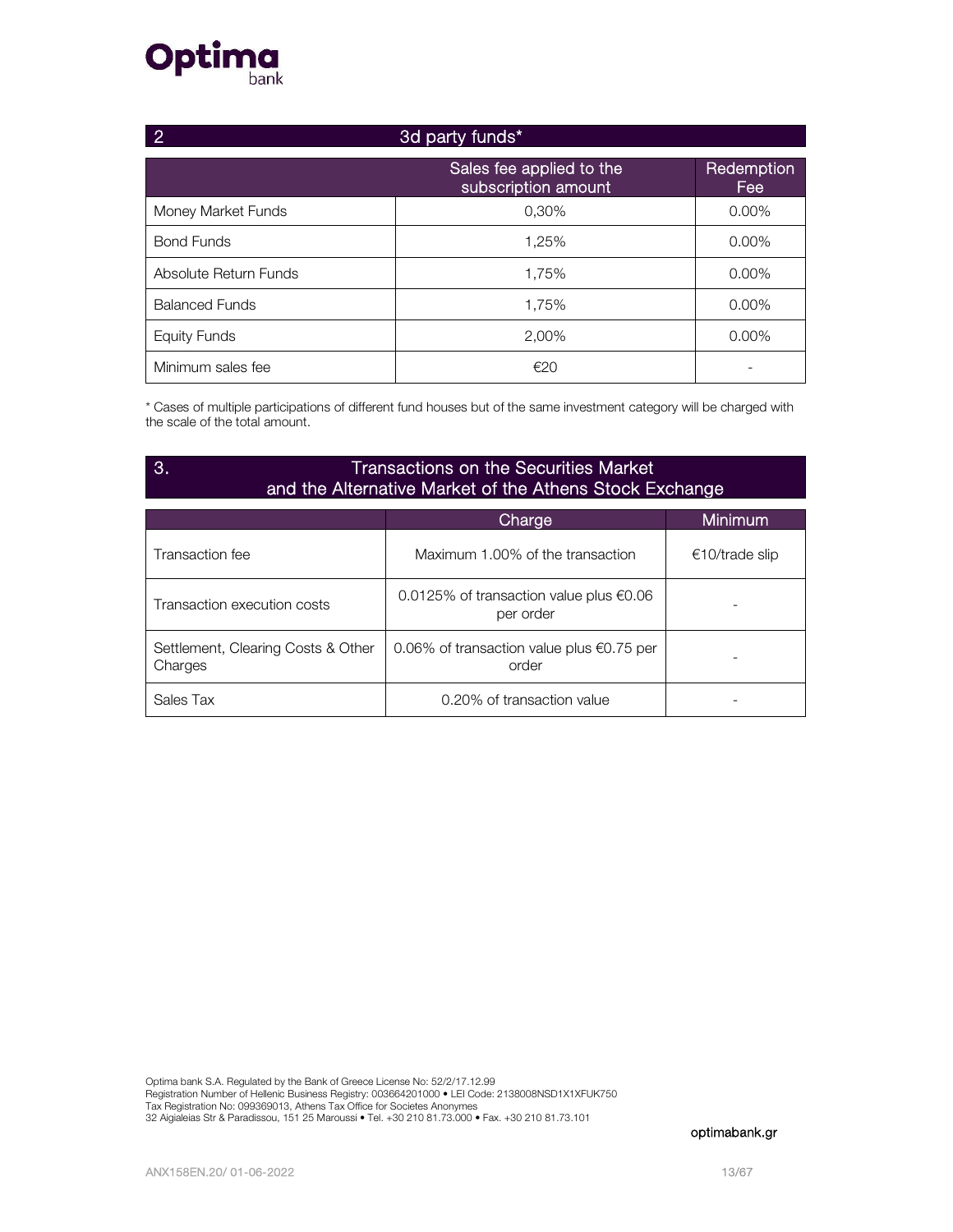

## G. Imports - Exports

| $\vert$ 1 | <b>Imports</b>                                               |                     |                                                 |       |                                              |             |  |
|-----------|--------------------------------------------------------------|---------------------|-------------------------------------------------|-------|----------------------------------------------|-------------|--|
|           |                                                              |                     | <b>Fixed</b><br>amount                          | %     | <b>Minimum</b>                               | Maximu<br>m |  |
| 1.1       | Settlement without limit or without<br>documents             |                     |                                                 | 0.50% | €50                                          |             |  |
| 1.2       | Payment of<br>imports<br>(within/outside<br>the EEA) in cash | Up to<br>€15,000.00 | €30<br>(including<br>forwarding<br>expenses €6) |       |                                              |             |  |
|           |                                                              | Over<br>€15,000.01  |                                                 | 0.50% | €50 (including<br>forwarding<br>expenses €6) |             |  |
|           | Time<br>settlements                                          | Settlement          |                                                 | 0.30% | €23                                          |             |  |
| 1.3       |                                                              | Extension           |                                                 | 0.30% | €12                                          |             |  |
| 1.4       | Fee of Payment Collections                                   |                     |                                                 | 0.30% |                                              |             |  |
| 1.5       | Return of Unpaid Collections                                 |                     |                                                 | 0.30% | €35                                          |             |  |
| 1.6       | Transfer of documents to another<br><b>Bank</b>              |                     |                                                 | 0.30% | €29                                          |             |  |
| 1.7       | Management Fee/Import data<br>submission fee                 |                     | €5                                              |       |                                              |             |  |
| 1.8       | FX buy/sell fees                                             |                     |                                                 | 0.10% | €6                                           |             |  |

### **2** Documentary letters of credit

|     |                                                                                                 | <b>Fixed</b><br>amount | %     | <b>Minimum</b> | <b>Maximum</b> |
|-----|-------------------------------------------------------------------------------------------------|------------------------|-------|----------------|----------------|
| 2.1 | Issuance of Letters of Credit                                                                   |                        | 0.30% | €44            |                |
| 2.2 | Negotiation/Settlement                                                                          |                        | 0.50% | €44            |                |
| 2.3 | Confirmation (per undivided quarter)                                                            |                        | 0.20% | €29            |                |
| 2.4 | Guarantee (per undivided quarter)                                                               |                        | 1.00% | €44            |                |
| 2.5 | Time liability settlement                                                                       |                        | 0.30% | €22            |                |
| 2.6 | Amendment (commission charged per<br>item)                                                      | €15                    |       |                |                |
| 2.7 | Cancellation (per item)                                                                         | €29                    |       |                |                |
| 2.8 | Creation of a Sample Import LC                                                                  | €30                    |       |                |                |
| 2.9 | Commission on discrepancies<br>between documents (deductible from<br>the amount to be remitted) | €100                   |       |                |                |

Optima bank S.A. Regulated by the Bank of Greece License No: 52/2/17.12.99<br>Registration Number of Hellenic Business Registry: 003664201000 • LEI Code: 2138008NSD1X1XFUK750<br>Tax Registration No: 099369013, Athens Tax Office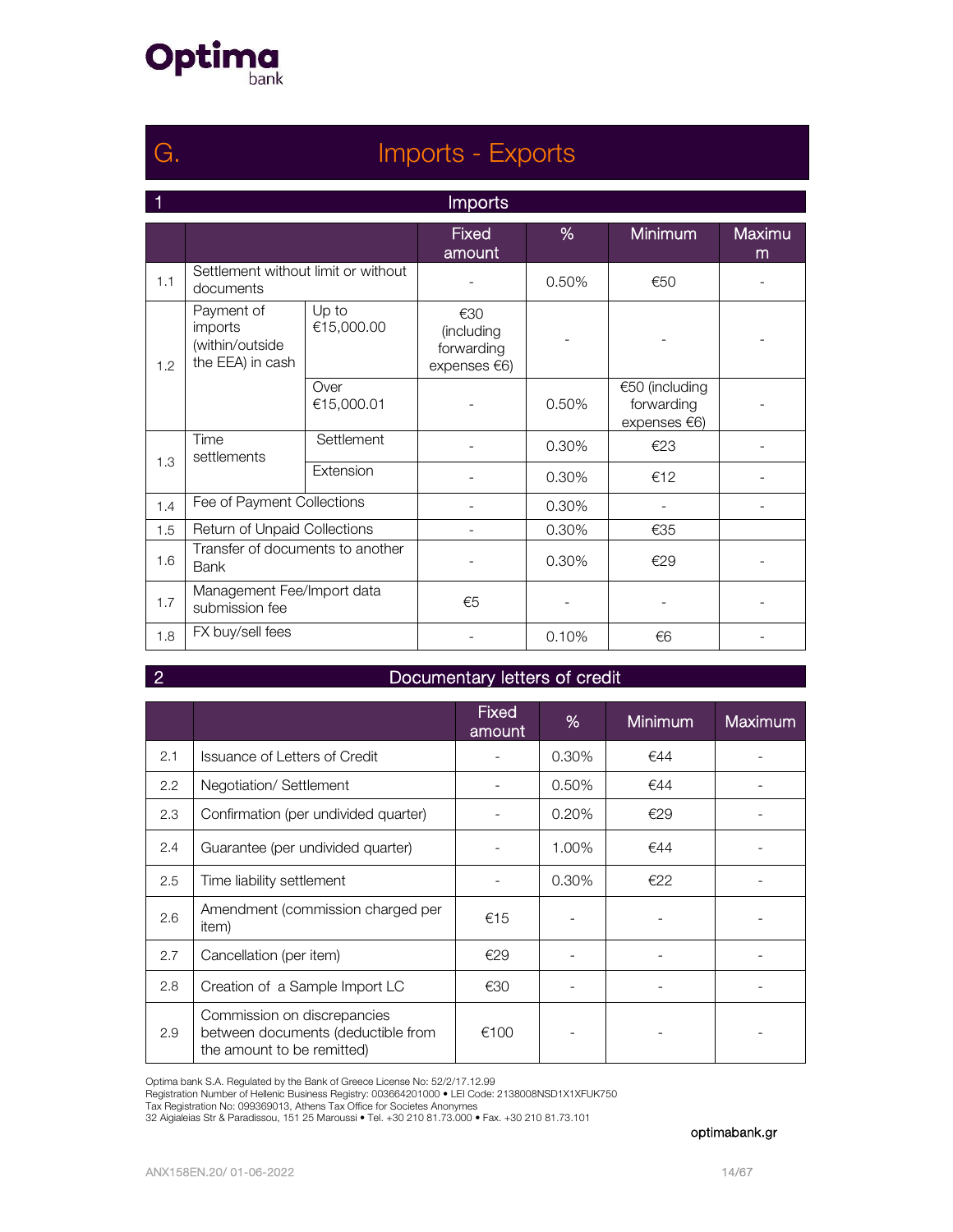# **Optima**

|  | <b>Exports</b> |
|--|----------------|
|--|----------------|

| 3.1.  | <b>Exports Documentary Collections</b>           |                        |       |                |              |  |
|-------|--------------------------------------------------|------------------------|-------|----------------|--------------|--|
|       |                                                  | <b>Fixed</b><br>amount | %     | <b>Minimum</b> | Maximu,<br>m |  |
| 3.1.1 | Documentary Collections                          |                        | 0.50% | €29            |              |  |
| 3.1.2 | <b>Collection Payment Fee</b>                    |                        | 0.20% | €15            |              |  |
| 3.1.3 | Maturity Extension                               | €15                    |       |                |              |  |
| 3.1.4 | Collections returned unpaid                      |                        | 0.20% | €15            |              |  |
| 3.1.5 | Time Liability Settlement -<br>Securitized       |                        | 0.40% | €29            |              |  |
| 3.1.6 | -Collection - Joint submission to<br><b>Bank</b> |                        | 0.30% | €29            |              |  |

| 3.2   | Documentary letters of credit              |                        |       |                |             |  |  |
|-------|--------------------------------------------|------------------------|-------|----------------|-------------|--|--|
|       |                                            | <b>Fixed</b><br>amount | %     | <b>Minimum</b> | Maximu<br>m |  |  |
| 3.2.1 | Advice                                     |                        | 0.10% | E23            |             |  |  |
| 3.2.2 | Negotiation/Settlement                     |                        | 0.40% | €35            |             |  |  |
| 3.2.3 | Confirmation (per undivided quarter)       |                        | 0.20% | €23            |             |  |  |
| 3.2.4 | Transfer to another Bank                   |                        | 0.20% | E20            |             |  |  |
| 3.2.5 | Amendment (commission charged<br>per item) | €15                    |       |                |             |  |  |
| 3.2.6 | Cancellation (per item)                    | €23                    |       |                |             |  |  |
| 3.2.7 | $L/C$ Pre checking                         | €30                    |       |                |             |  |  |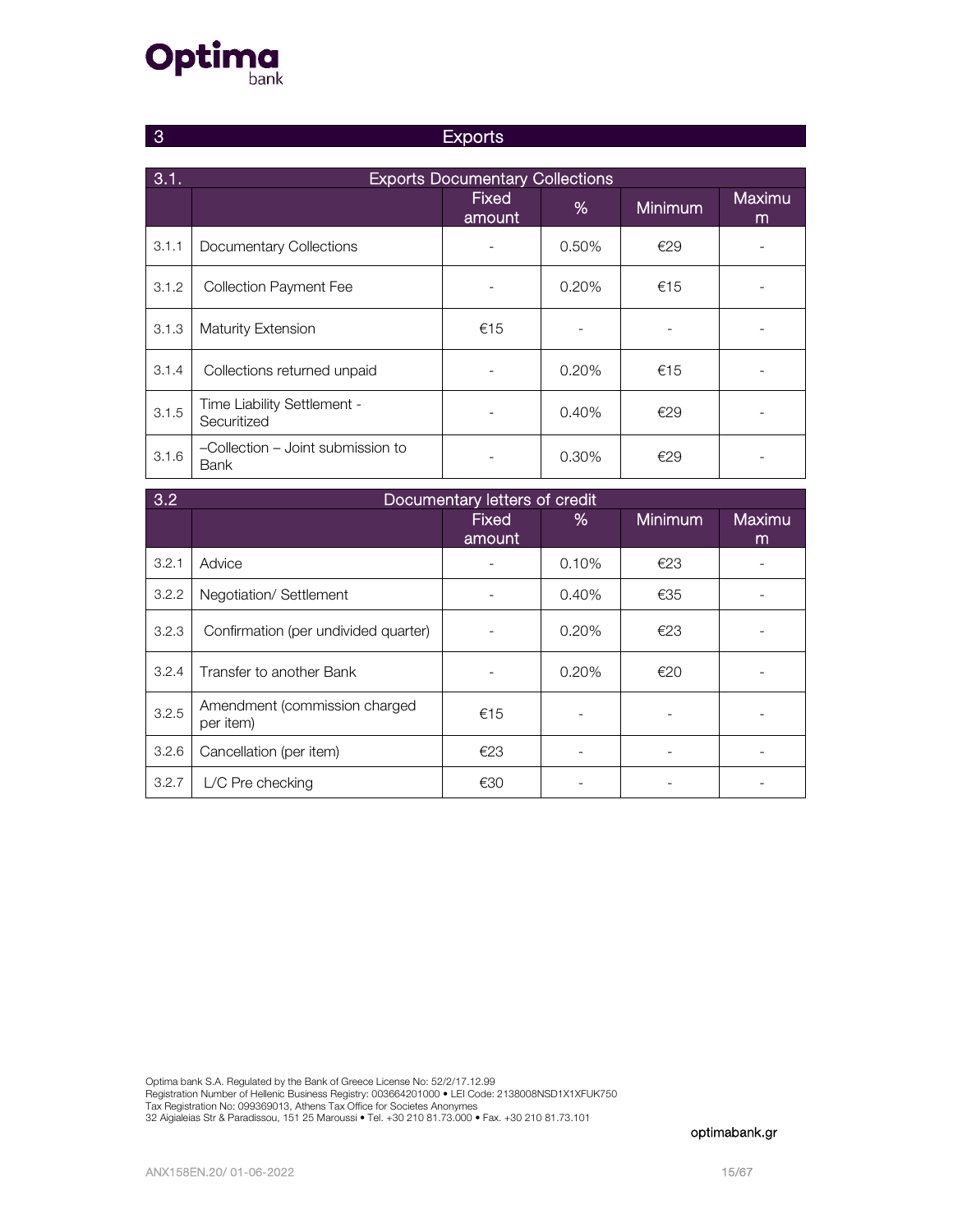# **Optima**

|      | Other Import - Export Costs                                                                                                                                                                |                        |       |         |             |  |  |
|------|--------------------------------------------------------------------------------------------------------------------------------------------------------------------------------------------|------------------------|-------|---------|-------------|--|--|
|      |                                                                                                                                                                                            | <b>Fixed</b><br>Amount | %     | Minimum | Maximu<br>m |  |  |
| 4.1  | FX buy/sell fees                                                                                                                                                                           |                        | 0.10% | €6      |             |  |  |
| 4.2  | FX Conversion Spread                                                                                                                                                                       |                        | 0.30% |         |             |  |  |
| 4.3  | Postal expenses                                                                                                                                                                            | €5                     |       |         |             |  |  |
| 4.4  | Swift for payment orders                                                                                                                                                                   | €20                    |       |         |             |  |  |
| 4.5  | Swift for opening L/Cs within the<br>EU/EEA                                                                                                                                                | €44                    |       |         |             |  |  |
| 4.6  | Swift for opening L/Cs outside the<br>EU/EEA                                                                                                                                               | €59                    |       |         |             |  |  |
| 4.7  | Other Swift messages                                                                                                                                                                       | €6                     |       |         |             |  |  |
| 4.8  | Extra charge for Remittance<br>payment of Imports /intra-<br>Community acquisitions of goods<br>with the indication of "high priority"<br>or "urgent" irrespective of Bank and<br>currency | €10                    |       |         |             |  |  |
| 4.9  | Extra charge for special<br>management of remittance<br>payments Imports /intra -<br>Community acquisition of goods<br>with incomplete /incorrect<br>remittance instructions               | €12                    |       |         |             |  |  |
| 4.10 | Annulation / cancellation/ modification<br>of imports payment orders /intra -<br>Community acquisition of goods                                                                            | €20                    |       |         |             |  |  |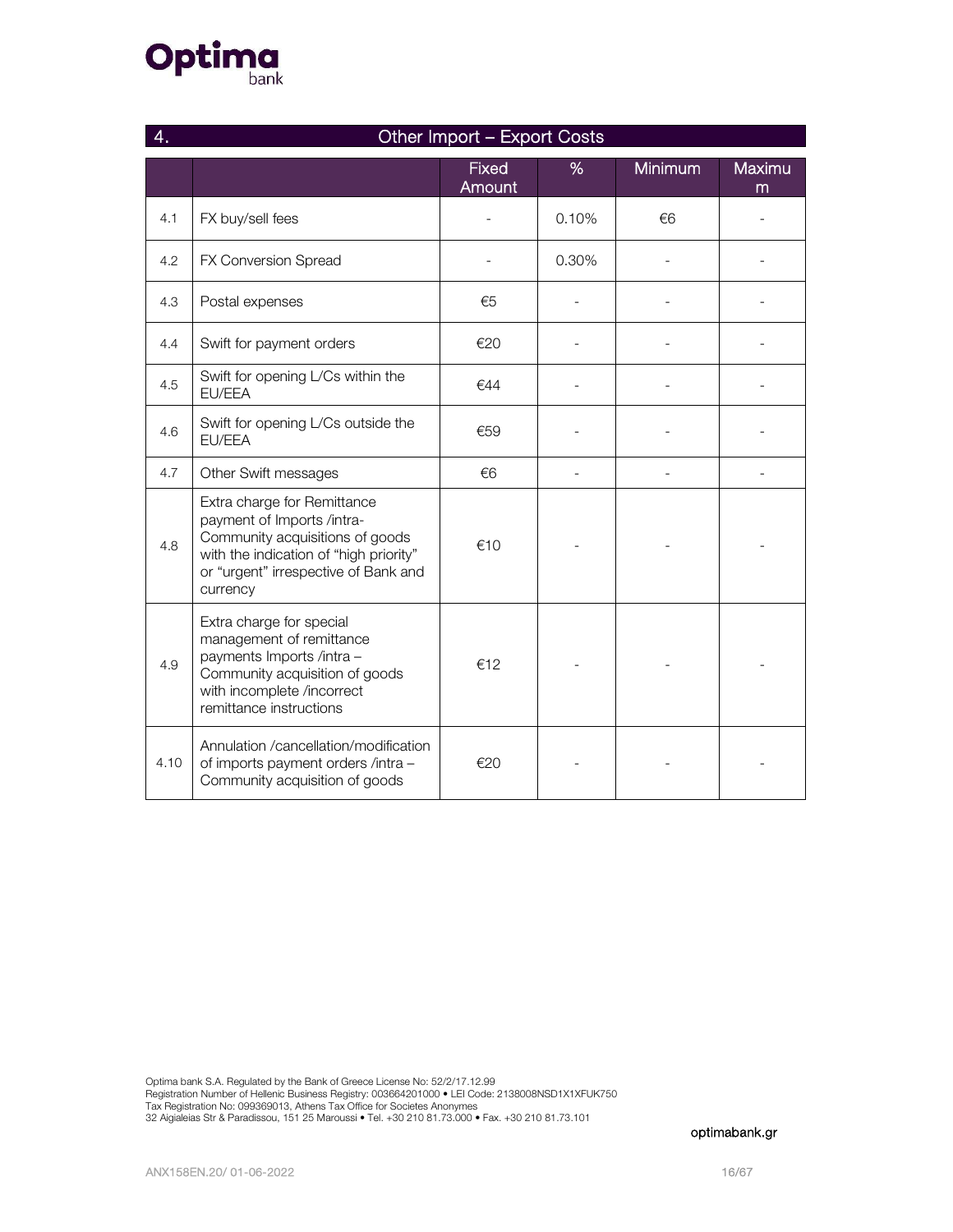

## Η. Letters of Guarantee

The letter of guarantee fees are calculated on an undivided quarter basis.

### 1 Letters Of Guarantee

|     | Letters of Guarantee Categories | %     | Minimum | <b>Maximum</b> |
|-----|---------------------------------|-------|---------|----------------|
| 1.1 | <b>Bid</b>                      | 0.50% | €45     |                |
| 1.2 | Good Performance                | 1,00% | €45     |                |
| 1.3 | Advance Payment Guarantee       | 1,50% | €45     |                |
| 1.4 | Replacement of Decima           | 1,50% | €45     |                |
| 1.5 | Good Payment                    | 1,50% | €45     |                |

### **2** Other letter of guarantee fees

|     |                                                        | <b>Fixed</b><br>Amount | %     | <b>Minimum</b> | <b>Maximum</b> |
|-----|--------------------------------------------------------|------------------------|-------|----------------|----------------|
| 2.1 | L/G Issue Letter of intent                             |                        | 0.30% | €15            |                |
| 2.2 | L/G notification Fee without<br>commitment by our Bank | €60                    |       |                |                |
| 2.3 | Amendment/Extension/Forfeiture                         | €60                    |       |                |                |

| L/G Credit lines<br>-3 |                                                                                     |                        |       |                |                |
|------------------------|-------------------------------------------------------------------------------------|------------------------|-------|----------------|----------------|
|                        |                                                                                     | <b>Fixed</b><br>Amount | %     | <b>Minimum</b> | <b>Maximum</b> |
| 3.1                    | Lump Sum request evaluation<br>charge of a credit limit for Letters<br>of Guarantee | €250                   |       |                |                |
| 3.2                    | Annual Renewal Charge of a<br>credit limit for Letters of<br>Guarantee              |                        | 1.00% | €150           |                |

Optima bank S.A. Regulated by the Bank of Greece License No: 52/2/17.12.99

Registration Number of Hellenic Business Registry: 003664201000 • LEI Code: 2138008NSD1X1XFUK750<br>Tax Registration No: 099369013, Athens Tax Office for Societes Anonymes<br>32 Aigialeias Str & Paradissou, 151 25 Maroussi • Tel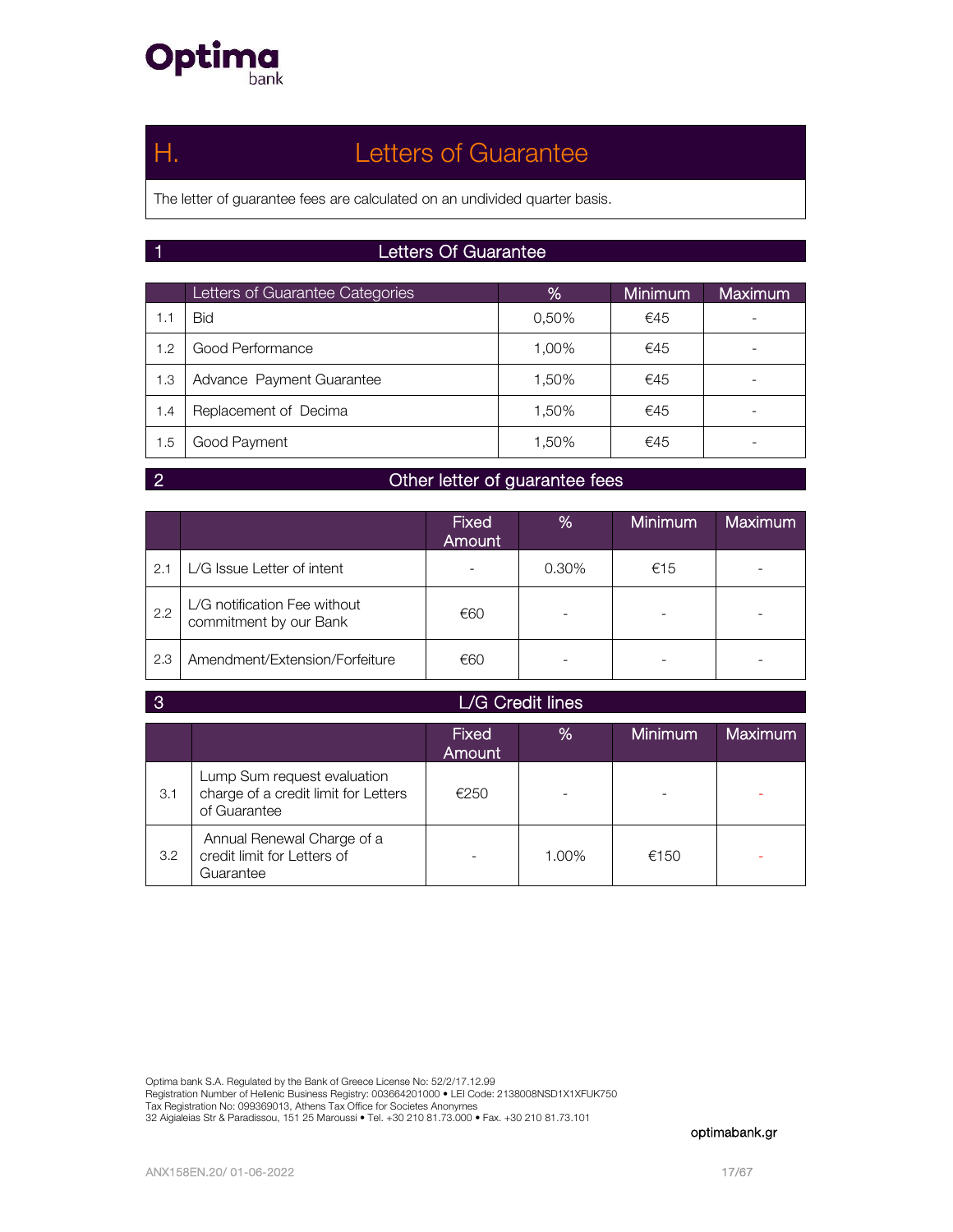

## I. **Business Loans**

### 1 **Additional Financing Fees**

|     |                                                                                                                              |                  | <b>Fixed</b><br>Amount | %    | <b>Minimum</b> | <b>Maximum</b> |
|-----|------------------------------------------------------------------------------------------------------------------------------|------------------|------------------------|------|----------------|----------------|
| 1.1 | Overdraft Request Assessment<br>Charges                                                                                      |                  | €100                   |      |                |                |
| 1.2 | Debt Regulation<br>Request                                                                                                   | Up to<br>€50,000 | €50                    |      | ۰              |                |
|     | Evaluation<br>From €50,001<br>charges<br>and over<br>(commission<br>(Upon<br>charged per<br>agreement)<br>regulated account) |                  |                        | €100 | €300           |                |

### **2** Small Business Loans

| 2.1   | Credit Lines - Short-term Financing                                                                                     |                     |                      |  |  |  |  |
|-------|-------------------------------------------------------------------------------------------------------------------------|---------------------|----------------------|--|--|--|--|
|       |                                                                                                                         |                     | <b>Fixed Amounts</b> |  |  |  |  |
|       |                                                                                                                         | Up to €50,000       | €400                 |  |  |  |  |
|       | One-off Credit Requirement Examination                                                                                  | €50,001-€200,000    | €700                 |  |  |  |  |
| 2.1.1 | Expenditure - Short Term Funding                                                                                        | €200,001-€500,000   | €1.100               |  |  |  |  |
|       |                                                                                                                         | $€500,000$ and over | €1.400               |  |  |  |  |
| 2.1.2 | One-Time Credit Limit Request Expense – Short – Term Cash Collateral<br>(applies to initial request and limit revision) | €300                |                      |  |  |  |  |
|       |                                                                                                                         | Up to €50,000       | €250                 |  |  |  |  |
|       |                                                                                                                         | €50,001-€200,000    | €350                 |  |  |  |  |
| 2.1.3 | Annual Refund Limit - Short Term Financing                                                                              | €200,001-€500,000   | €500                 |  |  |  |  |
|       |                                                                                                                         | €500,000 and over   | €700                 |  |  |  |  |

| 2.2   | Amortising Ioans - Medium/Long-term Financing                                              |                   |                     |  |  |  |  |  |
|-------|--------------------------------------------------------------------------------------------|-------------------|---------------------|--|--|--|--|--|
|       |                                                                                            |                   | <b>Fixed Amount</b> |  |  |  |  |  |
| 2.2.1 |                                                                                            | Up to €50,000     | €400                |  |  |  |  |  |
|       | Lump - Sum Mortgage Loan Examination<br>Expenditure – Medium – Long Term<br><b>Funding</b> | €50,001-€200,000  | €1.000              |  |  |  |  |  |
|       |                                                                                            | €200,001-€500,000 | €1.500              |  |  |  |  |  |
|       |                                                                                            | €500,000 and over | €2.000              |  |  |  |  |  |
| 2.2.2 | One - Time Loan Application - Medium Term Long-Term cash<br>collateral                     |                   | €400                |  |  |  |  |  |

Optima bank S.A. Regulated by the Bank of Greece License No: 52/2/17.12.99

Registration Number of Hellenic Business Registry: 003664201000 • LEI Code: 2138008NSD1X1XFUK750<br>Tax Registration No: 099369013, Athens Tax Office for Societes Anonymes<br>32 Aigialeias Str & Paradissou, 151 25 Maroussi • Tel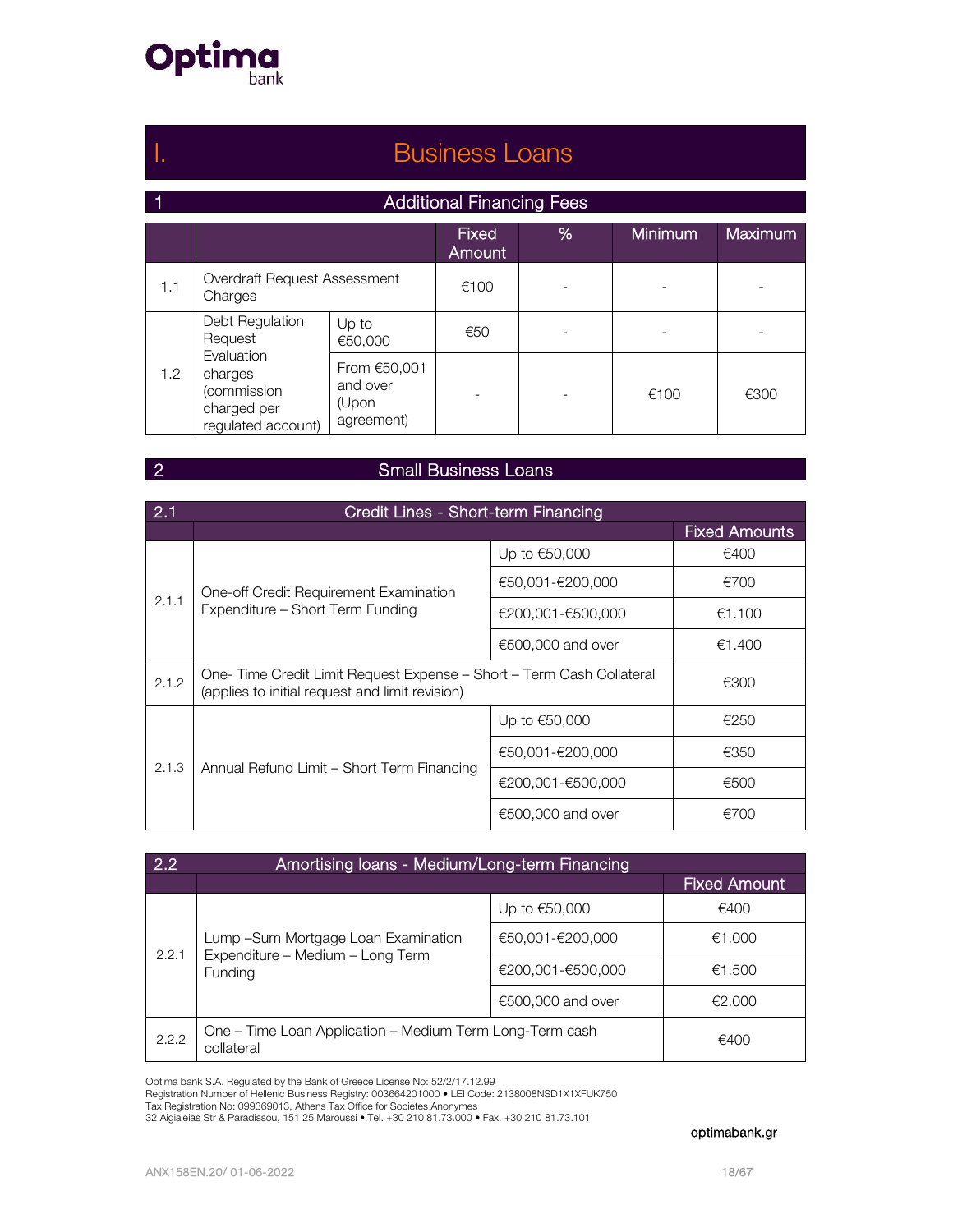

# 3. Pledged securities

|     |                                                                                 | <b>Fixed Amount</b> | %                                                   |
|-----|---------------------------------------------------------------------------------|---------------------|-----------------------------------------------------|
| 3.1 | Accrued claims assignment charges<br>(invoices, credit card certifications etc) |                     | 1.00% of assigned<br>value<br>Minimum charge<br>€20 |
| 3.2 | Cheque redemption date extension<br>charges                                     | $€20$ per cheque    |                                                     |
| 3.3 | Cheque – Bill of Exchange Excessive<br><b>Dispersion Charges</b>                | €15 per cheque      |                                                     |
| 3.4 | Cheque – Bill of Exchange return –<br>sealing - replacement charges             | $€30$ per cheque    |                                                     |

### **4.** Other Loan Costs

|     |                                                                                                                                             | <b>Fixed</b><br>Amount | % | <b>Minimum</b> | <b>Maximum</b> |
|-----|---------------------------------------------------------------------------------------------------------------------------------------------|------------------------|---|----------------|----------------|
| 4.1 | <b>Special Application Review Costs</b>                                                                                                     | €25                    |   |                |                |
| 4.2 | Charges to evaluate a request for<br>financing against promised<br>collateral                                                               | 0,40%<br>€50           |   |                |                |
| 4.3 | Change of the terms of a Business<br>Loan                                                                                                   | €250                   |   |                |                |
| 4.4 | Short -term working Capital Loan<br>(Credit Limit) extension charges                                                                        | €50                    |   |                |                |
| 4.5 | Bank Clearance - Certificate<br>Issuance charges                                                                                            | €100                   |   |                |                |
| 4.6 | Issuance / Fee for Loan Intent &<br><b>Approval Letters</b>                                                                                 | €150                   |   |                |                |
| 4.7 | Certificate issuance & posting<br>charges (letters of "original"<br>interest to provide financing, letters<br>to Chambers, Public Agencies) | €150                   |   |                |                |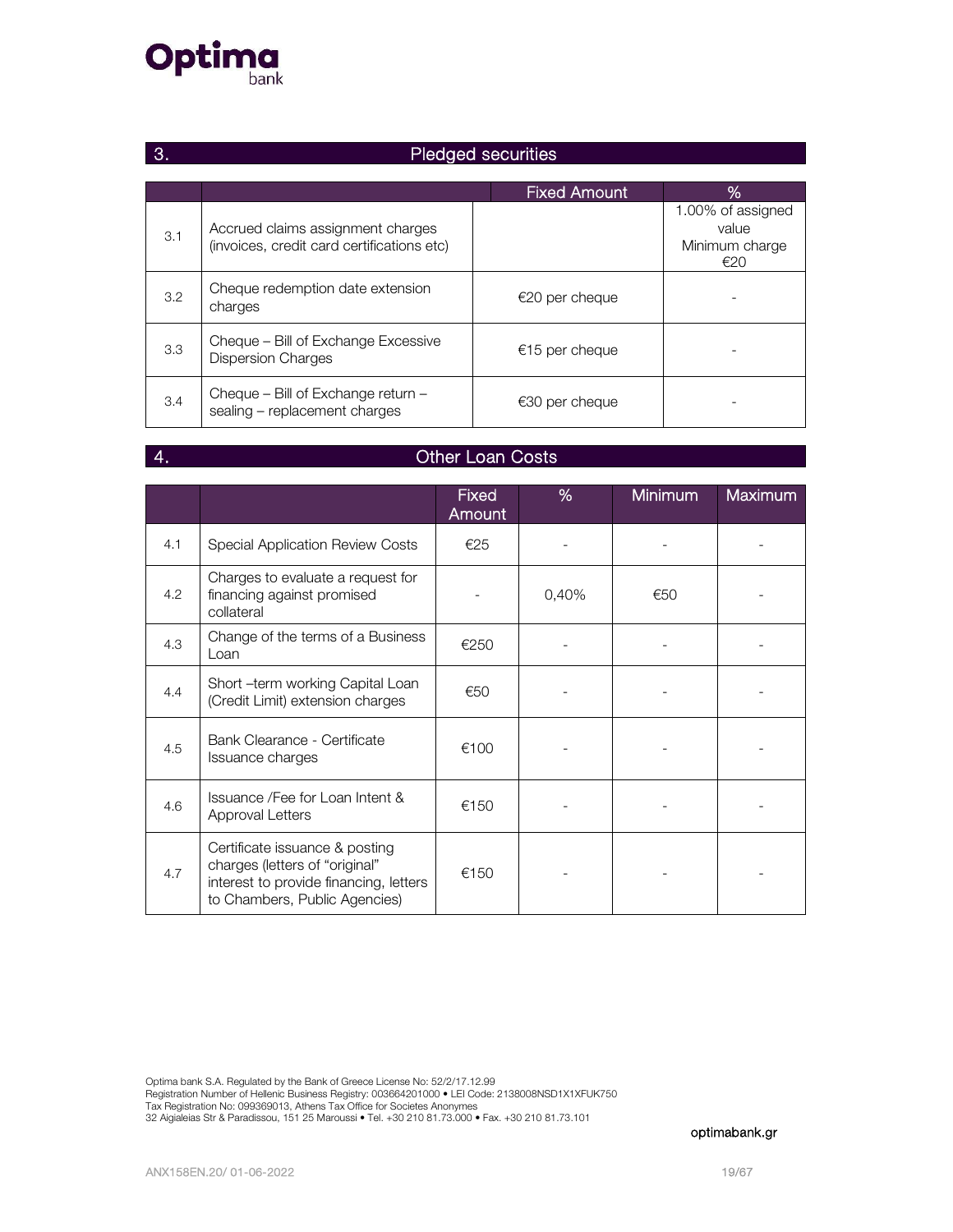# **Optima**

| Medium, Large Enterprise Loans & Specialized Lending<br>5. |                                                                                                   |                                                     |                 |   |                |                |  |  |
|------------------------------------------------------------|---------------------------------------------------------------------------------------------------|-----------------------------------------------------|-----------------|---|----------------|----------------|--|--|
|                                                            | Credit Lines, Short & Long Term Financing                                                         |                                                     |                 |   |                |                |  |  |
|                                                            |                                                                                                   |                                                     | Fixed<br>amount | % | <b>Minimum</b> | <b>Maximum</b> |  |  |
|                                                            | One-off charge for<br>analysing/approving<br>credit limits                                        | Companies<br>with no more<br>than 3<br>subsidiaries |                 |   | €300           |                |  |  |
| 5.1                                                        |                                                                                                   | Companies<br>with more<br>than 3<br>subsidiaries    |                 |   | €700           |                |  |  |
| 5.2                                                        | One-off charge for<br>analysing/increasing<br>credit limits for a<br>fixed or unlimited<br>period | Companies<br>with no more<br>than 3<br>subsidiaries |                 |   | €200           |                |  |  |
|                                                            |                                                                                                   | Companies<br>with more<br>than 3<br>subsidiaries    |                 |   | €500           |                |  |  |
|                                                            | Overrun costs<br>covered by a<br>promissory<br>note(enforceable<br>limit)                         | Companies<br>with no more<br>than 3<br>subsidiaries |                 |   | €200           |                |  |  |
| 5.3                                                        |                                                                                                   | Companies<br>with more<br>than 3<br>subsidiaries    |                 |   | €500           |                |  |  |
|                                                            | One-off charge for<br>analysing $-$<br>restructuring loans<br>/developing loan                    | Companies<br>with no more<br>than 3<br>subsidiaries |                 |   | €300           |                |  |  |
| 5.4                                                        | repayment plans                                                                                   | Companies<br>with more<br>than 3<br>subsidiaries    |                 |   | €700           |                |  |  |
| 5.5                                                        | Corporate<br>bond/bondholder<br>expenses                                                          |                                                     | By<br>agreement |   |                |                |  |  |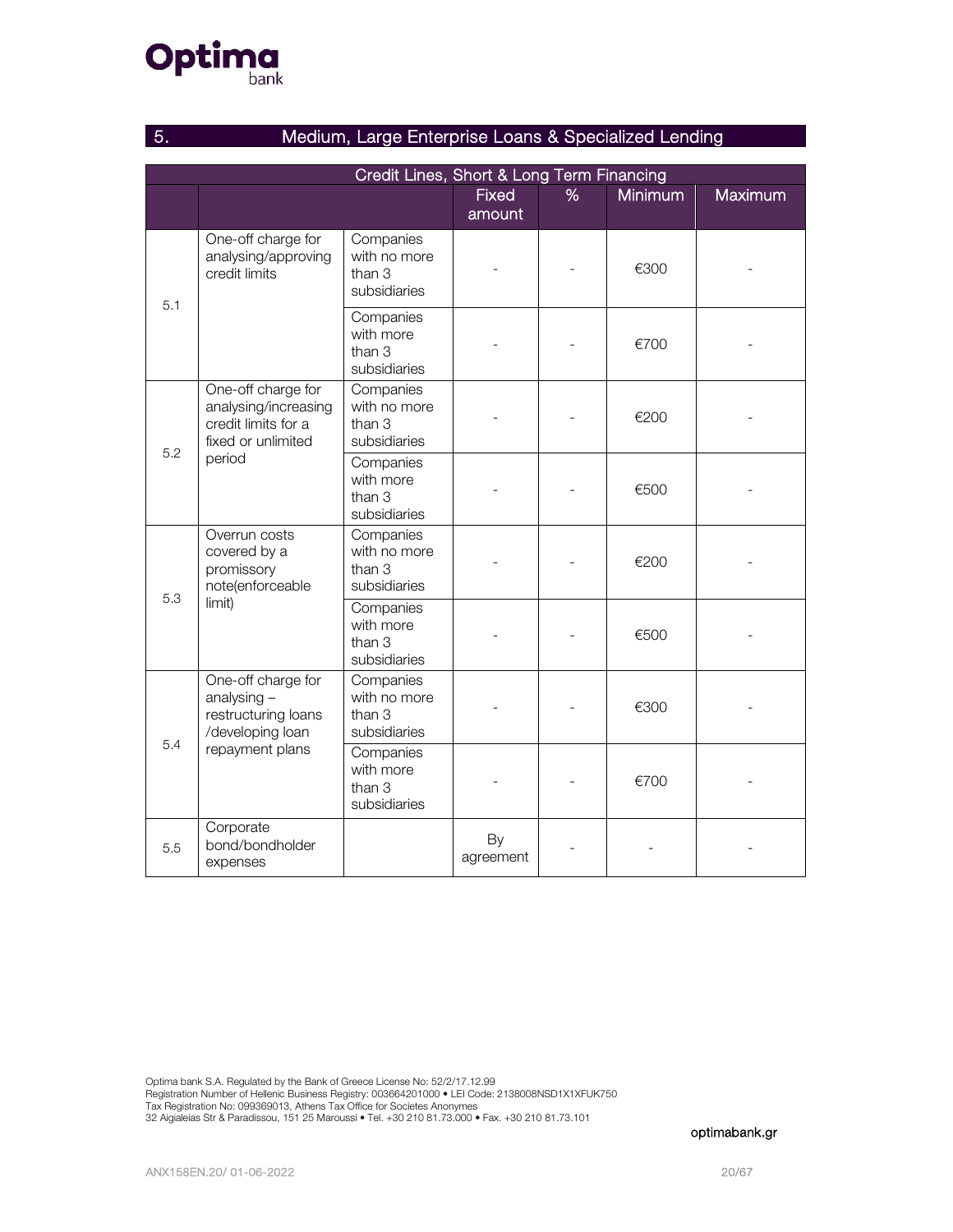

## Due Diligence / Technical Audits of Loans

### 1. Due Diligence Expenses

- All costs/expenses incurred by the Bank including, but not limited to, land registry or cadastre expenses for registration, modification or waiver of the mortgage prenotation, legal representation, applications, briefs, issue of certificates, excerpts, schematic drawings, land registry fees, cadastre fees, etc. are entirely borne by borrower.
- Due diligence expenses are associated with each individual property inspected, regardless of registration of mortgage prenotation. These are collected before any inspections and are not refunded provided such inspections are carried out.
- One-off consent and attendance expenses relating to the mortgage prenotation refer to collaborating lawyer's fees and may vary on the basis of the decisions made by local competent bar associations and are borne by the borrower.

|      |                                                                                                   |                | <b>Fixed</b><br>Amount | % | Minimum     | Maximum |
|------|---------------------------------------------------------------------------------------------------|----------------|------------------------|---|-------------|---------|
| 1.1  | Due diligence (per review of real<br>property ownership titles)                                   |                | €350                   |   |             |         |
| 1.2  | One-off mortgage prenotation<br>consent & attendance costs                                        |                |                        |   | From $€300$ |         |
| 1.3  | One-off cost of amendment of<br>mortgage prenotation decision                                     |                |                        |   | From $€370$ |         |
| 1.4  | Legal fees for mortgage prenotation<br>waiver                                                     |                |                        |   | From $€370$ |         |
| 1.5  | Legal fees for client representation<br>in consenting for registration of<br>mortgage prenotation |                | €190                   |   |             |         |
| 1.6  | One-off costs for lien statement to<br>the Cadastre Office                                        |                | €50                    |   |             |         |
|      | Property                                                                                          | Main area      | €35                    |   |             |         |
| 1.7  | <b>Registration Fixed</b><br>Fee                                                                  | Auxiliary area | €20                    |   |             |         |
| 1.8  | Cadastral schematic drawing                                                                       |                | €15                    |   |             |         |
| 1.9  | Contract Delivery Expenses (per<br>delivery)                                                      |                | €44                    |   |             |         |
| 1.10 | Extrajudicial notice Expenses (per<br>service)                                                    |                | €60                    |   |             |         |

Optima bank S.A. Regulated by the Bank of Greece License No: 52/2/17.12.99

Registration Number of Hellenic Business Registry: 003664201000 • LEI Code: 2138008NSD1X1XFUK750<br>Tax Registration No: 099369013, Athens Tax Office for Societes Anonymes

32 Aigialeias Str & Paradissou, 151 25 Maroussi • Tel. +30 210 81.73.000 • Fax. +30 210 81.73.101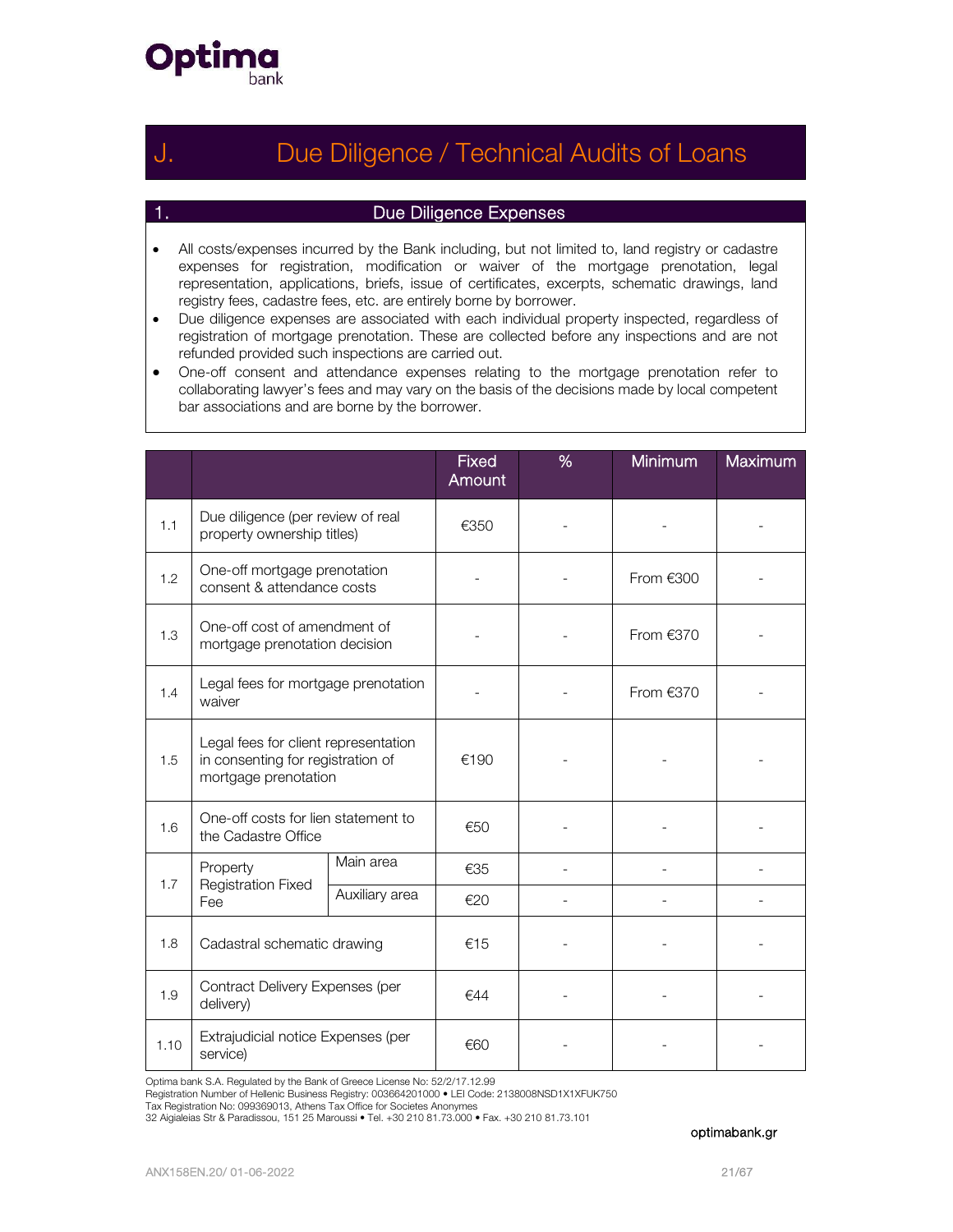

### 2. Appraisals/On-site inspections, Progress of Works & Property Re-appraisal

The following charges are additionally charged with VAT 24%.

| Commercial Value                                                                                                                                                                             | Up to<br>$\sqrt{6400.000}$       | From<br>€ 400.001<br>up to<br>€ 1.000.000 | <b>From</b><br>€1.000.001<br>up to<br>€2.000.000 | From<br>$\epsilon$ 2.000.001<br>And above |
|----------------------------------------------------------------------------------------------------------------------------------------------------------------------------------------------|----------------------------------|-------------------------------------------|--------------------------------------------------|-------------------------------------------|
| Land                                                                                                                                                                                         | From $\in$ 150                   | From $\in$ 200                            | From $\in$ 250                                   | From $\in$ 300                            |
| Independent Properties<br>Small Industry - Industrial<br>Buildings, Small Business<br>Buildings, Residential<br><b>Buildings</b><br><b>Tourist Facilities, Clinics -</b><br><b>Hospitals</b> | From $\in$ 200<br>From $\in$ 300 | From $\in$ 300<br>From $\in$ 400          | From $\in$ 400<br>From $\epsilon$ 500            | From $\epsilon$ 500<br>From $\in$ 600     |
| <b>Horizontal Properties</b><br>Apartment, Office, Store,<br>Warehouse & Parking Spot                                                                                                        | From $\in$ 150                   | From $\in$ 200                            | From $\in$ 250                                   | From $\in$ 300                            |

### 3. Other Charges

### 3. Other Charges

Registered Mortgage Charges

The final cost is calculated as a percentage of the amount of the debt secured with the pre-notation of mortgage established on the immovable asset.

The percentage basis varies per mortgage/cadastral office. The borrower must pay the final fee to the Bank's legal counsel who makes the petition to the competent court (pre-notation court proceeding).

Additional fees and charges may apply, according to the price list of each of the relevant mortgage/cadastral office (i.e. a 24% of VAT may apply in case of Gratis Registrar Offices).

|     |                                                                        | <b>Fixed Amount</b>                                                                                  |
|-----|------------------------------------------------------------------------|------------------------------------------------------------------------------------------------------|
| 3.1 | <b>Works Certification</b>                                             | € 80                                                                                                 |
| 3.2 | Court testimony                                                        | € 150                                                                                                |
| 3.3 | Property Re-evaluation                                                 | 50% of the initial fee [if the re-evaluation<br>occurs during 2 years time]                          |
| 3.4 | Evaluation of Mechanical Equipment                                     | On a case basis                                                                                      |
| 3.5 | Property Evaluation in non-urban areas [Attica &<br>Salonica excluded] | The above mentioned charges,<br>increased by a daily compensation of<br>$€80$ , plus travel expenses |
| 3.6 | Registered Mortgage Charges                                            | From 0.975%                                                                                          |

Optima bank S.A. Regulated by the Bank of Greece License No: 52/2/17.12.99

Registration Number of Hellenic Business Registry: 003664201000 • LEI Code: 2138008NSD1X1XFUK750<br>Tax Registration No: 099369013, Athens Tax Office for Societes Anonymes

32 Aigialeias Str & Paradissou, 151 25 Maroussi • Tel. +30 210 81.73.000 • Fax. +30 210 81.73.101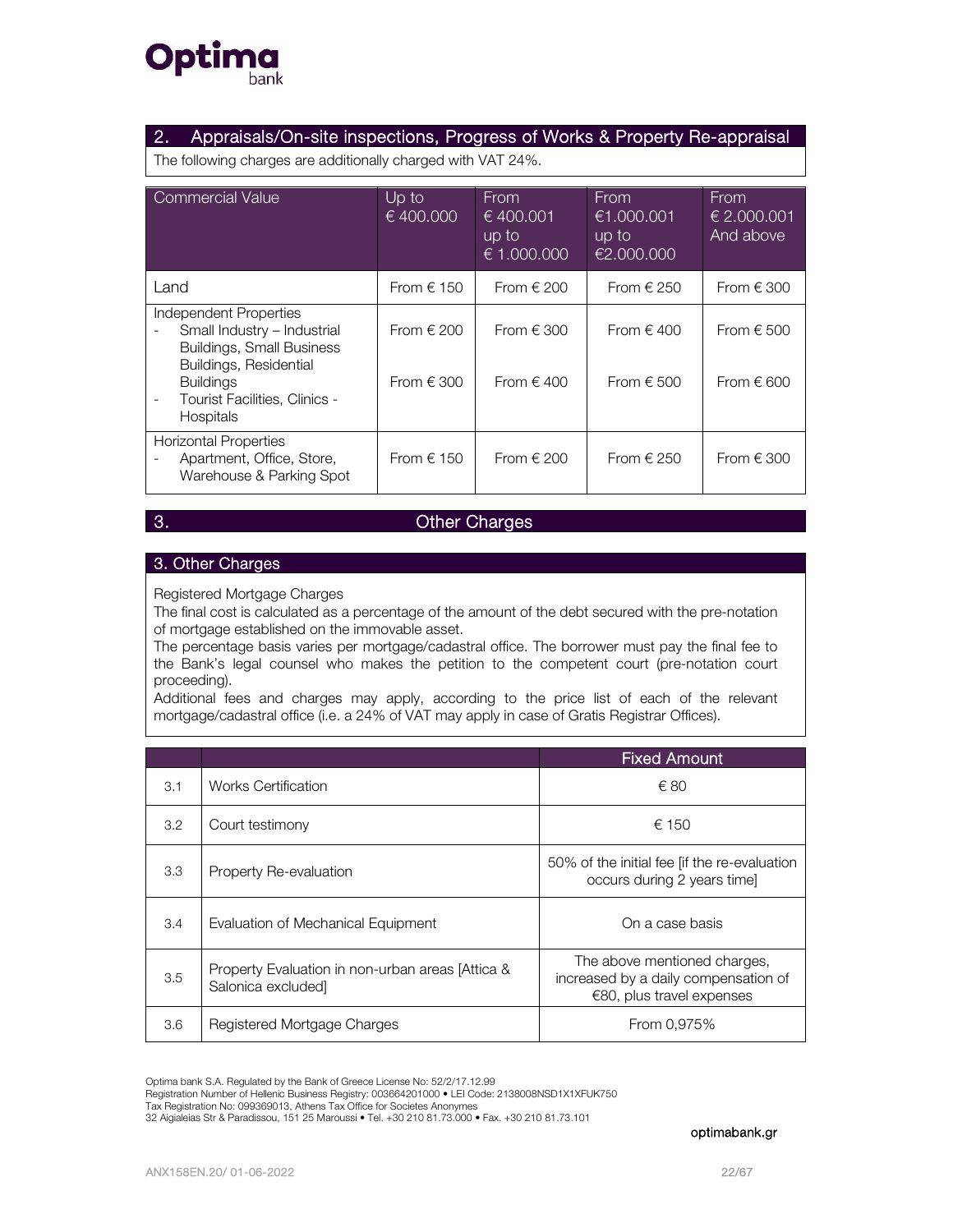

# Κ. Other Charges

The relevant services are provided upon written request of the client.

|     | <b>Deposit Accounts</b>                                                   |        |  |
|-----|---------------------------------------------------------------------------|--------|--|
|     |                                                                           | Charge |  |
|     | Monthly account statement for Individuals [per month]                     | €3     |  |
| 1.2 | Statement older than the current month statement at the Branch [per page] | €0,50  |  |

|     | Mortgage Loans                       |                        |  |  |
|-----|--------------------------------------|------------------------|--|--|
|     |                                      | <b>Fixed</b><br>Amount |  |  |
| 2.1 | Change of the terms of Mortgage Loan | €250                   |  |  |

| <b>B.</b> | <b>Currency Trading</b>                |          |                |             |
|-----------|----------------------------------------|----------|----------------|-------------|
|           |                                        | Charge   | <b>Minimum</b> | Maximu<br>m |
| 3.1       | SPOT exchange deal pricing or same day | $0.10\%$ | €5             | €30         |

| 4.   | <b>Other Services</b>                                                                                                                                                                                                                                                                                                                                |                                       |  |  |  |
|------|------------------------------------------------------------------------------------------------------------------------------------------------------------------------------------------------------------------------------------------------------------------------------------------------------------------------------------------------------|---------------------------------------|--|--|--|
|      |                                                                                                                                                                                                                                                                                                                                                      | Charge                                |  |  |  |
| 4.1  | Transaction Inquiries (not older than 2 months)                                                                                                                                                                                                                                                                                                      | E20                                   |  |  |  |
| 4.2  | Information inquiries, from Bank records on entries beyond 2 months up to 5<br>years The charge applies per request. Each request concerns the search of<br>up to 5 documents. More than 5 documents are treated as a new request.  <br>Any information required by judicial or other public/independent authorities is<br>provided free of charge.] | €50                                   |  |  |  |
| 4.3  | Issue of certificates to Universities, Auditors, Chambers, Ministries (excl.<br>certificate for "Source of assets")                                                                                                                                                                                                                                  |                                       |  |  |  |
| 4.4  | Certificate of deposit / investment balance                                                                                                                                                                                                                                                                                                          |                                       |  |  |  |
| 4.5  | Issue of Letter of Recommendation                                                                                                                                                                                                                                                                                                                    | €40                                   |  |  |  |
| 4.6  | Commercial information provided to foreign entities                                                                                                                                                                                                                                                                                                  | €100                                  |  |  |  |
| 4.7  | Inheritance research [assets]                                                                                                                                                                                                                                                                                                                        | €150                                  |  |  |  |
| 4.8  | Deletion of unfavourable entries from TEIRESIAS records                                                                                                                                                                                                                                                                                              | €75                                   |  |  |  |
| 4.9  | Copy of recorded phone order, per order                                                                                                                                                                                                                                                                                                              | €25                                   |  |  |  |
| 4.10 | Reprinting of stock market order execution trading slip [per trading slip]                                                                                                                                                                                                                                                                           | €0.50<br>$€5$ minimum<br>€250 maximum |  |  |  |

Optima bank S.A. Regulated by the Bank of Greece License No: 52/2/17.12.99

Registration Number of Hellenic Business Registry: 003664201000 • LEI Code: 2138008NSD1X1XFUK750<br>Tax Registration No: 099369013, Athens Tax Office for Societes Anonymes<br>32 Aigialeias Str & Paradissou, 151 25 Maroussi • Tel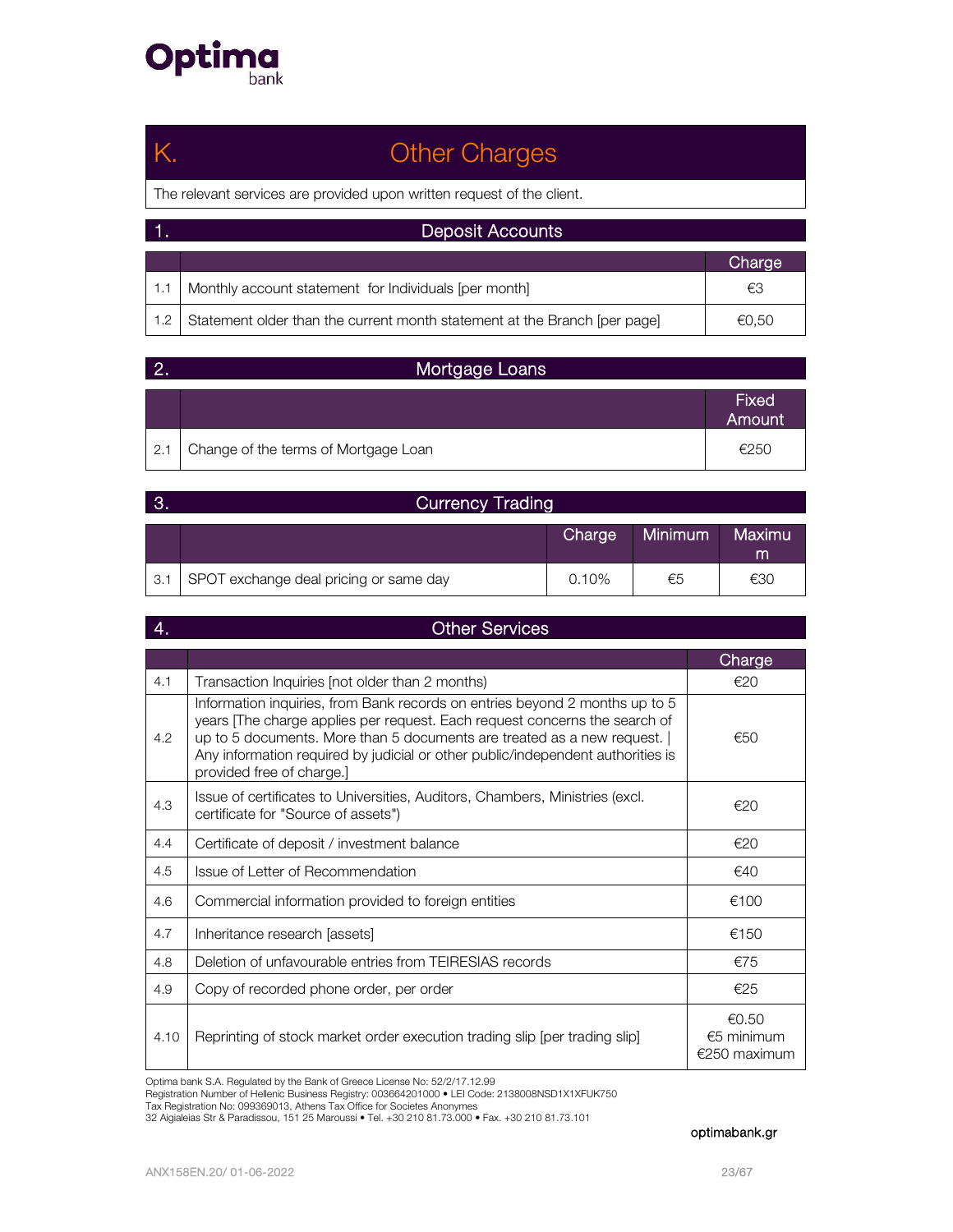

| 5.  | <b>Mail Expenses</b>                                                |                                 |           |  |  |
|-----|---------------------------------------------------------------------|---------------------------------|-----------|--|--|
|     |                                                                     |                                 | Charge    |  |  |
| 5.1 | Confirmation of transaction in financial instruments [per dispatch] |                                 | €0.80     |  |  |
| 5.2 | Client periodic update [per dispatch]                               |                                 | €1.00     |  |  |
| 5.3 | Simple domestic letter through ELTA                                 |                                 | €1.50     |  |  |
| 5.4 | Domestic registered letter through ELTA                             |                                 | €3        |  |  |
| 5.5 | Simple non-domestic registered letter through ELTA                  |                                 | €3        |  |  |
| 5.6 | Non-domestic registered letter through ELTA                         |                                 | €5        |  |  |
| 5.7 | Courier                                                             |                                 | €10 - €30 |  |  |
|     |                                                                     | Ordinary<br>domestic<br>mail    | €1,00     |  |  |
|     | Inactive account notification before 20-year period elapses         | Ordinary<br>airmail-<br>abroad  | €1,50     |  |  |
| 5.8 |                                                                     | Registered<br>mail in<br>Greece | €2,00     |  |  |
|     |                                                                     | Registered<br>mail<br>abroad    | €20,00    |  |  |

### 6. Safe deposit box rental

The rent is annual and is collected in full on the rental anniversary. The following charges are additionally charged with VAT 24%. The cost of replacing the lock is paid in full by the client renting the safe deposit box. Safe deposit boxes are available at specific branches.

|     | Safe deposit box rent & Other charges                          | Charge       |
|-----|----------------------------------------------------------------|--------------|
| 6.1 | Small                                                          | €75          |
| 6.2 | Medium                                                         | €120         |
| 6.3 | Large                                                          | €200         |
| 6.4 | Guarantee for safe deposit box irrespective of size (lump sum) | €30          |
| 6.5 | Replacement of safe deposit box key (burglary/key loss)        | Cost of work |

Optima bank S.A. Regulated by the Bank of Greece License No: 52/2/17.12.99 Registration Number of Hellenic Business Registry: 003664201000 • LEI Code: 2138008NSD1X1XFUK750<br>Tax Registration No: 099369013, Athens Tax Office for Societes Anonymes 32 Aigialeias Str & Paradissou, 151 25 Maroussi • Tel. +30 210 81.73.000 • Fax. +30 210 81.73.101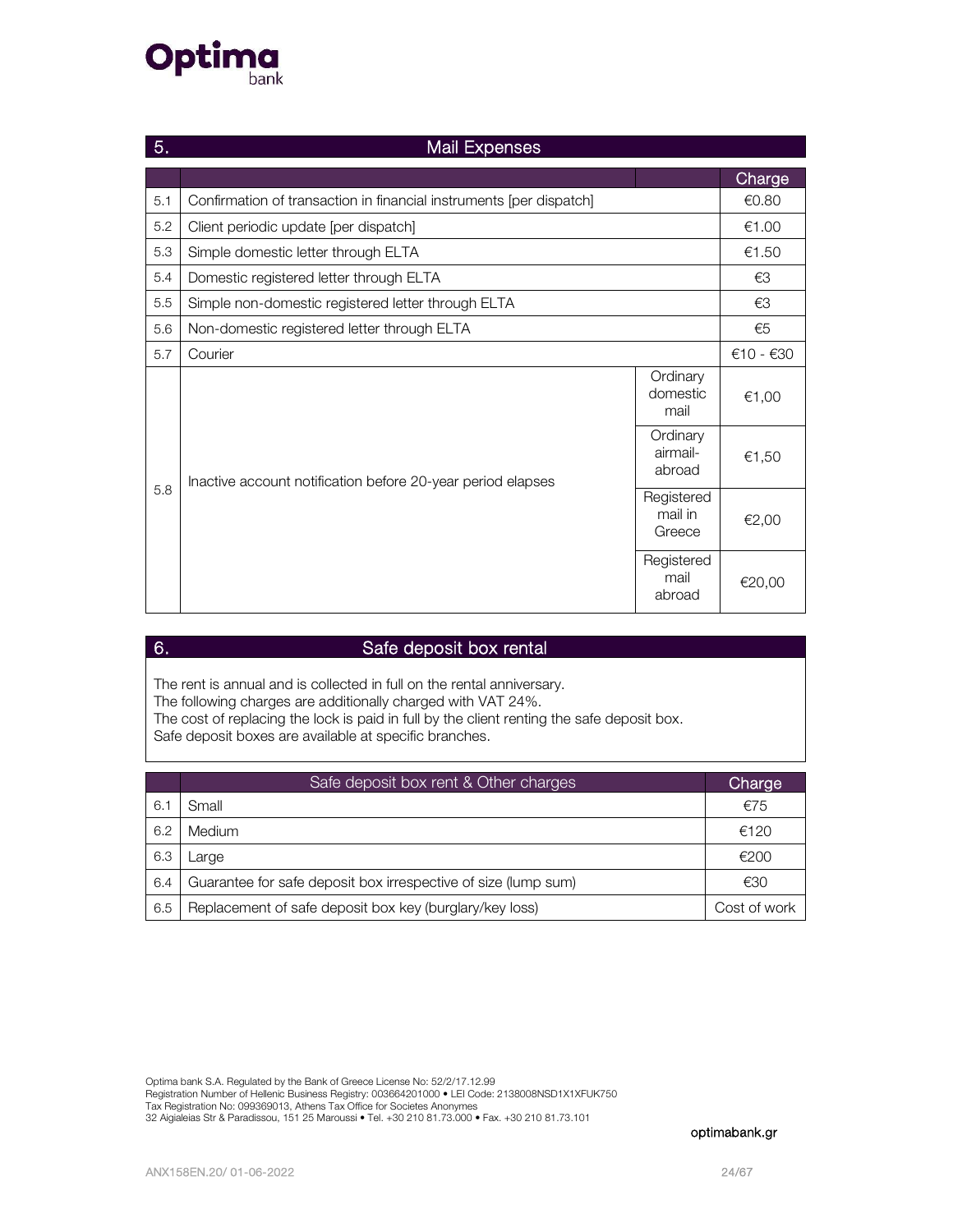

## D. PAYMENTS / DIRECT DEBITS

Orders placed until 16:00 on a business day will be executed on the same business day. In case of orders' placement at a different time, they will be executed with a value date of two business days.

| $\vert$ 1. | <b>Credit Card payment</b>     |        |  |  |
|------------|--------------------------------|--------|--|--|
|            |                                | Charge |  |  |
|            | Other bank credit card payment | €5     |  |  |

### 2. Payment orders

n/a: not available

| 1    | Insurance                        | <b>Direct Debit</b> | Payment<br>Order |
|------|----------------------------------|---------------------|------------------|
| 1.1  | AIG EUROPE SA                    | n/a                 | € 3,00           |
| 1.2  | <b>AIGAION INSURANCE</b>         | n/a                 | € 3,00           |
| 1.3  | ALLIANZ ELLAS A.A.E.             | € 0,50              | € 3,00           |
| 1.4  | ANY INSURANCE BROKERS            | n/a                 | € 3,00           |
| 1.5  | APEIRON INSURANCE                | n/a                 | € 3,00           |
| 1.6  | <b>ARAG HELLAS</b>               | n/a                 | € 3,00           |
| 1.7  | AXA LIFE INSURANCE               | n/a                 | € 3,00           |
| 1.8  | AXA GENERAL INSURANCE            | n/a                 | € 3,00           |
| 1.9  | British Providence-TOYOTA Insur. | n/a                 | € 3,00           |
| 1.10 | <b>BROKS INSURANCE BROKERS</b>   | n/a                 | € 3,00           |
| 1.11 | CNP INSURANCE LTD                | € 0,50              | € 3,00           |
| 1.12 | <b>CNP LIFE</b>                  | € 0,50              | € 3,00           |
| 1.13 | CNP BROKER SA                    | € 0,50              | € 3,00           |
| 1.14 | <b>COSMOTE INSURANCE</b>         | n/a                 | € 3,00           |
| 1.15 | <b>CROMAR INSURANCE BROKERS</b>  | n/a                 | € 3,00           |
| 1.16 | <b>DIRECT PLUS INSURANCE</b>     | n/a                 | € 3,00           |
| 1.17 | ELYSEE SA INSURANCE BROKERS      | n/a                 | € 3,00           |
| 1.18 | ERGO (EX DAS HELLAS)             | n/a                 | € 3,00           |
| 1.19 | <b>ERGO INSURANCE</b>            | € 0,50              | n/a              |

Optima bank S.A. Regulated by the Bank of Greece License No: 52/2/17.12.99

Registration Number of Hellenic Business Registry: 003664201000 • LEI Code: 2138008NSD1X1XFUK750<br>Tax Registration No: 099369013, Athens Tax Office for Societes Anonymes

32 Aigialeias Str & Paradissou, 151 25 Maroussi • Tel. +30 210 81.73.000 • Fax. +30 210 81.73.101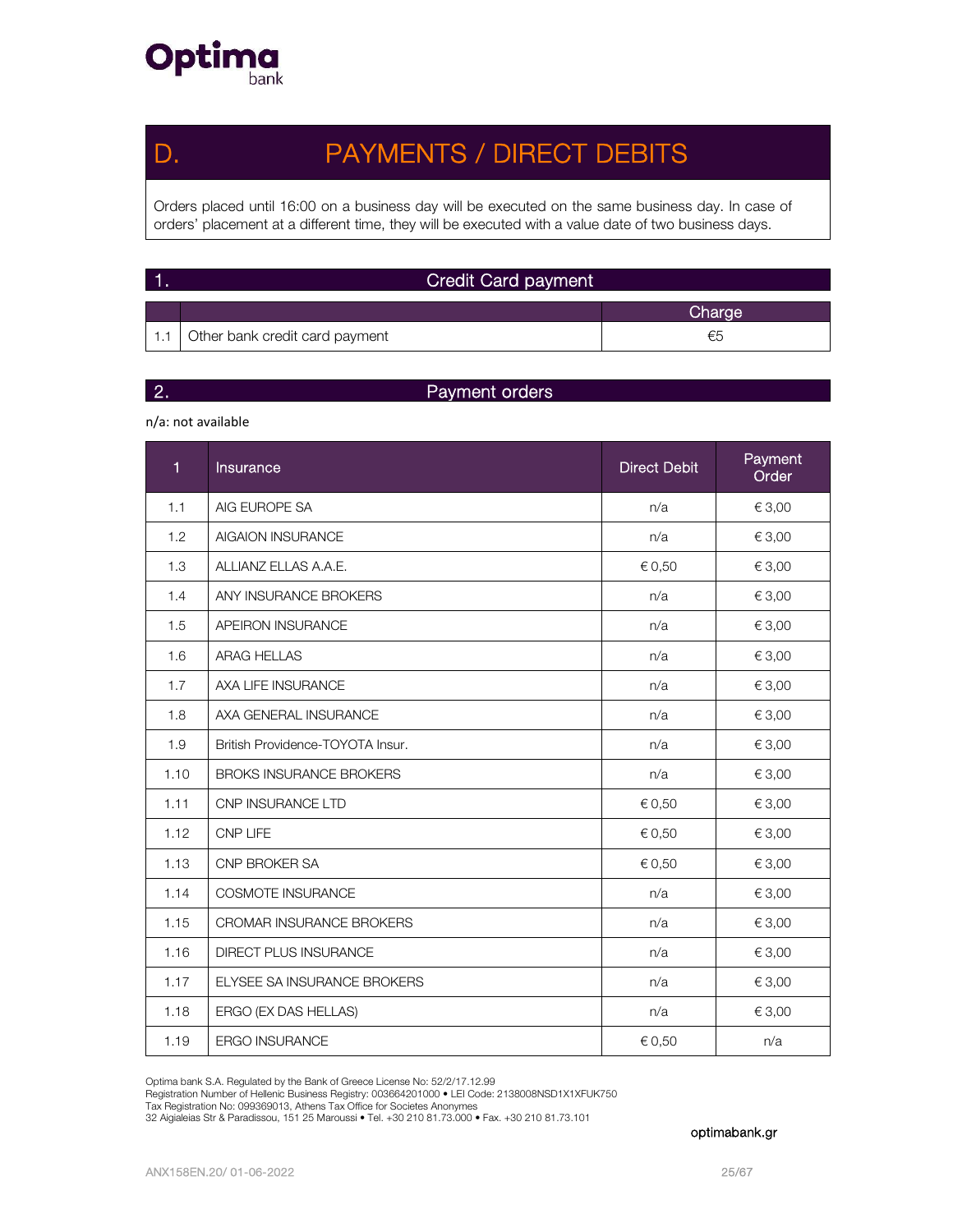

| 1.20 | ERGO INSURANCE VICTORIA          | n/a    | € 3,00     |
|------|----------------------------------|--------|------------|
| 1.21 | <b>ERGO LIFE</b>                 | € 0,50 | € 3,00     |
| 1.22 | Eurolife FFH AEAZ                | n/a    | € 3,00     |
| 1.23 | Eurolife FFH AEGA                | n/a    | € 3,00     |
| 1.24 | EUROPROTECTION INSURANCE BROKERS | n/a    | € 3,00     |
| 1.25 | <b>GENERALI HELLAS</b>           | € 0,50 | € 3,00     |
| 1.26 | <b>GROUP MERIMNA BROKER</b>      | n/a    | € 3,00     |
| 1.27 | <b>GROUPAMA INSURANCE</b>        | € 0,50 | € 3,00     |
| 1.28 | <b>Hellas Direct</b>             | n/a    | € 3,00     |
| 1.29 | <b>INSURANCE PRO</b>             | n/a    | € 3,00     |
| 1.30 | insurancemarket.gr               | n/a    | € 3,00     |
| 1.31 | Interamerican-Anytime Assistance | n/a    | € 3,00     |
| 1.32 | Interamerican-Anytime General    | € 0,50 | € 3,00     |
| 1.33 | Interamerican-Anytime Life       | € 0,50 | € 3,00     |
| 1.34 | <b>INTERASCO</b>                 | € 0,50 | € 3,00     |
| 1.35 | INTERLIFE INSURANCE CLIENTS      | € 0,50 | € 3,00     |
| 1.36 | INTERLIFE INSURANCE NETWORK      | n/a    | € 3,00     |
| 1.37 | INTERNATIONAL LIFE SA - LIFE     | € 0,50 | € 3,00     |
| 1.38 | <b>INTERNATIONAL LIFE AEGAS</b>  | € 0,50 | € 3,00     |
| 1.39 | Merimna Life Insurance Broker    | n/a    | € 3,00     |
| 1.40 | METLIFE AEAZ                     | € 0,50 | n/a        |
| 1.41 | N.G.U. INSURANCE BROKERS         | n/a    | € 3,00     |
| 1.42 | NN HELLAS LIFE                   | € 0,50 | € 3,00     |
| 1.43 | NP INSURANCE - CUSTOMERS         | n/a    | $\in$ 3,00 |
| 1.44 | NP INSURANCE-ASSOCIATES          | n/a    | € 3,00     |
| 1.45 | On Time Insurance                | n/a    | € 3,00     |
| 1.46 | PERSONAL INSURANCE AEGA          | € 0,50 | € 3,00     |
| 1.47 | PRIME INSURANCE                  | n/a    | € 3,00     |
| 1.48 | VICTORY INSURANCE AGENTS         | n/a    | € 3,00     |
| 1.49 | Volkswagen Bank - Insurance      | n/a    | € 3,00     |
| 1.50 | www.insuramcemotors.gr           | n/a    | € 3,00     |
| 1.51 | APOLLON AE MESITEIAS ASFALISEON  | n/a    | € 3,00     |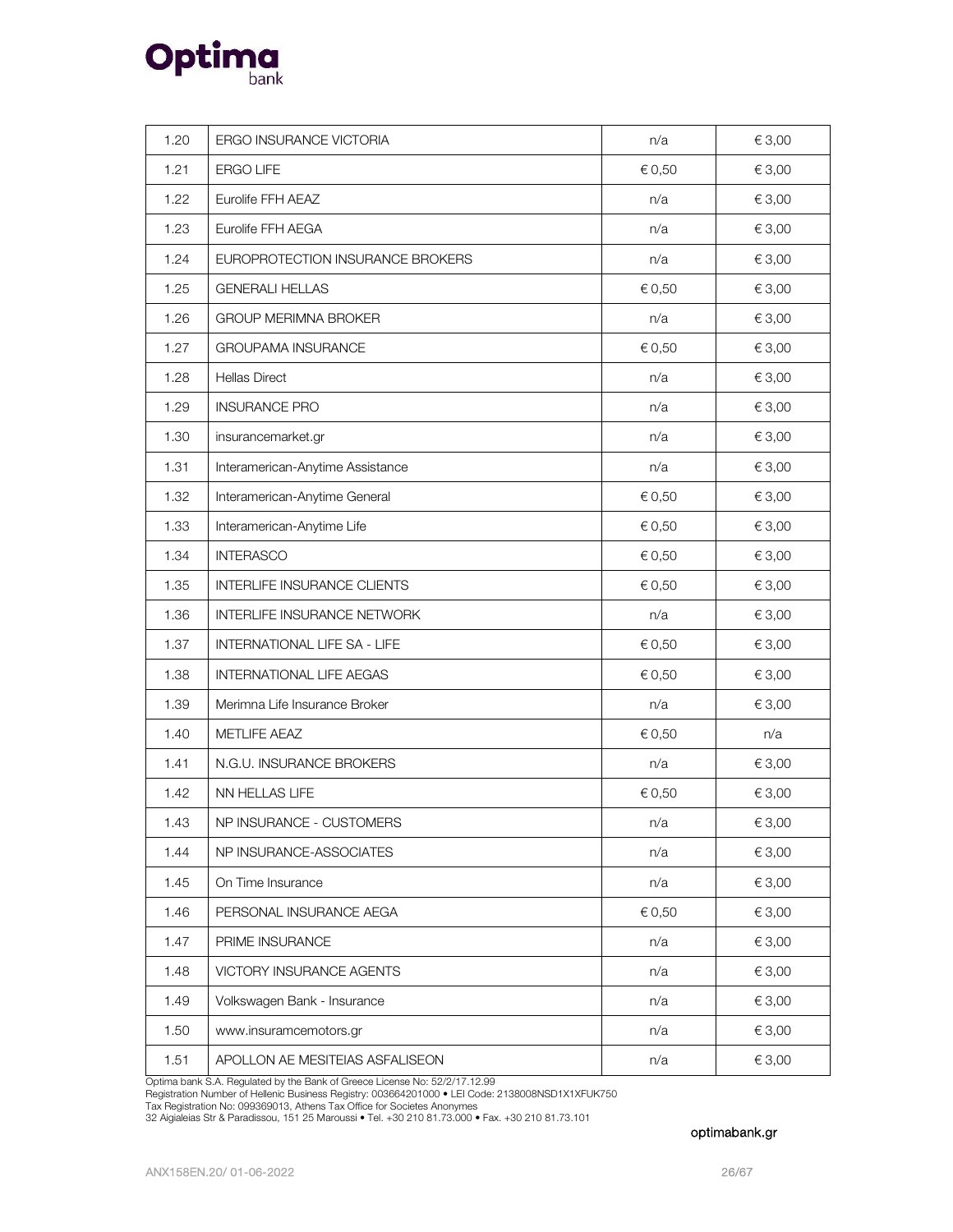

| 1.52 | ASFALEIAI MINETTA - GENERAL          | € 0,50 | € 3,00 |
|------|--------------------------------------|--------|--------|
| 1.53 | ASFALEIAI MINETTA - LIFE             | € 0,50 | € 3,00 |
| 1.54 | ATLANTIKI ENOSI A.E.G.A              | € 0,50 | € 3,00 |
| 1.55 | <b>GRAFEIO DIETHNOUS ASFALISIS</b>   | n/a    | € 3,00 |
| 1.56 | DYNAMIS A.E.G.A.                     | n/a    | € 3,00 |
| 1.57 | <b>ETHNIKI INSURANCE</b>             | € 0,50 | € 3,00 |
| 1.58 | ETHNIKI INSURANCE AEEGA              | € 0,50 | € 3,00 |
| 1.59 | ETHNIKI INSURANCE-EYEL SYNTAXI       | n/a    | € 3,00 |
| 1.60 | EYROPAIKI PISTI A.E.G.A.             | € 0,50 | € 3,00 |
| 1.61 | EYROPI A.E.G.A                       | € 0,50 | € 3,00 |
| 1.62 | <b>ILIOS MESITES ASFALISEON A.E.</b> | n/a    | € 3,00 |
| 1.63 | KROMAR A.E. ASFAL, PRAKTOREYSIS      | n/a    | € 3,00 |
| 1.64 | MEGA INSURANCE SA                    | n/a    | € 3,00 |
| 1.65 | <b>ORIZON INSURANCE</b>              | n/a    | € 3,00 |
| 1.66 | SAPORT MESITES ASFALEION A.E.        | n/a    | € 3,00 |
| 1.67 | SYNETAIRISTIKI INSURANCE             | n/a    | € 3,00 |
| 1.68 | TEA SYNERGATON INTERAMERIKAN         | € 0,50 | € 3,00 |
| 1.69 | YDROGEIOS INSURANCE                  | n/a    | € 3,00 |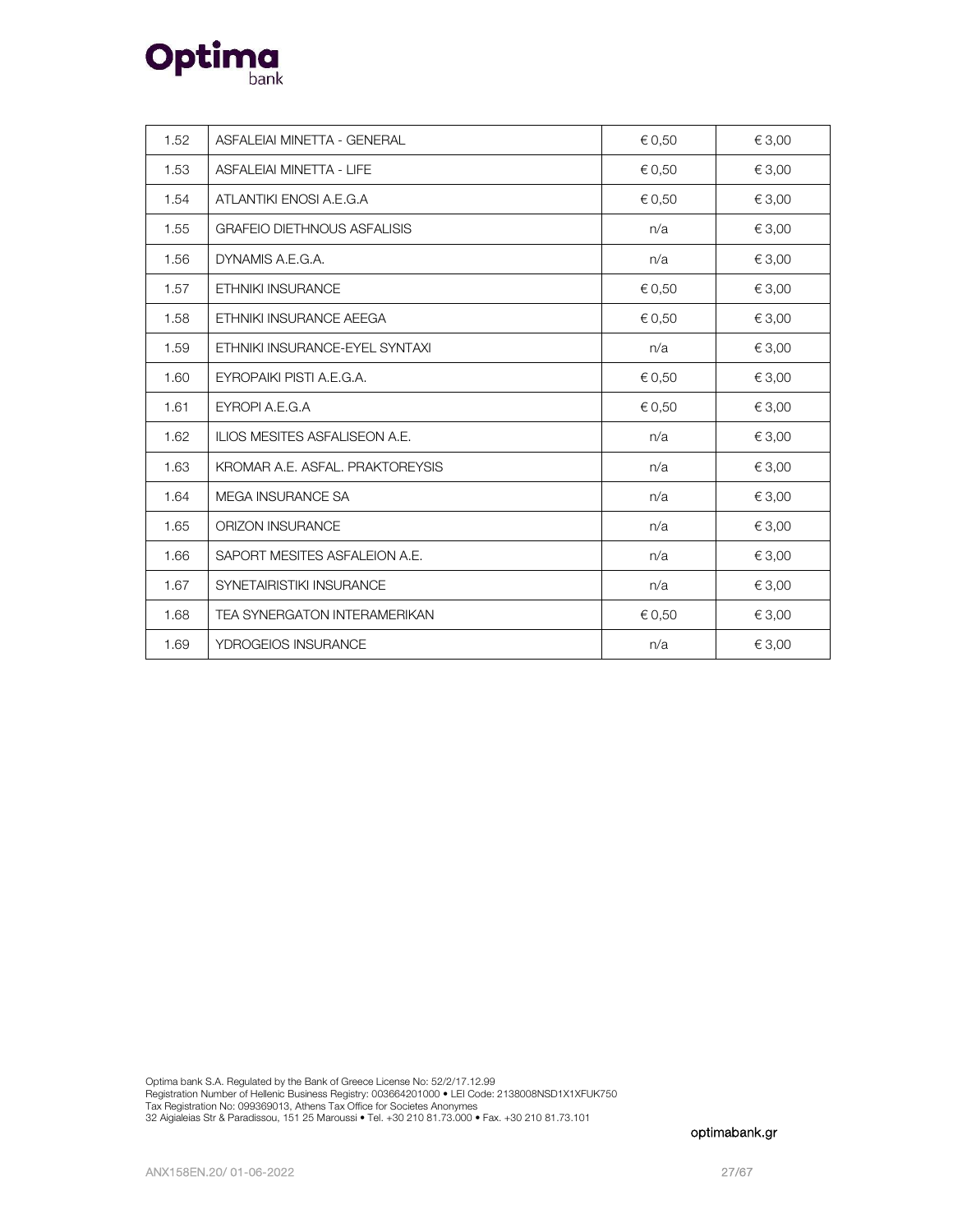

| $\overline{2}$ | <b>Public Sector &amp; Municipalities/Communities</b> | <b>Direct Debit</b> | Payment<br>Order |
|----------------|-------------------------------------------------------|---------------------|------------------|
| 2.1            | ASSESSED DEBTS                                        | n/a                 | Free of charge   |
| 2.2            | CHAMBER ACHAIAS                                       | n/a                 | € 3,00           |
| 2.3            | <b>CHAMBER ARGOLIDAS</b>                              | n/a                 | € 3,00           |
| 2.4            | <b>CHAMBER ARTAS</b>                                  | n/a                 | € 3,00           |
| 2.5            | <b>CHAMBER ARKADIAS</b>                               | n/a                 | € 3,00           |
| 2.6            | CHAMBER AITOLOAKARNANIAS                              | n/a                 | € 3,00           |
| 2.7            | <b>CHAMBER CHANION</b>                                | n/a                 | € 3,00           |
| 2.8            | CHAMBER CHIOU                                         | n/a                 | € 3,00           |
| 2.9            | CHAMBER DODEKANISOU                                   | n/a                 | € 3,00           |
| 2.10           | <b>CHAMBER DRAMAS</b>                                 | n/a                 | € 3,00           |
| 2.11           | CHAMBER EVROU                                         | n/a                 | € 3,00           |
| 2.12           | CHAMBER EIKASTIKON TECHNON                            | n/a                 | € 3,00           |
| 2.13           | <b>CHAMBER EYVOIAS</b>                                | n/a                 | € 3,00           |
| 2.14           | <b>CHAMBER FOKIDAS</b>                                | n/a                 | € 3,00           |
| 2.15           | <b>CHAMBER FTHIOTIDAS</b>                             | n/a                 | € 3,00           |
| 2.16           | CHAMBER IRAKLEIOU                                     | n/a                 | € 3,00           |
| 2.17           | CHAMBER IMATHIAS                                      | n/a                 | € 3,00           |
| 2.18           | <b>CHAMBER KORINTHIA</b>                              | n/a                 | € 3,00           |
| 2.19           | <b>CHAMBER LARISAS</b>                                | n/a                 | € 3,00           |
| 2.20           | CHAMBER LASITHIOU                                     | n/a                 | € 3,00           |
| 2.21           | CHAMBER LESVOU                                        | n/a                 | € 3,00           |
| 2.22           | <b>CHAMBER PELLAS</b>                                 | n/a                 | € 3,00           |
| 2.23           | CHAMBER PREVEZAS                                      | n/a                 | € 3,00           |
| 2.24           | <b>CHAMBER TRIKALON</b>                               | n/a                 | € 3,00           |
| 2.25           | CHAMBER VOIOTIAS                                      | n/a                 | € 3,00           |
| 2.26           | CHAMBER IOANNINON                                     | n/a                 | € 3,00           |
| 2.27           | <b>CHAMBER KARDITSAS</b>                              | n/a                 | € 3,00           |
| 2.28           | <b>CHAMBER KAVALAS</b>                                | n/a                 | € 3,00           |
| 2.29           | CHAMBER KOZANIS                                       | n/a                 | € 3,00           |
| 2.30           | CHAMBER MAGNISIAS                                     | n/a                 | € 3,00           |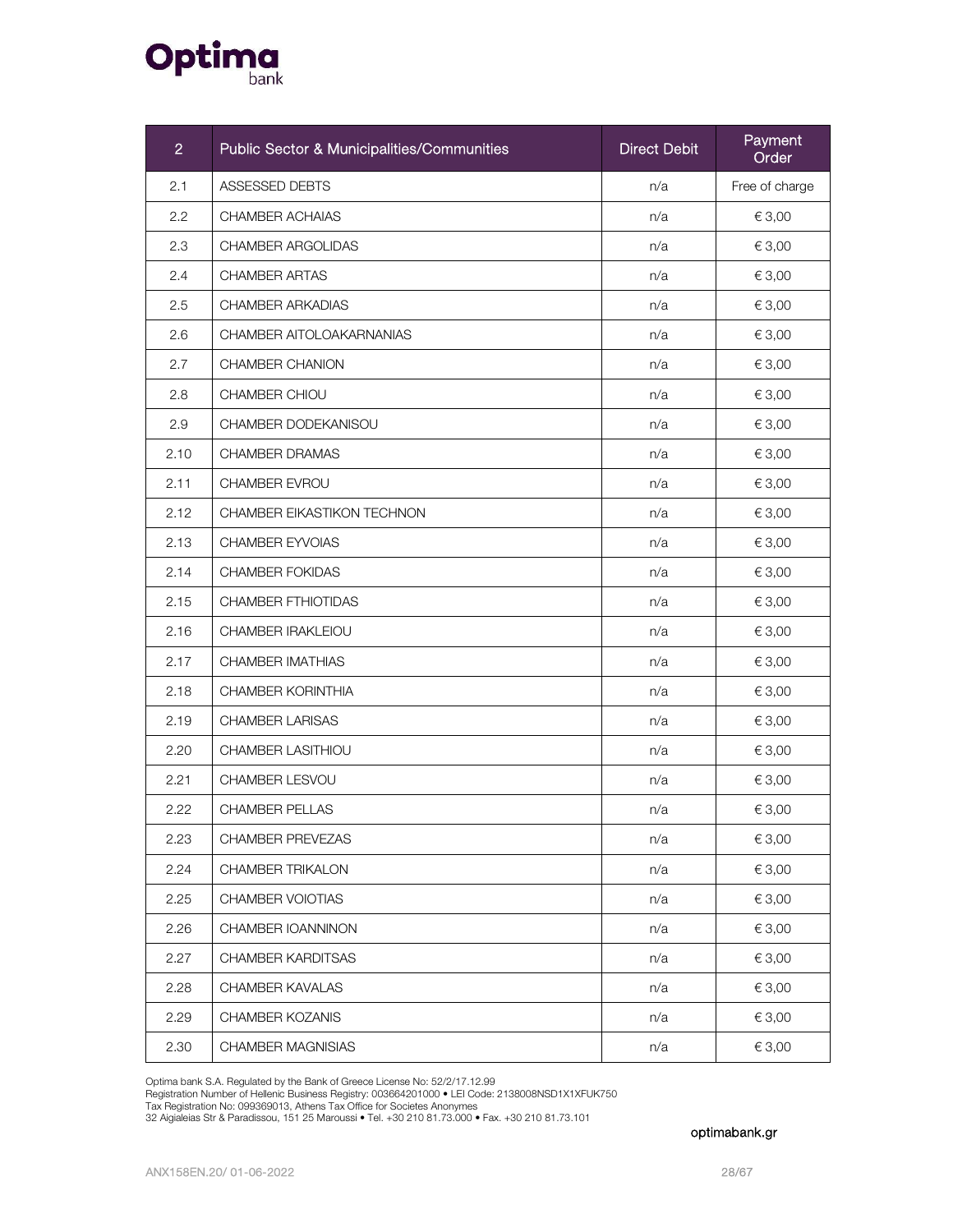

| 2.31 | CHAMBER MESSINIAS                   | n/a            | € 3,00         |
|------|-------------------------------------|----------------|----------------|
| 2.32 | CONSIGNMENT DEPOSITS AND LOANS FUND | n/a            | Free of charge |
| 2.33 | CORFU CHAMBER OF COMMERCE           | n/a            | € 3,00         |
| 2.34 | CYCLADES CHAMBER OF COMMERCE        | n/a            | € 3,00         |
| 2.35 | <b>DETIP DIMOU EORDAIAS</b>         | n/a            | € 3,00         |
| 2.36 | <b>DIMOS CHALANDRIOU</b>            | n/a            | € 3,00         |
| 2.37 | DIMOTIKO LIMENIKO TAMEIO MYKONOU    | n/a            | € 3,00         |
| 2.38 | EDOEAP - EMPLOYERS                  | n/a            | € 3,00         |
| 2.39 | EDOEAP - EMPLOYERS TURNOVER CONT    | n/a            | € 3,00         |
| 2.40 | EDOEAP - INSURED                    | n/a            | € 3,00         |
| 2.41 | EDOEAP - INTERNET CONTRIBUTIONS     | n/a            | € 3,00         |
| 2.42 | e-EFKA - BRANCH VOUCHERS            | n/a            | € 3,00         |
| 2.43 | e-EFKA KEPA FEE COLLECTION          | n/a            | € 3,00         |
| 2.44 | EFKA (EMPLOYER CONTRIBUTIONS)       | n/a            | Free of charge |
| 2.45 | EFKA (LEGAL ASSOCIATIONS)           | n/a            | € 3,00         |
| 2.46 | EFKA SYNT DIMOS UNDUE PAYMENTS      | n/a            | € 3,00         |
| 2.47 | EFKA UNDUE PAYMENTS                 | n/a            | € 3,00         |
| 2.48 | EFKA (OAEE, OGA, ETAA, ETAP-MME)    | Free of charge | € 3,00         |
| 2.49 | EFKA ERGOSIMO (IKA)                 | n/a            | € 3,00         |
| 2.50 | EFKA ERG'OSIMO (OGA)                | n/a            | € 3,00         |
| 2.51 | EL.G.A                              | € 0,50         | n/a            |
| 2.52 | ELKE UNIVERSITY OF WEST ATTICA      | n/a            | € 3,00         |
| 2.53 | EOPYY DOSI REBATE - CLAWBACK        | n/a            | € 3,00         |
| 2.54 | EPAG/KO VIOT/KO EPIM/RIO RODOPIS    | n/a            | € 3,00         |
| 2.55 | EPAGG. CHAMBER PEIRAIA              | n/a            | € 3,00         |
| 2.56 | EPAGGELM CHAMBER ATHINON            | n/a            | € 3,00         |
| 2.57 | EPAGGELMATIKO EPIM. THES/NIKIS      | n/a            | € 3,00         |
| 2.58 | e-PARAVOLO                          | n/a            | Free of charge |
| 2.59 | ETAA TAN - MUNICIPALITYIEYSEIS      | n/a            | € 3,00         |
| 2.60 | ETAA TSAY EL.EPAG. (UP TO 31-12-16) | n/a            | Free of charge |
| 2.61 | ETAA TSAY EL.EPAGGELMATIES          | € 0,50         | n/a            |
| 2.62 | ETAA TSAY ERGOD. (UP TO 31-12-16)   | n/a            | € 3,00         |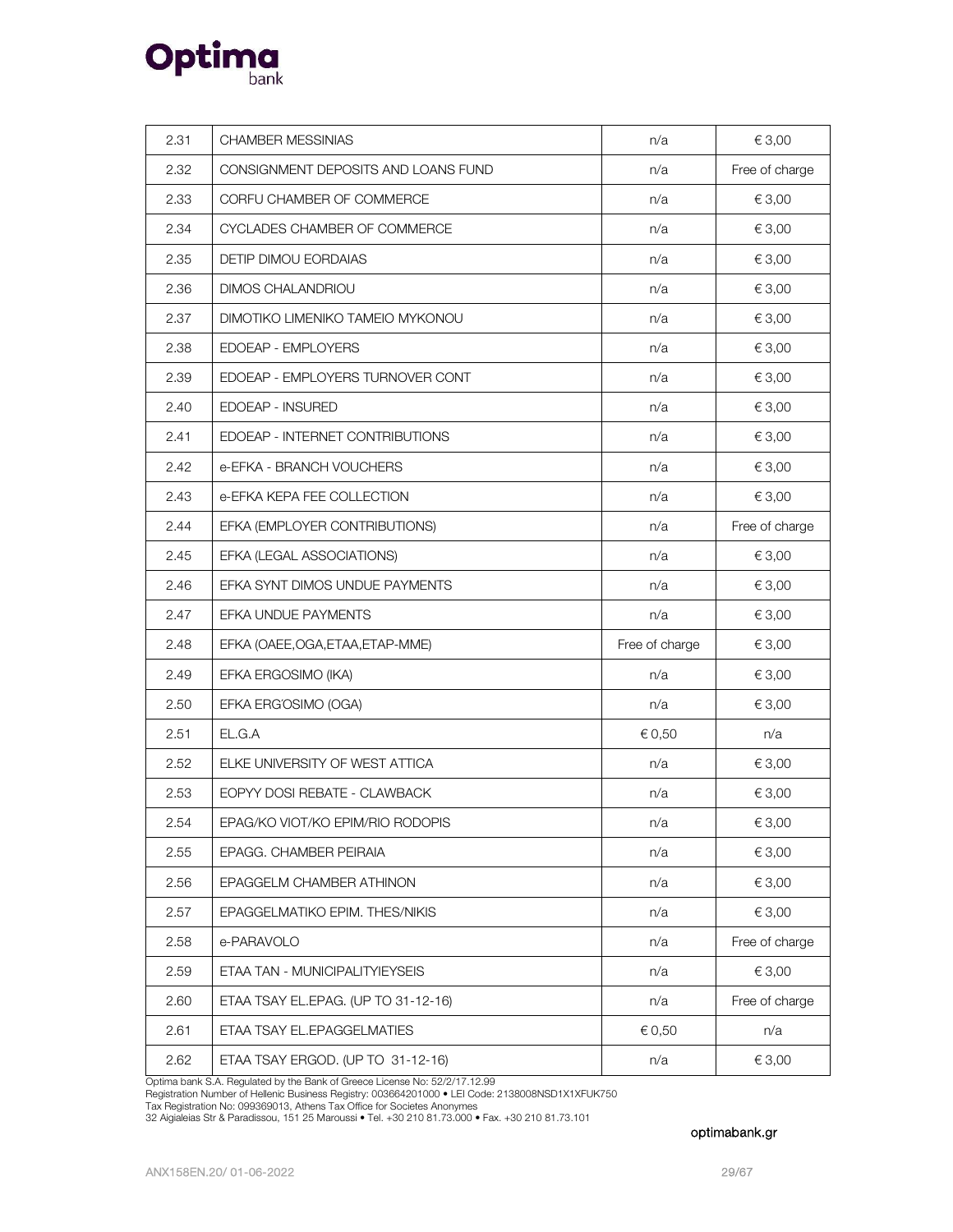

| 2.63 | ETAA TSAY ERGODOTIKES EISFORES         | € 0,50         | n/a            |
|------|----------------------------------------|----------------|----------------|
| 2.64 | <b>ETAO</b>                            | Free of charge | n/a            |
| 2.65 | ETEAEP EISFORES MI MISTHOTON           | n/a            | € 3,00         |
| 2.66 | e-KATASCHETIRIA                        | n/a            | € 3,00         |
| 2.67 | FINANCIAL CHAMBER OF GREECE            | n/a            | € 3,00         |
| 2.68 | GEOTECHNIKO CHAMBER ELLADAS            | n/a            | € 3,00         |
| 2.69 | <b>GREEK HOTELS CHAMBER</b>            | n/a            | € 3,00         |
| 2.70 | <b>GREEK TECHNICAL CHAMBER</b>         | Free of charge | Free of charge |
| 2.71 | K.E.A.O. e-Garnishments                | n/a            | € 3,00         |
| 2.72 | MINISTRY OF FINANCE-UNDUE PAYMENTS     | n/a            | € 3,00         |
| 2.73 | <b>MORTGAGE RIGHTS</b>                 | n/a            | € 3,00         |
| 2.74 | MUNICIPAL PORT FUND OF CHANIA          | n/a            | € 3,00         |
| 2.75 | MUNICIPAL PORTAL FUND PREVEZA          | n/a            | € 3,00         |
| 2.76 | MUNICIPALITY AGRAFON                   | n/a            | € 3,00         |
| 2.77 | MUNICIPALITY AGRINIOU                  | n/a            | € 3,00         |
| 2.78 | MUNICIPALITY AGIAS PARASKEVIS          | n/a            | € 3,00         |
| 2.79 | MUNICIPALITY AGIOU DIMITRIOU           | n/a            | € 3,00         |
| 2.80 | MUNICIPALITY AGIOU NIKOLAOU            | € 0,50         | € 3,00         |
| 2.81 | MUNICIPALITY AGION ANARGYRON-KAMATEROU | € 0,50         | € 3,00         |
| 2.82 | MUNICIPALITY AGISTRIOU                 | € 0,50         | € 3,00         |
| 2.83 | MUNICIPALITY ALIARTOU THESPIEON        | n/a            | € 3,00         |
| 2.84 | MUNICIPALITY ALIMOU                    | n/a            | € 3,00         |
| 2.85 | MUNICIPALITY ALONNISOU                 | n/a            | € 3,00         |
| 2.86 | MUNICIPALITY AMARIOU                   | n/a            | € 3,00         |
| 2.87 | MUNICIPALITY AMYNTAIO                  | n/a            | € 3,00         |
| 2.88 | MUNICIPALITY APOKORONOU                | n/a            | € 3,00         |
| 2.89 | MUNICIPALITY ARCHANON ASTEROUSION      | € 0,50         | € 3,00         |
| 2.90 | MUNICIPALITY ARGOUS ORESTIKOU          | n/a            | € 3,00         |
| 2.91 | MUNICIPALITY ARGITHEAS                 | € 0,50         | € 3,00         |
| 2.92 | MUNICIPALITY ARTAION                   | n/a            | € 3,00         |
| 2.93 | MUNICIPALITY ARISTOTELI                | € 0,50         | € 3,00         |
| 2.94 | MUNICIPALITY ATHINAION                 | n/a            | € 3,00         |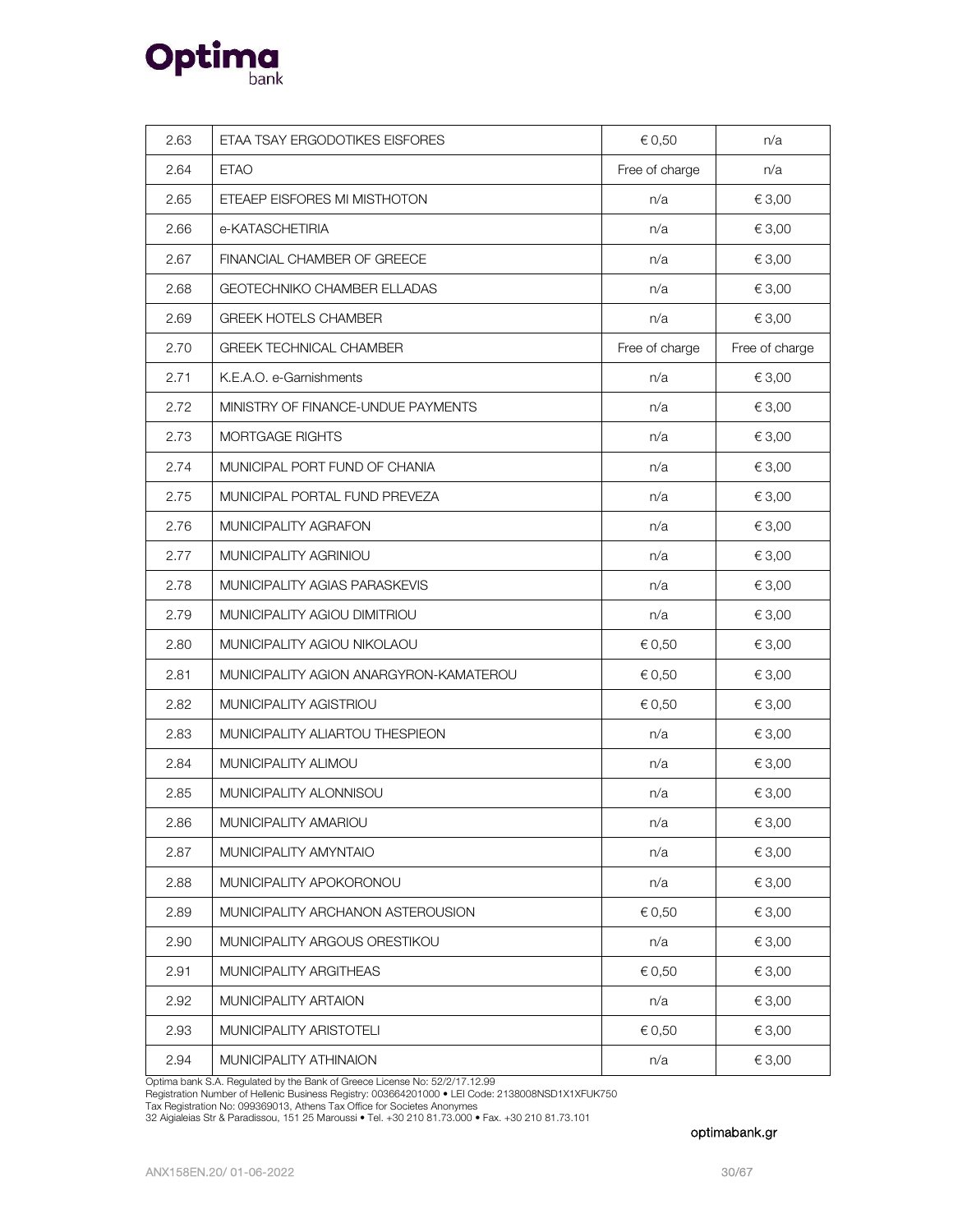

| 2.95  | MUNICIPALITY AIGIALEIAS             | € 0,50 | € 3,00 |
|-------|-------------------------------------|--------|--------|
| 2.96  | MUNICIPALITY AIGINAS                | € 0,50 | € 3,00 |
| 2.97  | MUNICIPALITY AKTIOU-VONITSAS        | n/a    | € 3,00 |
| 2.98  | MUNICIPALITY AMAROUSIOU             | n/a    | € 3,00 |
| 2.99  | MUNICIPALITY AMFILOCHIAS            | n/a    | € 3,00 |
| 2.100 | MUNICIPALITY AMFIKLEIAS ELATEIAS    | n/a    | € 3,00 |
| 2.101 | MUNICIPALITY ANAFIS                 | n/a    | € 3,00 |
| 2.102 | MUNICIPALITY ANATOLIKIS SAMOU       | n/a    | € 3,00 |
| 2.103 | MUNICIPALITY ANDROU                 | n/a    | € 3,00 |
| 2.104 | MUNICIPALITY ANDRITSAINAS-KRESTENON | € 0,50 | € 3,00 |
| 2.105 | MUNICIPALITY CHALKIDEON             | n/a    | € 3,00 |
| 2.106 | MUNICIPALITY CHANION                | n/a    | € 3,00 |
| 2.107 | MUNICIPALITY CHERSONISOU            | n/a    | € 3,00 |
| 2.108 | MUNICIPALITY DAFNI-IMITTOS          | n/a    | € 3,00 |
| 2.109 | MUNICIPALITY DODONIS                | € 0,50 | € 3,00 |
| 2.110 | MUNICIPALITY DORIDOS                | € 0,50 | € 3,00 |
| 2.111 | MUNICIPALITY DRAMAS                 | n/a    | € 3,00 |
| 2.112 | MUNICIPALITY DIRFYON MESSAPION      | n/a    | € 3,00 |
| 2.113 | MUNICIPALITY DIONYSOU               | € 0,50 | € 3,00 |
| 2.114 | MUNICIPALITY DOXATOU                | n/a    | € 3,00 |
| 2.115 | MUNICIPALITY DOMOKOU                | n/a    | € 3,00 |
| 2.116 | MUNICIPALITY DYTIKIS SAMOU          | € 0,50 | € 3,00 |
| 2.117 | MUNICIPALITY DYTIKIS MANIS          | n/a    | € 3,00 |
| 2.118 | MUNICIPALITY ELEFSINA               | n/a    | € 3,00 |
| 2.119 | MUNICIPALITY ELLINIKOU ARGYROUPOLIS | € 0,50 | € 3,00 |
| 2.120 | MUNICIPALITY ERYMANTHOU             | € 0,50 | € 3,00 |
| 2.121 | MUNICIPALITY EMMANOUIL PAPPA        | € 0,50 | € 3,00 |
| 2.122 | MUNICIPALITY EORDAIAS               | n/a    | € 3,00 |
| 2.123 | MUNICIPALITY EYROTA                 | € 0,50 | € 3,00 |
| 2.124 | MUNICIPALITY FARSALON               | n/a    | € 3,00 |
| 2.125 | MUNICIPALITY FILIATON               | € 0,50 | € 3,00 |
| 2.126 | MUNICIPALITY FILOTHEIS - PSYCHIKOU  | n/a    | € 3,00 |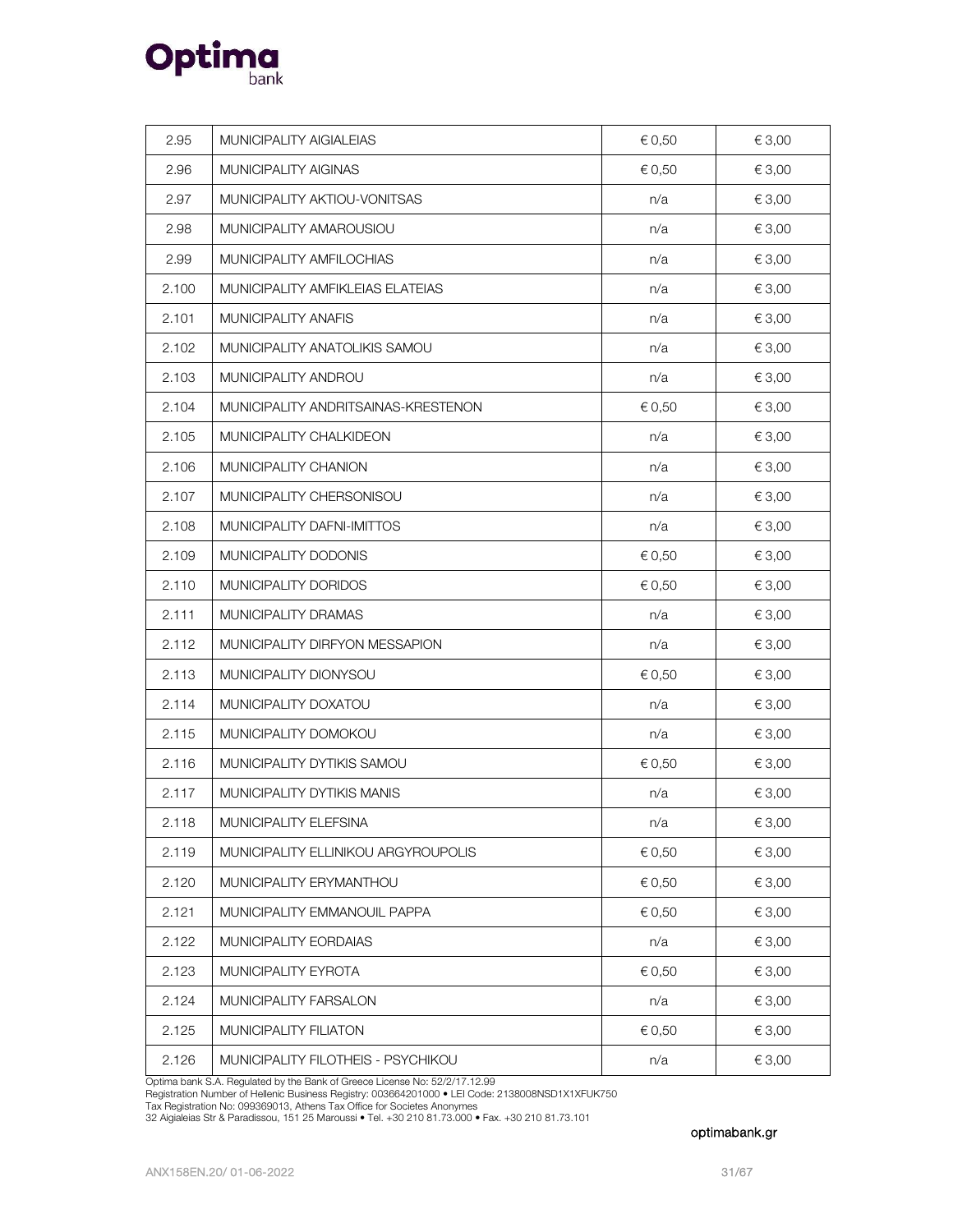

| 2.127 | MUNICIPALITY FYLIS                  | n/a    | € 3,00 |
|-------|-------------------------------------|--------|--------|
| 2.128 | MUNICIPALITY GORTYNAS               | n/a    | € 3,00 |
| 2.129 | MUNICIPALITY IGOUMENITSAS           | n/a    | € 3,00 |
| 2.130 | MUNICIPALITY IKARIA                 | n/a    | € 3,00 |
| 2.131 | MUNICIPALITY ILIDAS                 | € 0,50 | € 3,00 |
| 2.132 | MUNICIPALITY ILIOUPOLIS             | n/a    | € 3,00 |
| 2.133 | MUNICIPALITY IRAKLEIOU              | € 0,50 | € 3,00 |
| 2.134 | MUNICIPALITY IROIKIS POLEOS NAOUSAS | n/a    | € 3,00 |
| 2.135 | MUNICIPALITY LARISAION              | n/a    | € 3,00 |
| 2.136 | MUNICIPALITY LAMIEON                | € 0,50 | € 3,00 |
| 2.137 | MUNICIPALITY LAYREOTIKIS            | n/a    | € 3,00 |
| 2.138 | MUNICIPALITY LEROU                  | € 0,50 | € 3,00 |
| 2.139 | MUNICIPALITY LESVOU                 | € 0,50 | € 3,00 |
| 2.140 | MUNICIPALITY LEVADEON               | n/a    | € 3,00 |
| 2.141 | MUNICIPALITY LEIPSON                | € 0,50 | € 3,00 |
| 2.142 | MUNICIPALITY LEYKADAS               | € 0,50 | € 3,00 |
| 2.143 | MUNICIPALITY LIMNOU                 | € 0,50 | € 3,00 |
| 2.144 | MUNICIPALITY LOUTRAKIOU             | n/a    | € 3,00 |
| 2.145 | MUNICIPALITY LIMNIS PLASTIRA        | n/a    | € 3,00 |
| 2.146 | MUNICIPALITY LOKRON                 | € 0,50 | € 3,00 |
| 2.147 | MUNICIPALITY MINOA PEDIADAS         | n/a    | € 3,00 |
| 2.148 | MUNICIPALITY NESTORIOU              | n/a    | € 3,00 |
| 2.149 | MUNICIPALITY NESTOY                 | n/a    | € 3,00 |
| 2.150 | MUNICIPALITY ORAIOKASTROU           | n/a    | € 3,00 |
| 2.151 | MUNICIPALITY ORCHOMENOS             | € 0,50 | € 3,00 |
| 2.152 | MUNICIPALITY OROPOU                 | € 0,50 | € 3,00 |
| 2.153 | MUNICIPALITY PALAIOU FALIROU        | n/a    | € 3,00 |
| 2.154 | MUNICIPALITY PALAMA                 | € 0,50 | € 3,00 |
| 2.155 | MUNICIPALITY PALLINIS - COMPANIES   | € 0,50 | € 3,00 |
| 2.156 | MUNICIPALITY PALLINIS - CUSTOMERS   | € 0,50 | € 3,00 |
| 2.157 | MUNICIPALITY PAPAGOU CHOLARGOU      | n/a    | € 3,00 |
| 2.158 | MUNICIPALITY PARANESTI              | n/a    | € 3,00 |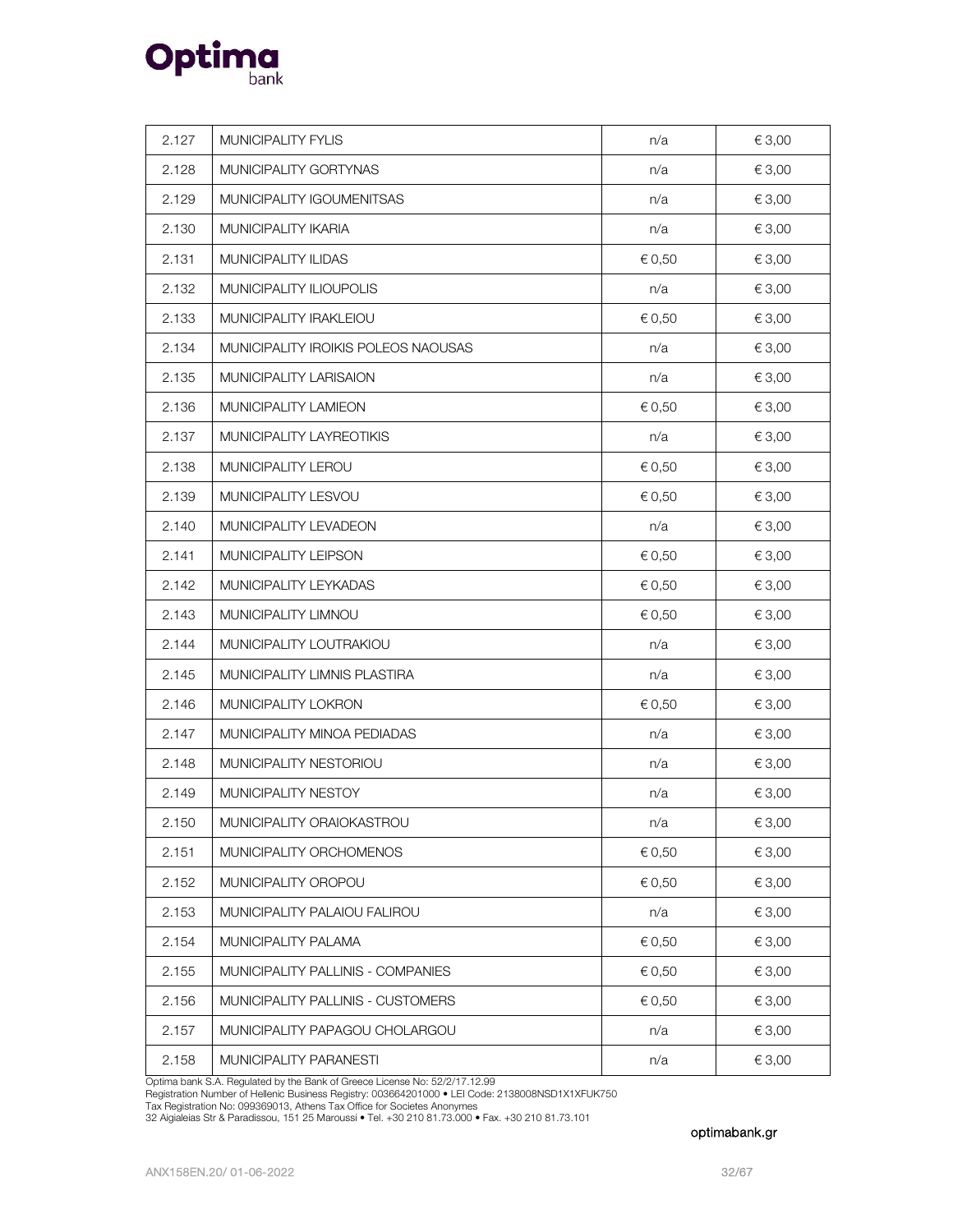

| 2.159 | MUNICIPALITY PARGAS            | € 0,50 | € 3,00 |
|-------|--------------------------------|--------|--------|
| 2.160 | MUNICIPALITY PAROU             | n/a    | € 3,00 |
| 2.161 | MUNICIPALITY PATREON           | € 0,50 | € 3,00 |
| 2.162 | MUNICIPALITY PATMOU            | € 0,50 | € 3,00 |
| 2.163 | MUNICIPALITY PAXON             | € 0,50 | € 3,00 |
| 2.164 | MUNICIPALITY PAIANIAS          | n/a    | € 3,00 |
| 2.165 | MUNICIPALITY PAYLOU MELA       | n/a    | € 3,00 |
| 2.166 | MUNICIPALITY PELLAS            | n/a    | € 3,00 |
| 2.167 | MUNICIPALITY PERISTERIOU       | n/a    | € 3,00 |
| 2.168 | MUNICIPALITY PETROUPOLIS       | € 0,50 | € 3,00 |
| 2.169 | MUNICIPALITY PEIRAIA           | n/a    | € 3,00 |
| 2.170 | MUNICIPALITY PIDNAS KOLINDROU  | € 0,50 | € 3,00 |
| 2.171 | MUNICIPALITY PRESPON           | n/a    | € 3,00 |
| 2.172 | MUNICIPALITY POLYGYROU         | € 0,50 | € 3,00 |
| 2.173 | MUNICIPALITY POROU             | € 0,50 | € 3,00 |
| 2.174 | MUNICIPALITY PYLIS             | € 0,50 | € 3,00 |
| 2.175 | MUNICIPALITY PYRGOU            | n/a    | € 3,00 |
| 2.176 | MUNICIPALITY RAFINAS PIKERMIOU | € 0,50 | € 3,00 |
| 2.177 | MUNICIPALITY RETHYMNIS         | € 0,50 | € 3,00 |
| 2.178 | MUNICIPALITY SARONIKOU         | € 0,50 | € 3,00 |
| 2.179 | MUNICIPALITY SERRON            | n/a    | € 3,00 |
| 2.180 | MUNICIPALITY SERVION           | € 0,50 | € 3,00 |
| 2.181 | MUNICIPALITY SERIFOU           | € 0,50 | € 3,00 |
| 2.182 | MUNICIPALITY SFAKION           | n/a    | € 3,00 |
| 2.183 | MUNICIPALITY SITEIAS           | n/a    | € 3,00 |
| 2.184 | MUNICIPALITY SOULIOU           | € 0,50 | € 3,00 |
| 2.185 | MUNICIPALITY SPARTIS           | € 0,50 | € 3,00 |
| 2.186 | MUNICIPALITY SPATON ARTEMIDOS  | n/a    | € 3,00 |
| 2.187 | MUNICIPALITY SPETSON           | € 0,50 | € 3,00 |
| 2.188 | MUNICIPALITY STYLIDAS          | n/a    | € 3,00 |
| 2.189 | MUNICIPALITY SIFNOU            | € 0,50 | € 3,00 |
| 2.190 | MUNICIPALITY SITHONIAS         | n/a    | € 3,00 |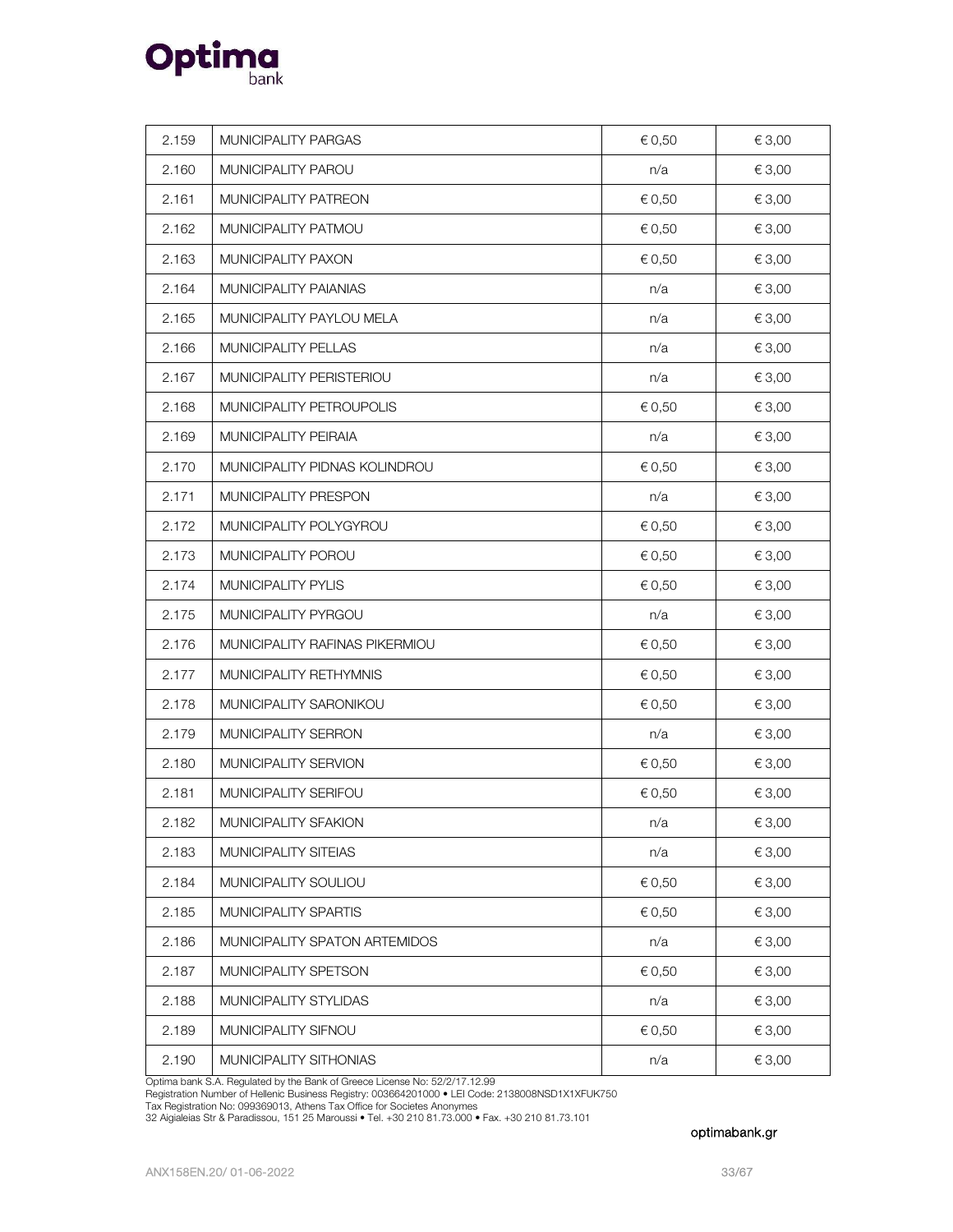

| 2.191 | MUNICIPALITY SIKYONION                 | n/a    | € 3,00 |
|-------|----------------------------------------|--------|--------|
| 2.192 | MUNICIPALITY SINTIKIS                  | n/a    | € 3,00 |
| 2.193 | MUNICIPALITY SYROU ERMOUPOLIS          | n/a    | € 3,00 |
| 2.194 | MUNICIPALITY TANAGRAS                  | n/a    | € 3,00 |
| 2.195 | MUNICIPALITY THASOU                    | n/a    | € 3,00 |
| 2.196 | MUNICIPALITY THERMOU                   | n/a    | € 3,00 |
| 2.197 | MUNICIPALITY THESSALONIKIS             | n/a    | € 3,00 |
| 2.198 | MUNICIPALITY THIRAS                    | n/a    | € 3,00 |
| 2.199 | MUNICIPALITY THIVAION                  | € 0,50 | € 3,00 |
| 2.200 | MUNICIPALITY TIRNAVOU                  | n/a    | € 3,00 |
| 2.201 | MUNICIPALITY TINOU                     | € 0,50 | € 3,00 |
| 2.202 | MUNICIPALITY TRIPOLEOS                 | n/a    | € 3,00 |
| 2.203 | MUNICIPALITY TROIZINIAS-METHANON       | n/a    | € 3,00 |
| 2.204 | MUNICIPALITY VARIS VOULAS VOULIAGMENIS | n/a    | € 3,00 |
| 2.205 | MUNICIPALITY VELOU-VOCHAS              | € 0,50 | € 3,00 |
| 2.206 | MUNICIPALITY VRILISSION                | € 0,50 | € 3,00 |
| 2.207 | MUNICIPALITY VOLOU                     | n/a    | € 3,00 |
| 2.208 | MUNICIPALITY VOLVIS                    | n/a    | € 3,00 |
| 2.209 | MUNICIPALITY VOREIAS KERKYRAS          | n/a    | € 3,00 |
| 2.210 | MUNICIPALITY VOREIAS KYNOURIAS         | n/a    | € 3,00 |
| 2.211 | MUNICIPALITY VYRONA                    | n/a    | € 3,00 |
| 2.212 | MUNICIPALITY XIROMEROU                 | n/a    | € 3,00 |
| 2.213 | MUNICIPALITY XYLOKASTROU-EYROSTINIS    | € 0,50 | € 3,00 |
| 2.214 | MUNICIPALITY ZAGORI                    | n/a    | € 3,00 |
| 2.215 | MUNICIPALITY ZAGORAS MOURESIOU         | € 0,50 | € 3,00 |
| 2.216 | MUNICIPALITY ZIROU                     | € 0,50 | € 3,00 |
| 2.217 | MUNICIPALITY ZOGRAFOU                  | n/a    | € 3,00 |
| 2.218 | MUNICIPALITY ZITSAS                    | n/a    | € 3,00 |
| 2.219 | MUNICIPALITY IERAPETRAS                | € 0,50 | € 3,00 |
| 2.220 | MUNICIPALITY ILIOU                     | n/a    | € 3,00 |
| 2.221 | MUNICIPALITY ISTIAIAS EDIPSOU          | n/a    | € 3,00 |
| 2.222 | MUNICIPALITY KALAVRYTON                | n/a    | € 3,00 |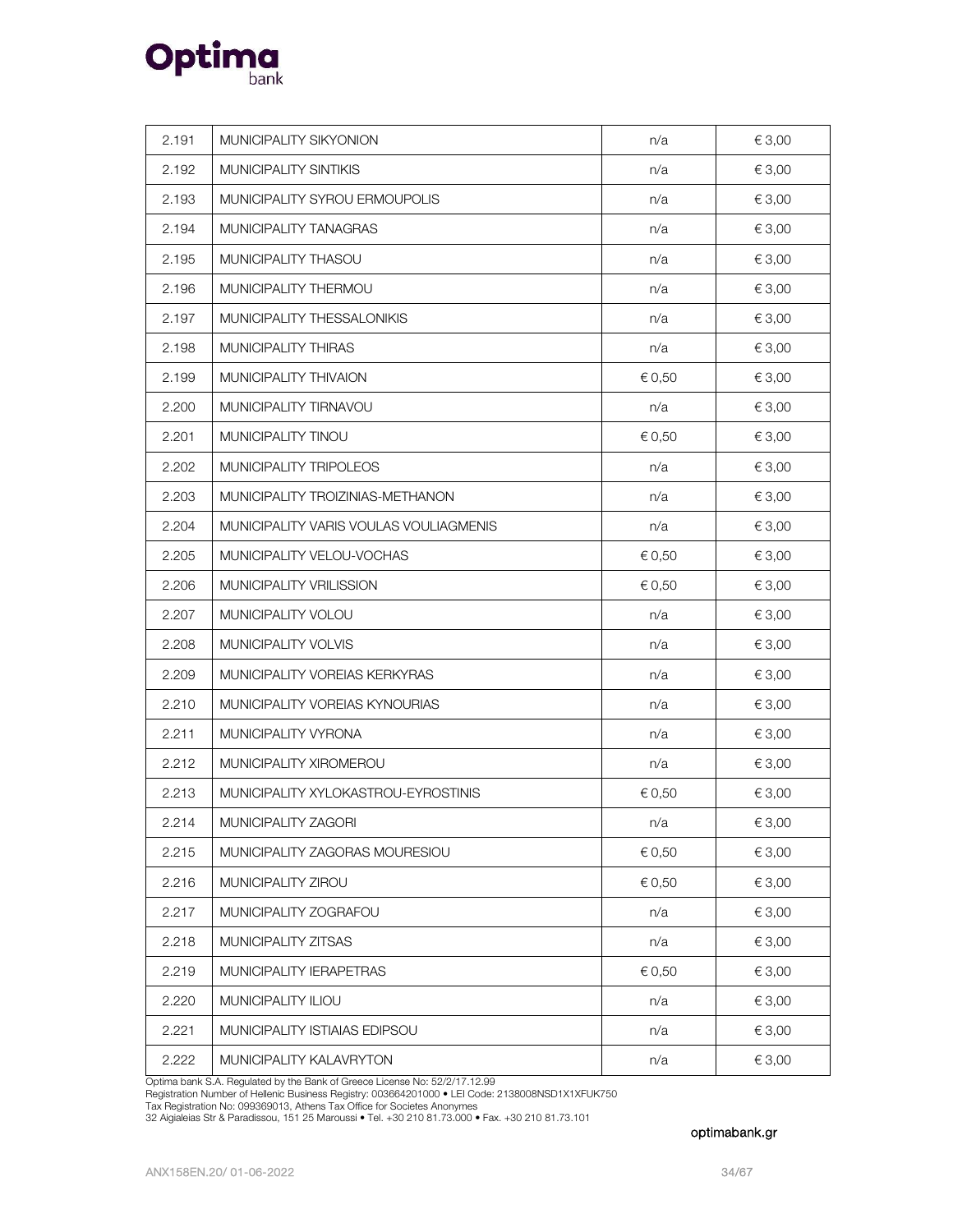

| 2.223 | MUNICIPALITY KALAMATAS               | n/a    | € 3,00 |
|-------|--------------------------------------|--------|--------|
| 2.224 | MUNICIPALITY KARPATHOU               | € 0,50 | € 3,00 |
| 2.225 | MUNICIPALITY KARPENISIOU             | € 0,50 | € 3,00 |
| 2.226 | MUNICIPALITY KARYSTOU                | € 0,50 | € 3,00 |
| 2.227 | MUNICIPALITY KASSANDRAS              | € 0,50 | € 3,00 |
| 2.228 | MUNICIPALITY KASTORIA                | € 0,50 | € 3,00 |
| 2.229 | MUNICIPALITY KAVALAS                 | € 0,50 | € 3,00 |
| 2.230 | MUNICIPALITY KAMENON VOURLON         | n/a    | € 3,00 |
| 2.231 | MUNICIPALITY KEFALLONIAS             | € 0,50 | € 3,00 |
| 2.232 | MUNICIPALITY KERATSINIOU-DRAPETSONAS | n/a    | € 3,00 |
| 2.233 | MUNICIPALITY KENTRIKIS KERKYRAS      | n/a    | € 3,00 |
| 2.234 | MUNICIPALITY KENTRIKON TZOUMERKON    | € 0,50 | € 3,00 |
| 2.235 | <b>MUNICIPALITY KIFISIAS</b>         | n/a    | € 3,00 |
| 2.236 | MUNICIPALITY KO                      | € 0,50 | € 3,00 |
| 2.237 | MUNICIPALITY KROPIAS                 | n/a    | € 3,00 |
| 2.238 | MUNICIPALITY KILKIS                  | n/a    | € 3,00 |
| 2.239 | MUNICIPALITY KISSAMOU                | n/a    | € 3,00 |
| 2.240 | MUNICIPALITY KORDELIOU EYOSMOU       | n/a    | € 3,00 |
| 2.241 | MUNICIPALITY KORINTHION              | n/a    | € 3,00 |
| 2.242 | MUNICIPALITY KOZANIS                 | n/a    | € 3,00 |
| 2.243 | MUNICIPALITY KOMOTINIS               | n/a    | € 3,00 |
| 2.244 | MUNICIPALITY KYTHIRON                | € 0,50 | € 3,00 |
| 2.245 | MUNICIPALITY KYTHNOU                 | € 0,50 | € 3,00 |
| 2.246 | MUNICIPALITY MALEVIZIOU              | € 0,50 | € 3,00 |
| 2.247 | MUNICIPALITY MARATHONA               | € 0,50 | € 3,00 |
| 2.248 | MUNICIPALITY MARKOPOULOU             | € 0,50 | € 3,00 |
| 2.249 | MUNICIPALITY MAKRAKOMIS              | € 0,50 | € 3,00 |
| 2.250 | MUNICIPALITY MANDRAS-EIDYLLIAS       | € 0,50 | € 3,00 |
| 2.251 | MUNICIPALITY MEGALOPOLIS             | € 0,50 | € 3,00 |
| 2.252 | MUNICIPALITY METAMORFOSIS            | n/a    | € 3,00 |
| 2.253 | MUNICIPALITY MILOU                   | n/a    | € 3,00 |
| 2.254 | MUNICIPALITY MONEMVASIAS             | € 0,50 | € 3,00 |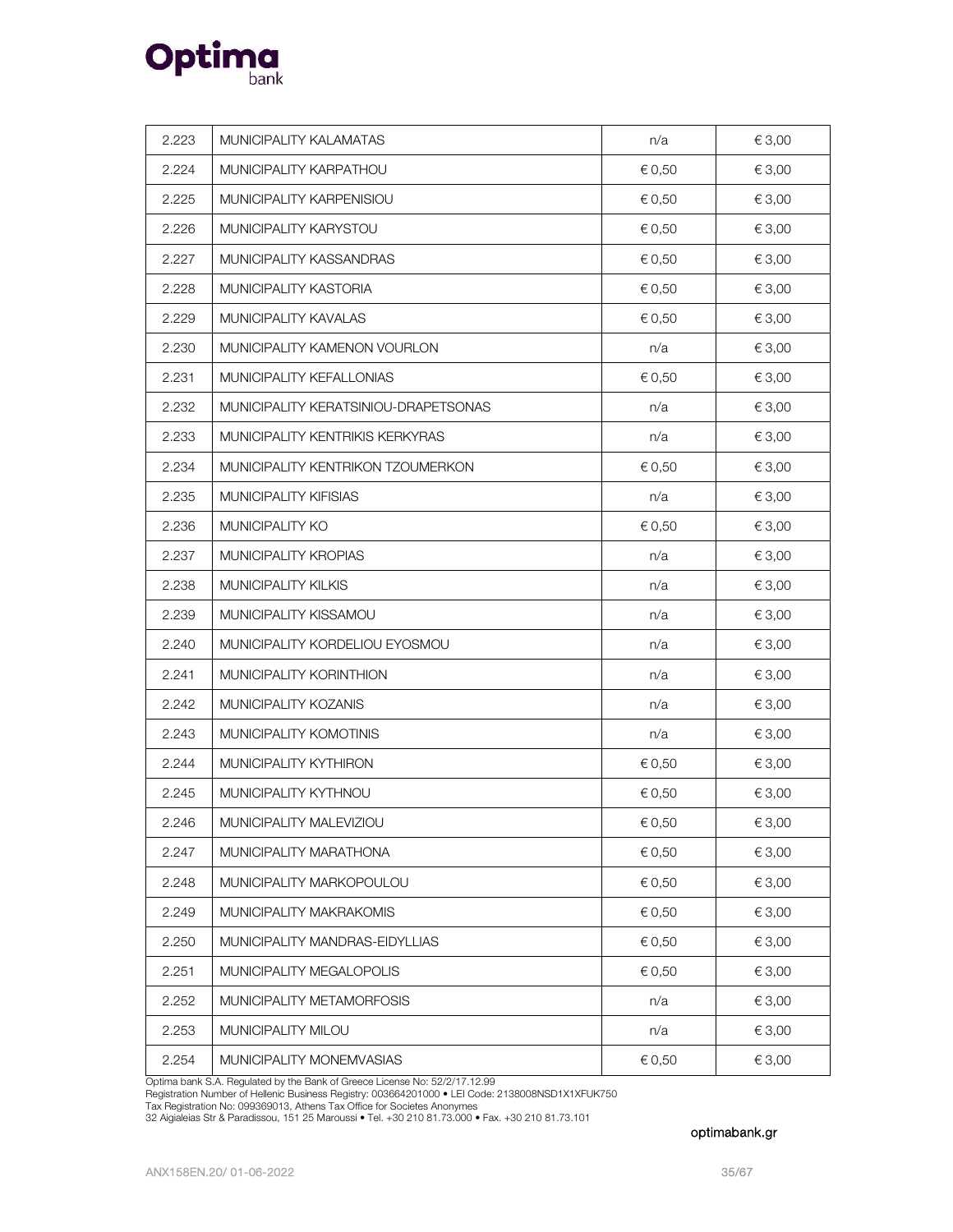

| 2.255 | MUNICIPALITY MYKIS                      | n/a            | € 3,00         |
|-------|-----------------------------------------|----------------|----------------|
| 2.256 | MUNICIPALITY MYKONOU                    | n/a            | € 3,00         |
| 2.257 | MUNICIPALITY N.FIL/FEIAS-N.CHAL/NAS     | € 0,50         | € 3,00         |
| 2.258 | MUNICIPALITY NAXOU-MIKRON KYKLADON      | n/a            | € 3,00         |
| 2.259 | MUNICIPALITY NAYPAKTIAS                 | n/a            | € 3,00         |
| 2.260 | MUNICIPALITY NAYPLIEON                  | € 0,50         | € 3,00         |
| 2.261 | MUNICIPALITY NEAS PROPONTIDAS           | € 0,50         | € 3,00         |
| 2.262 | MUNICIPALITY NEAS SMYRNIS               | n/a            | € 3,00         |
| 2.263 | MUNICIPALITY NEMEAS                     | n/a            | € 3,00         |
| 2.264 | MUNICIPALITY NISYROU                    | € 0,50         | € 3,00         |
| 2.265 | MUNICIPALITY NIKAIAS AGIOU IOANNI RENTI | € 0,50         | € 3,00         |
| 2.266 | MUNICIPALITY NOTIAS KERKYRAS            | n/a            | € 3,00         |
| 2.267 | MUNICIPALITY NOTIAS KYNOURIAS           | € 0,50         | € 3,00         |
| 2.268 | MUNICIPALITY NOTIOU PILIOU              | n/a            | € 3,00         |
| 2.269 | MUNICIPALITY OICHALIAS                  | n/a            | € 3,00         |
| 2.270 | MUNICIPALITY YDRAS                      | € 0,50         | € 3,00         |
| 2.271 | O.A.E.E.                                | € 0,50         | € 3,00         |
| 2.272 | OAED                                    | n/a            | € 3,00         |
| 2.273 | OGA EMPLOYERS (until 31-12-2016)        | n/a            | € 3,00         |
| 2.274 | OGA INSURED (until 31-12-2016)          | n/a            | € 3,00         |
| 2.275 | T.E.E SYNDROMES COMPANIES               | € 0,50         | n/a            |
| 2.276 | T.M.E.D.E. EGGYITIKES EPISTOLES         | n/a            | € 3,00         |
| 2.277 | <b>TEAGE</b>                            | Free of charge | € 3,00         |
| 2.278 | <b>TEA-YPOIK</b>                        | Free of charge | Free of charge |
| 2.279 | TEE POSOSTO ANTAPODOSIS                 | n/a            | Free of charge |
| 2.280 | THESSALONIKI MUNICIPAL NURSERY          | n/a            | € 3,00         |
| 2.281 | VEHICLE EXCISE DUTY                     | n/a            | Free of charge |
| 2.282 | VIOTECHNIKO CHAMBER ATHINON             | n/a            | € 3,00         |
| 2.283 | VIOTECHNIKO CHAMBER PEIRAIA             | n/a            | € 3,00         |
| 2.284 | VIOTECHNIKO EPIMEL THESSALONIKIS        | n/a            | € 3,00         |
| 2.285 | KEAO-OAEE RYTHM. ENERGON ASFAL          | € 0,50         | n/a            |
| 2.286 | KEAO-OAEE RYTHM. MI ENERGON ASFAL       | € 0,50         | n/a            |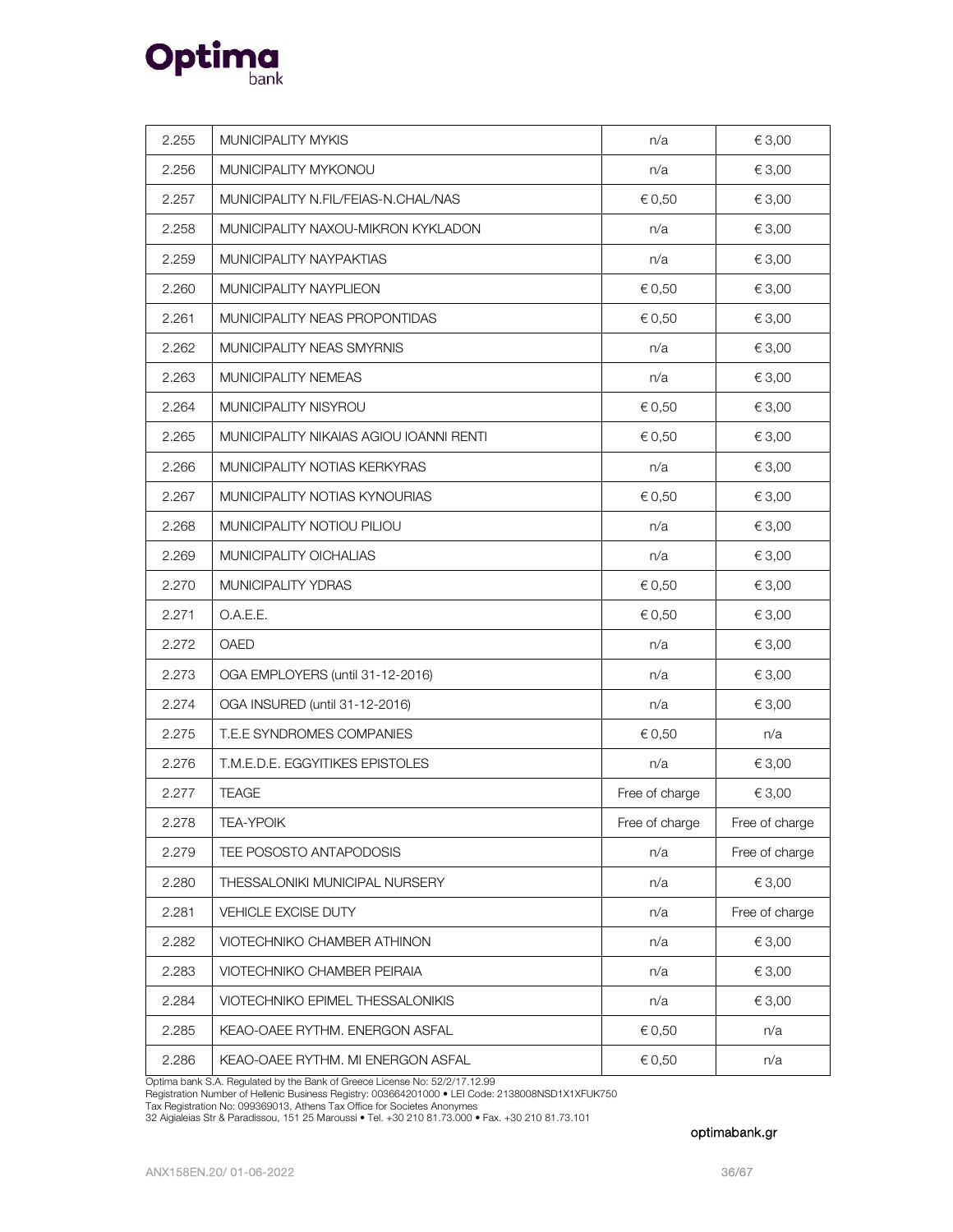

|  | 2.287 | KENTRIKI ENOSI EPIMELITIRION | n/a | 3.OC |
|--|-------|------------------------------|-----|------|
|--|-------|------------------------------|-----|------|

| 3    | Energy                           | <b>Direct Debit</b> | Payment<br>Order |
|------|----------------------------------|---------------------|------------------|
| 3.1  | CORAL                            | n/a                 | € 3,00           |
| 3.2  | CORAL PRODUCTS AND TRADING       | n/a                 | € 3,00           |
| 3.3  | CoralPower                       | n/a                 | € 3,00           |
| 3.4  | efa - ELECTRICITY COMPANIES      | € 0,50              | € 3,00           |
| 3.5  | efa - ELECTRICITY CUSTOMERS      | € 0,50              | € 3,00           |
| 3.6  | efa - F. GAS COMPANIES           | € 0,50              | € 3,00           |
| 3.7  | efa-F. GAS CUSTOMERS             | € 0,50              | € 3,00           |
| 3.8  | ELPEDISON ENERGY A.E. CUSTOMERS  | € 0,50              | € 3,00           |
| 3.9  | ELPEDISON EBOR A.E COMPANIES     | € 0,50              | € 3,00           |
| 3.10 | ENERGA POWER TRADING S.A.        | € 0,50              | € 3,00           |
| 3.11 | NOVA ENERGY-VOLTON EPAGGELMATIES | € 0,50              | € 3,00           |
| 3.12 | NOVA ENERGY-VOLTON CUSTOMERS     | € 0,50              | € 3,00           |
| 3.13 | nrg - ELECTRICITY COMPANIES      | € 0,50              | € 3,00           |
| 3.14 | nrg - ELECTRICITY CUSTOMERS      | € 0,50              | € 3,00           |
| 3.15 | nrg - GAS COMPANIES              | € 0,50              | € 3,00           |
| 3.16 | nrg - GAS CUSTOMERS              | € 0,50              | € 3,00           |
| 3.17 | PROTERGIA A.E. COMPANIES         | € 0,50              | € 3,00           |
| 3.18 | PROTERGIA A.E. CUSTOMERS         | € 0,50              | € 3,00           |
| 3.19 | SOLAR ENERGY COMPANIES           | € 0,50              | € 3,00           |
| 3.20 | SOLAR ENERGY CUSTOMERS           | € 0,50              | € 3,00           |
| 3.21 | <b>VOLTERRA A.E. - COMPANIES</b> | € 0,50              | € 3,00           |
| 3.22 | VOLTERRA A.E. - CUSTOMERS        | € 0,50              | € 3,00           |
| 3.23 | Volterra COMPANIES GAS           | € 0,50              | € 3,00           |
| 3.24 | Volterra IDIOTES GAS             | € 0,50              | € 3,00           |
| 3.25 | VOLTON - COMPANIES               | € 0,50              | € 3,00           |
| 3.26 | <b>VOLTON - CUSTOMERS</b>        | € 0,50              | € 3,00           |
| 3.27 | <b>VOLTON GAS</b>                | € 0,50              | € 3,00           |
| 3.28 | WATT AND VOLT AE GAS             | € 0,50              | € 3,00           |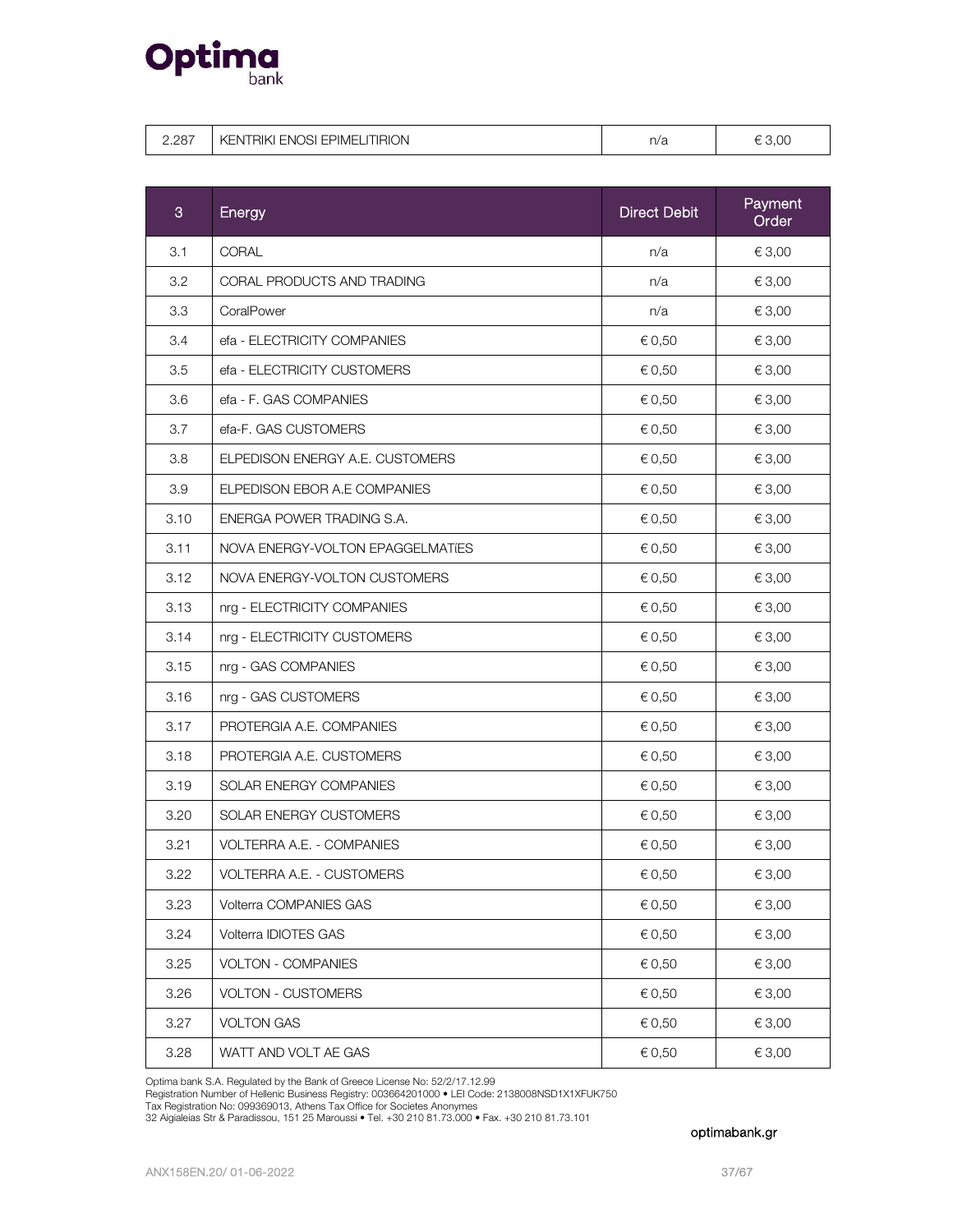

| 3.29 | WATT AND VOLT AE EICH - ELECTRICITY      | € 0,50     | € 3,00 |
|------|------------------------------------------|------------|--------|
| 3.30 | WATT AND VOLT AE IDIOTES - ELECTRICITY   | € 0,50     | € 3,00 |
| 3.31 | WE ENERGY - COMPANIES                    | € 0,50     | € 3,00 |
| 3.32 | WE ENERGY - CUSTOMERS                    | € 0,50     | € 3,00 |
| 3.33 | ADMIE AE                                 | n/a        | € 3,00 |
| 3.34 | D.E.D.D.I.E                              | € 0,50     | € 3,00 |
| 3.35 | D.E.D.D.I.E. A.E. - ARTHRo 95/KDD        | n/a        | € 3,00 |
| 3.36 | D.E.I.                                   | n/a        | € 3,00 |
| 3.37 | D.E.I. - COMPANIES                       | n/a        | € 3,00 |
| 3.38 | DEI EMOBILITY SERVICE                    | n/a        | € 3,00 |
| 3.39 | DEI - TIMOLOGIA KAI PRAKTORES            | n/a        | € 3,00 |
| 3.40 | DEI FOREIS MUNICIPALITY IOU N. 4512/2018 | n/a        | € 3,00 |
| 3.41 | <b>DEI GAS</b>                           | € 0,50     | € 3,00 |
| 3.42 | ELIN GAS - COMPANIES                     | € 0,50     | € 3,00 |
| 3.43 | ELIN GAS - IDIOTES                       | € 0,50     | € 3,00 |
| 3.44 | ELIN electricon - COMPANIES              | € 0,50     | € 3,00 |
| 3.45 | ELIN electricon - IDIOTES                | € 0,50     | € 3,00 |
| 3.46 | <b>ZENITH GAS</b>                        | € 0,50     | € 3,00 |
| 3.47 | ZENITH ELECTRICITY                       | € 0,50     | € 3,00 |
| 3.48 | IRON TH. ELECTRICITY - COMPANIES         | € 0,50     | € 3,00 |
| 3.49 | <b>IRON TH. GAS - COMPANIES</b>          | € 0,50     | € 3,00 |
| 3.50 | IRON TH. CUSTOMERS ELECTRICITY           | € 0,50     | € 3,00 |
| 3.51 | <b>IRON TH. CUSTOMERS GAS</b>            | € 0,50     | € 3,00 |
| 3.52 | KEN ELECTRICITY - COMPANIES              | $\in$ 0,50 | € 3,00 |
| 3.53 | KEN ELECTRICITY - CUSTOMERS              | € 0,50     | € 3,00 |
| 3.54 | <b>KEN GAS</b>                           | € 0,50     | € 3,00 |
| 3.55 | OTE AKINITA AE - ENERGY                  | € 0,50     | € 3,00 |
| 3.56 | PETROGAZ ELECTRICITY COMPANIES           | € 0,50     | € 3,00 |
| 3.57 | PETROGAZ ELECTRICITY IDIOTES             | € 0,50     | € 3,00 |
| 3.58 | PETROGAZ GAS COMPANIES                   | € 0,50     | € 3,00 |
| 3.59 | PETROGAZ GAS IDIOTES                     | € 0,50     | € 3,00 |
| 3.60 | PROIN EPA THESSALIAS                     | n/a        | € 3,00 |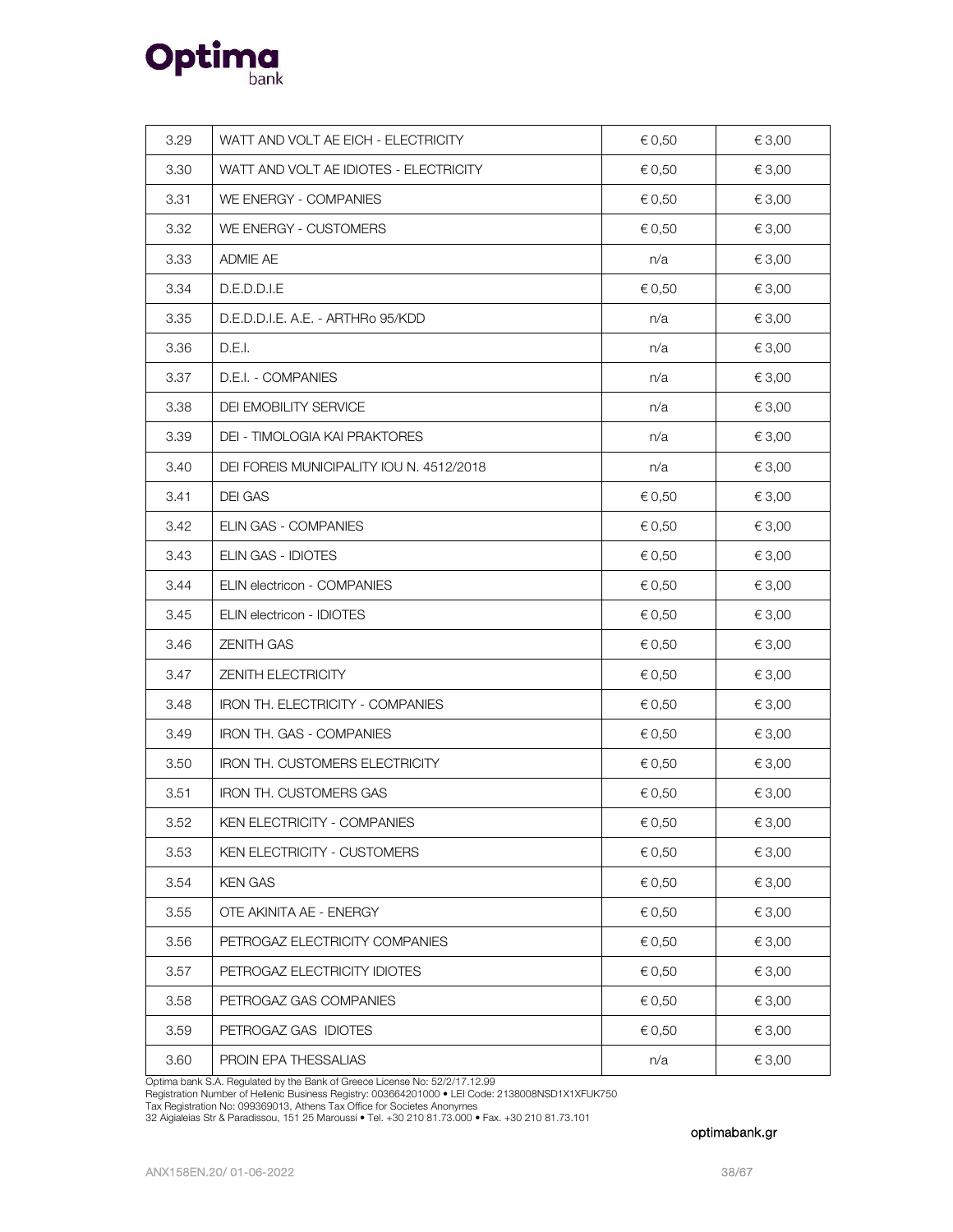

| 3.61 | REGULATORY AUTHORITY FOR ENERGY | n/a    | € 3.00 |
|------|---------------------------------|--------|--------|
| 3.62 | GAS EEE (Smartthink)            | n/a    | € 3.00 |
| 3.63 | GAS EEE (ELECTRICITY - GAS)     | € 0.50 | € 3.00 |

| $\overline{4}$ | Telecommunications              | <b>Direct Debit</b> | Payment<br>Order |
|----------------|---------------------------------|---------------------|------------------|
| 4.1            | COSMOTE FIXED - TIMOLOGIA       | n/a                 | € 3,00           |
| 4.2            | COSMOTE FIXED LARGE CUSTOMERS   | € 0,50              | € 3,00           |
| 4.3            | COSMOTE FIXED - OTE TV- HOUSE   | € 0,50              | € 3,00           |
| 4.4            | COSMOTE MOBILE - TIMOLOGIA      | n/a                 | € 3,00           |
| 4.5            | COSMOTE MOBILE HOME CUSTOMERS   | € 0,50              | n/a              |
| 4.6            | COSMOTE MOBILE LARGE CUSTOMERS  | € 0,50              | n/a              |
| 4.7            | FIBAIR (CITIWAVE SYSTEMS)       | n/a                 | € 3,00           |
| 4.8            | Forthnet / Nova 3play-2play     | € 0,50              | n/a              |
| 4.9            | <b>HRS MOBILE</b>               | € 0,50              | € 3,00           |
| 4.10           | <b>INALAN</b>                   | n/a                 | € 3,00           |
| 4.11           | innoview.gr                     | n/a                 | € 3,00           |
| 4.12           | Metadosis Wireless ISP          | n/a                 | € 3,00           |
| 4.13           | MOBILE TELECOMMUNICATION CENTER | n/a                 | € 3,00           |
| 4.14           | <b>MTEL</b>                     | n/a                 | € 3,00           |
| 4.15           | <b>NICTECH</b>                  | n/a                 | € 3,00           |
| 4.16           | <b>NOVA TILEORASI</b>           | € 0,50              | € 3,00           |
| 4.17           | <b>SKYTELECOM</b>               | n/a                 | € 3,00           |
| 4.18           | SuperVoice                      | n/a                 | € 3,00           |
| 4.19           | <b>TELLAS</b>                   | € 0,50              | € 3,00           |
| 4.20           | <b>VIVODI</b>                   | n/a                 | € 3,00           |
| 4.21           | Vodafone (EX CYTA CLIENTS)      | € 0,50              | € 3,00           |
| 4.22           | VODAFONE-PANAFON A.E.T.         | € 0,50              | n/a              |
| 4.23           | WIND HELLAS TELECOMMUNICATIONS  | n/a                 | € 3,00           |
| 4.24           | OTE LOGARIASMOS NEOTITAS        | € 0,50              | n/a              |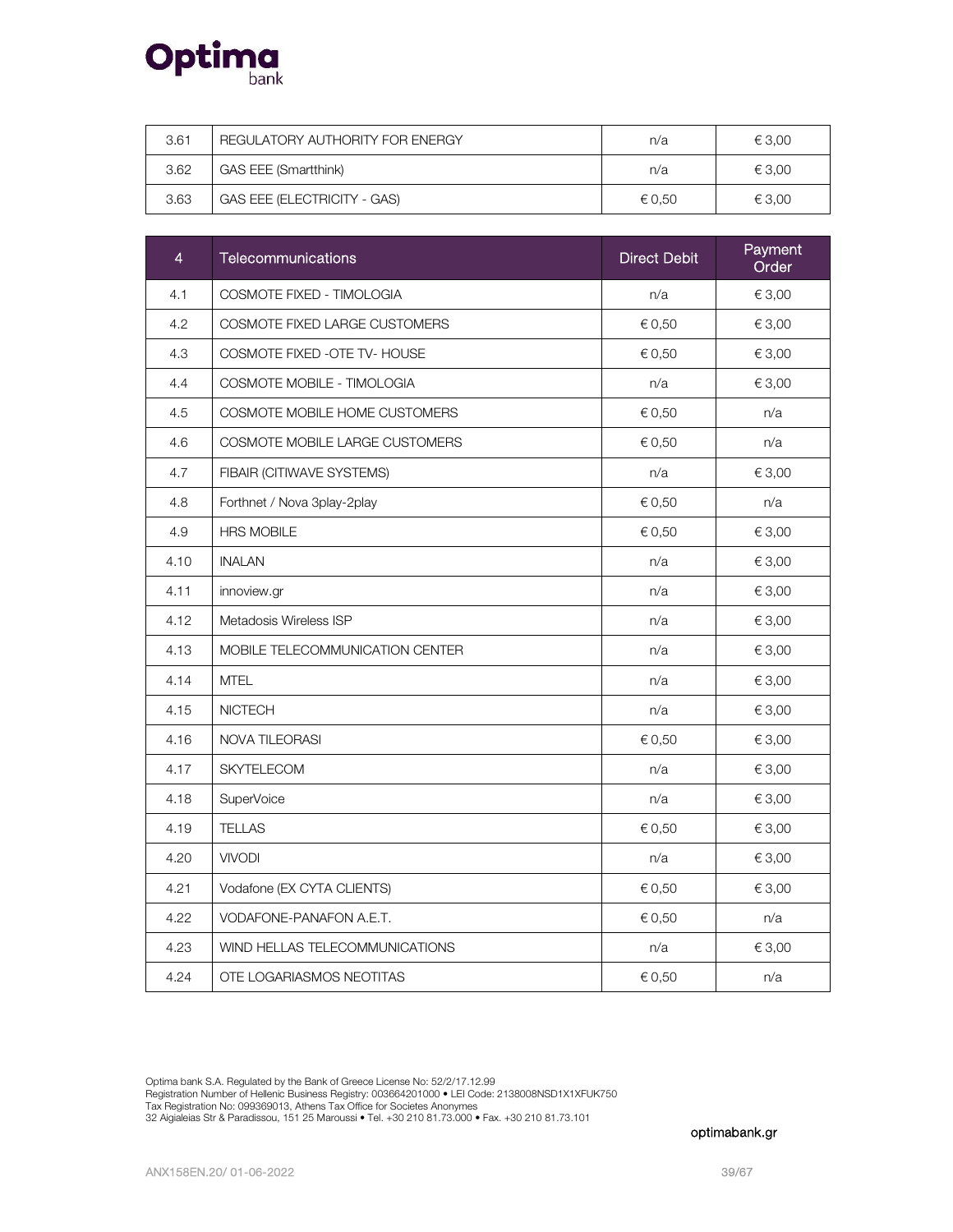

| 5    | <b>Water Supply</b>          | <b>Direct Debit</b> | Payment<br>Order |
|------|------------------------------|---------------------|------------------|
| 5.1  | DEYA VOREIOU AXONA CHANION   | n/a                 | € 3,00           |
| 5.2  | <b>DEYA AGRINIOU</b>         | € 0,50              | € 3,00           |
| 5.3  | <b>DEYA AGIAS</b>            | € 0,50              | € 3,00           |
| 5.4  | DEYA AGIOU NIKOLAOU          | € 0,50              | € 3,00           |
| 5.5  | <b>DEYA ALEXANDREIAS</b>     | € 0,50              | € 3,00           |
| 5.6  | DEYA ALEXANDROUPOLIS         | € 0,50              | € 3,00           |
| 5.7  | <b>DEYA ALMYROU</b>          | € 0,50              | n/a              |
| 5.8  | <b>DEYA ARCHAIAS OLYBIAS</b> | € 0,50              | € 3,00           |
| 5.9  | DEYA ARGOUS MYKINON          | n/a                 | € 3,00           |
| 5.10 | <b>DEYA ARTAS</b>            | € 0,50              | € 3,00           |
| 5.11 | <b>DEYA AVDIRON</b>          | € 0,50              | € 3,00           |
| 5.12 | <b>DEYA AIGIALEIAS</b>       | € 0,50              | € 3,00           |
| 5.13 | <b>DEYA CHALKIDONOS</b>      | € 0,50              | € 3,00           |
| 5.14 | <b>DEYA CHALKIDAS</b>        | € 0,50              | € 3,00           |
| 5.15 | <b>DEYA CHANION</b>          | € 0,50              | € 3,00           |
| 5.16 | DEYA CHERSONISOU             | € 0,50              | € 3,00           |
| 5.17 | DEYA CHIOU                   | € 0,50              | € 3,00           |
| 5.18 | <b>DEYA CHORTIATI</b>        | € 0,50              | € 3,00           |
| 5.19 | DEYA DIMOU ANAT. MANIS       | n/a                 | € 3,00           |
| 5.20 | DEYA DIMOU DELFON            | n/a                 | € 3,00           |
| 5.21 | DEYA DIMOU DELTA             | € 0,50              | € 3,00           |
| 5.22 | DEYA DIMOU VOLVIS            | € 0,50              | € 3,00           |
| 5.23 | <b>DEYA DRAMAS</b>           | € 0,50              | € 3,00           |
| 5.24 | DEYA DIDYMOTEICHOU           | € 0,50              | € 3,00           |
| 5.25 | DEYA DIOU OLYBOU             | € 0,50              | € 3,00           |
| 5.26 | DEYA EDESSAS                 | € 0,50              | € 3,00           |
| 5.27 | DEYA ELASSONAS               | € 0,50              | € 3,00           |
| 5.28 | <b>DEYA EPIDAYROU</b>        | € 0,50              | € 3,00           |
| 5.29 | <b>DEYA ERETRIAS</b>         | € 0,50              | € 3,00           |
| 5.30 | <b>DEYA ERMIONIDAS</b>       | € 0,50              | € 3,00           |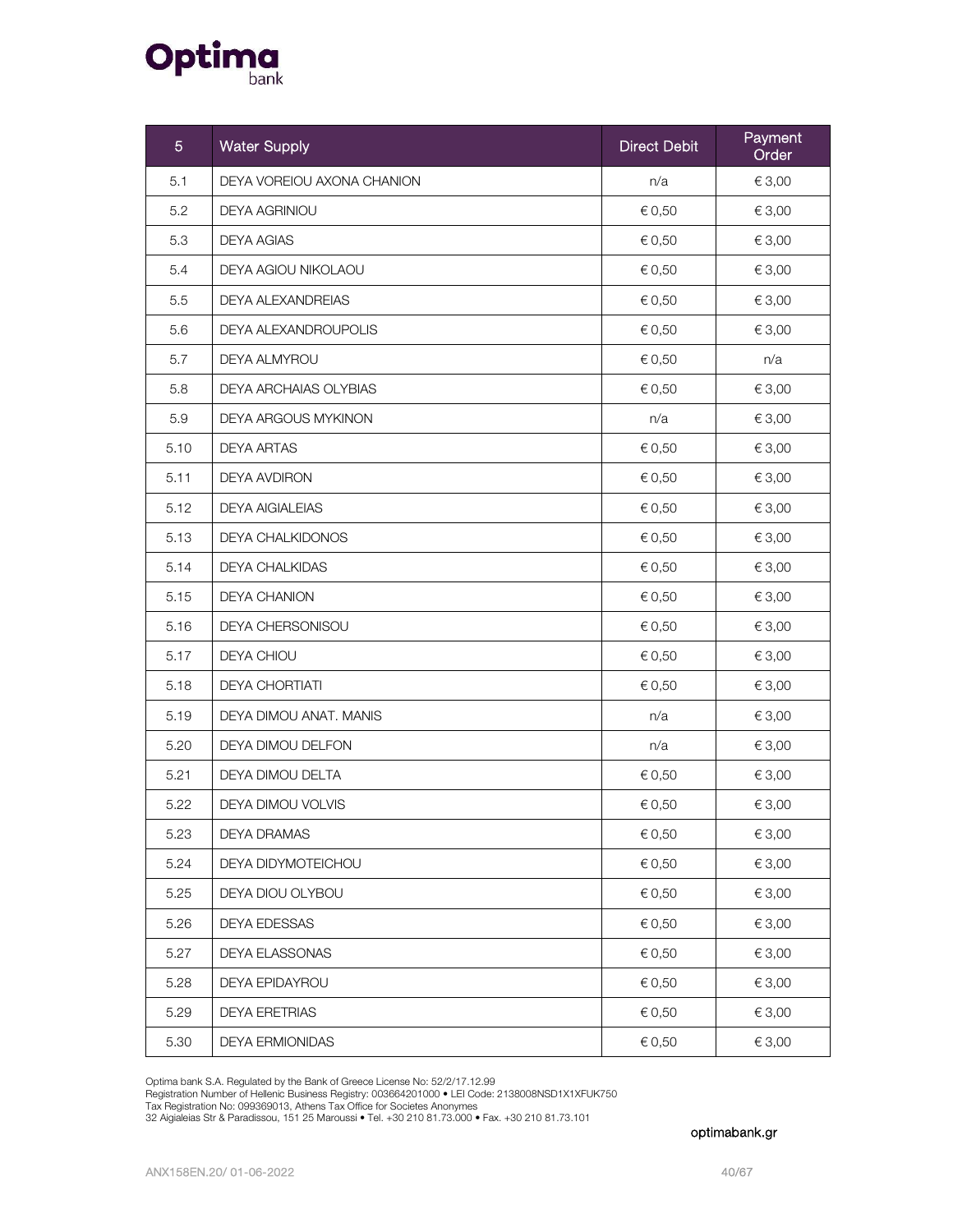

| 5.31 | <b>DEYA EORDAIAS</b>     | € 0,50 | € 3,00     |
|------|--------------------------|--------|------------|
| 5.32 | <b>DEYA FARSALON</b>     | € 0,50 | € 3,00     |
| 5.33 | DEYA FARKADONAS          | € 0,50 | € 3,00     |
| 5.34 | <b>DEYA FAISTOU</b>      | € 0,50 | € 3,00     |
| 5.35 | DEYA FLORINAS            | € 0,50 | € 3,00     |
| 5.36 | <b>DEYA GREVENON</b>     | € 0,50 | €3,00      |
| 5.37 | DEYA IGOUMENITSAS        | € 0,50 | € 3,00     |
| 5.38 | <b>DEYA IRAKLEIOU</b>    | € 0,50 | € 3,00     |
| 5.39 | DEYA LAGADA              | € 0,50 | € 3,00     |
| 5.40 | <b>DEYA LARISAS</b>      | € 0,50 | € 3,00     |
| 5.41 | <b>DEYA LAMIAS</b>       | € 0,50 | € 3,00     |
| 5.42 | DEYA LESVOU              | € 0,50 | € 3,00     |
| 5.43 | DEYA LEIVADIAS           | € 0,50 | € 3,00     |
| 5.44 | DEYA LOUTRAKIOU          | € 0,50 | € 3,00     |
| 5.45 | <b>DEYA PAGGAIOU</b>     | € 0,50 | € 3,00     |
| 5.46 | DEYA PALAMA              | € 0,50 | € 3,00     |
| 5.47 | DEYA PAROU               | € 0,50 | € 3,00     |
| 5.48 | <b>DEYA PATRAS</b>       | € 0,50 | € 3,00     |
| 5.49 | <b>DEYA PAIONIAS</b>     | € 0,50 | € 3,00     |
| 5.50 | DEYA PELLAS              | € 0,50 | € 3,00     |
| 5.51 | DEYA PREVEZAS            | € 0,50 | € 3,00     |
| 5.52 | <b>DEYA PYLIS</b>        | € 0,50 | € 3,00     |
| 5.53 | DEYA PYLOU NESTOROS      | € 0,50 | € 3,00     |
| 5.54 | DEYA PYRGOU              | € 0,50 | $\in$ 3,00 |
| 5.55 | DEYA RETHYMNOU           | € 0,50 | € 3,00     |
| 5.56 | <b>DEYA RIGA FERAIOU</b> | € 0,50 | € 3,00     |
| 5.57 | DEYA RODOU               | n/a    | € 3,00     |
| 5.58 | DEYA SELINOU             | € 0,50 | € 3,00     |
| 5.59 | <b>DEYA SERRON</b>       | € 0,50 | € 3,00     |
| 5.60 | <b>DEYA SITEIAS</b>      | € 0,50 | € 3,00     |
| 5.61 | <b>DEYA SPARTIS</b>      | € 0,50 | € 3,00     |
| 5.62 | <b>DEYA SIKYONION</b>    | € 0,50 | € 3,00     |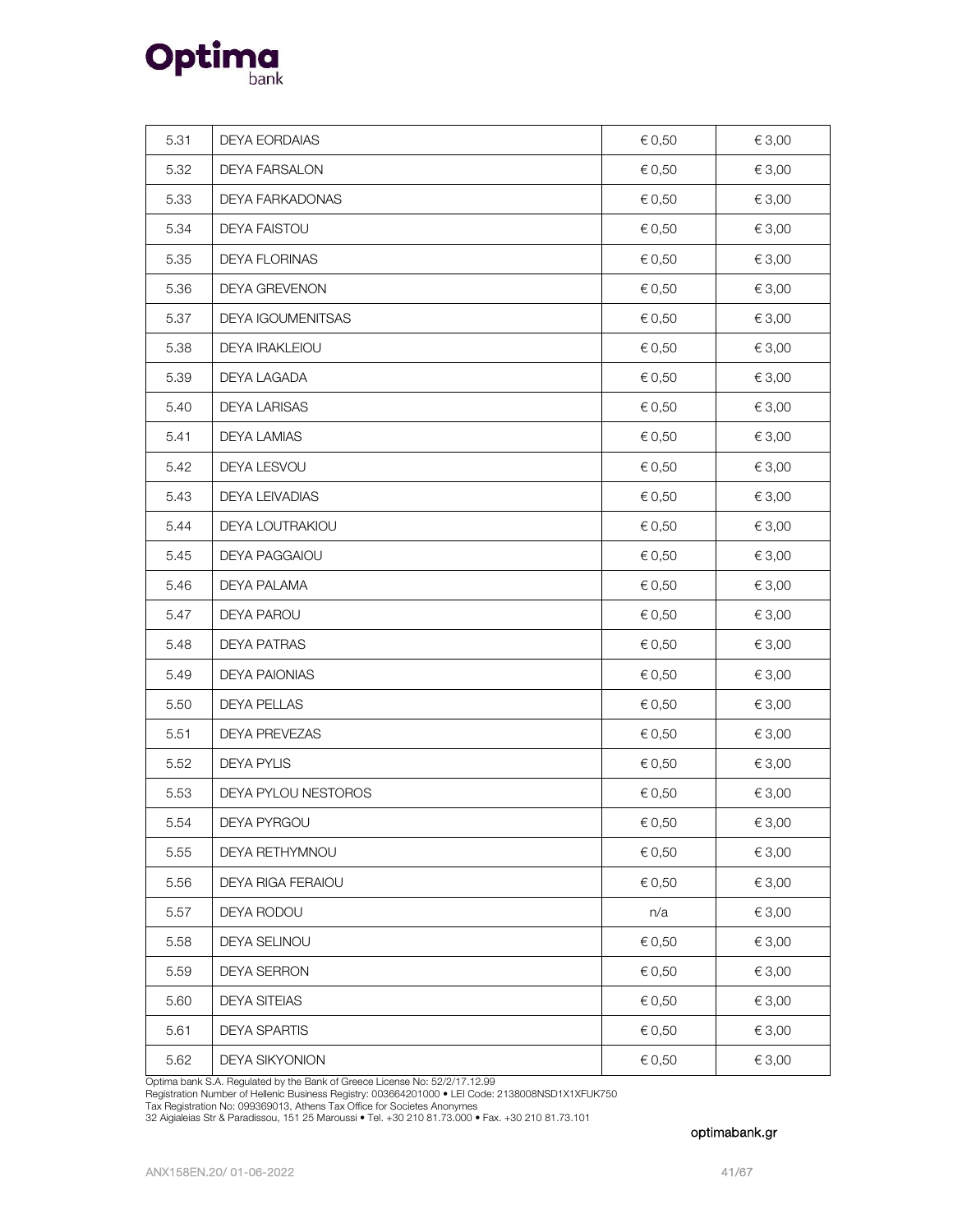

| 5.63 | <b>DEYA SINTIKIS</b>   | € 0,50     | € 3,00 |
|------|------------------------|------------|--------|
| 5.64 | <b>DEYA SKIATHOU</b>   | € 0,50     | € 3,00 |
| 5.65 | DEYA SKOPELOU          | $\in$ 0,50 | € 3,00 |
| 5.66 | DEYA SKYDRAS           | n/a        | € 3,00 |
| 5.67 | DEYA SOFADON           | € 0,50     | € 3,00 |
| 5.68 | DEYA SYROU             | € 0,50     | € 3,00 |
| 5.69 | DEYA SYMIS             | € 0,50     | € 3,00 |
| 5.70 | <b>DEYA TEMPON</b>     | € 0,50     | € 3,00 |
| 5.71 | DEYA THASOU            | € 0,50     | € 3,00 |
| 5.72 | DEYA THERMAÏKOU        | € 0,50     | € 3,00 |
| 5.73 | <b>DEYA THERMIS</b>    | € 0,50     | € 3,00 |
| 5.74 | <b>DEYA THIRAS</b>     | € 0,50     | € 3,00 |
| 5.75 | DEYA THIVAS            | € 0,50     | € 3,00 |
| 5.76 | DEYA TIL LAYREOTIKIS   | € 0,50     | € 3,00 |
| 5.77 | <b>DEYA TRIFYLIAS</b>  | € 0,50     | € 3,00 |
| 5.78 | <b>DEYA TRIPOLIS</b>   | € 0,50     | € 3,00 |
| 5.79 | <b>DEYA TRIKALON</b>   | € 0,50     | €3,00  |
| 5.80 | DEYA TYRNAVOU          | € 0,50     | n/a    |
| 5.81 | DEYA VA N. CHANION     | € 0,50     | n/a    |
| 5.82 | DEYA VEROIAS           | € 0,50     | € 3,00 |
| 5.83 | DEYA VISALTIAS         | € 0,50     | € 3,00 |
| 5.84 | DEYA VOREIAS KYNOURIAS | € 0,50     | € 3,00 |
| 5.85 | DEYA VOIOU             | € 0,50     | € 3,00 |
| 5.86 | <b>DEYA XANTHIS</b>    | n/a        | € 3,00 |
| 5.87 | DEYA XYLOKASTROU       | € 0,50     | € 3,00 |
| 5.88 | DEYA ZAXAROS           | € 0,50     | € 3,00 |
| 5.89 | DEYA ZAKYNTHOU         | € 0,50     | € 3,00 |
| 5.90 | DEYA IOANNINON         | € 0,50     | € 3,00 |
| 5.91 | DEYA KALAMATAS         | € 0,50     | € 3,00 |
| 5.92 | DEYA KALYMNOU          | € 0,50     | € 3,00 |
| 5.93 | DEYA KARDITSAS         | € 0,50     | € 3,00 |
| 5.94 | DEYA KASTORIAS         | € 0,50     | € 3,00 |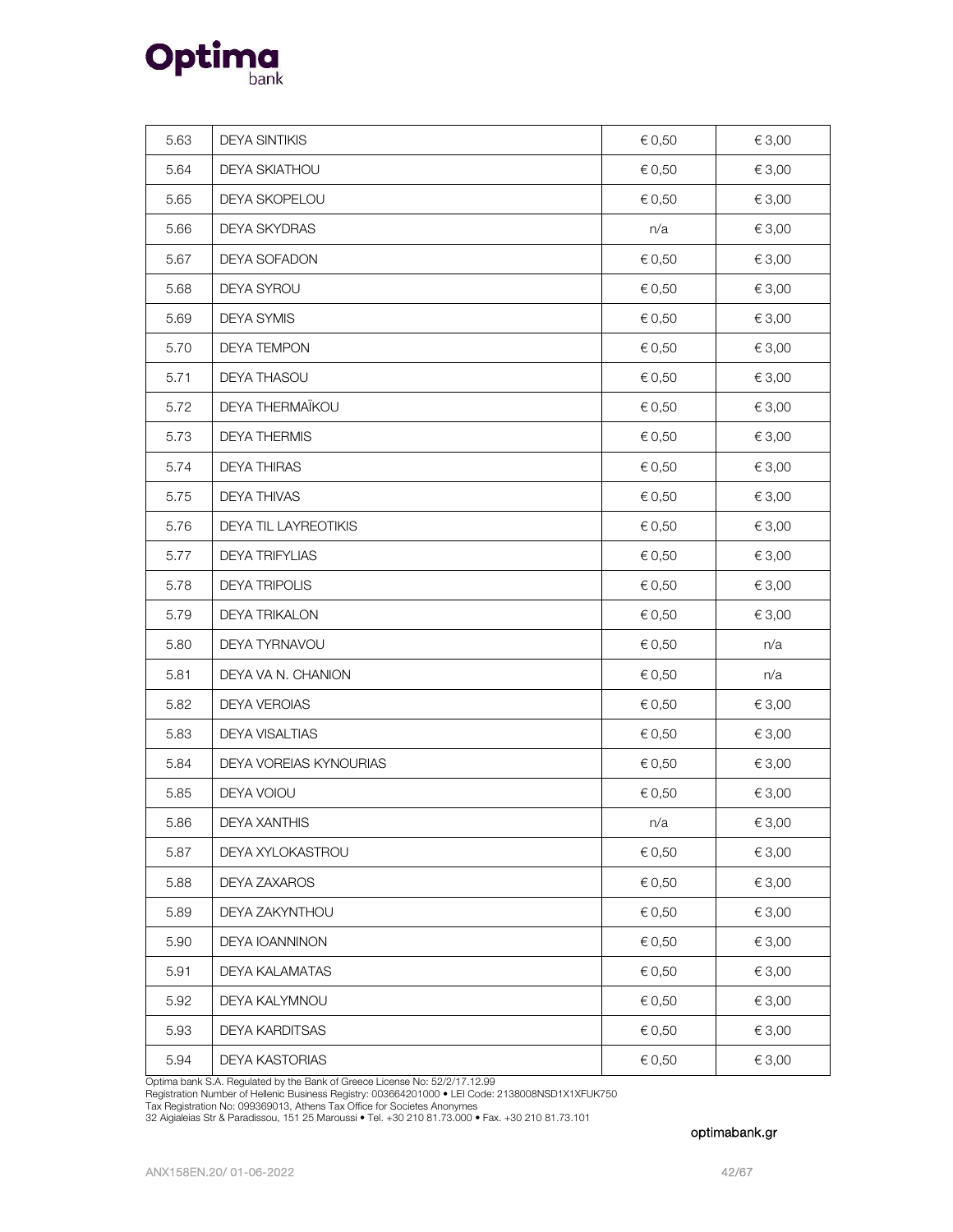

| 5.95  | <b>DEYA KATERINIS</b>            | € 0,50 | € 3,00 |
|-------|----------------------------------|--------|--------|
| 5.96  | DEYA KAVALAS                     | € 0,50 | € 3,00 |
| 5.97  | <b>DEYA KEFALLONIAS</b>          | € 0,50 | € 3,00 |
| 5.98  | <b>DEYA KERKYRAS</b>             | € 0,50 | € 3,00 |
| 5.99  | DEYA KO                          | € 0,50 | € 3,00 |
| 5.100 | <b>DEYA KILELER</b>              | € 0,50 | € 3,00 |
| 5.101 | <b>DEYA KILKIS</b>               | € 0,50 | € 3,00 |
| 5.102 | DEYA KORINTHOU                   | € 0,50 | € 3,00 |
| 5.103 | DEYA KOZANIS                     | € 0,50 | € 3,00 |
| 5.104 | <b>DEYA KOMOTINIS</b>            | € 0,50 | € 3,00 |
| 5.105 | DEYA KYMIS ALIVERIOU             | € 0,50 | € 3,00 |
| 5.106 | DEYA MALEVIZIOU                  | € 0,50 | € 3,00 |
| 5.107 | DEYA MANTOUDIOU LIMNIS AG. ANNAS | € 0,50 | € 3,00 |
| 5.108 | <b>DEYA MESSINIS</b>             | € 0,50 | € 3,00 |
| 5.109 | DEYA MESOLOGGIOU                 | € 0,50 | € 3,00 |
| 5.110 | DEYA METEORON                    | € 0,50 | € 3,00 |
| 5.111 | DEYA MEIZONOS VOLOU              | € 0,50 | € 3,00 |
| 5.112 | DEYA MOUZAKIOU                   | € 0,50 | € 3,00 |
| 5.113 | DEYA MINOA PEDIADAS              | € 0,50 | € 3,00 |
| 5.114 | DEYA MYLOPOTAMOU                 | € 0,50 | € 3,00 |
| 5.115 | DEYA MYKONOU                     | € 0,50 | € 3,00 |
| 5.116 | DEYA NAOUSAS                     | € 0,50 | € 3,00 |
| 5.117 | DEYA NAYPAKTOU                   | € 0,50 | € 3,00 |
| 5.118 | DEYA NAYPLIOU                    | € 0,50 | € 3,00 |
| 5.119 | DEYA NESTOU                      | n/a    | € 3,00 |
| 5.120 | DEYA ORESTIADAS                  | € 0,50 | € 3,00 |
| 5.121 | <b>DEYAR</b>                     | € 0,50 | n/a    |
| 5.122 | E.Y.A.THESSALONIKIS              | € 0,50 | € 3,00 |
| 5.123 | E.Y.D.A.P.                       | n/a    | € 3,00 |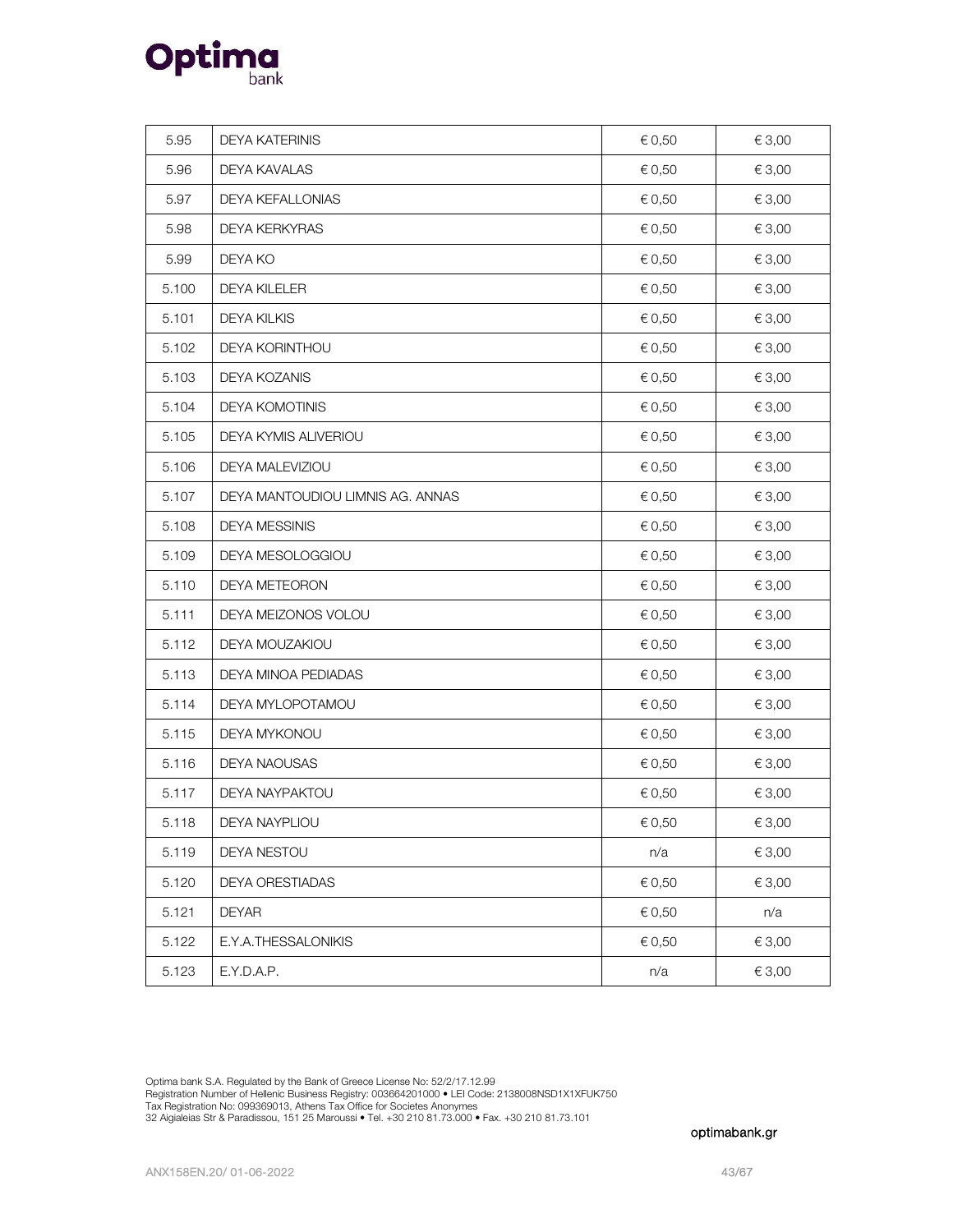

| 6    | General                        | <b>Direct Debit</b> | Payment<br>Order |
|------|--------------------------------|---------------------|------------------|
| 6.1  | <b>3K Investments Partners</b> | € 0,50              | n/a              |
| 6.2  | 520 BARCODE HELLAS             | n/a                 | € 3,00           |
| 6.3  | A LIANOS A.E.                  | n/a                 | € 3,00           |
| 6.4  | A. KARATSIVIDIS KAI SIA EE     | € 0,50              | n/a              |
| 6.5  | A.F.O.S. Almopias - The Union  | € 0,50              | n/a              |
| 6.6  | A.K.E.P                        | n/a                 | € 3,00           |
| 6.7  | A.N.E.K.                       | n/a                 | € 3,00           |
| 6.8  | AB VASILOPOULOS/ENA CC         | n/a                 | € 3,00           |
| 6.9  | ABBOTT LABORATORIES            | € 0,50              | n/a              |
| 6.10 | ABC FACTORS                    | n/a                 | € 3,00           |
| 6.11 | <b>ACS ATHENS</b>              | n/a                 | € 3,00           |
| 6.12 | ACS COURIER AEE                | € 0,50              | € 3,00           |
| 6.13 | ADDVALUE FINANCIAL SERVICES    | n/a                 | € 3,00           |
| 6.14 | AEGEAN ELECTRONICS S.A.        | n/a                 | € 3,00           |
| 6.15 | AEGEAN FLYING DOLPHINS         | n/a                 | € 3,00           |
| 6.16 | AEGEAN INSURANCE               | n/a                 | € 3,00           |
| 6.17 | <b>AEGEAN OMIROS</b>           | n/a                 | € 3,00           |
| 6.18 | AEGEAN SHIP. CO. - SEADREAMS   | n/a                 | € 3,00           |
| 6.19 | AEMY SA/GN THIRAS (N.4368/66)  | n/a                 | € 3,00           |
| 6.20 | <b>AEPI</b>                    | n/a                 | € 3,00           |
| 6.21 | AFOI AGGELOPOULOI KAI SIA OE   | n/a                 | € 3,00           |
| 6.22 | AFOI AGOURIDI SA               | n/a                 | € 3,00           |
| 6.23 | AFOI G.KOLTSIDA OE             | n/a                 | € 3,00           |
| 6.24 | AFOI NASOPOULOI AE             | n/a                 | € 3,00           |
| 6.25 | AFOI VLACHOU OE                | n/a                 | € 3,00           |
| 6.26 | AFS Athens Financial Services  | n/a                 | € 3,00           |
| 6.27 | AGGELIDIS NIKOLAOS FARMAKEIO   | n/a                 | € 3,00           |
| 6.28 | AGR.SYN. MESOL/GIOU-NAYPAKTIAS | € 0,50              | n/a              |
| 6.29 | AGRICULTURAL PRODUCTS IKE      | € 0,50              | € 3,00           |
| 6.30 | AGRO-CENTER MIX. ANTONOPOULOS  | € 0,50              | n/a              |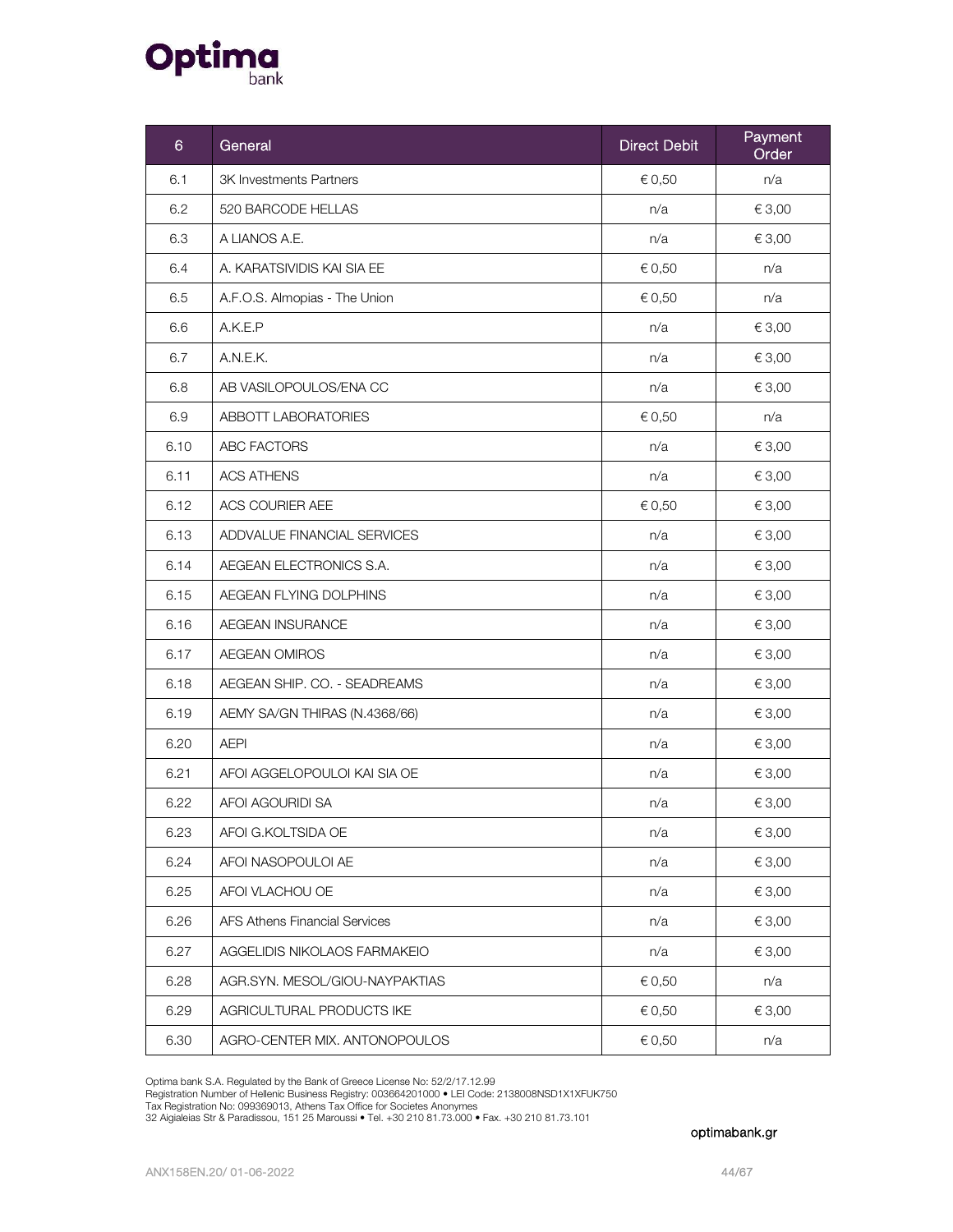

| 6.31 | AGROGNOSI - SOTIRIOS GEORGIOU         | € 0,50 | n/a    |
|------|---------------------------------------|--------|--------|
| 6.32 | AGRODYNAMIKI ALMPOPIAS                | € 0,50 | n/a    |
| 6.33 | AGROLINE S.A.                         | € 0,50 | n/a    |
| 6.34 | AGROMARKET S.A.                       | € 0,50 | n/a    |
| 6.35 | AGROPARTS S.A.                        | € 0,50 | n/a    |
| 6.36 | <b>AGROPRIM</b>                       | € 0,50 | n/a    |
| 6.37 | AGROSYMVOYLEFTIKI KRITIS              | € 0,50 | n/a    |
| 6.38 | AGROTECH S.A.                         | € 0,50 | n/a    |
| 6.39 | AGROTIKOS SYNETAIRISMOS RETHYMNIS     | € 0,50 | n/a    |
| 6.40 | AIGLON SA                             | n/a    | € 3,00 |
| 6.41 | <b>AKMI SERVICE</b>                   | n/a    | € 3,00 |
| 6.42 | AKOUSON HEARING CENTERS               | n/a    | € 3,00 |
| 6.43 | ALD AUTOMOTIVE                        | € 0,50 | n/a    |
| 6.44 | ALEX KOINOXRISTA                      | n/a    | € 3,00 |
| 6.45 | ALFACARE IATRIKA ORTHOPEDIKA A.E      | n/a    | € 3,00 |
| 6.46 | <b>ALPHA LINES</b>                    | n/a    | € 3,00 |
| 6.47 | ALPHEUS HELLAS DAC                    | n/a    | € 3,00 |
| 6.48 | AMERICAN FARM SCHOOL                  | n/a    | € 3,00 |
| 6.49 | ANE KALYMNOU                          | n/a    | € 3,00 |
| 6.50 | ANELIXI D. VELOU VOCHAS P.E.          | n/a    | € 3,00 |
| 6.51 | ANES FERRIES                          | n/a    | € 3,00 |
| 6.52 | <b>ANGO</b>                           | n/a    | € 3,00 |
| 6.53 | ARGO CHANGE                           | n/a    | € 3,00 |
| 6.54 | ARGO HELLAS                           | n/a    | €3,00  |
| 6.55 | ARGOPAY                               | n/a    | € 3,00 |
| 6.56 | ARISTODIKOS MUNICIPALITY OF SARONIKOS | n/a    | € 3,00 |
| 6.57 | ARONIS WATER SUPPLY                   | n/a    | € 3,00 |
| 6.58 | ARSAKEIA-TOSITSEIA SCHOOLS            | n/a    | € 3,00 |
| 6.59 | <b>ARTION SA</b>                      | n/a    | € 3,00 |
| 6.60 | ARTIZAN HELLAS SA                     | n/a    | € 3,00 |
| 6.61 | ASHLEY HOMESTORES                     | n/a    | € 3,00 |
| 6.62 | ASOPUS LP                             | n/a    | € 3,00 |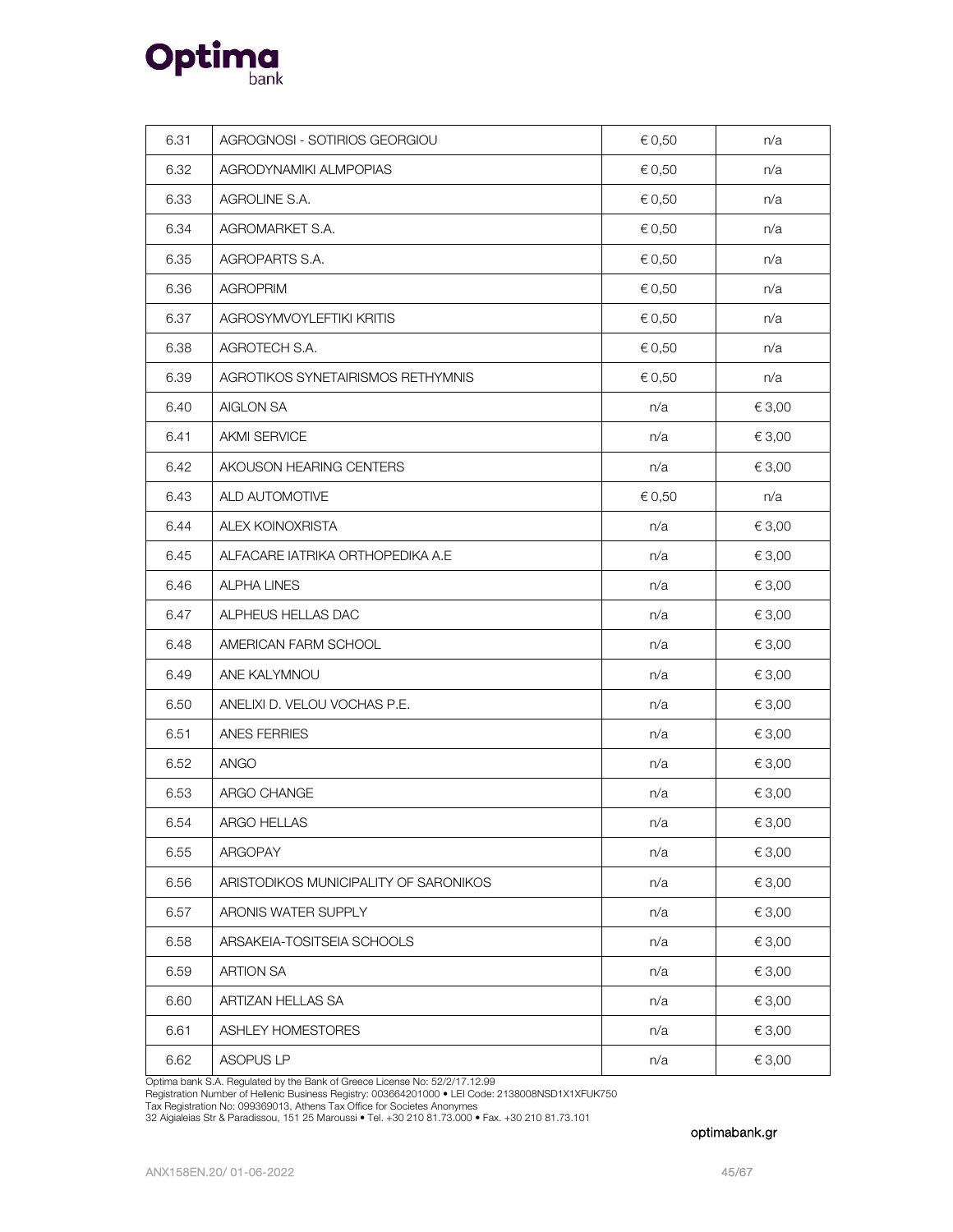

| 6.63 | <b>ASPIDA TRAVEL</b>                | n/a    | € 3,00 |
|------|-------------------------------------|--------|--------|
| 6.64 | ASTRAZENECA SA                      | n/a    | € 3,00 |
| 6.65 | ATHANASIOS KARAMPASHS KAI SIA       | n/a    | € 3,00 |
| 6.66 | <b>ATHENIAN BREWERY</b>             | € 0,50 | n/a    |
| 6.67 | <b>ATHEX</b>                        | n/a    | € 3,00 |
| 6.68 | <b>ATHEXCLEAR</b>                   | n/a    | € 3,00 |
| 6.69 | <b>ATHEXCSD</b>                     | n/a    | € 3,00 |
| 6.70 | Athlitiki Proklisi S.A.             | n/a    | € 3,00 |
| 6.71 | ATHLOS SPORT                        | n/a    | € 3,00 |
| 6.72 | ATLAS MORTGAGE PAYMENTS             | n/a    | € 3,00 |
| 6.73 | <b>ATTRACTION SOLUTIONS SA</b>      | n/a    | € 3,00 |
| 6.74 | AUTO TRITI S.A.                     | € 0,50 | n/a    |
| 6.75 | AUTODIAXEIRISI - AUTODIA            | € 0,50 | n/a    |
| 6.76 | AUTOHELLAS HERTZ                    | € 0,50 | € 3,00 |
| 6.77 | <b>AVIN</b>                         | n/a    | € 3,00 |
| 6.78 | <b>AVIS - OLYMPIC</b>               | € 0,50 | € 3,00 |
| 6.79 | AVON S.T.P.                         | n/a    | € 3,00 |
| 6.80 | <b>AXIVEN EPE</b>                   | n/a    | € 3,00 |
| 6.81 | AYTOK/MOS KENTR.ELLADOS A.E.        | n/a    | € 3,00 |
| 6.82 | AZ EXCLUSIVE TRADING                | n/a    | € 3,00 |
| 6.83 | AYTOK/MOS KENTR. ELLADOS IDIOT      | € 0,50 | n/a    |
| 6.84 | AYTOK/MOS KENTR, ELLADOS EPICH.     | € 0,50 | n/a    |
| 6.85 | AYTOKINITODROMOS AIGAIOU            | n/a    | € 3,00 |
| 6.86 | B2B PayNow                          | n/a    | €3,00  |
| 6.87 | BAHARAKI FRONTISTIRIA EAST          | n/a    | € 3,00 |
| 6.88 | <b>BAHARAKI FRONTISTIRIA EE</b>     | n/a    | € 3,00 |
| 6.89 | BAHARAKI FRONTISTIRIA KALAMARIA     | n/a    | € 3,00 |
| 6.90 | <b>BAHARAKI FRONTISTIRIA THERMI</b> | n/a    | € 3,00 |
| 6.91 | <b>BAHARAKI FRONTISTIRIA WEST</b>   | n/a    | € 3,00 |
| 6.92 | <b>BALKAN BUSINESS ERVICES LTD</b>  | n/a    | € 3,00 |
| 6.93 | <b>BAYER HELLAS AVEE</b>            | n/a    | € 3,00 |
| 6.94 | BAZAAR SUPER MARKETS AE             | n/a    | € 3,00 |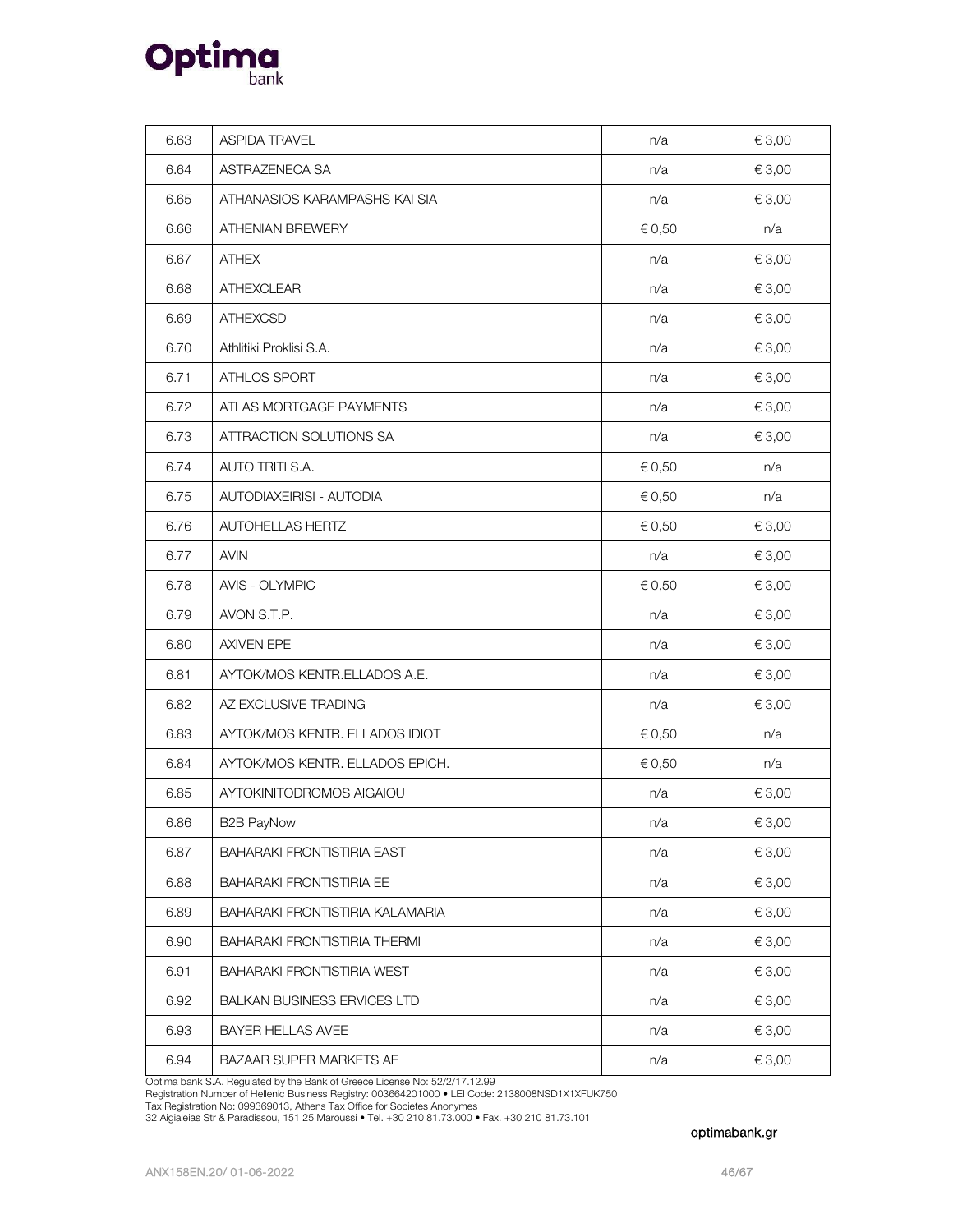

| 6.95  | <b>BED AND BATH</b>                    | n/a    | € 3,00 |
|-------|----------------------------------------|--------|--------|
| 6.96  | BED AND BATH - CUSTOMER                | n/a    | € 3,00 |
| 6.97  | BENAKI PHYTOPATHOLOGICAL INSTITUTION   | n/a    | € 3,00 |
| 6.98  | BestPrice A.E.                         | n/a    | € 3,00 |
| 6.99  | bet365.gr                              | n/a    | € 3,00 |
| 6.100 | <b>BETSHOP</b>                         | n/a    | € 3,00 |
| 6.101 | <b>BIG BRAND</b>                       | n/a    | € 3,00 |
| 6.102 | ALL ABOUT SNEAKERS                     | n/a    | € 3,00 |
| 6.103 | <b>BIOGENEA PHARMACEUTICALS</b>        | € 0,50 | n/a    |
| 6.104 | <b>BIONAT</b>                          | n/a    | € 3,00 |
| 6.105 | <b>BLUEGROUND</b>                      | n/a    | € 3,00 |
| 6.106 | <b>BML SECURITY</b>                    | € 0,50 | € 3,00 |
| 6.107 | <b>BMW AUSTRIA BANK - WHOLESALE</b>    | € 0,50 | n/a    |
| 6.108 | <b>BMW AUSTRIA BANK GMBH</b>           | € 0,50 | € 3,00 |
| 6.109 | <b>BOG EMPLOYEES UNDUE PAYMENTS</b>    | n/a    | € 3,00 |
| 6.110 | <b>BOOKING.COM BV</b>                  | € 0,50 | n/a    |
| 6.111 | BOOKSTORE POLITEIA S.A.                | n/a    | € 3,00 |
| 6.112 | BP HELLENIC SA                         | € 0,50 | € 3,00 |
| 6.113 | BRINKS CASH-VALUABLE SERVICES          | € 0,50 | € 3,00 |
| 6.114 | <b>BSH HOUSE APPLIANCES</b>            | € 0,50 | n/a    |
| 6.115 | <b>BUILDING SERVICES POLYGON FS</b>    | n/a    | € 3,00 |
| 6.116 | <b>BUSINESS CLOUD</b>                  | n/a    | € 3,00 |
| 6.117 | <b>BUSINESS EXCHANGES-PAYGATE.BE24</b> | n/a    | € 3,00 |
| 6.118 | <b>BUYCHOICE IKE</b>                   | n/a    | €3,00  |
| 6.119 | CAFETEX SA                             | n/a    | € 3,00 |
| 6.120 | Camelot Int. Health Organization       | n/a    | € 3,00 |
| 6.121 | CANDIA STROM AVEE                      | n/a    | € 3,00 |
| 6.122 | CAPTAIN HELLAS SUPPLIES M.P.C.         | n/a    | € 3,00 |
| 6.123 | CARDINAL SA                            | n/a    | € 3,00 |
| 6.124 | CARDLINK                               | n/a    | € 3,00 |
| 6.125 | CARGO GROUP EPE (EKTELONISTIKI)        | n/a    | € 3,00 |
| 6.126 | CARGO GROUP LOGISTICS EPE              | n/a    | € 3,00 |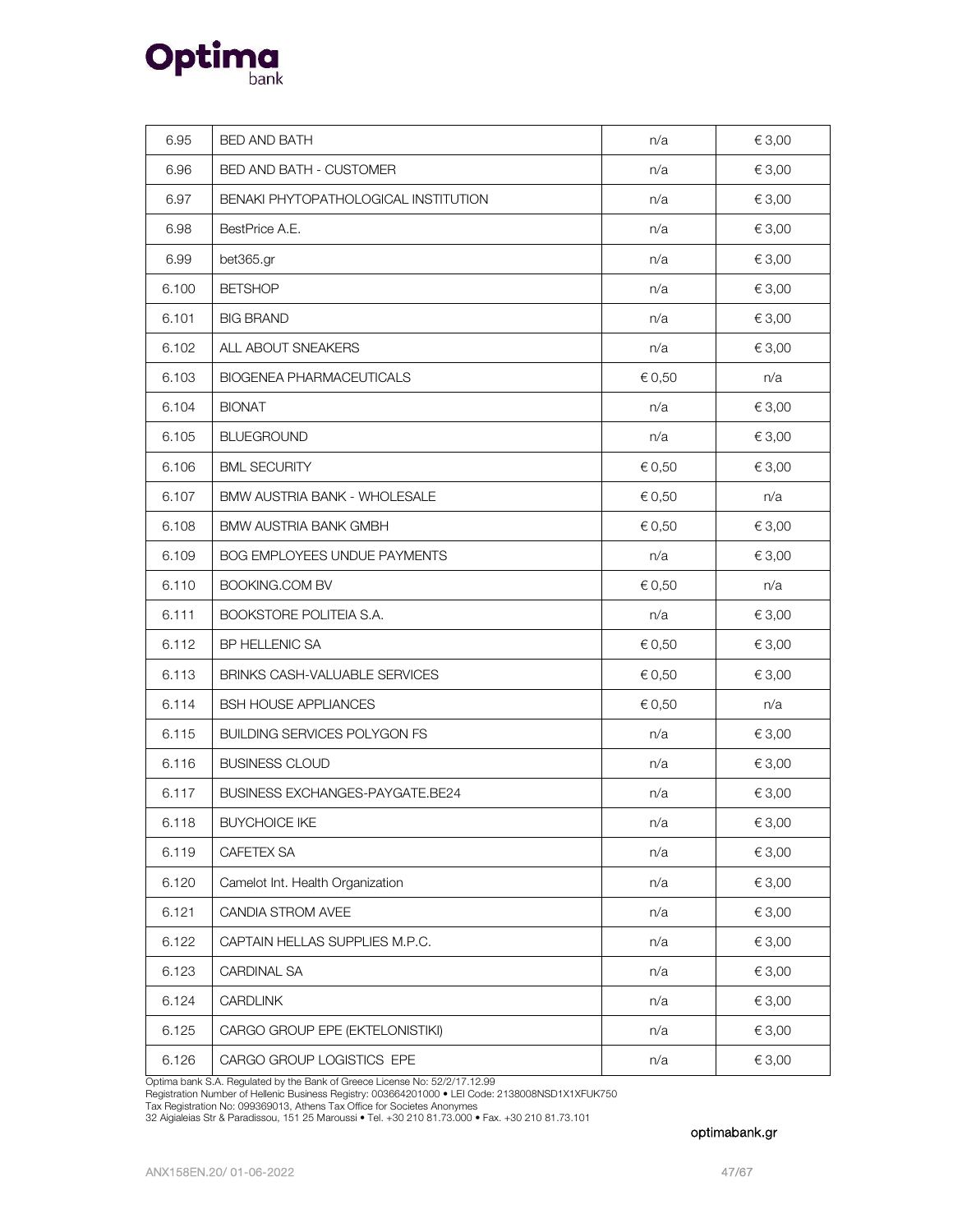

| 6.127 | CARGO GROUP SERVICES EPE           | n/a    | € 3,00 |
|-------|------------------------------------|--------|--------|
| 6.128 | CARNICERO - MEAT AND DELI          | n/a    | € 3,00 |
| 6.129 | <b>CHAMBER KILKIS</b>              | n/a    | € 3,00 |
| 6.130 | CHEF RENARD HELLAS                 | € 0,50 | n/a    |
| 6.131 | COCA COLA 3E HELLAS AVEE           | n/a    | € 3,00 |
| 6.132 | COLUMBIA SPORTSWEAR                | n/a    | € 3,00 |
| 6.133 | CONCEPTS S.A                       | n/a    | € 3,00 |
| 6.134 | CONNECT LINE S.A.                  | n/a    | € 3,00 |
| 6.135 | <b>CONTRADE SA</b>                 | n/a    | € 3,00 |
| 6.136 | COOKING HELLAS                     | € 0,50 | € 3,00 |
| 6.137 | <b>COSMODATA</b>                   | € 0,50 | n/a    |
| 6.138 | Cosmossport.gr                     | n/a    | € 3,00 |
| 6.139 | CRETA INTERCLINIC A.E.             | n/a    | € 3,00 |
| 6.140 | D.E.T.E.P.A.                       | € 0,50 | € 3,00 |
| 6.141 | D.O.E.P.A.P. - DI.PE.THE. VOLOS    | n/a    | € 3,00 |
| 6.142 | D.PAPAIOANNOU S.A.                 | n/a    | € 3,00 |
| 6.143 | D.T.C.A. HYGEIA                    | n/a    | € 3,00 |
| 6.144 | <b>DAPEEP SA</b>                   | n/a    | € 3,00 |
| 6.145 | DELIFOOD FRESH PRODUCTS            | n/a    | € 3,00 |
| 6.146 | <b>DELIGIANNIS DIAXEIRISI EE</b>   | n/a    | € 3,00 |
| 6.147 | DELTA CLEANING                     | n/a    | € 3,00 |
| 6.148 | <b>DEP MAKRIS VASILEIOS</b>        | n/a    | € 3,00 |
| 6.149 | DEPA COMMERCIAL SA                 | n/a    | € 3,00 |
| 6.150 | DESFA SA                           | n/a    | € 3,00 |
| 6.151 | <b>DETRA AE</b>                    | n/a    | € 3,00 |
| 6.152 | DGSOFT E.E.                        | n/a    | € 3,00 |
| 6.153 | <b>DIAFANO SA</b>                  | n/a    | € 3,00 |
| 6.154 | <b>DIAK ATHENS PRIVATE COMPANY</b> | n/a    | € 3,00 |
| 6.155 | <b>DIGITAL SIGNATURE</b>           | n/a    | € 3,00 |
| 6.156 | DIGITAL TRACER SA                  | n/a    | € 3,00 |
| 6.157 | DIKIGORIKOS SYLLOGOS ORESTIADAS    | n/a    | € 3,00 |
| 6.158 | DIO                                | n/a    | € 3,00 |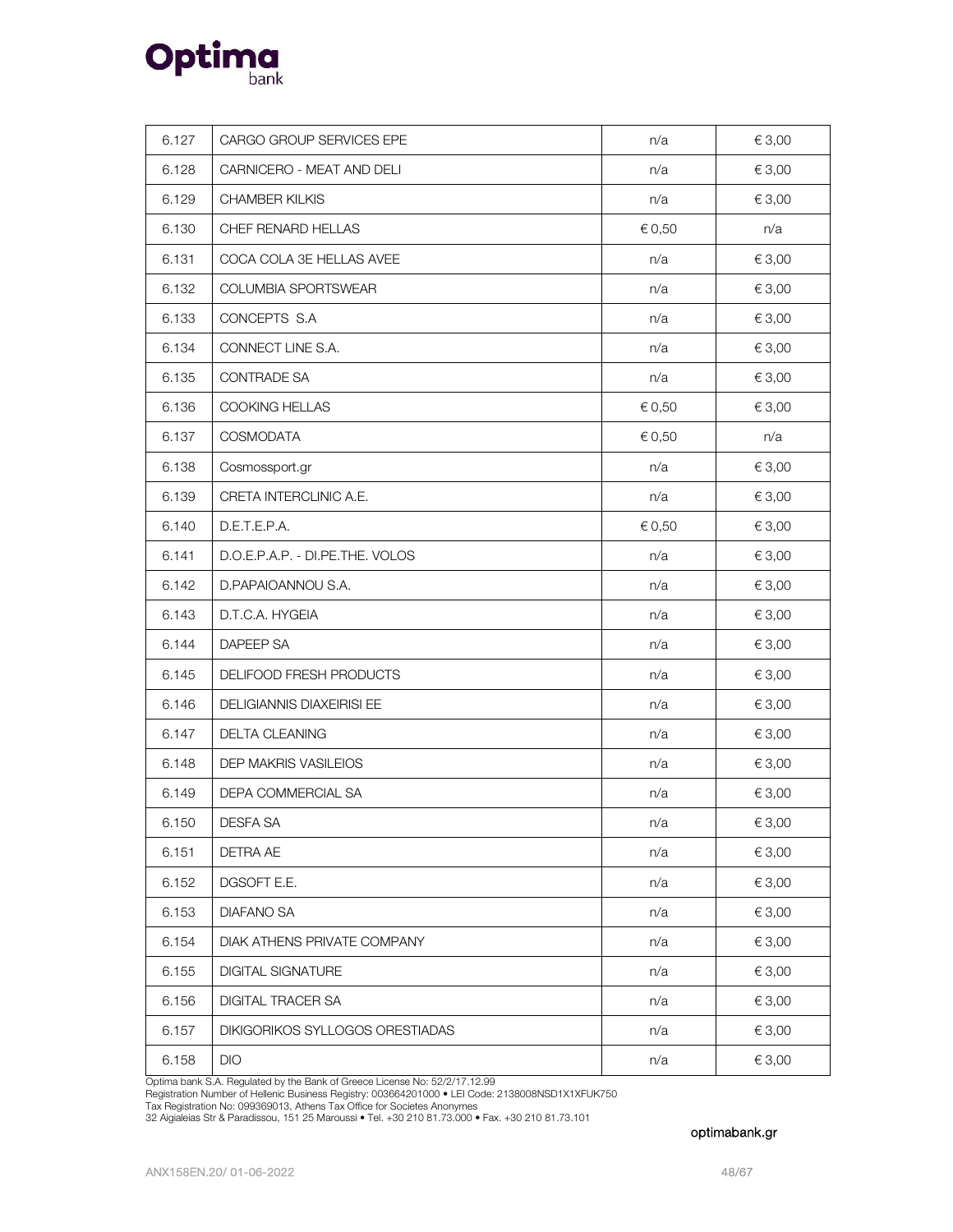

| 6.159 | DIOPTRA EKDOTIKH A.E.             | n/a    | € 3,00     |
|-------|-----------------------------------|--------|------------|
| 6.160 | DIVERSEY HELLAS S.A               | n/a    | € 3,00     |
| 6.161 | <b>DNHOST</b>                     | n/a    | € 3,00     |
| 6.162 | <b>DPAM</b>                       | n/a    | € 3,00     |
| 6.163 | DS ALEXANDROUPOLIS                | n/a    | € 3,00     |
| 6.164 | <b>DS LAMIAS</b>                  | n/a    | € 3,00     |
| 6.165 | <b>DIETHNIS AMNISTIA ELL.TMIM</b> | € 0,50 | n/a        |
| 6.166 | E. FOTELIS SA                     | n/a    | € 3,00     |
| 6.167 | E. I. PAPADOPOULOS S.A.           | n/a    | € 3,00     |
| 6.168 | E.B.E.TH.                         | n/a    | € 3,00     |
| 6.169 | E.P.A. THESSALIAS                 | € 0,50 | n/a        |
| 6.170 | E.Y.A THESSALONIKIS               | n/a    | € 3,00     |
| 6.171 | EAPARTS.GR                        | n/a    | € 3,00     |
| 6.172 | EARTH INTRUM 2 DAC                | n/a    | € 3,00     |
| 6.173 | <b>EASY EDUCATION</b>             | n/a    | € 3,00     |
| 6.174 | <b>ECALI SA</b>                   | n/a    | € 3,00     |
| 6.175 | ECIO (EXPORT CREDIT INSURANCE OR  | n/a    | € 3,00     |
| 6.176 | ECONOMIC GROWTH SA                | € 0,50 | n/a        |
| 6.177 | ECONOMIC GROWTH SA-EPIXEIRISEIS   | n/a    | € 3,00     |
| 6.178 | ECONOMIC GROWTH SA-IDIOTES        | n/a    | € 3,00     |
| 6.179 | EDA ATTIKIS SA                    | n/a    | € 3,00     |
| 6.180 | EDENRED YPHR.DIATAKTIKON AEE      | n/a    | € 3,00     |
| 6.181 | <b>EEPEK</b>                      | n/a    | € 3,00     |
| 6.182 | EETT                              | n/a    | $\in$ 3,00 |
| 6.183 | EKDOSEIS K. PAPADOPOULOS S.A.     | n/a    | € 3,00     |
| 6.184 | ekdromi.gr                        | n/a    | € 3,00     |
| 6.185 | EKKL/KO KENTRO EKP/SHS - DONATIOS | n/a    | € 3,00     |
| 6.186 | EKKL/KO KENTRO EKP/SHS - DUES     | n/a    | € 3,00     |
| 6.187 | EKKL/KO KENTRO EKP/SHS - SERVICE  | n/a    | € 3,00     |
| 6.188 | <b>EKOEMSUNDUEPAYMENTS</b>        | n/a    | € 3,00     |
| 6.189 | <b>EKPIZO</b>                     | n/a    | € 3,00     |
| 6.190 | EL DECO                           | n/a    | € 3,00     |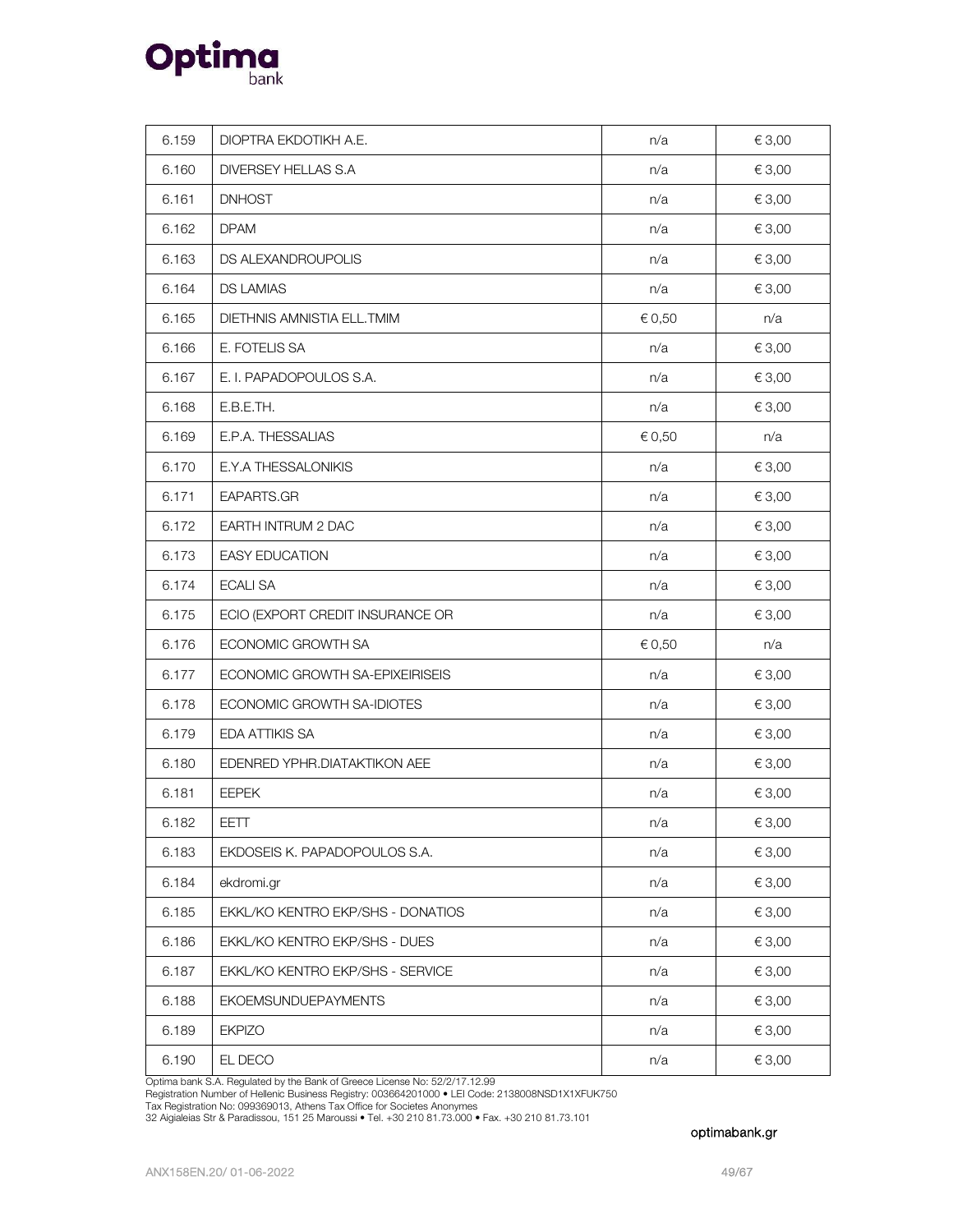

| 6.191 | <b>ELASTIKA MICHELIN</b>              | € 0,50 | € 3,00         |
|-------|---------------------------------------|--------|----------------|
| 6.192 | ELASTIKA PIRELLI                      | € 0,50 | € 3,00         |
| 6.193 | <b>ELASTRAK</b>                       | € 0,50 | € 3,00         |
| 6.194 | ELECO SECURITY                        | n/a    | € 3,00         |
| 6.195 | <b>ELKE APTH</b>                      | n/a    | € 3,00         |
| 6.196 | <b>ELKE EAP</b>                       | n/a    | € 3,00         |
| 6.197 | <b>ELKE EKPA</b>                      | n/a    | € 3,00         |
| 6.198 | ELKE UNIVERSITY OF THESSALY - DE      | n/a    | € 3,00         |
| 6.199 | ELLHNIKA TAXYDROMEIA AE               | n/a    | € 3,00         |
| 6.200 | ELLINOGERMANIKI AGOGI                 | n/a    | € 3,00         |
| 6.201 | ELLINIKA LACHEIA                      | n/a    | € 3,00         |
| 6.202 | ELLINIKO KTIMATOLOGIO                 | n/a    | Free of charge |
| 6.203 | <b>ELLOPLITCYPRUNDUEPAY</b>           | n/a    | € 3,00         |
| 6.204 | <b>ELMA SA</b>                        | n/a    | € 3,00         |
| 6.205 | ELTREKKA SA                           | € 0,50 | € 3,00         |
| 6.206 | ELVE TYRES SA                         | n/a    | € 3,00         |
| 6.207 | ELVIDA FOODS SA                       | n/a    | € 3,00         |
| 6.208 | <b>EMA SA</b>                         | n/a    | € 3,00         |
| 6.209 | EMM. KOUVIDIS SA                      | n/a    | € 3,00         |
| 6.210 | <b>EMPORIKI RENT</b>                  | n/a    | € 3,00         |
| 6.211 | <b>ENTERPRISE GREECE ORGANIZATION</b> | n/a    | € 3,00         |
| 6.212 | EPEX HOME SERVICE                     | n/a    | € 3,00         |
| 6.213 | EPSILON NET SA                        | n/a    | € 3,00         |
| 6.214 | ERASMOS EDUCATION                     | n/a    | € 3,00         |
| 6.215 | ERGOPARTNERS O.E.                     | € 0,50 | n/a            |
| 6.216 | ERGOPLANNING E.P.E.                   | € 0,50 | n/a            |
| 6.217 | ERMIS AEMEE-PETROLEUM COMPANY         | n/a    | € 3,00         |
| 6.218 | ESOLNET INTERNATIONAL QUALIFICAT      | n/a    | € 3,00         |
| 6.219 | ESPITI.GR - MISDRAHIS                 | n/a    | € 3,00         |
| 6.220 | ESTEE LAUDER HELLAS SA                | n/a    | € 3,00         |
| 6.221 | e-table                               | € 0,50 | n/a            |
| 6.222 | ETEAEP1UNDUEPAYMENTS                  | n/a    | € 3,00         |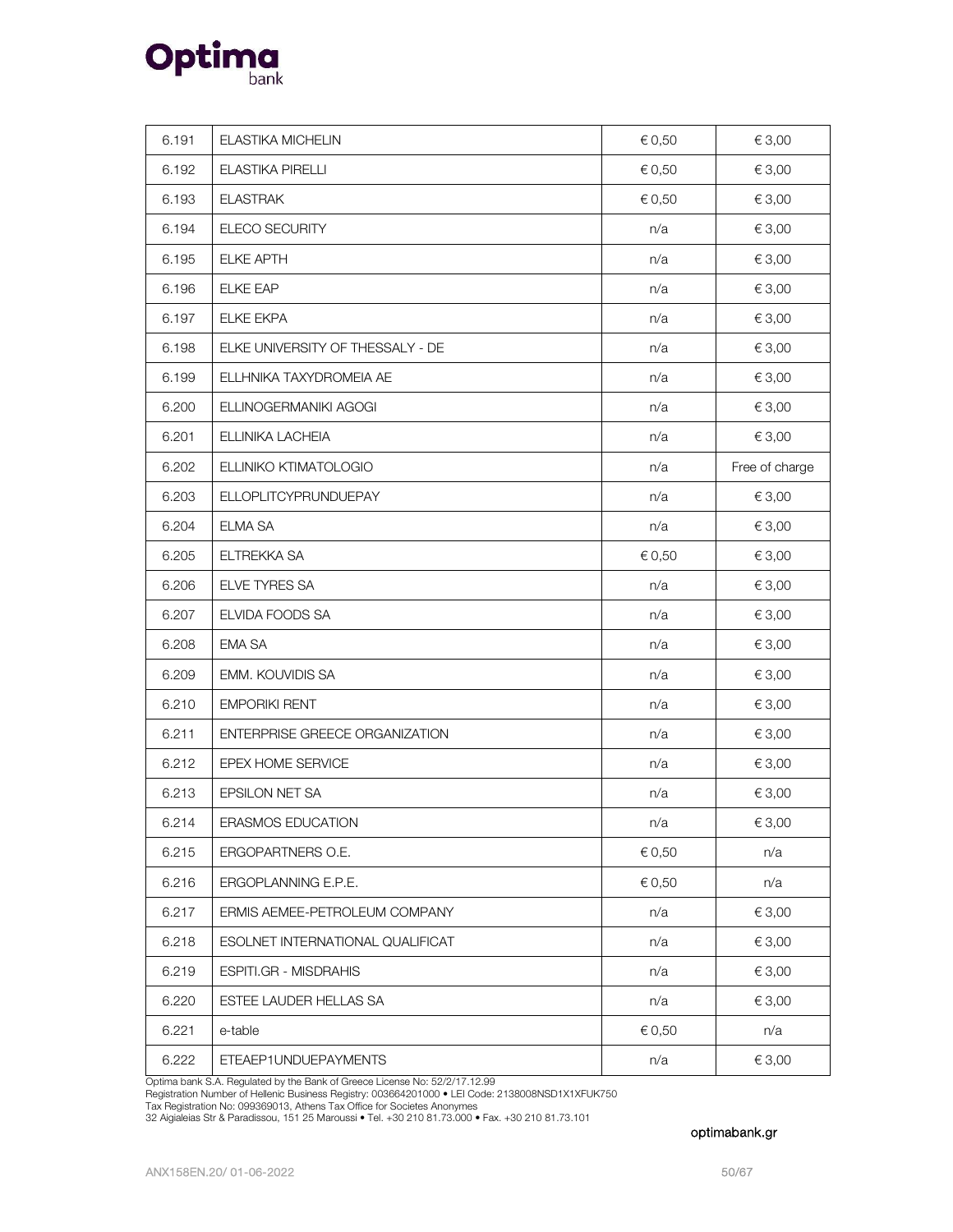

| 6.223 | ETEAEP2UNDUEPAYMENTS            | n/a    | € 3,00 |
|-------|---------------------------------|--------|--------|
| 6.224 | ETEAPEPUNDUEPAYMENTS            | n/a    | € 3,00 |
| 6.225 | EURIPIDES BOOKS SA              | n/a    | € 3,00 |
| 6.226 | EUROCATERING SA                 | n/a    | € 3,00 |
| 6.227 | EUROCERT SA                     | n/a    | € 3,00 |
| 6.228 | EUROINS AD BRANCH GREECE        | n/a    | € 3,00 |
| 6.229 | <b>EUROLEASE</b>                | € 0,50 | n/a    |
| 6.230 | EUROLEASE FLEET SERVICES S.A.   | € 0,50 | n/a    |
| 6.231 | EUROLIFE FFH AEAZ INVESTM PROD  | n/a    | € 3,00 |
| 6.232 | EUROPA SECURITY GROUP           | n/a    | € 3,00 |
| 6.233 | <b>EUROPALSO</b>                | n/a    | € 3,00 |
| 6.234 | EUROSTATUS INSURANCE            | n/a    | € 3,00 |
| 6.235 | EXECUTIVE LEASE-SFAKIANAKIS SA  | n/a    | € 3,00 |
| 6.236 | <b>EXPEDIA</b>                  | € 0,50 | n/a    |
| 6.237 | <b>EXPERT BUILDING SERVICES</b> | n/a    | € 3,00 |
| 6.238 | <b>FAST TELECOM</b>             | n/a    | € 3,00 |
| 6.239 | FCA BANK GMBH                   | n/a    | € 3,00 |
| 6.240 | FCA INSURANCE HELLAS            | n/a    | € 3,00 |
| 6.241 | <b>FILIPPOS NAKAS</b>           | n/a    | € 3,00 |
| 6.242 | FITNESS TRAINING                | n/a    | € 3,00 |
| 6.243 | FITSHOP.GR                      | n/a    | € 3,00 |
| 6.244 | FlexCar                         | n/a    | € 3,00 |
| 6.245 | <b>FLORENTIA KARAMPASI</b>      | n/a    | € 3,00 |
| 6.246 | FLOUR MILLS KEPENOS SA          | n/a    | €3,00  |
| 6.247 | FOCCACIA LTD                    | n/a    | € 3,00 |
| 6.248 | Food Plus (PizzaHut.gr)         | n/a    | € 3,00 |
| 6.249 | Forever Living Products Hellas  | n/a    | € 3,00 |
| 6.250 | FORTIS TRADING SA               | n/a    | € 3,00 |
| 6.251 | FRATI PC                        | n/a    | € 3,00 |
| 6.252 | <b>FRATONI</b>                  | n/a    | € 3,00 |
| 6.253 | FRENCH INSTITUT OF THESSALONIKI | n/a    | € 3,00 |
| 6.254 | FYTORIA ANTEMISARI A.E.         | n/a    | € 3,00 |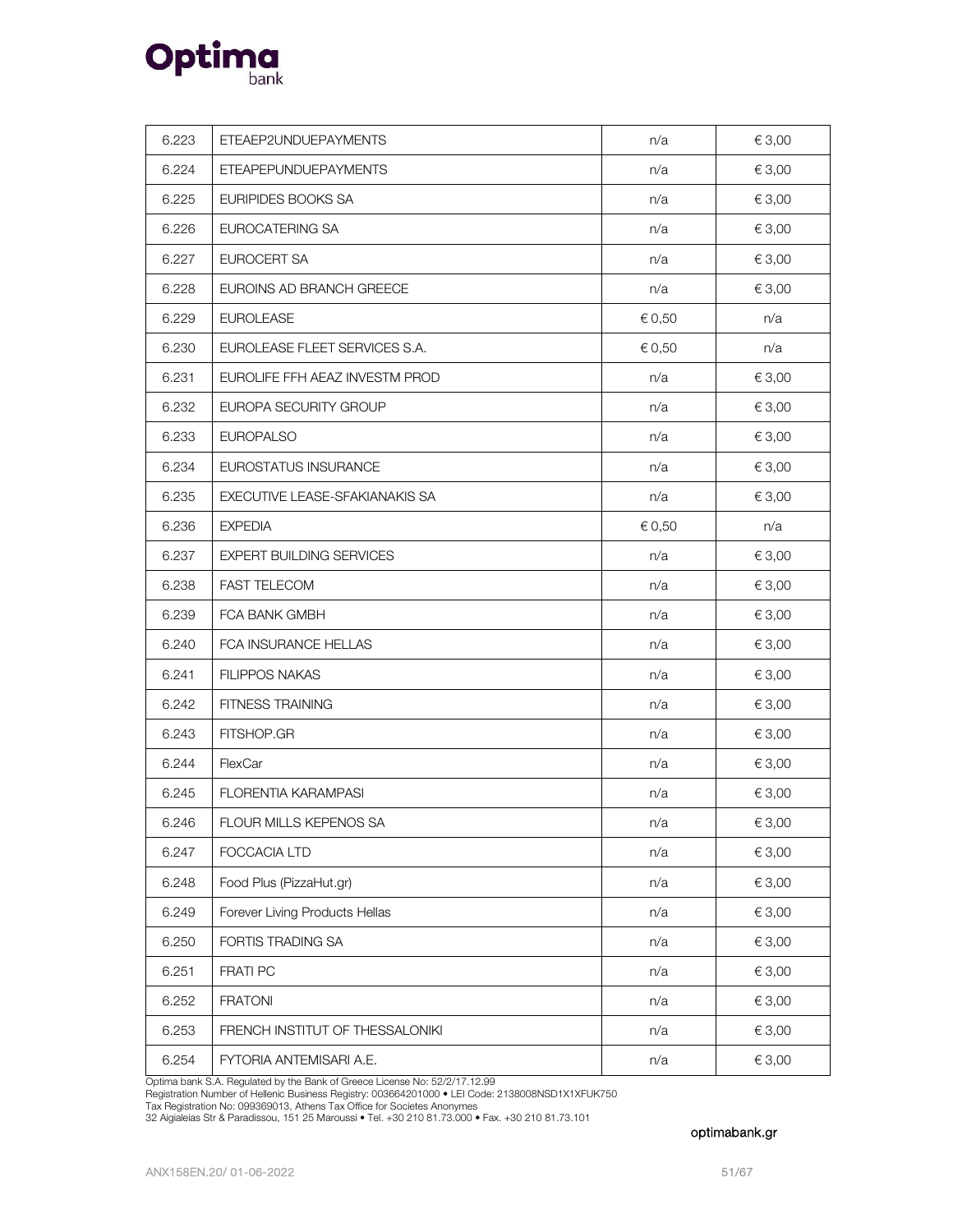

| 6.255 | G AND I PANGAKIS AEBE            | n/a    | € 3,00     |
|-------|----------------------------------|--------|------------|
| 6.256 | G.N. MOUSTAKAS S.A.              | n/a    | € 3,00     |
| 6.257 | G.O.E.B.                         | n/a    | € 3,00     |
| 6.258 | G4 SECURE SOLUTIONS SA           | € 0,50 | n/a        |
| 6.259 | <b>G4S Cash Solutions</b>        | n/a    | € 3,00     |
|       | G4S SEC SYSTEMS MONITORING       | n/a    |            |
| 6.260 |                                  |        | € 3,00     |
| 6.261 | G4S SECURE SOLUTIONS S.A.        | n/a    | € 3,00     |
| 6.262 | <b>G4S TELEMATIX</b>             | n/a    | € 3,00     |
| 6.263 | GALAKTOKOMIKI SYNERGATIKI KOFINA | € 0,50 | n/a        |
| 6.264 | <b>GE HEALTHCARE</b>             | n/a    | € 3,00     |
| 6.265 | GEA GRAMMO ERATO APOLLON         | n/a    | € 3,00     |
| 6.266 | GEFYRA S.A.                      | n/a    | € 3,00     |
| 6.267 | <b>GEITONAS SCHOOL</b>           | n/a    | € 3,00     |
| 6.268 | <b>GENIKI PANELLADIKI LTD</b>    | n/a    | € 3,00     |
| 6.269 | <b>GENIKI TAXIDROMIKI SA</b>     | n/a    | € 3,00     |
| 6.270 | GEOFRONTIDA OE                   | n/a    | € 3,00     |
| 6.271 | GEORGIKA EFODIA IKE              | n/a    | € 3,00     |
| 6.272 | GEORGIOS D.ROYSSAKIS AVEE        | n/a    | € 3,00     |
| 6.273 | GEORGIOS PRODROMOU SA            | n/a    | € 3,00     |
| 6.274 | GEORGIOS CHR. DIMOKAS - AFC      | € 0,50 | n/a        |
| 6.275 | <b>GERMAN SCHOOL OF ATHENS</b>   | n/a    | € 3,00     |
| 6.276 | <b>GEYSINOUS AVEE</b>            | n/a    | € 3,00     |
| 6.277 | <b>GHP SERVICE</b>               | n/a    | € 3,00     |
| 6.278 | GIOCHI PREZIOSI HELLAS SA        | n/a    | $\in$ 3,00 |
| 6.279 | GKOUTRAS INSURANCE GROUP         | n/a    | € 3,00     |
| 6.280 | <b>GLOBALSAT A.E.</b>            | n/a    | € 3,00     |
| 6.281 | <b>GODSPEED PC</b>               | n/a    | € 3,00     |
| 6.282 | <b>GOLDEN BATH</b>               | n/a    | € 3,00     |
| 6.283 | <b>GOLEARN</b>                   | n/a    | € 3,00     |
| 6.284 | GOOD YEAR HELLAS                 | n/a    | € 3,00     |
| 6.285 | GP BROKERS S.A.                  | n/a    | € 3,00     |
| 6.286 | <b>GR.SARANTIS AVEE</b>          | n/a    | € 3,00     |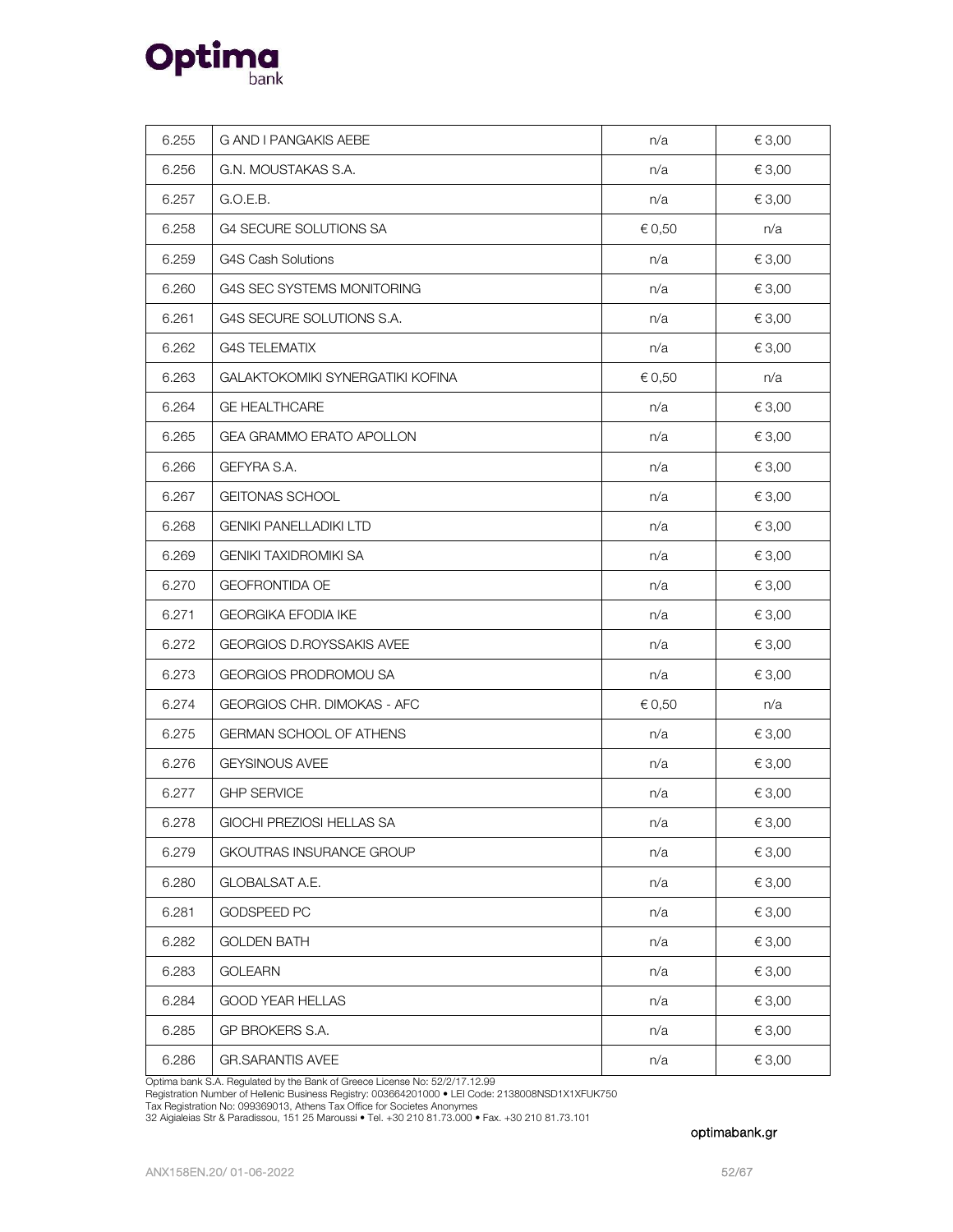

| 6.287 | grammibookshop.gr                      | n/a    | € 3,00 |
|-------|----------------------------------------|--------|--------|
| 6.288 | <b>GRANDE SECURITY SA</b>              | n/a    | € 3,00 |
| 6.289 | <b>GREEN COMPANIES</b>                 | € 0,50 | n/a    |
| 6.290 | <b>GREEN CUSTOMERS</b>                 | € 0,50 | n/a    |
| 6.291 | <b>GREEN ENVIRONMENTAL COMPANIES</b>   | n/a    | € 3,00 |
| 6.292 | <b>GREEN ENVIRONMENTAL CUSTMERS</b>    | n/a    | € 3,00 |
| 6.293 | <b>GREEN FEED AE</b>                   | n/a    | € 3,00 |
| 6.294 | GREEN LINE ENERGY S.A.                 | € 0,50 | n/a    |
| 6.295 | <b>GRIGORIS MIKROGEVMATA SA</b>        | n/a    | € 3,00 |
| 6.296 | <b>GS1 Association Greece</b>          | n/a    | € 3,00 |
| 6.297 | <b>GVSOFT INTEGRATION</b>              | n/a    | € 3,00 |
| 6.298 | GYFTOPOYLOS HLIAS                      | n/a    | € 3,00 |
| 6.299 | Halepa Hotel - Chania                  | n/a    | € 3,00 |
| 6.300 | <b>HATTA</b>                           | n/a    | € 3,00 |
| 6.301 | HATZIYIANNAKIS DRAGEES SA              | n/a    | € 3,00 |
| 6.302 | HBC LIFE IKE                           | n/a    | € 3,00 |
| 6.303 | <b>HEALTH PLUS AE</b>                  | n/a    | € 3,00 |
| 6.304 | HELLAS 2P INVESTMENT DAC               | n/a    | € 3,00 |
| 6.305 | <b>HELLAS 3P</b>                       | n/a    | € 3,00 |
| 6.306 | Hellas Agribusiness IKE                | € 0,50 | n/a    |
| 6.307 | <b>HELLASFON</b>                       | n/a    | € 3,00 |
| 6.308 | HELLASPRODUCTS LTD                     | n/a    | € 3,00 |
| 6.309 | <b>HELLENIC AMERICAN UNION</b>         | n/a    | € 3,00 |
| 6.310 | HELLENIC ASSOCIATION OF SOCIAL WORKERS | n/a    | € 3,00 |
| 6.311 | <b>HELLENIC CABLE NETWORKS LTD</b>     | n/a    | € 3,00 |
| 6.312 | HELLENIC CHAMBER OF HOTELS             | n/a    | € 3,00 |
| 6.313 | HELLENIC EQUESTRIAN FEDERATION         | n/a    | € 3,00 |
| 6.314 | HELLENIC OPEN UNIVERSITY               | n/a    | € 3,00 |
| 6.315 | HELLENIC POST MAIL INVOICES            | n/a    | € 3,00 |
| 6.316 | HELLENIC SOCIETY OF MEDICAL ONCO       | n/a    | € 3,00 |
| 6.317 | <b>HELPVISOR</b>                       | n/a    | € 3,00 |
| 6.318 | HENKEL HELLAS S.A.                     | n/a    | € 3,00 |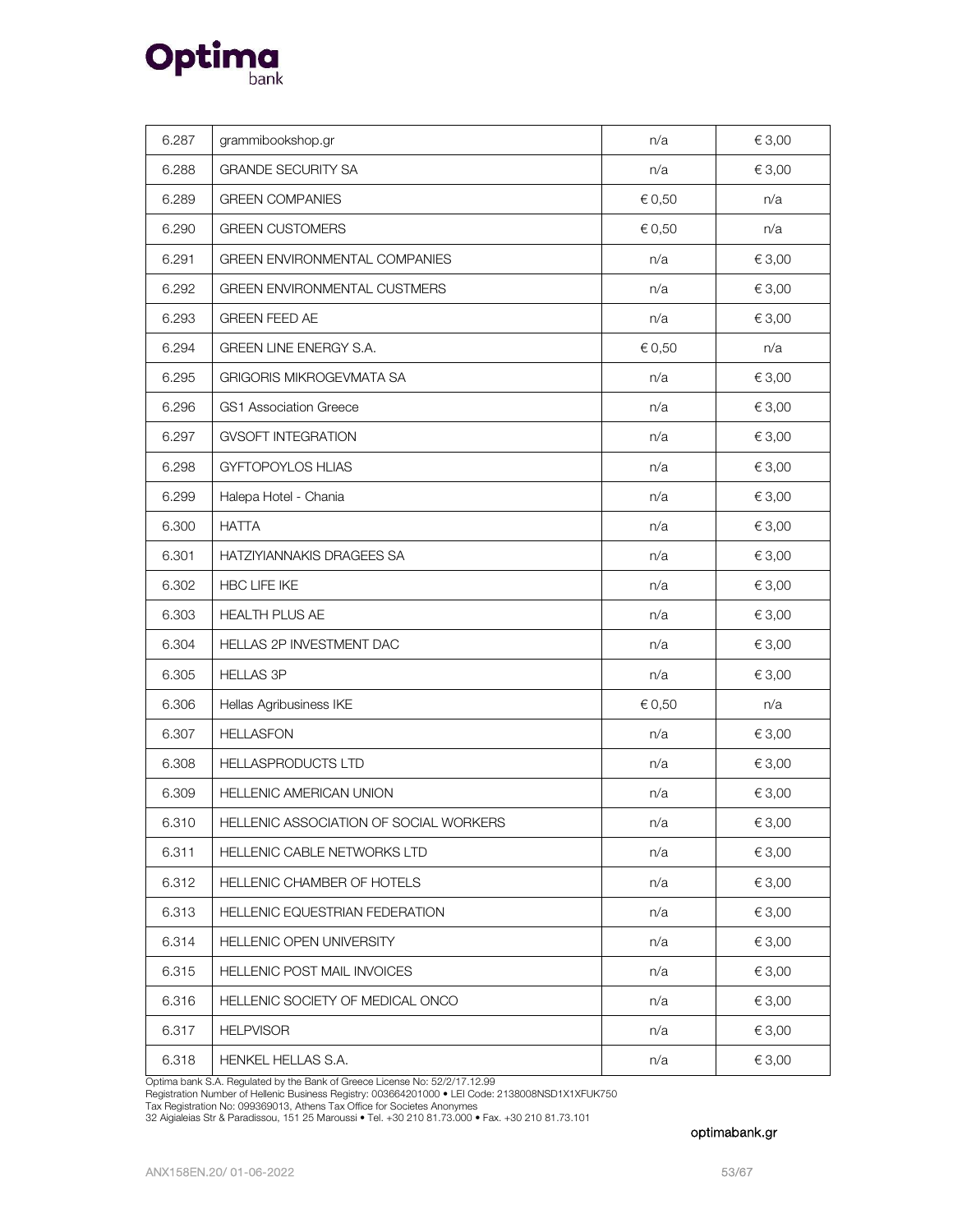

| 6.319 | HILTI HELLAS SA                         | n/a    | € 3,00 |
|-------|-----------------------------------------|--------|--------|
| 6.320 | <b>HIT SA</b>                           | n/a    | € 3,00 |
| 6.321 | <b>HOLMES PLACE</b>                     | € 0,50 | n/a    |
| 6.322 | HOME SERVICE AND MANAGEMENT             | n/a    | € 3,00 |
| 6.323 | HOUSEMARKET SA                          | n/a    | € 3,00 |
| 6.324 | <b>HUMANITARIAN BANK</b>                | € 0,50 | n/a    |
| 6.325 | HYUNDAI HELLAS S.A.                     | n/a    | € 3,00 |
| 6.326 | <b>I.KLOUKINAS I.LAPPAS SA</b>          | n/a    | € 3,00 |
| 6.327 | I.M. PANAGIOTOPOULOS SCHOOL             | n/a    | € 3,00 |
| 6.328 | <b>IAPONIKI SA</b>                      | n/a    | € 3,00 |
| 6.329 | <b>IASON PLIROFORIKI SA</b>             | n/a    | € 3,00 |
| 6.330 | <b>IATA BSP</b>                         | n/a    | € 3,00 |
| 6.331 | <b>IATA CASS</b>                        | n/a    | € 3,00 |
| 6.332 | <b>IATRICA AE</b>                       | n/a    | € 3,00 |
| 6.333 | <b>ICISnet e-PAYMENTS</b>               | n/a    | € 3,00 |
| 6.334 | IDRYMA PROSTASIAS NEOTITOS (PRES        | n/a    | € 3,00 |
| 6.335 | IDRYMA PROSTASIAS NEOTITOS (SCHO        | n/a    | € 3,00 |
| 6.336 | <b>IDYMA PROSTASIAS NEOTITOS DONATI</b> | n/a    | € 3,00 |
| 6.337 | <b>IERA MITROPOLI PEIRAIA</b>           | n/a    | € 3,00 |
| 6.338 | IF HELLAS LTD                           | n/a    | € 3,00 |
| 6.339 | IFG INSTITUT FRANCAIS GRECE             | n/a    | € 3,00 |
| 6.340 | <b>IIEK OMIROS</b>                      | n/a    | € 3,00 |
| 6.341 | <b>ILEKTRONIKO FRONTISTIRIO</b>         | n/a    | € 3,00 |
| 6.342 | ILYDA S.A.                              | n/a    | € 3,00 |
| 6.343 | Info Quest Technologies                 | n/a    | € 3,00 |
| 6.344 | <b>INFOSECTOR</b>                       | n/a    | € 3,00 |
| 6.345 | <b>INSTACAR</b>                         | € 0,50 | n/a    |
| 6.346 | insurancebeat.gr                        | n/a    | € 3,00 |
| 6.347 | INTER FINANCE HELLAS GROUP LTD          | n/a    | € 3,00 |
| 6.348 | <b>INTERWORKS SA</b>                    | n/a    | € 3,00 |
| 6.349 | INTRASOFT INTERNATIONAL SA              | n/a    | € 3,00 |
| 6.350 | Intrum Hellas                           | n/a    | € 3,00 |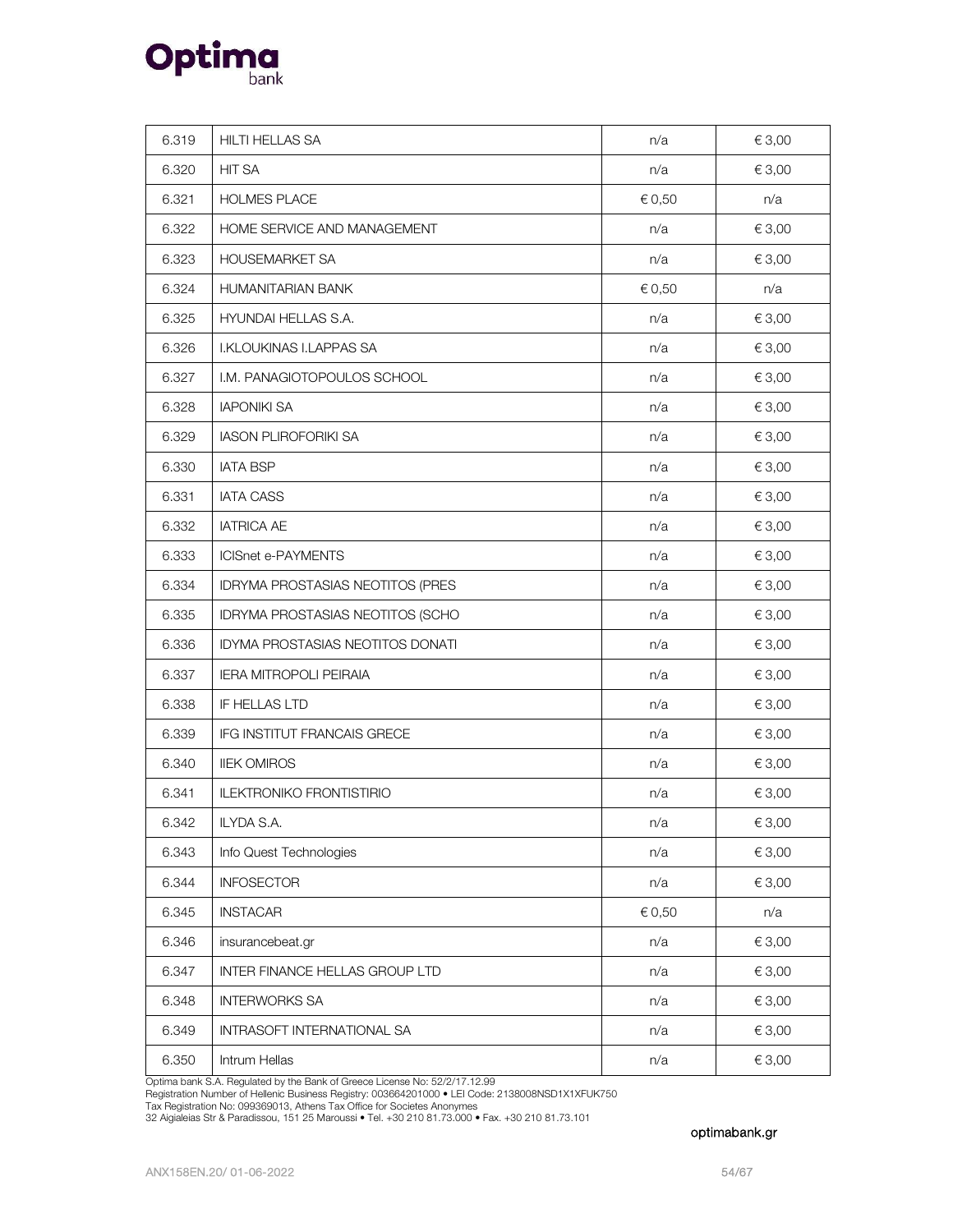

| 6.351 | IONIOS SCHOOL SA                 | n/a    | € 3,00          |
|-------|----------------------------------|--------|-----------------|
| 6.352 | <b>IPPODROMIES AE</b>            | n/a    | € 3,00          |
| 6.353 | Issue of certificate - ELAPE     | n/a    | € 3,00          |
| 6.354 | iStorm SA                        | n/a    | € 3,00          |
| 6.355 | JANNEC AE                        | n/a    | € 3,00          |
| 6.356 | JCOU PRIVATE COMPANY             | n/a    | € 3,00          |
| 6.357 | <b>JUMBO SA</b>                  | n/a    | € 3,00          |
| 6.358 | K.E.A.O.                         | n/a    | € 3,00          |
| 6.359 | KAISIDIS DEMIS EE                | n/a    | € 3,00          |
| 6.360 | KALOGIROU SA                     | n/a    | € 3,00          |
| 6.361 | KANELLAKIS SA                    | n/a    | € 3,00          |
| 6.362 | KARCHER SA                       | n/a    | € 3,00          |
| 6.363 | KARTHAIA S.C. (GOUTOS LINES)     | n/a    | € 3,00          |
| 6.364 | <b>KEDIVIM PANTEION</b>          | n/a    | € 3,00          |
| 6.365 | <b>KEK PAKOE</b>                 | n/a    | € 3,00          |
| 6.366 | KELIFOS EXCLUSIVE PACKAGING      | n/a    | € 3,00          |
| 6.367 | <b>KENFOOD SA</b>                | n/a    | € 3,00          |
| 6.368 | <b>KESSARIS SCHOOL</b>           | n/a    | € 3,00          |
| 6.369 | KIA HELLAS S.A.                  | n/a    | € 3,00          |
| 6.370 | KNOW HOW CONSULTING              | n/a    | € 3,00          |
| 6.371 | KOINO.POLITI.A. IERAPETRAS       | n/a    | € 3,00          |
| 6.372 | KOKA MARINELA BBSC               | n/a    | € 3,00          |
| 6.373 | KOMINIS SA                       | n/a    | € 3,00          |
| 6.374 | KONICA MINOLTA                   | € 0,50 | n/a             |
| 6.375 | Kopaida Charges-PSTE-P.E. of Voi | n/a    | € 3,00          |
| 6.376 | KOPIDAKIS KONSTANTINOS AND CO    | n/a    | $\epsilon$ 3,00 |
| 6.377 | KORRES SA NATURAL PRODUCTS       | n/a    | € 3,00          |
| 6.378 | <b>KOTSOVOLOS</b>                | n/a    | € 3,00          |
| 6.379 | KOUKAKIS FARM S.A.               | n/a    | € 3,00          |
| 6.380 | KOULOURADES TROFODOTIKI OE       | n/a    | € 3,00          |
| 6.381 | KPMG ACCOUNTANTS SING MEMBER SA  | n/a    | € 3,00          |
| 6.382 | KPMG ADVISORS SINGLE MEMBER SA   | n/a    | € 3,00          |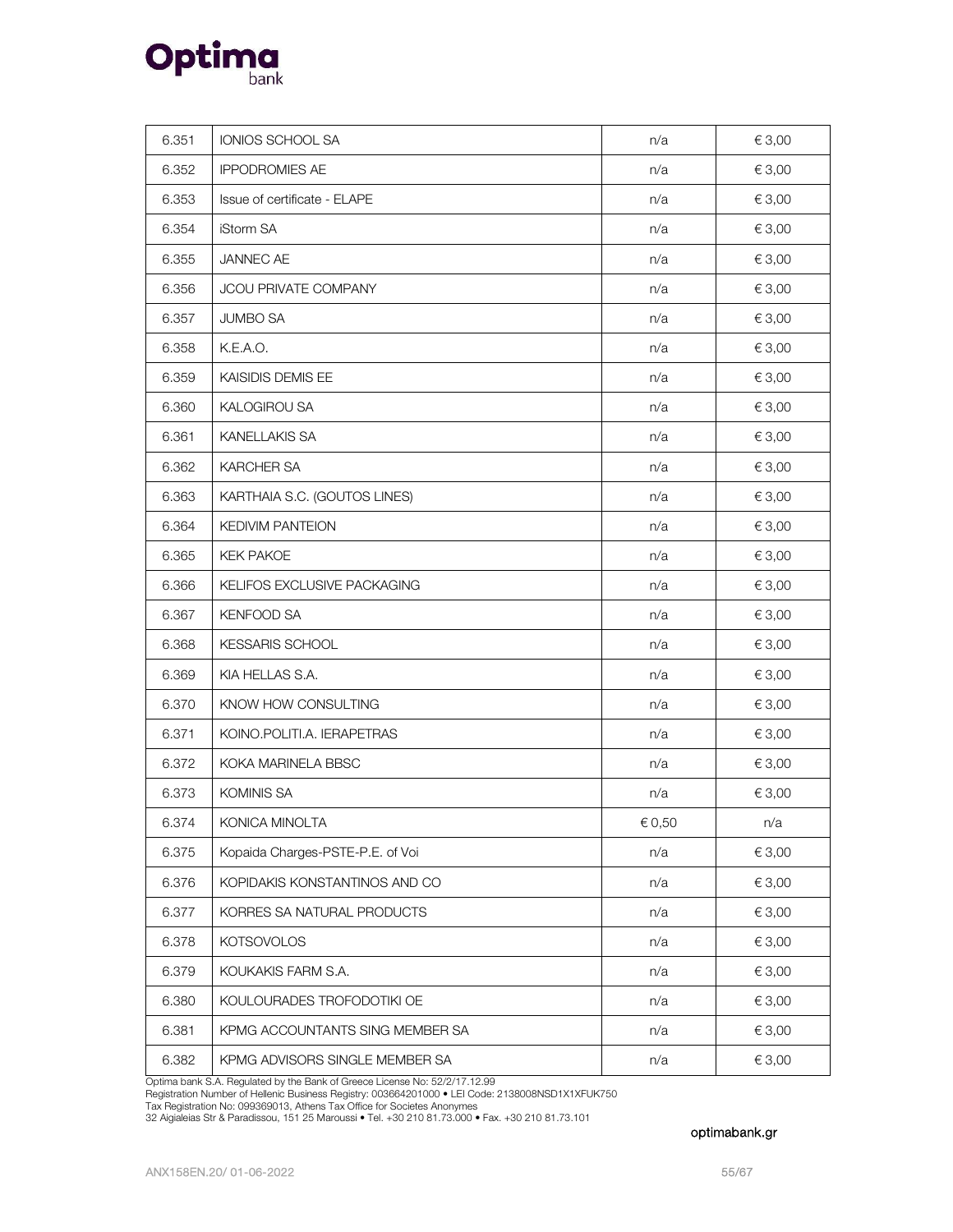

| 6.383 | KPMG CERTIFIED AUDITORS SA       | n/a    | € 3,00 |
|-------|----------------------------------|--------|--------|
| 6.384 | KRIMATOGLOU MINAS SA             | n/a    | € 3,00 |
| 6.385 | KYDON THE HEART CITY HOTEL       | n/a    | € 3,00 |
| 6.386 | <b>LAKIOTIS SA</b>               | n/a    | € 3,00 |
| 6.387 | <b>LAMDA DOMH</b>                | n/a    | € 3,00 |
| 6.388 | LAMDA OLYMPIA VILLAGE            | n/a    | € 3,00 |
| 6.389 | LANA S.A.R.L.                    | n/a    | € 3,00 |
| 6.390 | <b>LANOVA SA</b>                 | n/a    | € 3,00 |
| 6.391 | <b>LAOUDIS FOODS</b>             | n/a    | € 3,00 |
| 6.392 | LEASEPLAN HELLAS S.A.            | € 0,50 | n/a    |
| 6.393 | Lenovo Exclusive                 | n/a    | € 3,00 |
| 6.394 | LEONTEIOS SXOLI ATHINON - PATISI | n/a    | € 3,00 |
| 6.395 | LEONTEIOS SXOLI NEAS SMYRNIS     | n/a    | € 3,00 |
| 6.396 | <b>LETO CLINIC</b>               | n/a    | € 3,00 |
| 6.397 | LEVANTE FERRIES GROUP            | n/a    | € 3,00 |
| 6.398 | <b>LIFELINK IKE</b>              | n/a    | € 3,00 |
| 6.399 | LIGONERI SETTLEMENT OF SPETSES   | n/a    | € 3,00 |
| 6.400 | <b>LIMNIDIS AEVE</b>             | n/a    | € 3,00 |
| 6.401 | Linde Hellas LTD                 | n/a    | € 3,00 |
| 6.402 | LION RENTAL SA (SIXT)            | n/a    | € 3,00 |
| 6.403 | LISI-THERM                       | n/a    | € 3,00 |
| 6.404 | LLUMAR HELLAS                    | n/a    | € 3,00 |
| 6.405 | LOGICSOFT                        | n/a    | € 3,00 |
| 6.406 | LOULIS MILLS SA                  | n/a    | € 3,00 |
| 6.407 | LOVE FASHION POINT               | n/a    | € 3,00 |
| 6.408 | LYCEE FRANCOHELLEN. DELACROIX    | n/a    | € 3,00 |
| 6.409 | LYDIAPSARADELLI.GR               | n/a    | € 3,00 |
| 6.410 | M2 INSURANCE SA                  | n/a    | € 3,00 |
| 6.411 | MACROVITA SA                     | n/a    | € 3,00 |
| 6.412 | MAKRIGIANNI CHRYSI - KYD         | € 0,50 | n/a    |
| 6.413 | MANTIS TRADING SA                | n/a    | € 3,00 |
| 6.414 | MANTIS WINERY SA                 | n/a    | € 3,00 |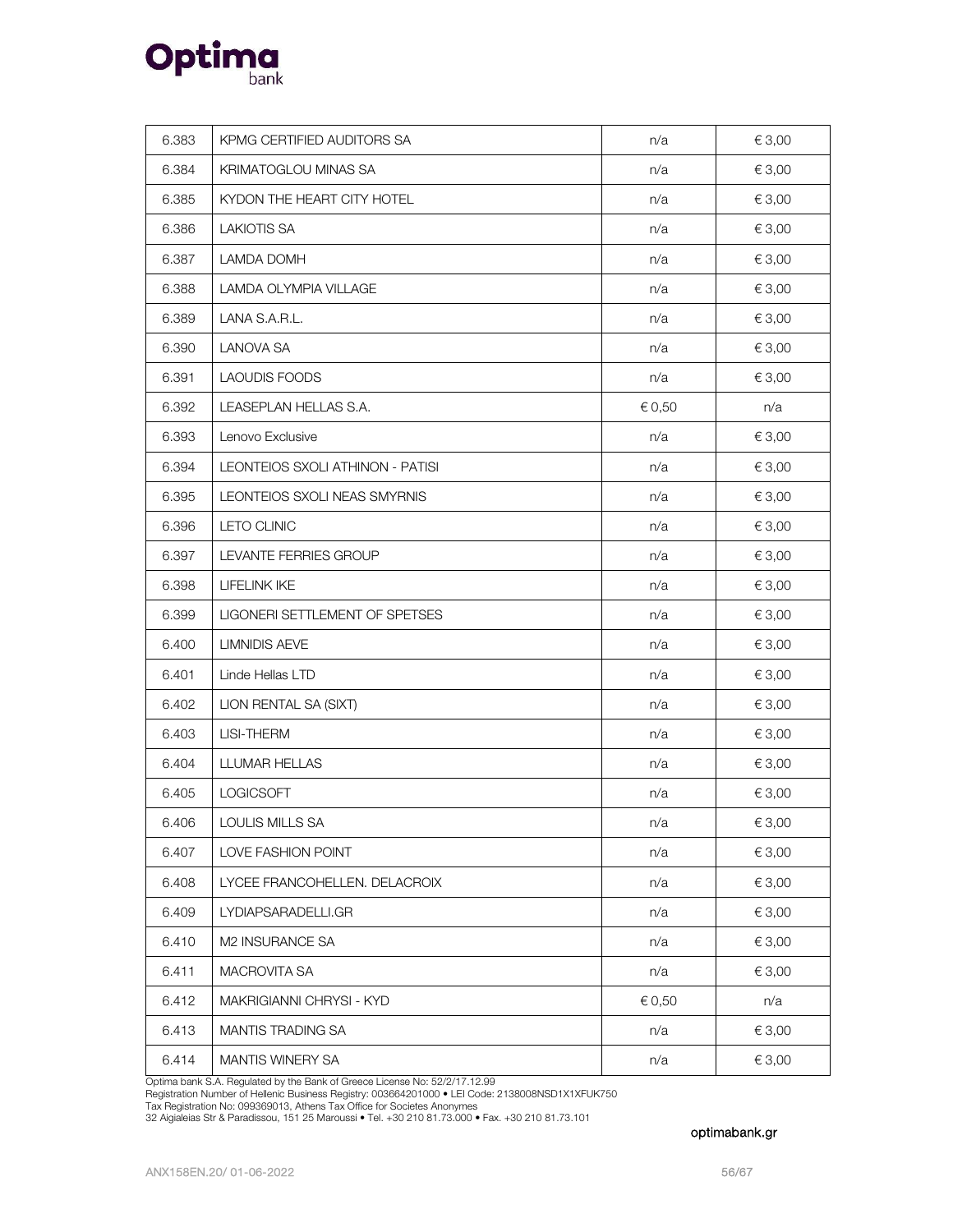

| 6.415 | MARINA GOUVIA S.M. SA            | n/a | € 3,00 |
|-------|----------------------------------|-----|--------|
| 6.416 | MARINA LEFKAS S.M. SA            | n/a | € 3,00 |
| 6.417 | MARINA ZEAS SA                   | n/a | € 3,00 |
| 6.418 | MAX STORES SA                    | n/a | € 3,00 |
| 6.419 | <b>MAXI SA</b>                   | n/a | € 3,00 |
| 6.420 | <b>MAXIMA SA</b>                 | n/a | € 3,00 |
| 6.421 | MD LEGEND                        | n/a | € 3,00 |
| 6.422 | MEAT-NET                         | n/a | € 3,00 |
| 6.423 | MEDIHUB CHRISTOS KON DIMOPOULOS  | n/a | € 3,00 |
| 6.424 | Mediterrania AAEZ                | n/a | € 3,00 |
| 6.425 | MEGA INSURANCE IKE MESITIKH      | n/a | € 3,00 |
| 6.426 | MEGA SERVICE                     | n/a | € 3,00 |
| 6.427 | <b>MEGAS YEEROS</b>              | n/a | € 3,00 |
| 6.428 | mego - AKE PAPARITISDIS OE       | n/a | € 3,00 |
| 6.429 | MELISSA - KIKIZAS SA             | n/a | € 3,00 |
| 6.430 | <b>MEMNON TRAVEL</b>             | n/a | € 3,00 |
| 6.431 | MERCEDEZ BENZ                    | n/a | € 3,00 |
| 6.432 | METBA AE MPAMPALIS               | n/a | € 3,00 |
| 6.433 | METBA EPE                        | n/a | € 3,00 |
| 6.434 | MetLife EUROPEAN BALANCED        | n/a | € 3,00 |
| 6.435 | MetLife DEVELOPED EQUITY MARKETS | n/a | € 3,00 |
| 6.436 | MetLife EMERGING EQUITY MARKETS  | n/a | € 3,00 |
| 6.437 | MetLife EUR. CORPORATE BONDS     | n/a | € 3,00 |
| 6.438 | MetLife EUR. GOVERNMENT BONDS    | n/a | € 3,00 |
| 6.439 | MetLife FOF EQUITY COMMODITIES   | n/a | € 3,00 |
| 6.440 | MetLife FOF EUR. EQUITY FUNDS    | n/a | € 3,00 |
| 6.441 | MetLife GR EQ LARGE CAP          | n/a | € 3,00 |
| 6.442 | MetLife GR EQ MEDIUM SMALL CAP.  | n/a | € 3,00 |
| 6.443 | MetLife GREEK BONDS              | n/a | € 3,00 |
| 6.444 | METLIFE STD VNAV EUR. MMKT FUND  | n/a | € 3,00 |
| 6.445 | MetLife US DOLLAR BONDS          | n/a | € 3,00 |
| 6.446 | <b>METRO SA</b>                  | n/a | € 3,00 |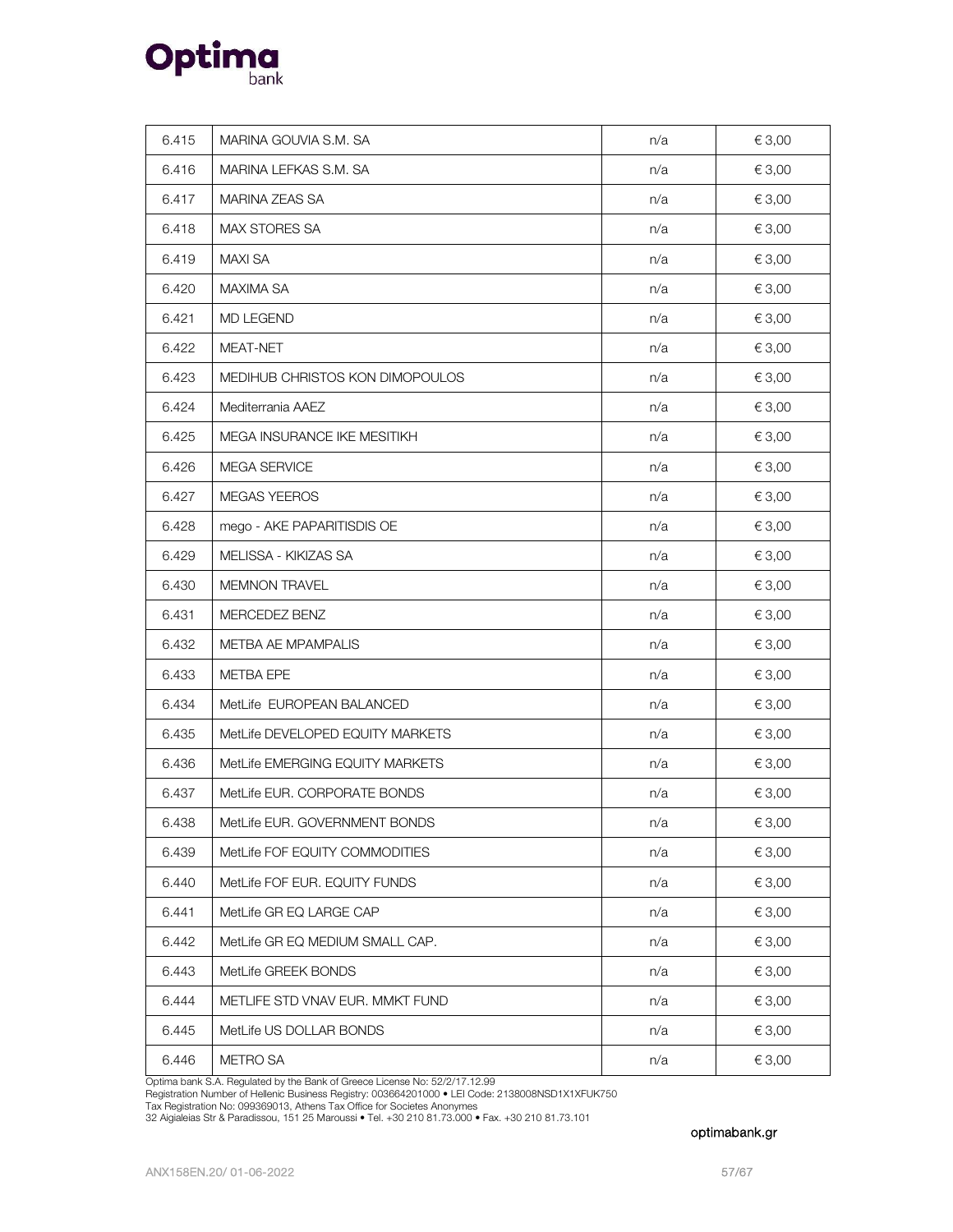

| 6.447 | METROPOLITAN GENERAL SA          | n/a | € 3,00 |
|-------|----------------------------------|-----|--------|
| 6.448 | METROPOLITAN HOSPITAL N.FALIRO   | n/a | € 3,00 |
| 6.449 | MIELE HELLAS GmbH                | n/a | € 3,00 |
| 6.450 | Minoan Lines                     | n/a | € 3,00 |
| 6.451 | MITERA CLINIC                    | n/a | € 3,00 |
| 6.452 | MITSOPOULOS FARM SA              | n/a | € 3,00 |
| 6.453 | Monastiriaka - Mount Athos       | n/a | € 3,00 |
| 6.454 | MOTODIKTIO SA                    | n/a | € 3,00 |
| 6.455 | MOTODYNAMIKI S.A.                | n/a | € 3,00 |
| 6.456 | MSU Exams ACG-Deree College      | n/a | € 3,00 |
| 6.457 | MSU Exams Anatolia College       | n/a | € 3,00 |
| 6.458 | <b>MTNEKOEMNUNDUEPAYMENTS</b>    | n/a | € 3,00 |
| 6.459 | <b>MTNUNDUEPAYMENTS</b>          | n/a | € 3,00 |
| 6.460 | <b>MTPYUNDUEPAYMENTS</b>         | n/a | € 3,00 |
| 6.461 | <b>MTSUNDUEPAYMENTS</b>          | n/a | € 3,00 |
| 6.462 | MY WAY TAXI                      | n/a | € 3,00 |
| 6.463 | mymegastore.gr                   | n/a | € 3,00 |
| 6.464 | MYRTEA SA-PETROLEUM COMPANY      | n/a | € 3,00 |
| 6.465 | NBG QuickPay                     | n/a | € 3,00 |
| 6.466 | NEKYA DIGITAL MARKETING          | n/a | € 3,00 |
| 6.467 | NEQUS REP A.E.                   | n/a | € 3,00 |
| 6.468 | NESPRESSO HELLAS S.A.            | n/a | € 3,00 |
| 6.469 | NESTLE HELLAS SINGLE-MEMBER S.A. | n/a | € 3,00 |
| 6.470 | NEW BALANCE                      | n/a | € 3,00 |
| 6.471 | NEW DEMOCRACY                    | n/a | € 3,00 |
| 6.472 | NEW YORK COLLEGE ATHINA          | n/a | € 3,00 |
| 6.473 | NEW YORK COLLEGE THESSALONIKI    | n/a | € 3,00 |
| 6.474 | NIKOLAOS ECONOMOU KAI SIA O.E.   | n/a | € 3,00 |
| 6.475 | NIVIS MGA                        | n/a | € 3,00 |
| 6.476 | NNGS / GUARANTEES IN CASH        | n/a | € 3,00 |
| 6.477 | NNGS / SECURITY OF SUPPLY LEVY   | n/a | € 3,00 |
| 6.478 | NO WASTE GREECE                  | n/a | € 3,00 |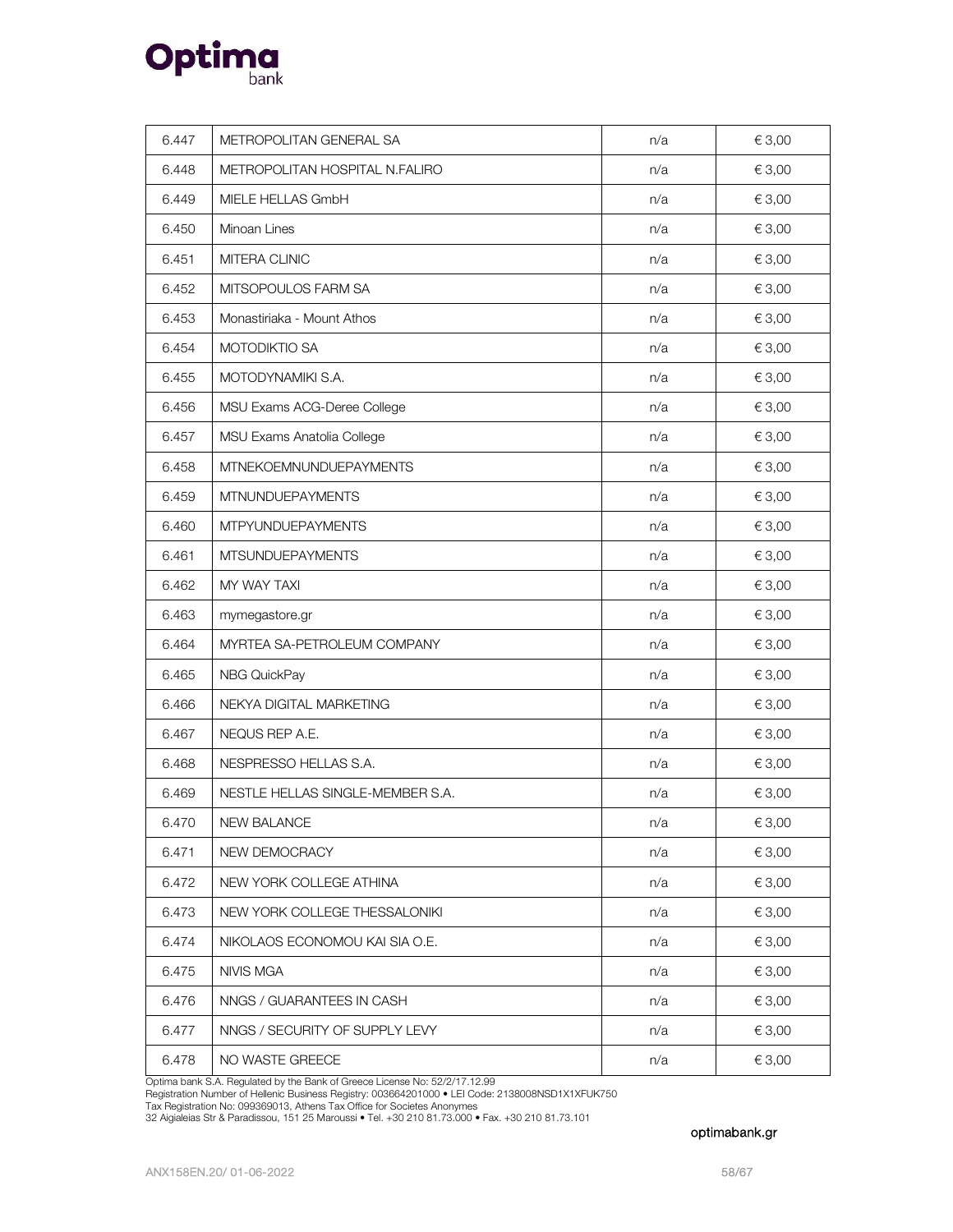

| 6.479 | NOBACCO AE                       | n/a    | € 3,00 |
|-------|----------------------------------|--------|--------|
| 6.480 | NOVA BUILDINGS GROUP             | n/a    | € 3,00 |
| 6.481 | NOVARTIS (Hellas) AEVE           | € 0,50 | n/a    |
| 6.482 | <b>NOVATRON SA</b>               | n/a    | € 3,00 |
| 6.483 | NOVATRON SEC DISTRIBUTION SA     | n/a    | € 3,00 |
| 6.484 | <b>NOVIBET</b>                   | n/a    | € 3,00 |
| 6.485 | NPDD OPANDA                      | n/a    | € 3,00 |
| 6.486 | <b>OBI</b>                       | n/a    | € 3,00 |
| 6.487 | OCCUPATIONAL PENSION FUND FOR EM | n/a    | € 3,00 |
| 6.488 | OIKODIAXEIRISI ALEKSANDROUPOLI   | n/a    | € 3,00 |
| 6.489 | OIKOSERVICE                      | n/a    | € 3,00 |
| 6.490 | OKTO WALLET                      | n/a    | € 3,00 |
| 6.491 | <b>OLYMPIC BREWERY SA</b>        | n/a    | € 3,00 |
| 6.492 | OLYMPIC FOODS LTD                | n/a    | € 3,00 |
| 6.493 | OMILOS BIOMATIKIS MATHISIS AFS   | n/a    | € 3,00 |
| 6.494 | <b>OMNINET</b>                   | n/a    | € 3,00 |
| 6.495 | <b>OMONIA TRANS</b>              | n/a    | € 3,00 |
| 6.496 | <b>ONE</b>                       | n/a    | € 3,00 |
| 6.497 | ONLINE AMUSEMENT SOLUTIONS LTD   | n/a    | € 3,00 |
| 6.498 | OPAP INTERNET                    | n/a    | € 3,00 |
| 6.499 | OPAP S.A.                        | n/a    | € 3,00 |
| 6.500 | OPAP VLTs                        | n/a    | € 3,00 |
| 6.501 | OPEKAUNDUEPAYMENTS               | n/a    | € 3,00 |
| 6.502 | ora-kourtis.gr                   | n/a    | € 3,00 |
| 6.503 | ORPHEE BEINOGLOU S.A.            | n/a    | € 3,00 |
| 6.504 | OTE ESTATE SA - RENTS            | n/a    | € 3,00 |
| 6.505 | OTIS ELEVATORS-ESCALATORS        | n/a    | € 3,00 |
| 6.506 | PA.SO.K                          | € 0,50 | n/a    |
| 6.507 | PAKKETO IKE                      | n/a    | € 3,00 |
| 6.508 | PANELLHNIO SOSIALISTIKO KINHMA   | n/a    | € 3,00 |
| 6.509 | PANHELLENIC MEDICAL ASSOCIATION  | n/a    | € 3,00 |
| 6.510 | PANTELIS ZISSIS AND SIA OE       | n/a    | € 3,00 |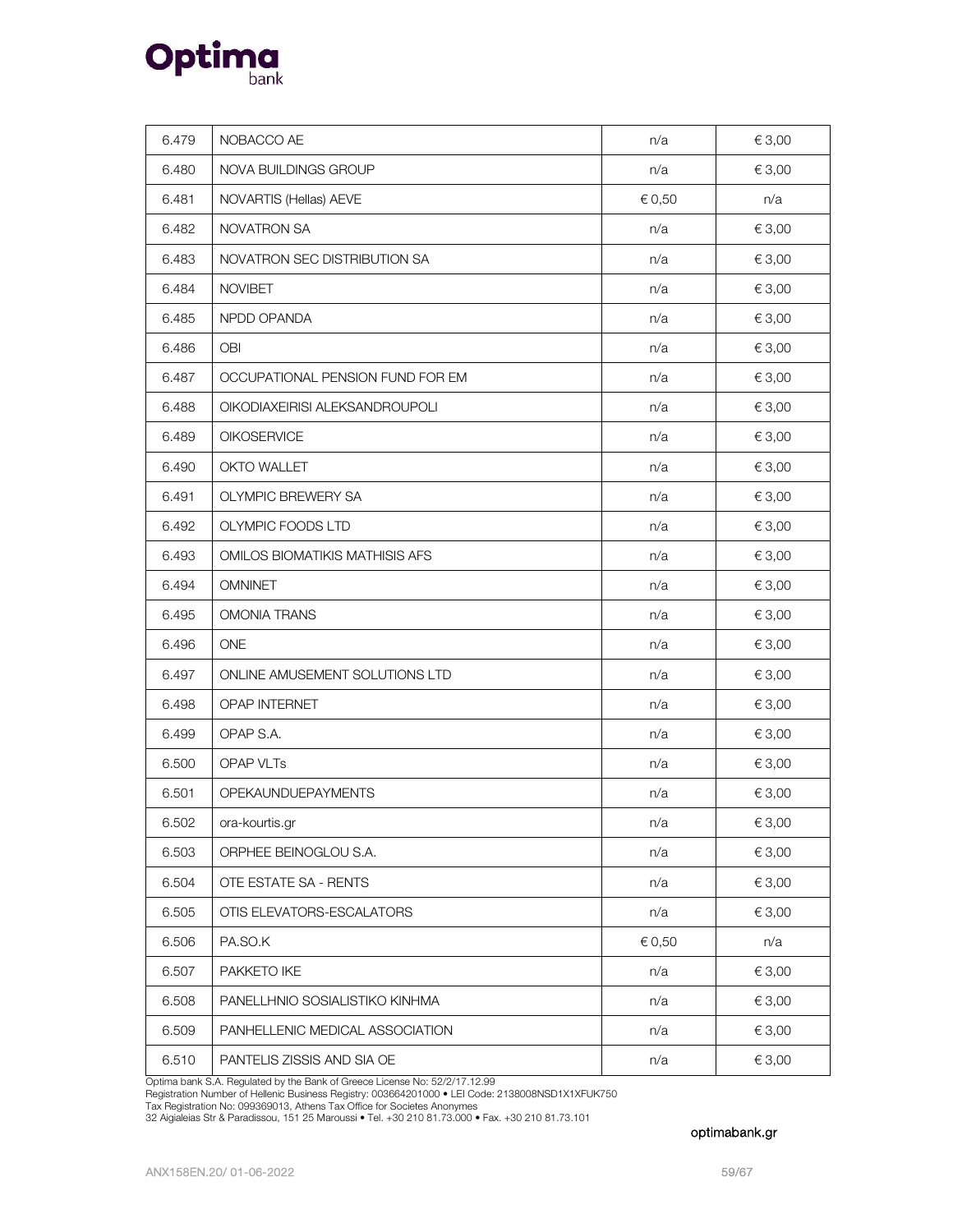

| 6.511 | Papaki.com                        | n/a    | € 3,00     |
|-------|-----------------------------------|--------|------------|
| 6.512 | PAPOUTSANIS SA                    | n/a    | € 3,00     |
| 6.513 | PARAPHARM INTERNATIONAL A.E       | n/a    | € 3,00     |
| 6.514 | PartnerNET                        | n/a    | € 3,00     |
| 6.515 | PATSAOURAS ILIAS                  | n/a    | € 3,00     |
| 6.516 | PAYBYBANK                         | n/a    | € 3,00     |
| 6.517 | PAN. SYL.FYSIKOTHERAPEYTON-PSF    | n/a    | € 3,00     |
| 6.518 | <b>PCDC</b>                       | n/a    | € 3,00     |
| 6.519 | <b>PCT</b>                        | n/a    | € 3,00     |
| 6.520 | PEGASOS SA                        | n/a    | € 3,00     |
| 6.521 | PER. ATT. LAIKES AGORES-MERCHANTS | n/a    | € 3,00     |
| 6.522 | PER. ATT. LAIKES AGORES-PRODUCERS | n/a    | € 3,00     |
| 6.523 | PERFECT CLEAN                     | n/a    | € 3,00     |
| 6.524 | PEROTIS COLLEGE AND IIEK          | n/a    | € 3,00     |
| 6.525 | PERSEAS HELLAS IKE                | n/a    | € 3,00     |
| 6.526 | PetHonest                         | n/a    | € 3,00     |
| 6.527 | PETROHEAT                         | n/a    | € 3,00     |
| 6.528 | PETROLKO                          | n/a    | € 3,00     |
| 6.529 | PFIZER HELLAS SA                  | n/a    | € 3,00     |
| 6.530 | Phaistos Networks A.E.            | n/a    | € 3,00     |
| 6.531 | Pharm24.gr                        | n/a    | € 3,00     |
| 6.532 | PharmacyWay                       | n/a    | € 3,00     |
| 6.533 | PHARMAPRO EE CH. TZIMOU and Co.   | n/a    | € 3,00     |
| 6.534 | PHARMASERVE LILLY SACI            | n/a    | $\in$ 3,00 |
| 6.535 | PIERRE FABRE                      | € 0,50 | n/a        |
| 6.536 | PINDOS APSI                       | n/a    | € 3,00     |
| 6.537 | PIRAEUS CHAMBER OF COMMERCE       | n/a    | € 3,00     |
| 6.538 | PIRAEUS PORT AUTHORITY SA         | n/a    | € 3,00     |
| 6.539 | PKS HENDI SOUTH EAST EUROPE AE    | n/a    | € 3,00     |
| 6.540 | PLAISIO Computers SA              | n/a    | € 3,00     |
| 6.541 | POINTER.GR                        | n/a    | € 3,00     |
| 6.542 | POLYGON FACILITY SERVICES         | n/a    | € 3,00     |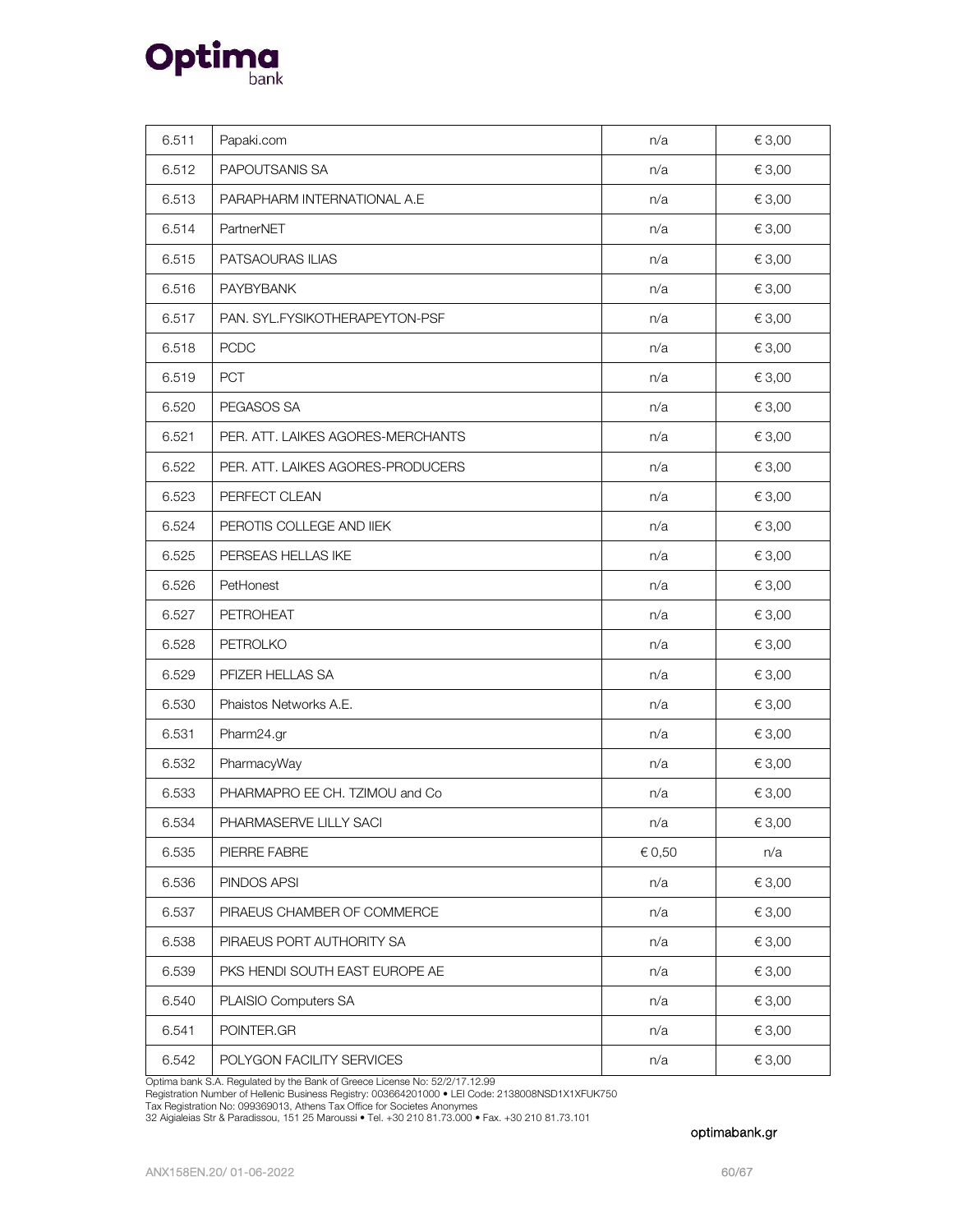

| 6.543 | Praktiker Hellas                 | n/a    | € 3,00 |
|-------|----------------------------------|--------|--------|
| 6.544 | PRAXIA BANK                      | n/a    | € 3,00 |
| 6.545 | PREMIUM CAR LEASES S.A.          | n/a    | € 3,00 |
| 6.546 | Pricefox.gr                      | n/a    | € 3,00 |
| 6.547 | PRINTEC AE                       | n/a    | € 3,00 |
| 6.548 | PROACTIVE SA                     | n/a    | € 3,00 |
| 6.549 | PROFARM SA FARMAKAPOTHIKI        | n/a    | € 3,00 |
| 6.550 | <b>PRONOM</b>                    | n/a    | € 3,00 |
| 6.551 | PROSTASIA - INS                  | n/a    | € 3,00 |
| 6.552 | PSCOM UNIFIED COMMUNICATIONS     | n/a    | € 3,00 |
| 6.553 | PUBLIC/RETAILWORLD SING. MEM. A  | n/a    | € 3,00 |
| 6.554 | <b>PUBPENSUNDUEPAYMENTS</b>      | n/a    | € 3,00 |
| 6.555 | PURATOS HELLAS SA                | n/a    | € 3,00 |
| 6.556 | PYLAIA S.M.S.A.                  | n/a    | € 3,00 |
| 6.557 | PYRIN LYKOGIANNIS                | n/a    | € 3,00 |
| 6.558 | Q REP A.E.                       | n/a    | € 3,00 |
|       |                                  |        |        |
| 6.559 | QLAB I.K.E.                      | € 0,50 | n/a    |
| 6.560 | QUDOS INSURANCE                  | n/a    | € 3,00 |
| 6.561 | <b>RAINBOW WATERS</b>            | n/a    | € 3,00 |
| 6.562 | <b>RDC Business Software</b>     | n/a    | € 3,00 |
| 6.563 | RISPA Hellas Branch - Cartier    | n/a    | € 3,00 |
| 6.564 | ROUNTOS ELEVATORS                | n/a    | € 3,00 |
| 6.565 | S.F ANT.GERAS.TRIANTAFYLLA G.P   | n/a    | € 3,00 |
| 6.566 | S.SPANOS AND YIOI IKE            | n/a    | €3,00  |
| 6.567 | SAFEGUARD SECURITY SYSTEMS       | n/a    | € 3,00 |
| 6.568 | SAKOS AE                         | n/a    | € 3,00 |
| 6.569 | <b>SALEPTSIS GROUP</b>           | n/a    | € 3,00 |
| 6.570 | SANOFI-AVENTIS AEVE              | n/a    | € 3,00 |
| 6.571 | Santander Consumer Finance SA GR | n/a    | € 3,00 |
| 6.572 | <b>SBM IKE</b>                   | n/a    | € 3,00 |
| 6.573 | SCIENTIFIC RESEARCH INSTITUTE -  | n/a    | € 3,00 |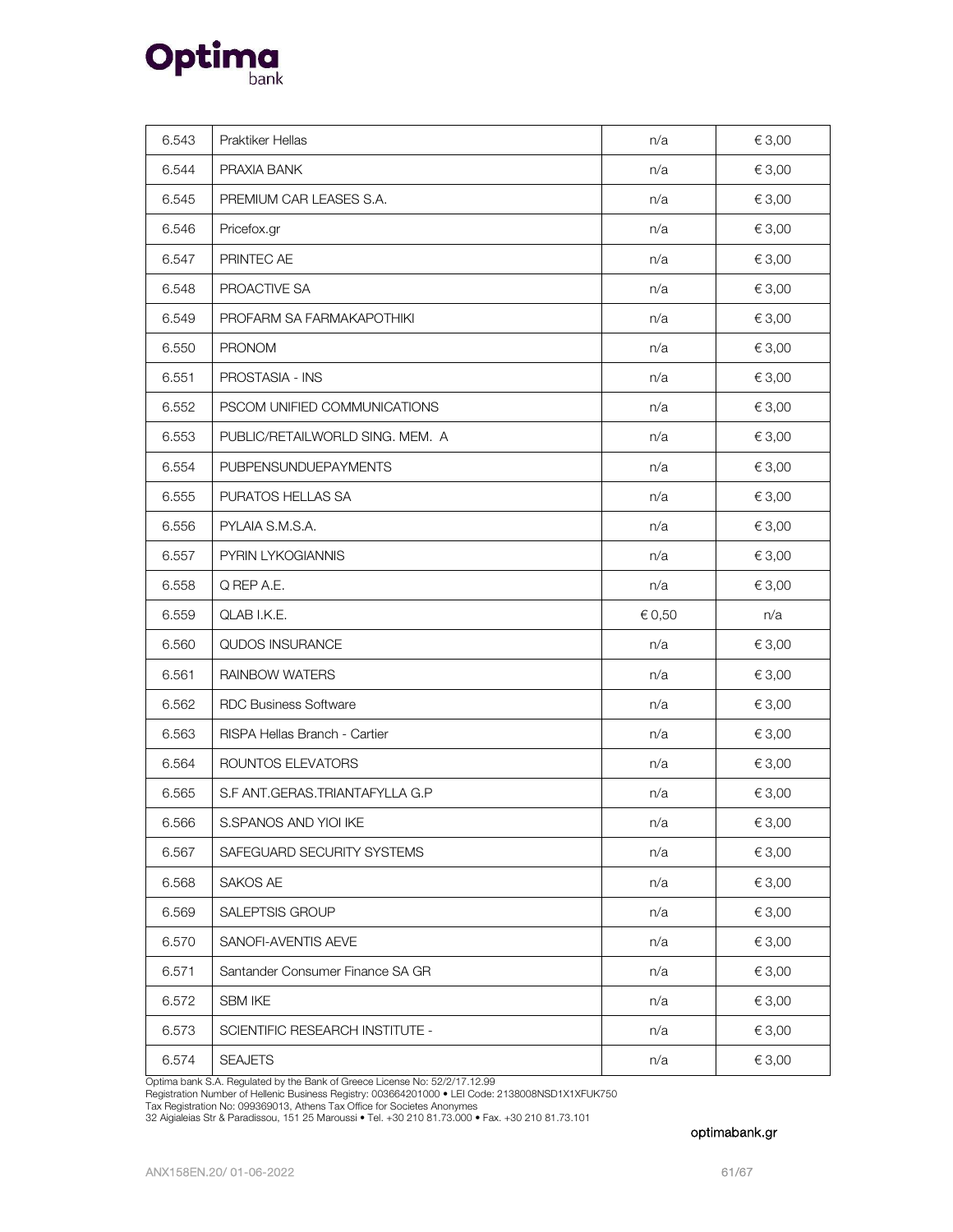

| 6.575 | <b>SEASPEED FERRIES</b>          | n/a    | € 3,00 |
|-------|----------------------------------|--------|--------|
| 6.576 | SECURE AGENTS IKE                | n/a    | € 3,00 |
| 6.577 | SEDPEKAT SA                      | n/a    | € 3,00 |
| 6.578 | sendagift.gr                     | n/a    | € 3,00 |
| 6.579 | SEPHORA GREECE SA                | n/a    | € 3,00 |
| 6.580 | SFAKIANAKIS AEVE                 | n/a    | € 3,00 |
| 6.581 | SFAKIANAKIS INSURANCE BROKERS AE | n/a    | € 3,00 |
| 6.582 | SGB S.A. (LEROY MERLIN)          | n/a    | € 3,00 |
| 6.583 | SHOWOOD PC                       | n/a    | € 3,00 |
| 6.584 | Simple Software                  | n/a    | € 3,00 |
| 6.585 | Skaras Jewels                    | n/a    | € 3,00 |
| 6.586 | SKORDILIS HLEKTRONIKA            | n/a    | € 3,00 |
| 6.587 | SKY EXPRESS S.A.                 | n/a    | € 3,00 |
| 6.588 | SKYROS SHIPPING COMPANY          | n/a    | € 3,00 |
| 6.589 | Softone Technologies A.E.        | n/a    | € 3,00 |
| 6.590 | SOLO RUN AND RIDE                | n/a    | € 3,00 |
| 6.591 | Soma Hellinon Proskopon          | n/a    | € 3,00 |
| 6.592 | SPARTAN SECURITY                 | € 0,50 | n/a    |
| 6.593 | Special Conserve Reg. Space fine | n/a    | € 3,00 |
| 6.594 | <b>SPEEDEX</b>                   | n/a    | € 3,00 |
| 6.595 | SPEEDEX AGENTS                   | n/a    | € 3,00 |
| 6.596 | SPITISHOP IKE                    | n/a    | € 3,00 |
| 6.597 | STAR <sub>1</sub>                | n/a    | € 3,00 |
| 6.598 | STATER A KATSAROS KAI SIA OE     | n/a    | € 3,00 |
| 6.599 | STELIOS KANAKIS SA               | n/a    | € 3,00 |
| 6.600 | STOIXIMAN LTD                    | n/a    | € 3,00 |
| 6.601 | SUBSUMPTION FEE ILLEGAL BUILDING | n/a    | € 3,00 |
| 6.602 | SUPPORT AGENTS S.A.              | n/a    | € 3,00 |
| 6.603 | SY.FA. THESSALONIKIS             | n/a    | € 3,00 |
| 6.604 | Symvolaiografikos Syll.Athinon   | n/a    | € 3,00 |
| 6.605 | SYNETAIRISMOS ASTYNOMIKON        | € 0,50 | n/a    |
| 6.606 | SYNPE OSE                        | € 0,50 | n/a    |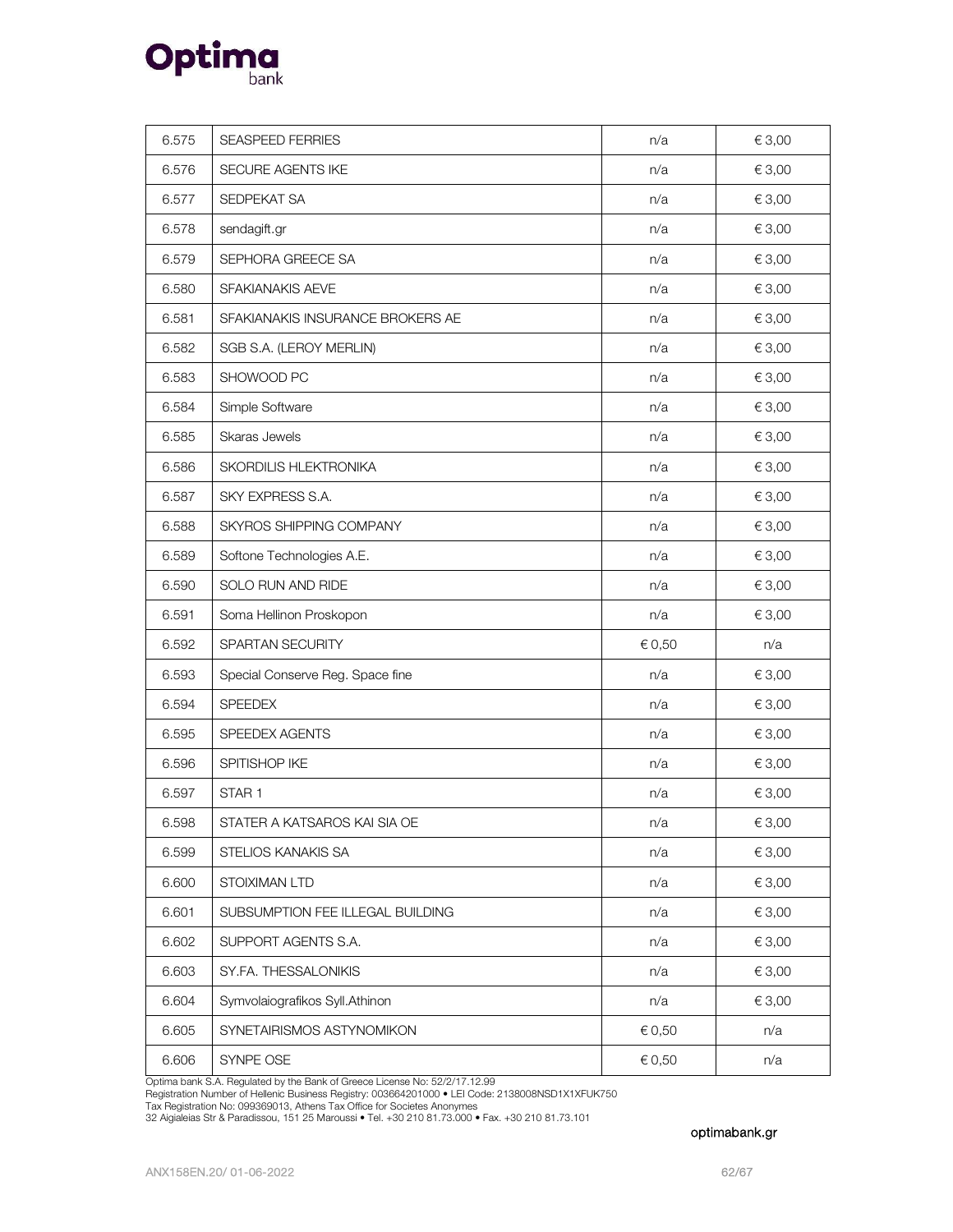

| 6.607 | T.O.E.B. IERAPETRAS          | n/a    | € 3,00 |
|-------|------------------------------|--------|--------|
| 6.608 | <b>TAILOR EPE</b>            | n/a    | € 3,00 |
| 6.609 | <b>TAXI EXPRESS PATRAS</b>   | n/a    | € 3,00 |
| 6.610 | <b>TCS COURIER</b>           | n/a    | € 3,00 |
| 6.611 | TEA - EAPAE                  | n/a    | € 3,00 |
| 6.612 | TEA ISTH NPID                | n/a    | € 3,00 |
| 6.613 | <b>TEAEAPAEUNDUEPAYMENTS</b> | n/a    | € 3,00 |
| 6.614 | <b>TEAYETUNDUEPAYMNTS</b>    | n/a    | € 3,00 |
| 6.615 | <b>TEAYFEUNDUEPAYMENTS</b>   | n/a    | € 3,00 |
| 6.616 | TECHNOCLEAN HOMESERVICE      | n/a    | € 3,00 |
| 6.617 | TECHNOMAT SA                 | n/a    | € 3,00 |
| 6.618 | TELEHEATING SERRON LTD       | n/a    | € 3,00 |
| 6.619 | TELEUNICOM A.E.              | n/a    | € 3,00 |
| 6.620 | TEO S.A.                     | n/a    | € 3,00 |
| 6.621 | tesa tape A.E.               | n/a    | € 3,00 |
| 6.622 | test4u.eu                    | n/a    | € 3,00 |
| 6.623 | TEIRESIAS A.E                | n/a    | € 3,00 |
| 6.624 | THEODOROS CHR. VASILOPOULOS  | € 0,50 | n/a    |
| 6.625 | THEOMITOR SCHOOL             | n/a    | € 3,00 |
| 6.626 | Ticket365                    | n/a    | € 3,00 |
| 6.627 | TIME CENTER                  | n/a    | € 3,00 |
| 6.628 | TOEV GULF KISSAMOU           | n/a    | € 3,00 |
| 6.629 | TOEV MERAMVELLOY             | n/a    | € 3,00 |
| 6.630 | TOEVIRASKOURTAKIOU           | n/a    | € 3,00 |
| 6.631 | TOP SERVICE                  | n/a    | € 3,00 |
| 6.632 | Top.Host                     | n/a    | € 3,00 |
| 6.633 | TOPTELEPHONY TELECOM         | n/a    | € 3,00 |
| 6.634 | Tora Direct                  | n/a    | € 3,00 |
| 6.635 | Tora Wallet                  | n/a    | € 3,00 |
| 6.636 | TORA WALLET - GROUP PAYMENT  | n/a    | € 3,00 |
| 6.637 | TotalCare.gr                 | n/a    | € 3,00 |
| 6.638 | toys24                       | n/a    | € 3,00 |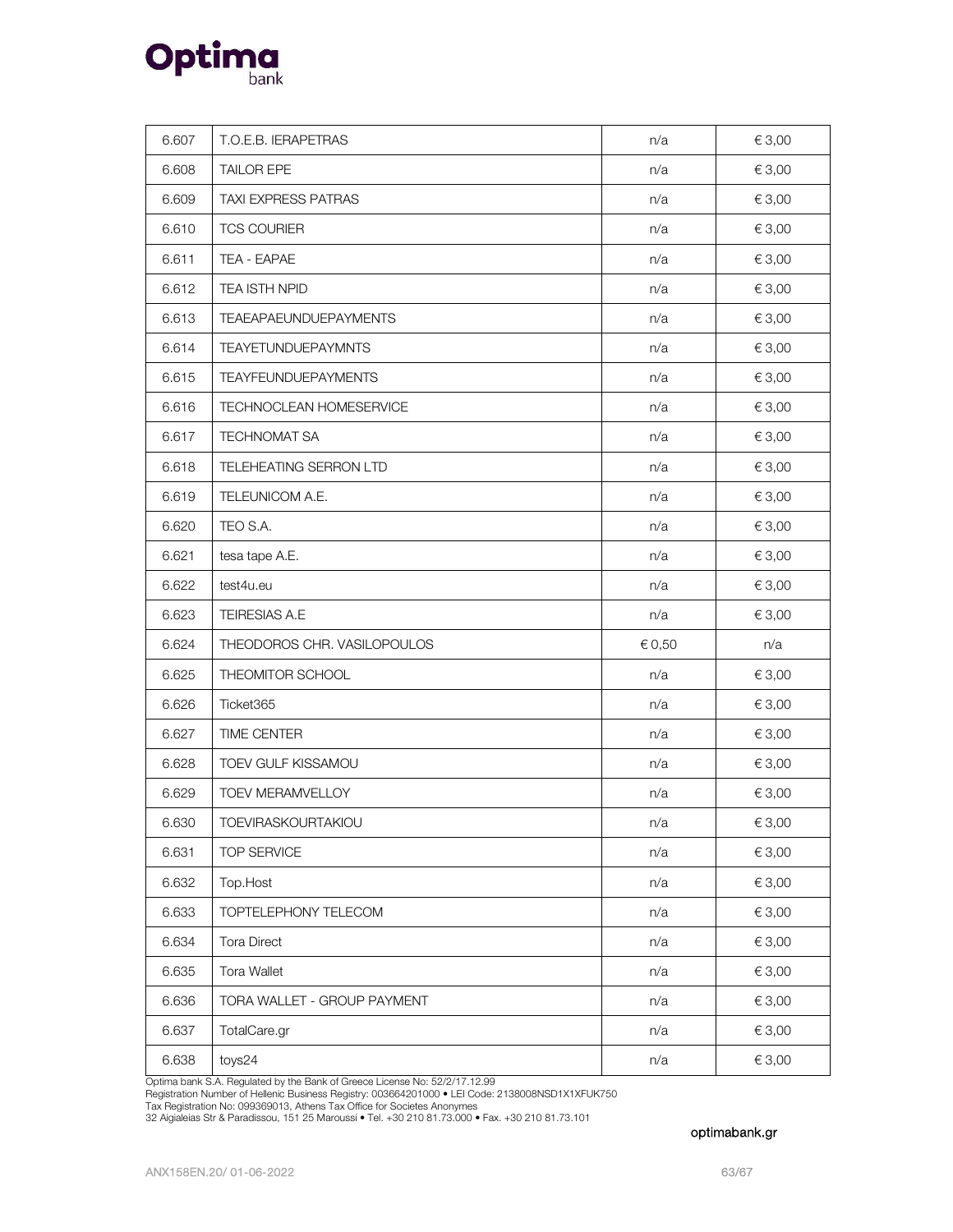

| 6.639 | TRIA DELTA SA                    | n/a    | € 3,00     |
|-------|----------------------------------|--------|------------|
| 6.640 | <b>TSATSAKI STYLIANI</b>         | € 0,50 | n/a        |
| 6.641 | <b>TUPPERWARE</b>                | n/a    | € 3,00     |
| 6.642 | TUV HELLAS S.A.                  | n/a    | € 3,00     |
| 6.643 | TOEV AGROKTIMATOS NAOUSIS        | n/a    | € 3,00     |
| 6.644 | TOEV FRAGOKASTELLOU              | n/a    | € 3,00     |
| 6.645 | <b>TOEV PAPAGIANNADON</b>        | n/a    | € 3,00     |
| 6.646 | U AND M HELLAS                   | n/a    | € 3,00     |
| 6.647 | UCI S.A.                         | € 0,50 | n/a        |
| 6.648 | UNIDOMUS LTD                     | n/a    | € 3,00     |
| 6.649 | UNIFORM ILLEGAL BUILDING FINE    | n/a    | € 3,00     |
| 6.650 | <b>UNIMAC</b>                    | n/a    | € 3,00     |
| 6.651 | UNIVERSITY OF IOANNINA ELKE      | n/a    | € 3,00     |
| 6.652 | UNIVERSITY OF THE AEGEAN ELE     | n/a    | € 3,00     |
| 6.653 | UP HELLAS                        | n/a    | € 3,00     |
| 6.654 | URBAN RAIL TRANSPORT SING. MEMBE | n/a    | € 3,00     |
| 6.655 | V. BOTHOS S.A.                   | n/a    | € 3,00     |
| 6.656 | V. KAFKAS SA                     | n/a    | € 3,00     |
| 6.657 | VAPE ALTER EGO                   | n/a    | € 3,00     |
| 6.658 | <b>VARIO SA</b>                  | n/a    | € 3,00     |
| 6.659 | <b>VECTOR SECURITY</b>           | n/a    | € 3,00     |
| 6.660 | <b>VIVA WALLET</b>               | n/a    | € 3,00     |
| 6.661 | <b>VKF RENZEL</b>                | n/a    | € 3,00     |
| 6.662 | VOESTALPINE BOHLER WELDING HELLA | n/a    | $\in$ 3,00 |
| 6.663 | <b>VOICELAND SA</b>              | n/a    | € 3,00     |
| 6.664 | <b>VOLKSWAGEN BANK</b>           | n/a    | € 3,00     |
| 6.665 | VW BANK                          | € 0,50 | n/a        |
| 6.666 | VW FINANCIAL SERVICES - LEASING  | n/a    | € 3,00     |
| 6.667 | WEB-ARTDESIGN.GR                 | n/a    | € 3,00     |
| 6.668 | <b>WELLA Hellas</b>              | n/a    | € 3,00     |
| 6.669 | <b>WEST BROADBAND</b>            | n/a    | € 3,00     |
| 6.670 | WESTERN UNION PAYBYBANK          | n/a    | € 3,00     |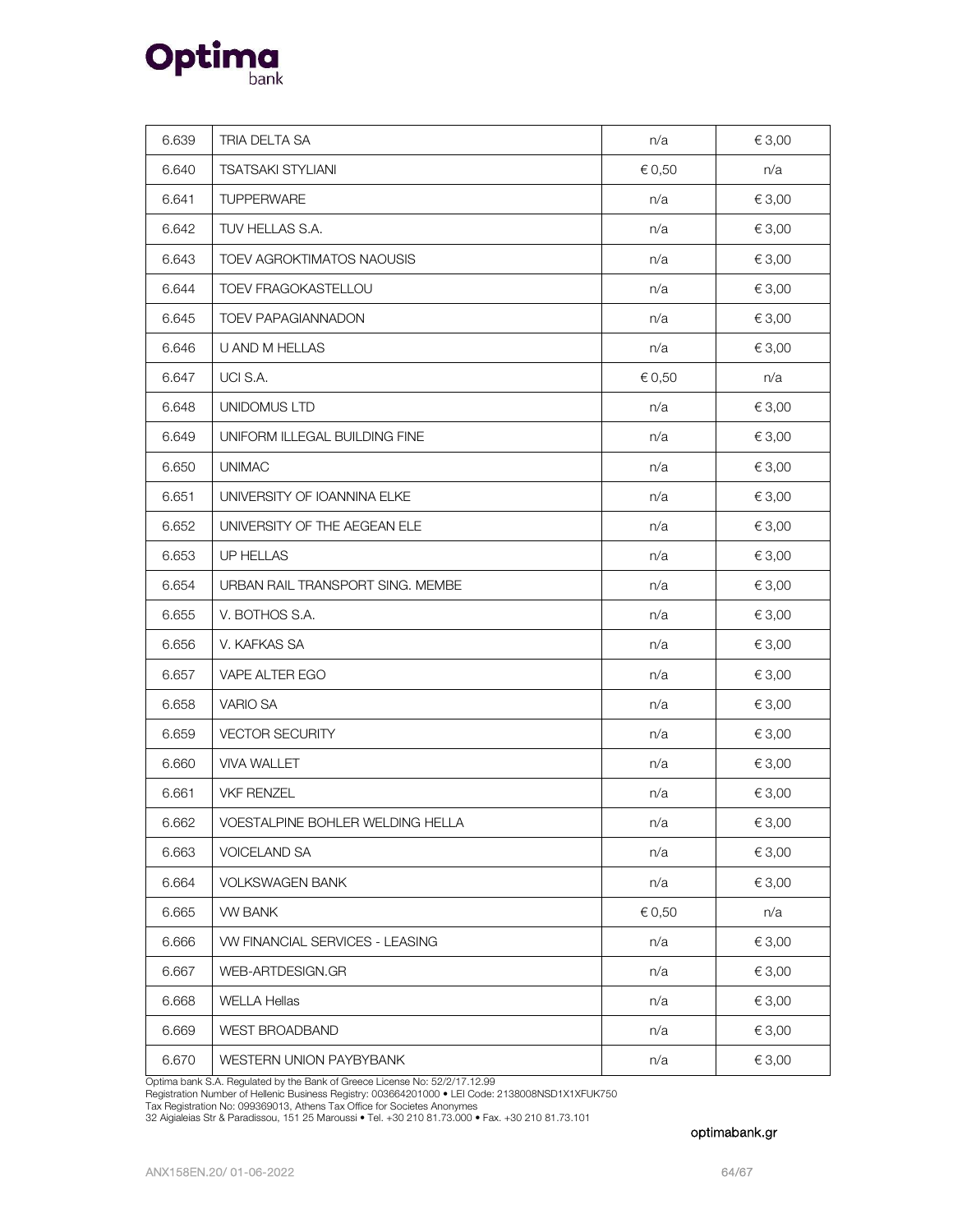

| 6.671 | Westnet Distribution S.M SA  | n/a    | € 3,00 |
|-------|------------------------------|--------|--------|
| 6.672 | WorldBridge Associates       | n/a    | € 3,00 |
| 6.673 | WURTH HELLAS SA              | n/a    | € 3,00 |
| 6.674 | www.afronline.gr             | n/a    | € 3,00 |
| 6.675 | www.intercosmetics.gr        | n/a    | € 3,00 |
| 6.676 | www.protonpower.gr           | n/a    | € 3,00 |
| 6.677 | www.sifnosstoneware.com      | n/a    | € 3,00 |
| 6.678 | X.KARIPIDIS K.KARIPIDOU O.E. | n/a    | € 3,00 |
| 6.679 | XARTORAMA AE                 | n/a    | € 3,00 |
| 6.680 | <b>XIDEAS</b>                | n/a    | € 3,00 |
| 6.681 | <b>XPATIT</b>                | n/a    | € 3,00 |
| 6.682 | XRYSOS ODIGOS                | n/a    | € 3,00 |
| 6.683 | YAVA FITNESS CENTERS         | n/a    | € 3,00 |
| 6.684 | YELLOW BROKERS               | n/a    | € 3,00 |
| 6.685 | YIOI KOSTOPOYLOI AEVE        | n/a    | € 3,00 |
| 6.686 | YOLENIS HELLAS               | n/a    | € 3,00 |
| 6.687 | YOU.GR                       | n/a    | € 3,00 |
| 6.688 | ZIC ZAC                      | n/a    | € 3,00 |
| 6.689 | ZOULOVITS SA                 | n/a    | € 3,00 |
| 6.690 | AYTO 365 IKE                 | € 0,50 | n/a    |
| 6.691 | I.N. SIAGRIS AE GLORIA       | n/a    | € 3,00 |
| 6.692 | K.KALAMAKIS - M.GERA O.E.    | € 0,50 | n/a    |
| 6.693 | MAGEL S.A.                   | € 0,50 | n/a    |
| 6.694 | MESSARITIS ANANEOSIMES       | n/a    | €3,00  |
| 6.695 | MICHAIL PLATIS               | € 0,50 | n/a    |
| 6.696 | NEA ODOS A.E                 | n/a    | € 3,00 |
| 6.697 | NEA ODOS A.E. - COMPANIES    | € 0,50 | n/a    |
| 6.698 | OLYBIAKOS S.F.P.             | € 0,50 | n/a    |
| 6.699 | OPAP S.A.                    | € 0,50 | n/a    |
| 6.700 | YPIRESIA MIAS STASIS         | n/a    | € 3,00 |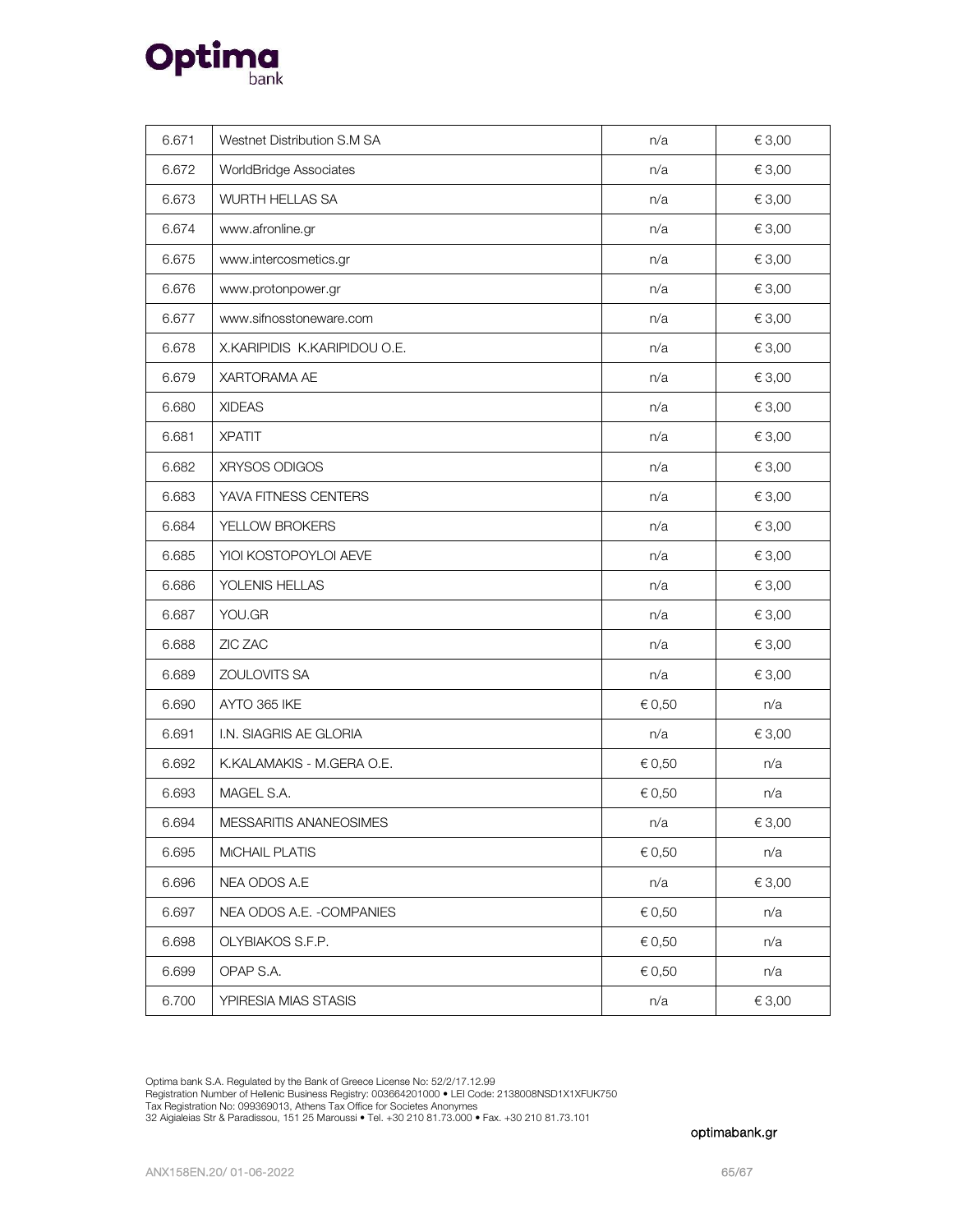

| $\overline{7}$ | <b>Donations</b>             | <b>Direct Debit</b> | Payment<br>Order |
|----------------|------------------------------|---------------------|------------------|
| 7.1            | <b>ACTION AID</b>            | Free of charge      | Free of charge   |
| 7.2            | CHAMOGELO TOU PAIDIOU        | Free of charge      | n/a              |
| 7.3            | <b>ELEPAP</b>                | Free of charge      | n/a              |
| 7.4            | ELEPAP DOREA ETAIRIAS        | n/a                 | Free of charge   |
| 7.5            | ELEPAP DOREA INDIVIDUAL      | n/a                 | Free of charge   |
| 7.6            | <b>GREEN PEACE</b>           | Free of charge      | Free of charge   |
| 7.7            | <b>GIATROI CHORIS SYNORA</b> | Free of charge      | n/a              |
| 7.8            | MAKE A WISH                  | n/a                 | Free of charge   |
| 7.9            | PAIDIKA CHORIA SOS           | Free of charge      | n/a              |
| 7.10           | <b>UNHCR</b>                 | Free of charge      | n/a              |
| 7.11           | <b>WWF ELLAS</b>             | Free of charge      | n/a              |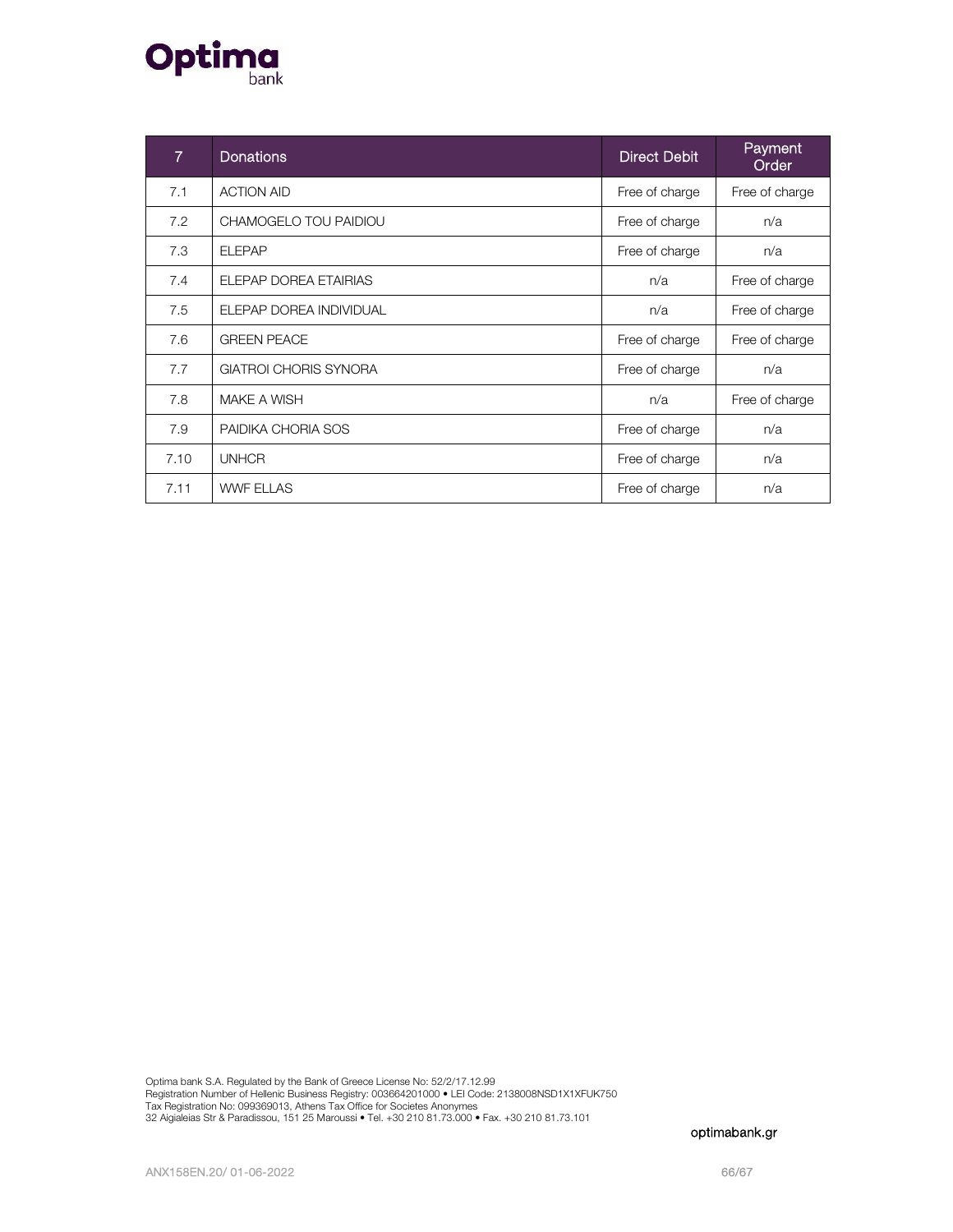

## ANNEX

# Information on investment services Costs and Charges

Detailed Examples

Optima bank S.A. Regulated by the Bank of Greece License No: 52/2/17.12.99 Registration Number of Hellenic Business Registry: 003664201000 • LEI Code: 2138008NSD1X1XFUK750<br>Tax Registration No: 099369013, Athens Tax Office for Societes Anonymes 32 Aigialeias Str & Paradissou, 151 25 Maroussi • Tel. +30 210 81.73.000 • Fax. +30 210 81.73.101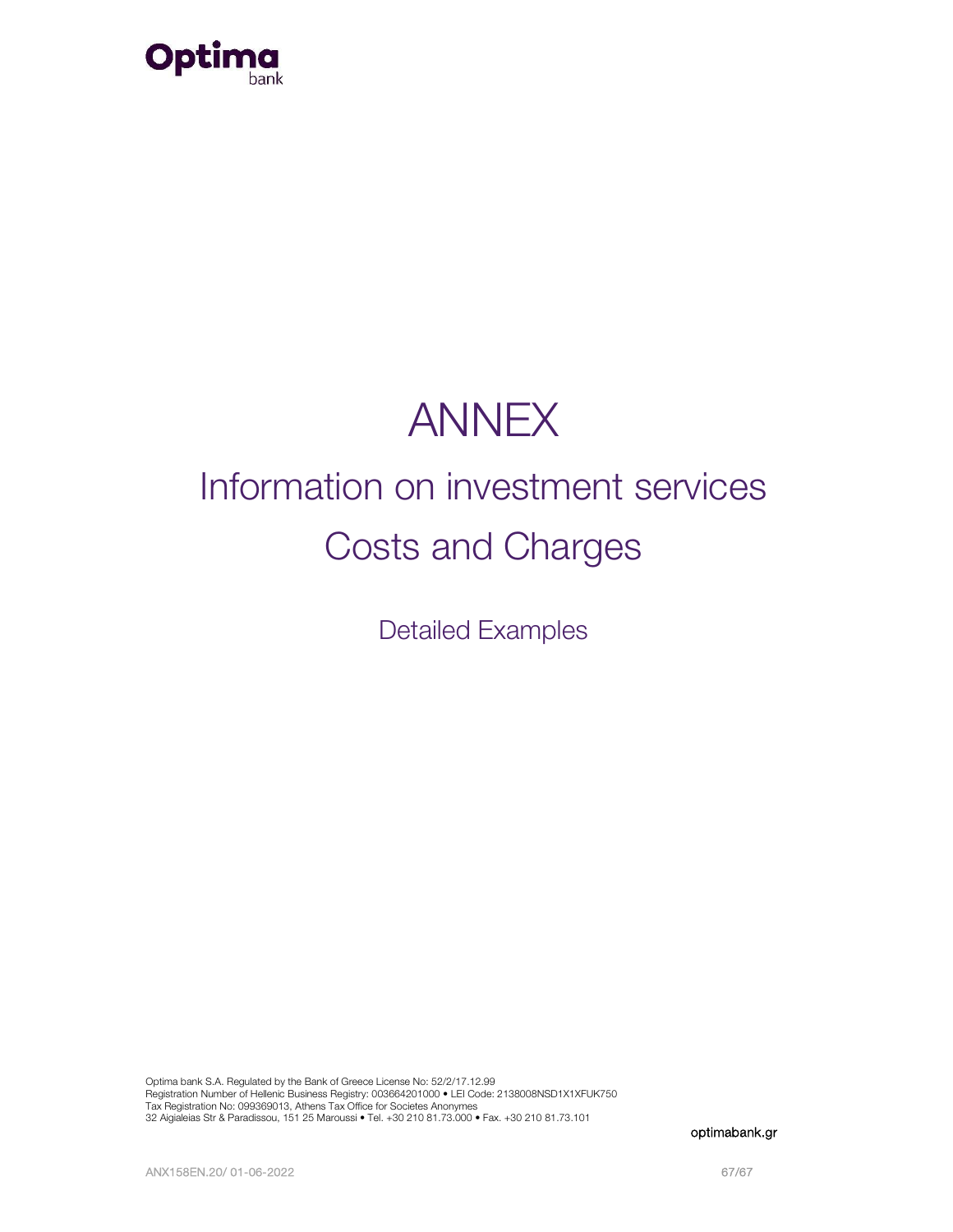

## Information on Costs and Charges

Investment Services other than Management

This document provides the statutory information required on cost and charges for investments in this product. It is recommended to study this document in order to make informed decisions as to whether you will invest in this product or not.

### Product category 4. TRANSFERABLE SECURITIES LISTED ON THE ATHENS STOCK EXCHANGE SECURITIES MARKET

## Summary of charges for acquiring transferable securities of a listed company with one transaction and holding of such investment for a period of one year

|                           |          | Investment Amount: €1,000 |           | Investment Amount: €20,000 | Investment Amount: €50,000 |                      |  |
|---------------------------|----------|---------------------------|-----------|----------------------------|----------------------------|----------------------|--|
| Cost category             | Amount   | $%$ of<br>investment      | Amount    | % of investment            | Amount                     | $%$ of<br>investment |  |
| <b>Product costs</b>      | 0.00     | $0.00\%$                  | 0.00      | $0.00\%$                   | 0.00                       | 0,00%                |  |
| Third-party fees received |          |                           |           |                            |                            |                      |  |
| Cost of Services          | 1.54     | 1.15%                     | 225,31    | 1.13%                      | 547,06                     | 1,09%                |  |
| Total                     | 1.54     | 1.15%                     | 225,31    | $ .13\% $                  |                            | ,09%<br>547,06       |  |
| Total transaction value   | 1.011.54 |                           | 20.225.31 |                            | 50.547.06                  |                      |  |

Annualised costs based on 3 indicative<br>amounts invested: €1,000, €20,000 and €50,000.

#### Breakdown of cost categories

|              |                      | Investment Amount: €1,000 |          | Investment Amount: €20,000 | Investment Amount: €50,000 |          |                                                                                                                                                                                                                                                                                                                                         |
|--------------|----------------------|---------------------------|----------|----------------------------|----------------------------|----------|-----------------------------------------------------------------------------------------------------------------------------------------------------------------------------------------------------------------------------------------------------------------------------------------------------------------------------------------|
|              | One-off charges      |                           | 0,00%    | 0.00%                      |                            | 0,00%    | All expenses and charges (included in the price or added to the financial<br>instrument price) paid to the product suppliers at the beginning or at the end<br>of the investment in the financial instrument. Examples: Front-loading<br>management fee, structuring fee, distribution fee                                              |
| COSTS        | Ongoing charges      |                           | 0,00%    | 0.00%                      |                            | 0,00%    | All ongoing expenses and ongoing charges associated with the financial<br>product management deducted from the value of such financial instrument<br>over the period of investment in the financial instrument. Examples:<br>Management fees, after-sales costs, switching fees, securities lending costs<br>and taxes, financing costs |
| <b>PRODL</b> | Transaction<br>costs |                           | $0.00\%$ | 0.00%                      |                            | 0,00%    | All costs and charges arising from the acquisition and disposal of investments.<br>Examples: Brokerage fees, entry and exit charges payable by the fund, trade<br>margins included in the transaction price, stamp duty, transaction tax and<br>foreign exchange expenses                                                               |
|              | Incidental costs     |                           | $0,00\%$ | 0,00%                      |                            | $0.00\%$ | All expenses involving the effect of the fees on performance. Example:<br>Performance fees                                                                                                                                                                                                                                              |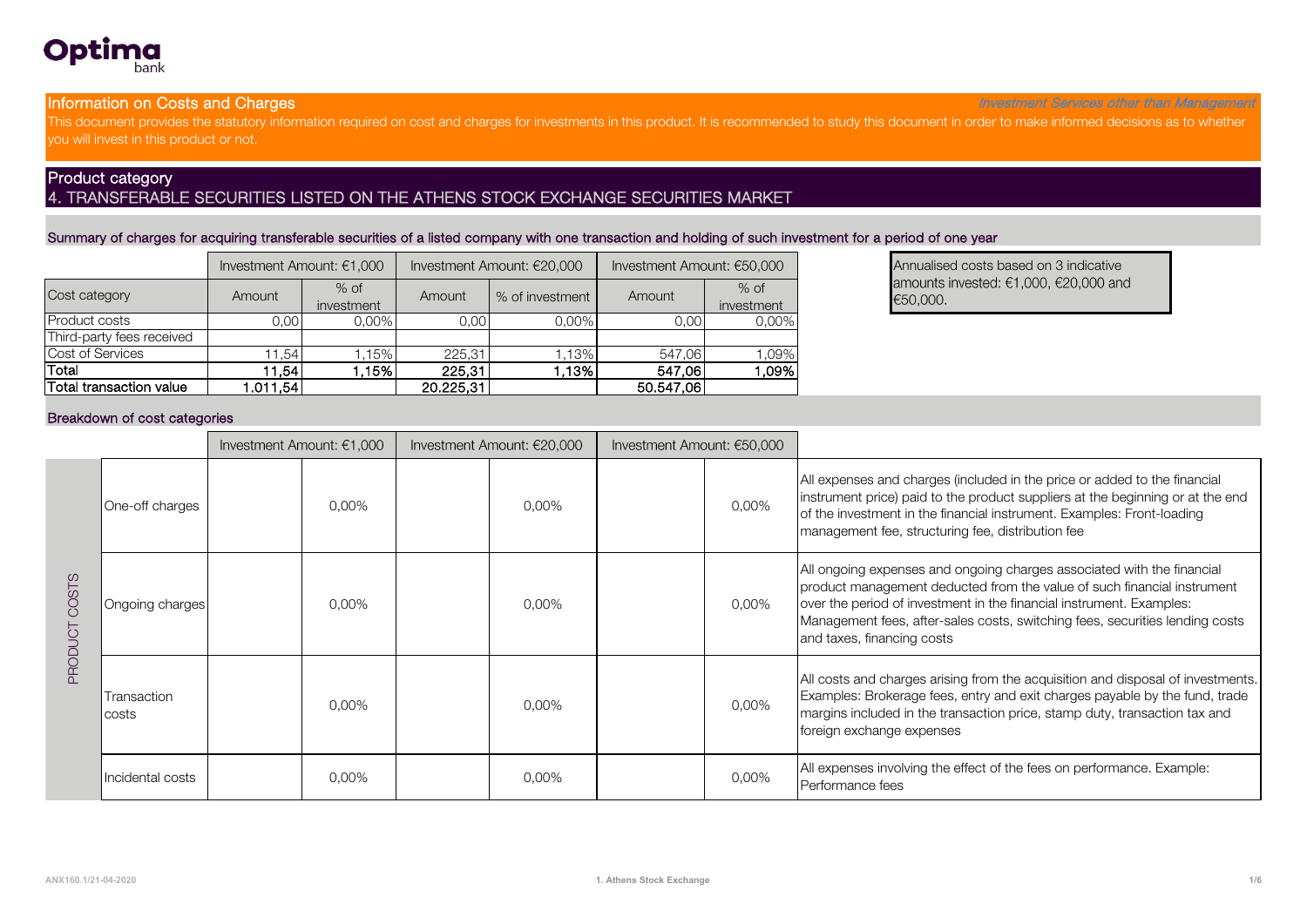

|                                       | One-off charges                                                           |                                   | 0,00%    |          | 0,00% |                   | 0,00% | All expenses and charges paid to the investment firm at the start or end of the<br>investment service(s). Examples: Deposit fees, termination fees and switching<br>costs                                                                                                                                                                                 |  |  |
|---------------------------------------|---------------------------------------------------------------------------|-----------------------------------|----------|----------|-------|-------------------|-------|-----------------------------------------------------------------------------------------------------------------------------------------------------------------------------------------------------------------------------------------------------------------------------------------------------------------------------------------------------------|--|--|
|                                       | Ongoing charges                                                           |                                   | 0,00%    |          | 0,00% |                   | 0,00% | All ongoing costs and ongoing charges payable to investment companies for<br>the services provided to the client. Examples: Management fees, advisory<br>fees, custodian fees                                                                                                                                                                             |  |  |
| Services<br>Cost of                   | Transaction<br>costs                                                      | 11,54                             | 1.15%    | 215,31   | 1,08% | 537,06            | 1,07% | All costs and charges relating to transactions carried out by the investment<br>company or other parties. Examples: Commissions payable to executing or<br>transmitting company, entry and exit charges payable to the fund manager,<br>platform fees, trade margins (included in the transaction price), stamp duty,<br>transaction tax and FX expenses. |  |  |
|                                       | Ancillary services $\big _{0,00}$<br>costs                                |                                   | $0.00\%$ | 10       | 0.05% | 10                | 0,02% | Any costs and charges relating to ancillary services not included in the<br>aforementioned costs. Examples: Research costs, custody costs                                                                                                                                                                                                                 |  |  |
|                                       | Incidental<br>expenses                                                    |                                   | $0.00\%$ |          | 0,00% |                   | 0,00% | Effect of any performance fee                                                                                                                                                                                                                                                                                                                             |  |  |
|                                       |                                                                           |                                   |          |          |       |                   |       |                                                                                                                                                                                                                                                                                                                                                           |  |  |
|                                       | Cumulative effect of costs on Performance                                 |                                   |          |          |       |                   |       |                                                                                                                                                                                                                                                                                                                                                           |  |  |
|                                       | impact the amounts you will ultimately receive.                           |                                   |          |          |       |                   |       | The total charges deducted from each investment will have an effect on the return on investment realised. Although the return in not guaranteed, we can provide you with examples as to how the fees will                                                                                                                                                 |  |  |
|                                       | An amount of $\epsilon$ 1,000 invested in this product for 1 year with an | assumed net positive return of 3% |          |          |       |                   |       | Free of charges, the potential return would be 3%; net of                                                                                                                                                                                                                                                                                                 |  |  |
|                                       | Invested amount (before entry charges)                                    |                                   |          | 1.000,00 |       |                   |       | charges, the return achieved is 0.44%. This is equal to a loss of                                                                                                                                                                                                                                                                                         |  |  |
| Invested amount (after entry charges) |                                                                           |                                   |          | 1.011,54 |       | profits by €25.46 |       |                                                                                                                                                                                                                                                                                                                                                           |  |  |

#### Cumulative effect of costs on Performance

| An amount of $\epsilon$ 1,000 invested in this product for 1 year with an<br>assumed net positive return of 3% |          |  |  |  |
|----------------------------------------------------------------------------------------------------------------|----------|--|--|--|
| Invested amount (before entry charges)                                                                         | 1.000,00 |  |  |  |
| Invested amount (after entry charges)                                                                          | 1.011,54 |  |  |  |
| What would you ultimately receive if there were no<br>charges?                                                 | 1.030.00 |  |  |  |
| How much can you ultimately receive after charges<br>(together with exit charges)                              | 1.016.08 |  |  |  |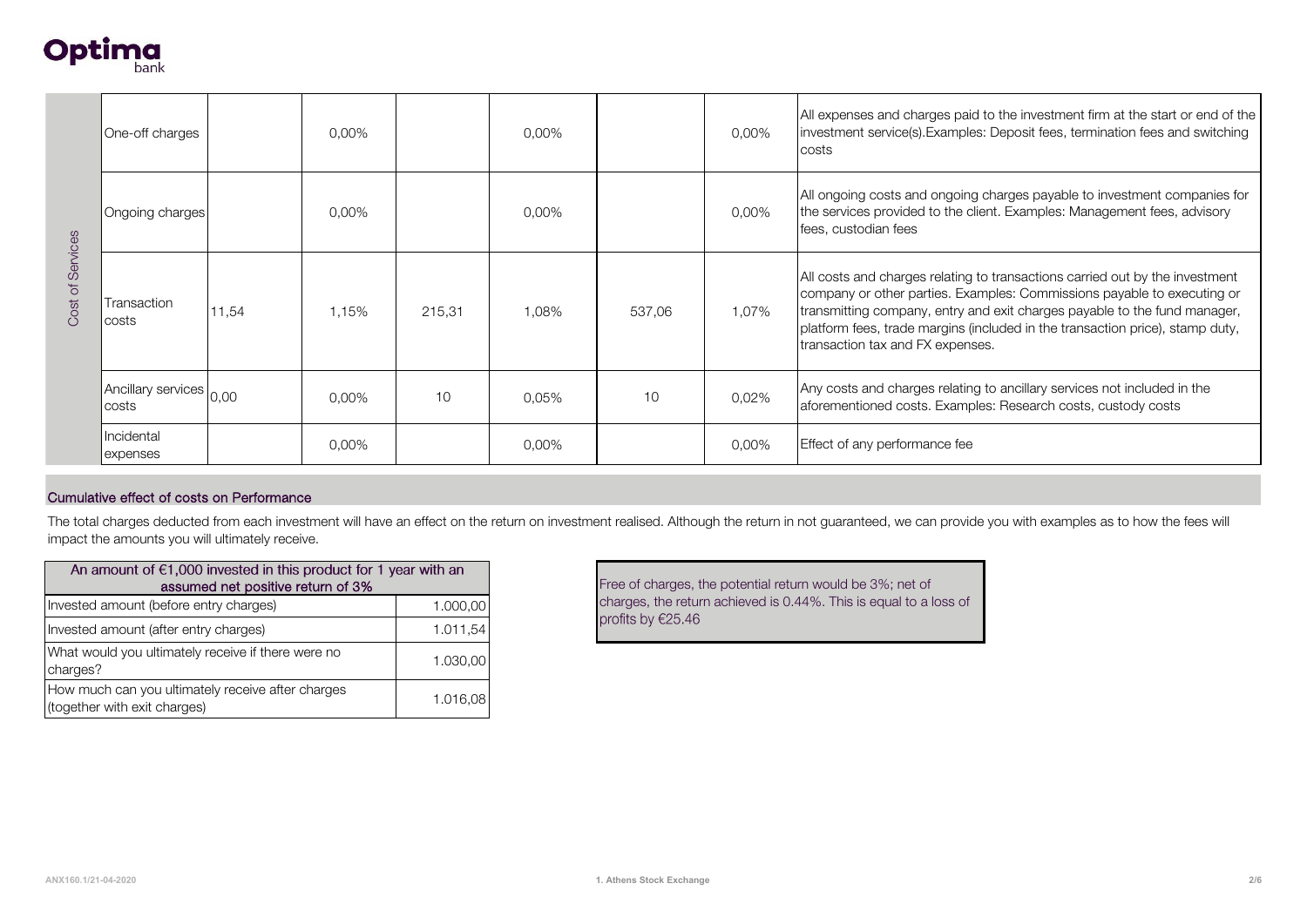

#### Inducements to Third Parties

The Bank may pay a person other than the Client an inducement involving an investment service provided to the Client in the form of remuneration, payment, commission or non-monetary benefit other than the customary commission or fees for the said service, provided such inducement has been designed to improve the quality of such service to the Client and does not prevent the Bank from complying with<br>its duty to act hones

|                                                                                                                        | €1,011.71 | Invested amount of   |        | Invested amount of €20,226.91 | Invested amount of €50,541 |                      |
|------------------------------------------------------------------------------------------------------------------------|-----------|----------------------|--------|-------------------------------|----------------------------|----------------------|
| Examples of<br>inducements for the<br>mediation of a<br>collaborating bank for<br>receiving and<br>transmitting orders | Amount    | $%$ of<br>investment | Amount | % of investment               | Amount                     | $%$ of<br>investment |
| Affiliated company fee:<br>100% of the commission<br>received                                                          | 10        | $0.99\%$             | 200    | $0.99\%$                      | 500                        | 0.99%                |
| Fee of collaborating<br>company: 50% of<br>commission received                                                         | 5         | 0.49%                | 100    | 0.49%                         | 250                        | 0.49%                |

#### Non-monetary consideration

None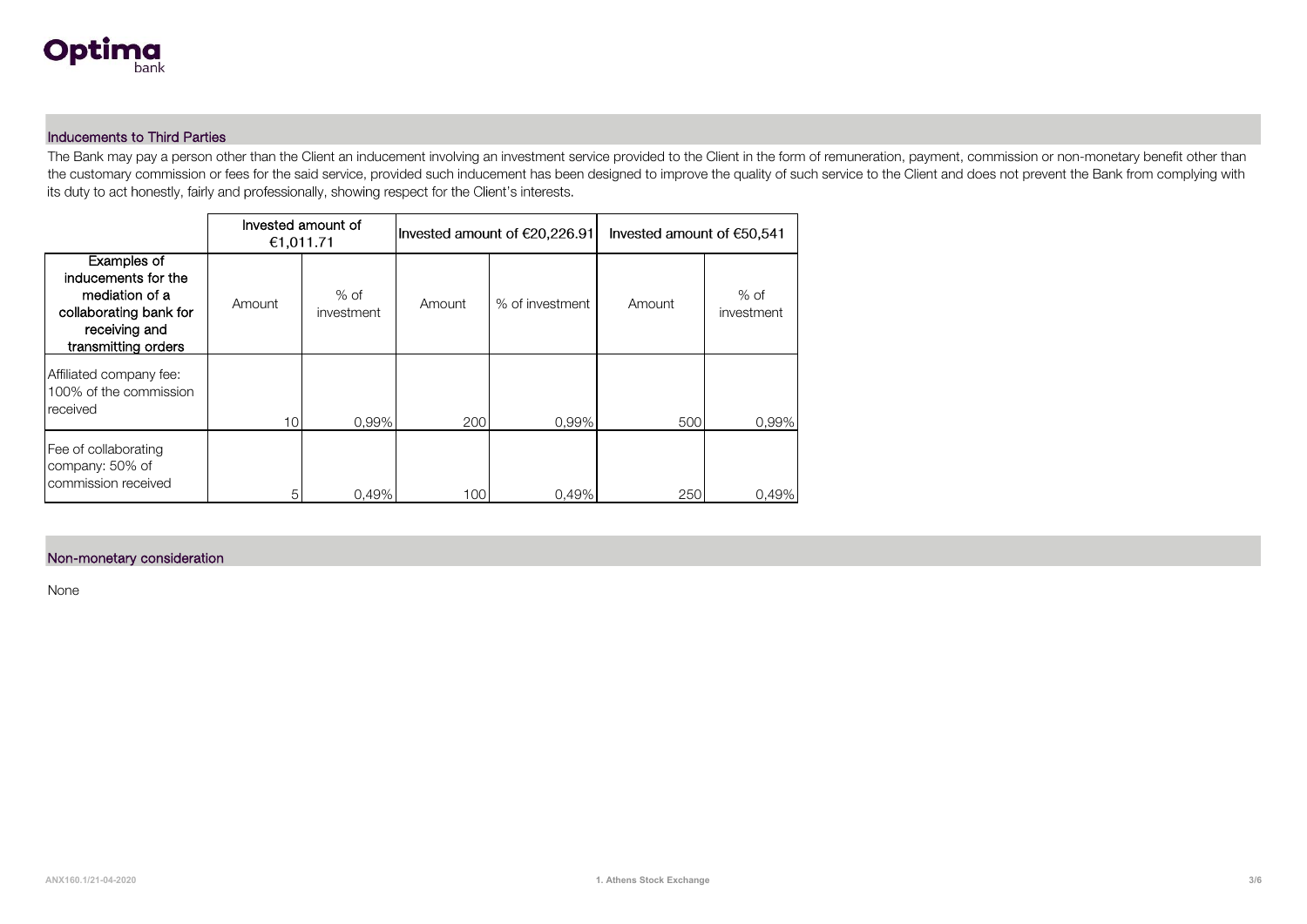#### Information on costs and charges

han

This brochure provides the information on cost and charges that is provided for in the laws about investments in this product. You are kindly requested to study this brochure so as to be able to make an informed decision as to whether you will invest in this product or not.

## Product category

Optima

## 12. FRANKLIN TEMPLETON FUNDS DISTRIBUTED BY THE BANK **ISIN:LU039013703** ISIN:LU039013703

#### Total charges for acquiring shares in FRANKLIN TEMPLETON FRONTIER MARKETS FUND at the price of 100 per share and holding such share for a period of one year

|                           |          | Investment Amount: €1,000 |           | Investment Amount: €50,000 | Investment amount €100.000 |                  |
|---------------------------|----------|---------------------------|-----------|----------------------------|----------------------------|------------------|
| Cost category             | Amount   | % of investment           | Amount    | % of investment            | Amount                     | Ⅰ% of investment |
| Product costs             | 117.00   | 2,34%                     | 1170,00   | 2,34%                      | 2340,00                    | 2,34%            |
| Third-party fees received | 25,00    | 0,50%                     | 250,00    | 0,50%                      | 500.00                     | 0,50%            |
| Cost of Services          | 110.00   | 2,20%                     | 850,00    | 1,70%                      | 1700,00                    | 1,70%            |
| Total                     | 252.00   | 5.04%                     | 2270.00   | 4.54%                      | 4540.00                    | 4,54%            |
| Total transaction value   | 5.252,00 |                           | 52,270,00 |                            | 104.540.00                 |                  |

#### Breakdown of cost categories

| Investment Amount: €1,000 |                                 | Investment Amount: €50,000 |                 | Investment Amount: €100.000 |                  |         |                  |                                                                                                                                                                                                                                                                                                                                                             |
|---------------------------|---------------------------------|----------------------------|-----------------|-----------------------------|------------------|---------|------------------|-------------------------------------------------------------------------------------------------------------------------------------------------------------------------------------------------------------------------------------------------------------------------------------------------------------------------------------------------------------|
|                           |                                 | Amount                     | % of investment | Amount                      | Ⅰ% of investment | Amount  | Ⅰ% of investment |                                                                                                                                                                                                                                                                                                                                                             |
| COSTS<br><b>PRODU</b>     | One-off charges                 |                            |                 |                             |                  |         |                  | All expenses and charges (included in the price or added to the financial instrument's<br>price) which are paid to the product's suppliers at the start or end of the investment<br>in the financial instrument concerned. Examples: Front-loading management fee,<br>structuring fee, distribution fee                                                     |
|                           | Ongoing charges                 | 103,00                     | 2,06%           | 1030,00                     | 2,06%            | 2060,00 | 2,06%            | All current expenses and current charges involving the financial product's<br>management which are deducted from the value of such financial instrument during<br>the time of investment in the financial instrument concerned. Examples: Management<br>fees, servicing expenses, switching fees, securities lending expenses and taxes,<br>financing costs |
|                           | Transaction<br><b>Lexpenses</b> | 14,00                      | 0,28%           | 140,00                      | 0,28%            | 280,00  | 0,28%            | All expenses and charges arising from the acquisition and disposal of investments.<br>[Examples: Brokerage fees, entry and exit charges payable from the fund, commercial]<br>margins included in the transaction price, stamp duty, transaction tax and foreign<br>exchange expenses                                                                       |
|                           | Incidental<br>expenses          |                            |                 |                             |                  |         |                  | All expenses involving the effect of the fees on performance. Example: Performance<br>fees                                                                                                                                                                                                                                                                  |

Annualised costs based on 3 indicative amounts<br>invested of €50,000, €100,000 and €500,000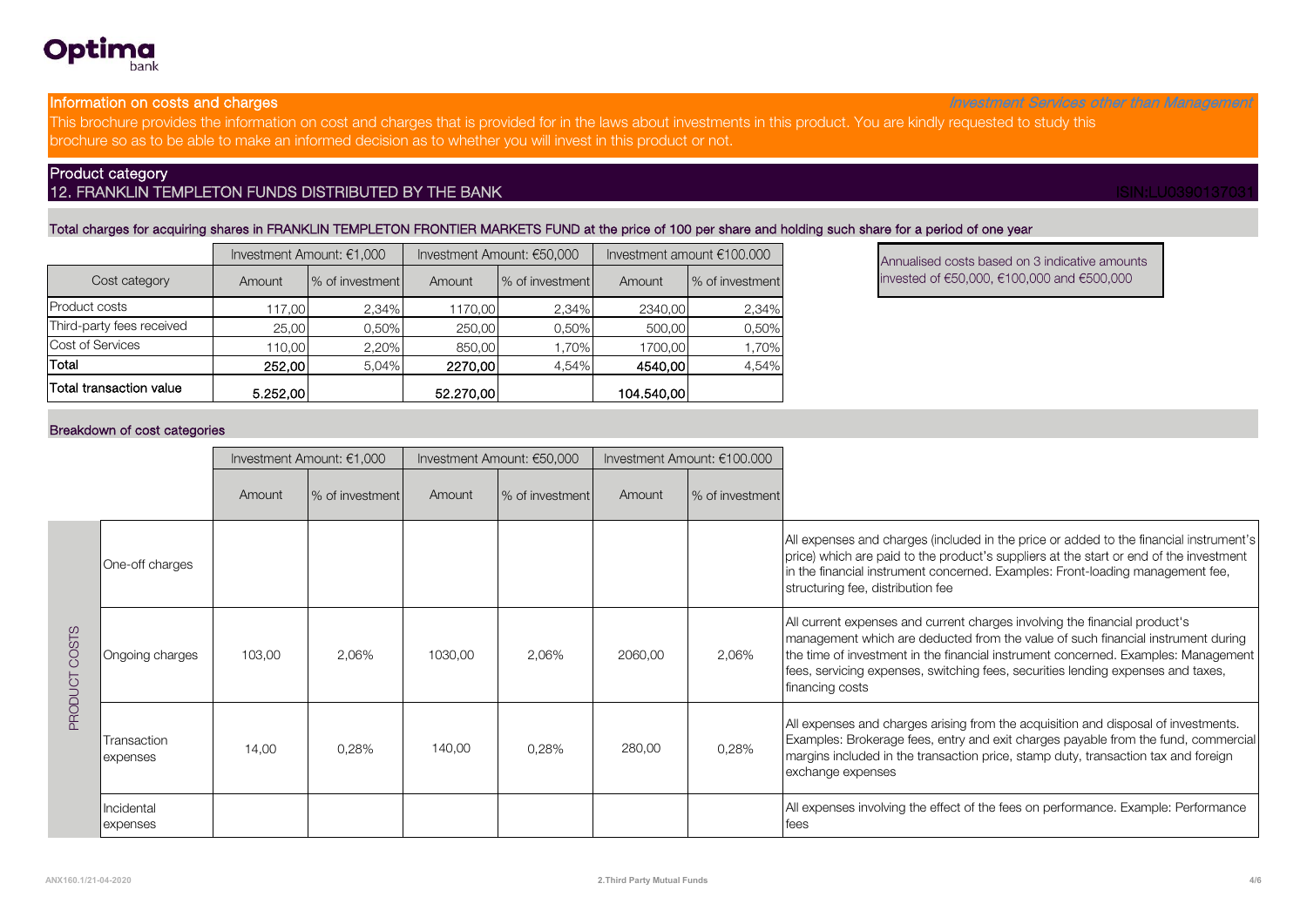

|                                                                                | One-off charges                                                                       |                           |       |                                                                                                                                                    |       |         |       | All expenses and charges paid to the investment firm at the start or end of the<br>investment service(s). Examples: Deposit fees, contract termination fees and<br>adjustment expenses                                                                                                                                                                               |  |
|--------------------------------------------------------------------------------|---------------------------------------------------------------------------------------|---------------------------|-------|----------------------------------------------------------------------------------------------------------------------------------------------------|-------|---------|-------|----------------------------------------------------------------------------------------------------------------------------------------------------------------------------------------------------------------------------------------------------------------------------------------------------------------------------------------------------------------------|--|
|                                                                                | Ongoing charges                                                                       | 25,00                     | 0,50% | 250.00                                                                                                                                             | 0,50% | 500.00  | 0,50% | All current expenses and current charges payable to investment firms for the services<br>provided to clients. Examples: Management fees, advisory services fees, custodian<br>fees                                                                                                                                                                                   |  |
| of Services<br>Cost                                                            | Transaction<br>expenses                                                               | 110,00                    | 2,20% | 850.00                                                                                                                                             | 1,70% | 1700.00 | 1,70% | All expenses and charges involving transactions carried out by the investment firm or<br>other parties. Examples: Commissions payable to firms carrying out or transmitting<br>orders, entry and exit charges payable to the fund manager, platform fees,<br>commercial margins (included in the transaction price), stamp duty, transaction tax<br>and FX expenses. |  |
|                                                                                | Ancillary services<br>expenses                                                        |                           |       |                                                                                                                                                    |       |         |       | Any expenses and charges involving ancillary services which are not included in the<br>aforementioned expenses. Examples: Research costs, custody costs                                                                                                                                                                                                              |  |
|                                                                                | Incidental expenses                                                                   |                           |       |                                                                                                                                                    |       |         |       | Effect of any performance fee                                                                                                                                                                                                                                                                                                                                        |  |
|                                                                                | Cumulative effect of costs on Performance                                             |                           |       |                                                                                                                                                    |       |         |       |                                                                                                                                                                                                                                                                                                                                                                      |  |
|                                                                                | the amounts you will ultimately receive.                                              |                           |       |                                                                                                                                                    |       |         |       | Total charges subtracted from each investment will have an effect on the return on investment you may gain. Although the return in not guaranteed, we can provide you with examples as to how the charges will impact                                                                                                                                                |  |
|                                                                                | An amount of $\epsilon$ 1,000 invested in this product for 1 year with a hypothetical | net positive return of 3% |       |                                                                                                                                                    |       |         |       |                                                                                                                                                                                                                                                                                                                                                                      |  |
| Invested amount (before entry charges)<br>5.000,00                             |                                                                                       |                           |       | Free of charges, the potential return would be 3%; net of charges,<br>the return achieved is -1.37%. This is equivalent to a loss of $\epsilon$ 70 |       |         |       |                                                                                                                                                                                                                                                                                                                                                                      |  |
| Net invested amount (after entry charges)<br>5.110,00                          |                                                                                       |                           |       |                                                                                                                                                    |       |         |       |                                                                                                                                                                                                                                                                                                                                                                      |  |
| How much would you ultimately receive if there were no<br>5.150,00<br>charges? |                                                                                       |                           |       |                                                                                                                                                    |       |         |       |                                                                                                                                                                                                                                                                                                                                                                      |  |

#### Cumulative effect of costs on Performance

| An amount of $\epsilon$ i,000 invested in this product for T year with a hypothetical<br>net positive return of 3% |          |  |  |  |  |  |
|--------------------------------------------------------------------------------------------------------------------|----------|--|--|--|--|--|
| Invested amount (before entry charges)                                                                             | 5.000,00 |  |  |  |  |  |
| Net invested amount (after entry charges)                                                                          | 5.110,00 |  |  |  |  |  |
| How much would you ultimately receive if there were no<br>charges?                                                 | 5.150,00 |  |  |  |  |  |
| How much could you ultimately receive after charges?                                                               | 5.040,00 |  |  |  |  |  |
| An amount of $\epsilon$ 1,000 invested in this product for 3 year with a hypothetical<br>net positive return of 3% |          |  |  |  |  |  |
| Invested amount (before entry charges)                                                                             | 5.000,00 |  |  |  |  |  |
| Net invested amount (after entry charges)                                                                          | 5.110,00 |  |  |  |  |  |
| How much would you ultimately receive if there were no<br>charges?                                                 | 5.450,00 |  |  |  |  |  |
| How much could you ultimately receive net of charges                                                               | 5.340,00 |  |  |  |  |  |
| An amount of $\epsilon$ 1,000 invested in this product for 5 year with a hypothetical<br>net positive return of 3% |          |  |  |  |  |  |
| Invested amount (before entry charges)                                                                             | 5.000,00 |  |  |  |  |  |
| Net invested amount (after entry charges)                                                                          | 5.110,00 |  |  |  |  |  |
| How much would you ultimately receive if there were no<br>charges?                                                 | 5.750,00 |  |  |  |  |  |
| How much could you ultimately receive net of charges                                                               | 5.640,00 |  |  |  |  |  |

Free of charges, the potential return would be 9%; net of charges, the return achieved is 4.50%. This is equivalent to a loss of profits of €220,00

Free of charges, the potential return would be 15%; net of charges, the return achieved is 10.37%. This is equivalent to a loss of profits of €220.00